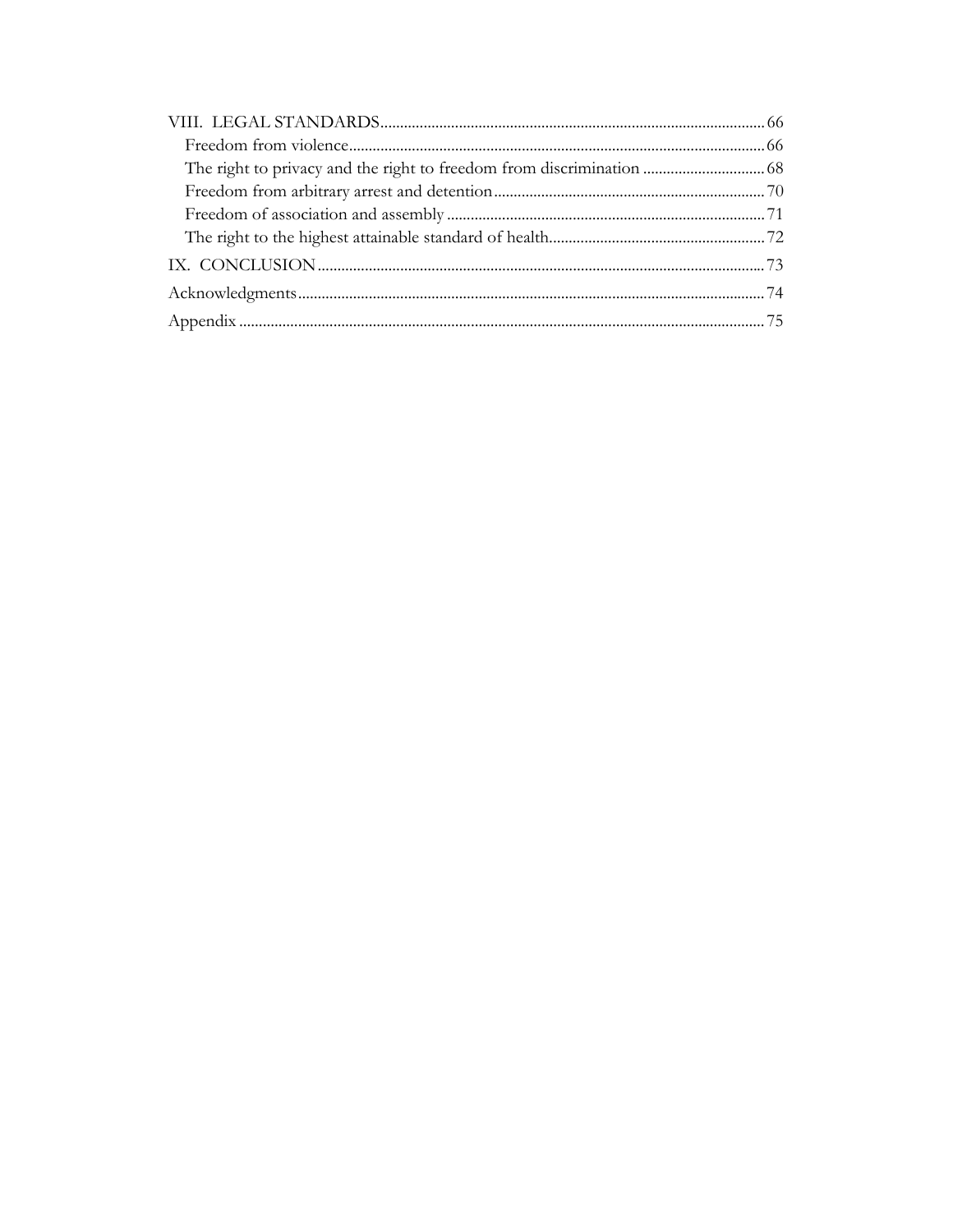## **Glossary of Key Terms**

**Bisexual:** a person who is attracted to both sexes.

**Gay:** a synonym for homosexual.

**Gender identity:** a person's internal, deeply felt sense of being male or female, or something other than or in between male and female.

**Heterosexual:** a person attracted primarily to people of the opposite sex.

**Homosexual:** a person attracted primarily to people of the same sex.

**Lesbian:** a female attracted primarily to other females.

**LGBT:** lesbian, gay, bisexual, or transgender; an inclusive term for groups and identities sometimes also associated together as "sexual minorities."

**Men who have sex with men:** men who engage in sexual behavior with other men, but do not necessarily identify as "gay," "homosexual" or "bisexual."

**Sexual orientation:** the way in which a person's sexual and emotional desires are directed. The term categorizes according to the sex of the object of desire—that is, it describes whether a person is attracted primarily toward people of the same or opposite sex, or to both.

**Transgender:** One whose inner gender identity differs from the physical characteristics of his/her body at birth. Female-to-male transgender people were born with female bodies but have a predominantly male gender identity; male-to-female transgender people were born with male bodies but have a predominantly female gender identity.

**Women who have sex with women:** women who engage in sexual behavior with other women, but do not necessarily identify as "gay," "homosexual," "lesbian" or "bisexual."

## **A Note on Jamaican language**

Many Jamaicans speak "patois" or Jamaican creole in addition to Caribbean Standard English. The following patois words and phrases appear in this report: **battyman:** "Batty" is slang meaning buttocks. Battyman is a pejorative term for men who have sex with men, as anal sex is seen as the act that defines them. **"battyman fi dead:"** gay men should be dead/killed; gay men must die **"battyman mus' dead:"** gay men should be dead/killed; gay men must die **chi chi man**: derogatory term for a man who has sex with men. **sodomite:** derogatory term for woman who has sex with a woman **"man on man fi dead:"** gay men should be dead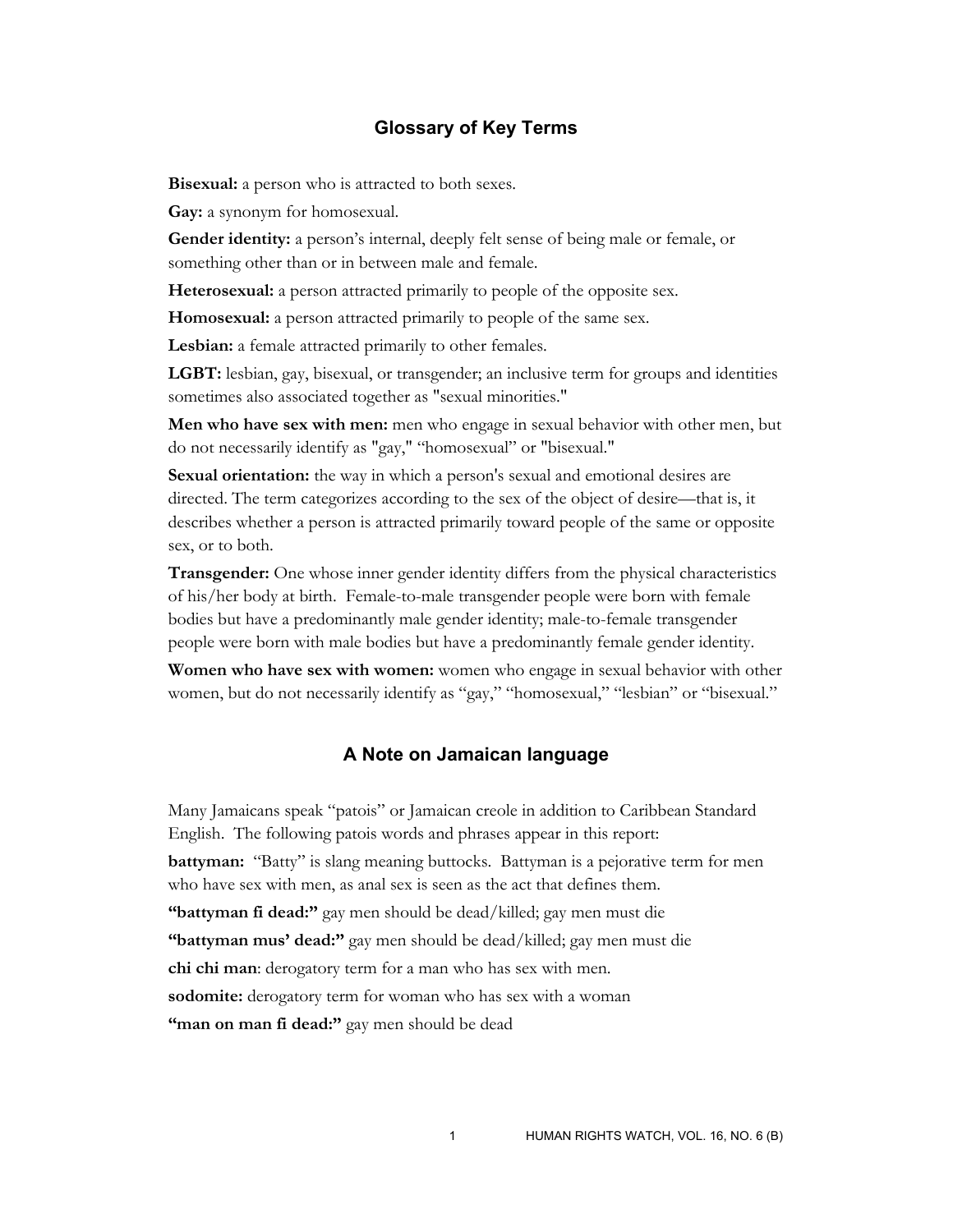#### **I. SUMMARY**

On June 9, 2004, Brian Williamson, Jamaica's leading gay rights activist, was murdered in his home, his body mutilated by multiple knife wounds. Within an hour after his body was discovered, a Human Rights Watch researcher witnessed a crowd gathered outside the crime scene. A smiling man called out, "Battyman [homosexual] he get killed!" Many others celebrated Williamson's murder, laughing and calling out, "let's get them one at a time," "that's what you get for sin," "let's kill all of them." Some sang "boom bye bye," a line from a popular Jamaican song about killing and burning gay men.

Jamaica's growing HIV/AIDS epidemic is unfolding in the context of widespread violence and discrimination against people living with and at high risk of HIV/AIDS, especially men who have sex with men. Myths about HIV/AIDS persist. Many Jamaicans believe that HIV/AIDS is a disease of homosexuals and sex workers whose "moral impurity" makes them vulnerable to it, or that HIV is transmitted by casual contact. Pervasive and virulent homophobia, coupled with fear of the disease, impedes access to HIV prevention information, condoms, and health care.

Violent acts against men who have sex with men are commonplace in Jamaica. Verbal and physical violence, ranging from beatings to brutal armed attacks to murder, are widespread. For many, there is no sanctuary from such abuse. Men who have sex with men and women who have sex with women reported being driven from their homes and their towns by neighbors who threatened to kill them if they remained, forcing them to abandon their possessions and leaving many homeless. The testimony of Vincent G., twenty-two, is typical of the accounts documented by Human Rights Watch: "I don't live anywhere now. . . . Some guys in the area threatened me. 'Battyman, you have to leave. If you don't leave, we'll kill you.'"1

Victims of violence are often too scared to appeal to the police for protection. In some cases the police themselves harass and attack men they perceived to be homosexual. Police also actively support homophobic violence, fail to investigate complaints of abuse, and arrest and detain them based on their alleged homosexual conduct. In some cases, homophobic police violence is a catalyst for violence and serious—sometimes lethal—abuse by others. On June 18, 2004, a mob chased and reportedly "chopped, stabbed and stoned to death" a man perceived to be gay in Montego Bay. Several witnesses told Human Rights Watch that police participated in the abuse that ultimately

<sup>&</sup>lt;sup>1</sup> Human Rights Watch interview with Vincent G., Kingston, June 14, 2004.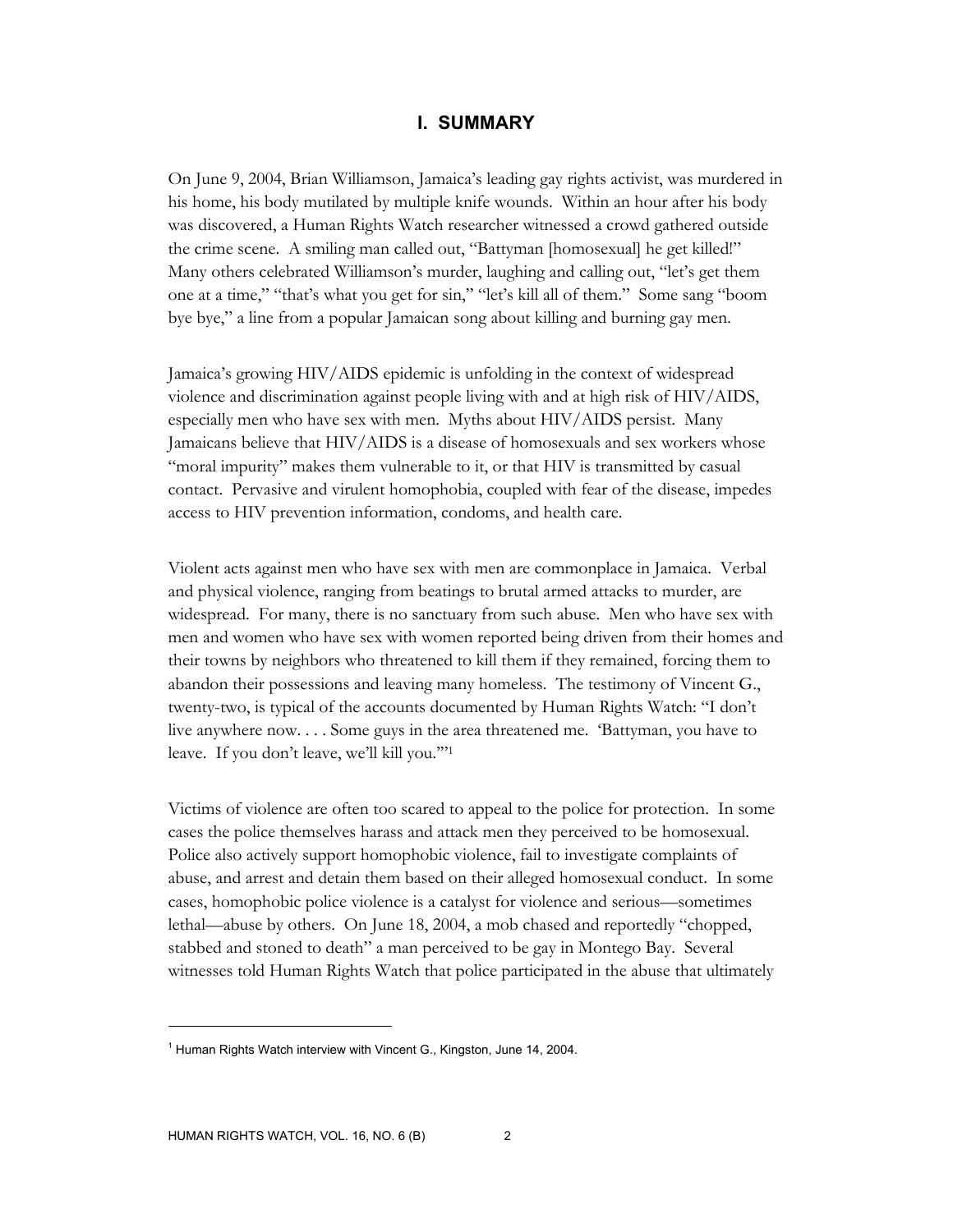led to this mob killing, first beating the man with batons and then urging others to beat him because he was homosexual.

Because HIV/AIDS and homosexuality often are conflated, people living with HIV/AIDS and organizations providing HIV/AIDS education and services have also been targeted. Both state and private actors join violent threats against gay men with threats against HIV/AIDS educators and people living with HIV/AIDS. In July 2004, for example, the Jamaican Forum of Lesbians, All-Sexuals and Gays (J-FLAG) received an email threatening to gun down "gays and homosexuals" and "clean up" a group that provided HIV/AIDS education for youth. In a 2003 case, a police officer told a person living with HIV/AIDS that he must be homosexual and threatened to kill him if he did not "move [his] AIDS self from here."

Discrimination against people living with HIV/AIDS in Jamaica poses serious barriers to obtaining necessary medical care. In interviews with people living with HIV/AIDS, Human Rights Watch found that health workers often mistreated people living with HIV/AIDS, providing inadequate care and sometimes denying treatment altogether. Doctors failed to conduct adequate medical examinations of people living with HIV/AIDS, sometimes refusing even to touch them. And, in some cases, lack of treatment in the initial stages made it even less likely that people living with HIV/AIDS would receive health care services at a later date. Visible symptoms heightened the discrimination they faced, which in turn created further barriers to obtaining treatment. People suffering from visible HIV-related symptoms were sometimes denied passage on public and private transportation, making it difficult to obtain any medical care at facilities beyond walking distance.

People living with HIV/AIDS said that health workers also routinely released confidential information to other patients and to members of the public, both through discriminatory practices that signaled patients' HIV status (such as segregating HIVpositive patients from others) and by affirmative disclosure of such information. Such actions violate fundamental rights to privacy and also drive people living with HIV away from services.

Discrimination also spreads HIV/AIDS in Jamaica by discouraging at-risk individuals from seeking HIV-related information or health care. Men who have sex with men reported that health workers had refused to treat them at all, made abusive comments to them, and disclosed their sexual orientation, putting them at risk of homophobic violence by others. As a result, many men who have sex with men delayed or avoided seeking health care altogether, especially for health problems that might mark them as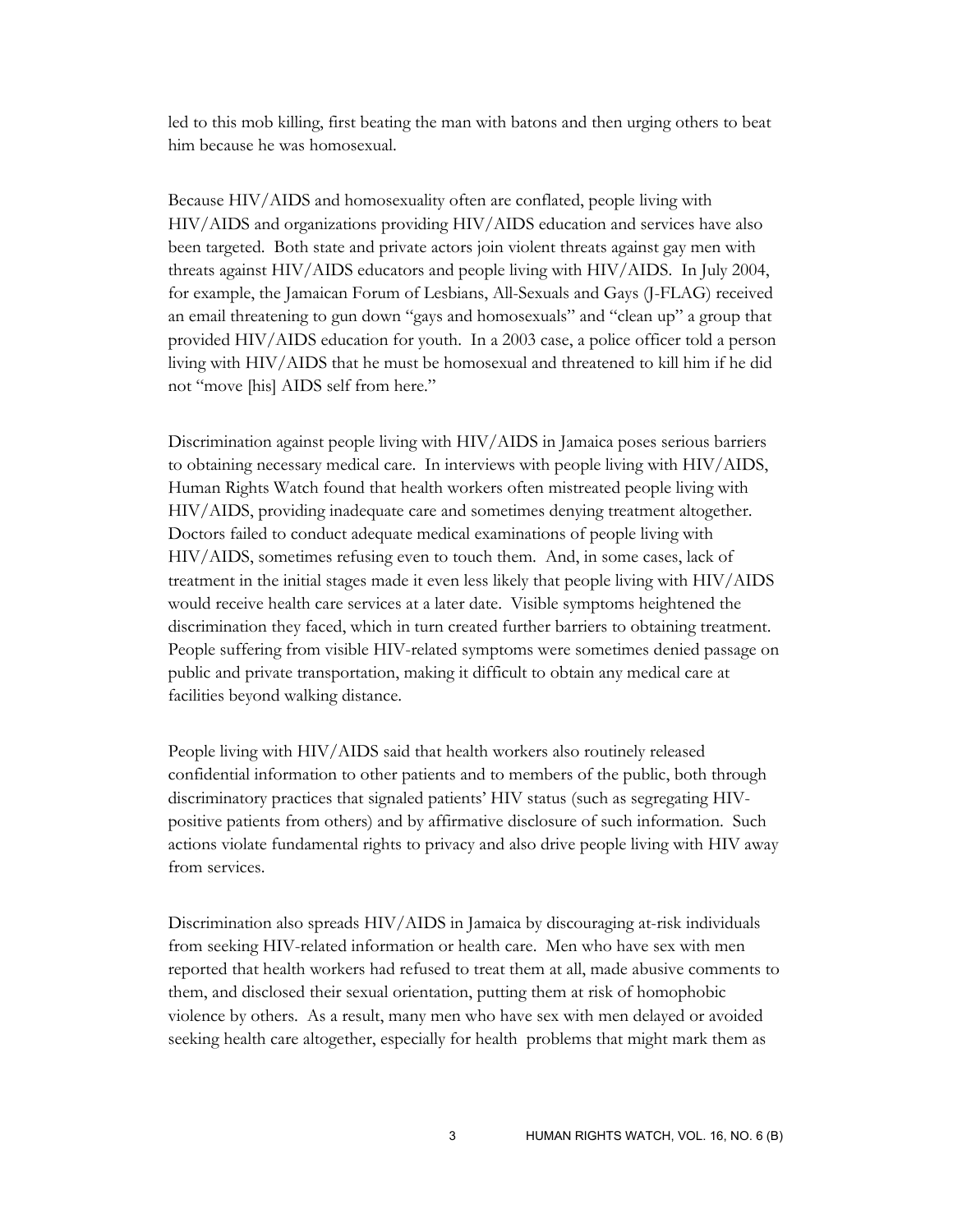homosexual, such as sexually transmitted diseases. Because the presence of other sexually transmitted diseases heightens the risk of HIV transmission, such discrimination may have fatal consequences.

Jamaica is at a critical moment in its efforts to address a burgeoning HIV/AIDS epidemic. An estimated 1.5 percent of Jamaicans are living with HIV/AIDS, and HIV/AIDS is on the increase. Jamaica's Ministry of Health has taken steps to combat discrimination against people living with and at high risk of HIV/AIDS (such as men who have sex with men and sex workers), which it has recognized as a key factor driving Jamaica's HIV/AIDS epidemic. Its national HIV/AIDS program has fostered important relationships with nongovernmental organizations with established links to marginalized high-risk groups, provided support for their HIV/AIDS work with them, and looked to them for guidance in developing an effective response to the epidemic. It also has provided HIV/AIDS training for health personnel addressing stigma and discrimination.

But other parts of Jamaica's government undermine these important efforts by condoning or committing serious human rights abuses. Abuses against men who have sex with men take place in a climate of impunity fostered by Jamaica's sodomy laws and are promoted at the highest levels of government. Jamaican legal provisions that criminalize consensual sex between adult men are used to justify the arrest of peer HIV educators and to deny HIV prevention services to prisoners, among others. High-level political leaders, including Prime Minister P.J. Patterson and Minister of Health John Junor, repeatedly refuse to endorse repeal of discriminatory legislation, ignoring not only international human rights standards but also reports by both the government's national HIV/AIDS program and its advisory National AIDS Committee on the role of these laws in driving Jamaica's HIV/AIDS epidemic.

Jamaican health officials acknowledge that Jamaica's sodomy laws make it difficult for them to work directly with men who have sex with men. As one high-level health official told Human Rights Watch: "We don't promote direct programs or services to MSM [men who have sex with men] as a group because the existing laws impede this work [and] because [of] the high-level of stigma and discrimination, they're not open to getting services through the public sector." The police, however, actively impede government-supported peer HIV prevention efforts among men who have sex with men and also among sex workers. AIDS outreach workers reported that the very possession of condoms—a key tool in HIV prevention—triggers police harassment, and in some cases, arrest and criminal charges.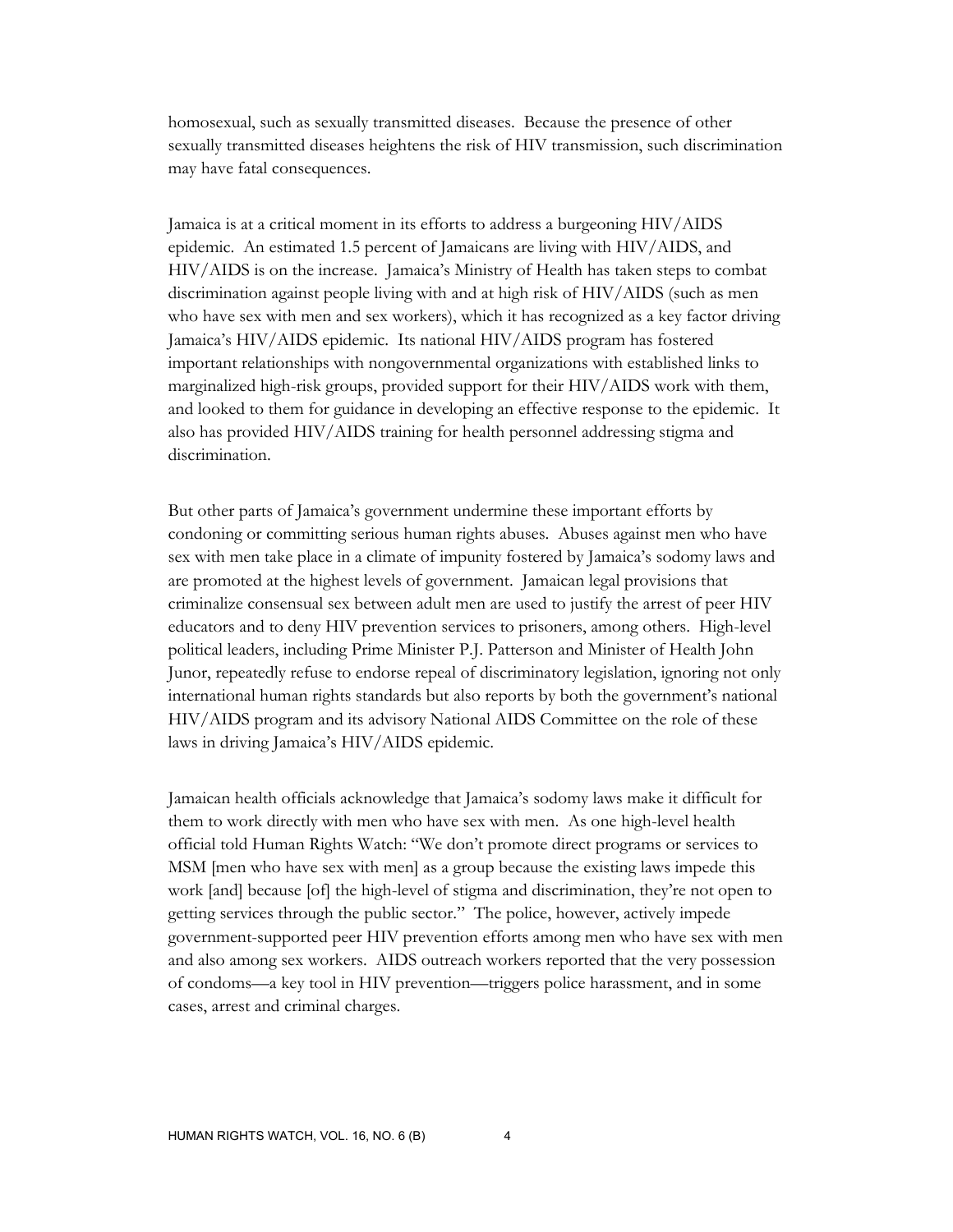Jamaica's failure to take action to stop human rights abuses committed by state agents, to take measures to protect against abuses by state and private actors, and to ensure access to HIV/AIDS information and services to all Jamaicans violate its obligations as a state party to regional and international human rights treaties.

In 2004, Jamaica launched an ambitious project to provide antiretroviral treatment to people living with HIV/AIDS and to address underlying human rights violations that are driving the epidemic. These are promising initiatives. They will be compromised, however, unless government leaders make a sustained commitment to end discrimination and abuse against people living with and at high risk of HIV/AIDS. The government knows that although HIV/AIDS is stigmatized as a "gay disease," in reality, in Jamaica as in most of the Caribbean, the most common means of transmission is heterosexual sex. It also knows that if the epidemic in Jamaica continues to accelerate, all Jamaicans will suffer. This fact should encourage high-level Jamaican government officials to act quickly and forcefully to eliminate discriminatory laws and abusive practices that violate basic rights to equality, dignity, privacy, and health and undermine HIV/AIDS prevention and treatment efforts. This includes speaking out strongly and acting forcefully against homophobic violence and abusive treatment of homosexual men and women and of sex workers. If the Jamaican government chooses instead to let popular prejudices continue to undermine its attempts to establish rights-based HIV/AIDS policies, the consequences for all Jamaicans will be dire. Thousands of Jamaicans will be consigned to lives of horrific abuse and thousands will face premature and preventable death.

## **II. RECOMMENDATIONS**

#### *To the Jamaican government*

#### *Reform the law enforcement system*

## Police Conduct

• Ensure that all allegations of excessive force and other human rights abuses by law enforcement officials against HIV/AIDS workers, sexual minorities, sex workers, and people living with HIV/AIDS are investigated promptly and thoroughly by a body independent of those alleged to be responsible and which has the necessary powers and resources to fully investigate offences by state agents. Sanction officials who engage in or condone abuse.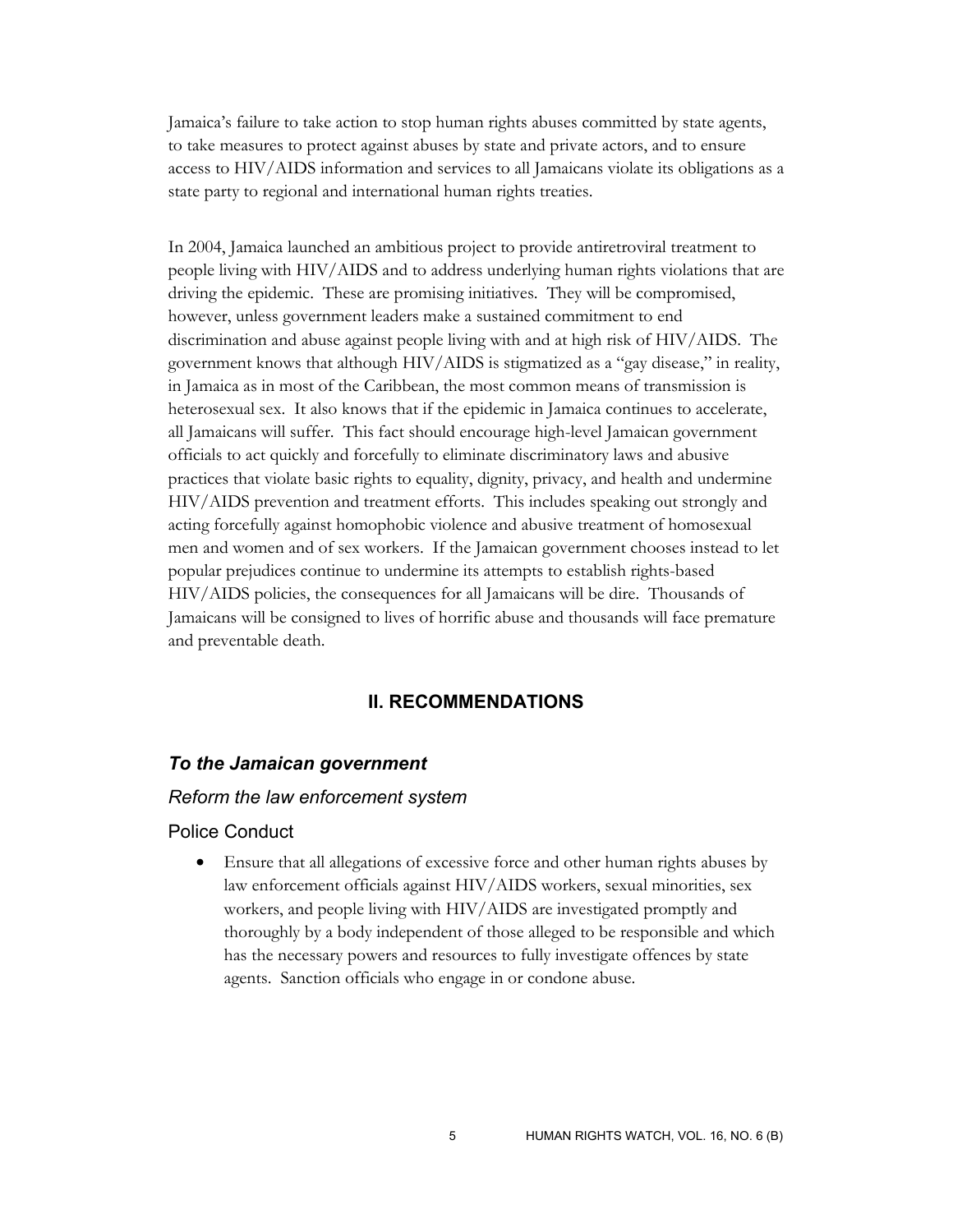- Cease and publicly repudiate all violence and harassment by police and other agents of the state against men who have sex with men, women who have sex with women, sex workers, and people living with HIV/AIDS.
- Train all criminal justice officials in international human rights standards and nondiscrimination, including issues of sexuality, sexual orientation, and HIV/AIDS. Ensure that such training is fully integrated into training programs provided to all ranks, and not treated as an additional class separated from the full curriculum of training. Ensure that police at all levels are trained on the fundamentals of HIV transmission and care for people living with HIV/AIDS and on the importance of the lifesaving efforts of HIV/AIDS outreach workers.

## Law Reform

- Repeal sections 76, 77, and 79 of the Offences against the Person Act, which criminalize sex between consenting adult men and are used as justification for harassment of men who have sex with men and of HIV/AIDS educators working with them.
- Adopt legislation to protect the rights of people living with HIV/AIDS, including legislation to proscribe discrimination against them.
- Repeal section 80 of the Offences against the Person Act and section 4 of the Towns and Communities Act, which grant broad latitude for arrest and detention without a warrant or an order from a magistrate, and replace them with clear, strict limitations on situations in which an arrest without warrant is permissible, such as when a crime is occurring or about to occur.
- Include "sexual orientation and gender identity" and "sex" in the antidiscrimination clause of the Charter of Rights and Freedoms proposed as amendments to the Jamaican Constitution.
- Invite international scrutiny of protections against torture and ill-treatment by:
	- Ratifying the Convention against Torture and Other Cruel, Inhuman and Degrading Treatment or Punishment, the Optional Protocols to the International Covenant on Civil and Political Rights and to the U.N. Convention against Torture, and the Inter-American Convention on the Prevention, Punishment and Eradication of Violence Against Women.
	- Making the necessary declaration under article 22 of the U.N. Convention against Torture to enable the U.N. Committee against Torture to consider complaints submitted to it.
	- Including information on the treatment of HIV/AIDS workers and members of high-risk groups (men who have sex with men, sex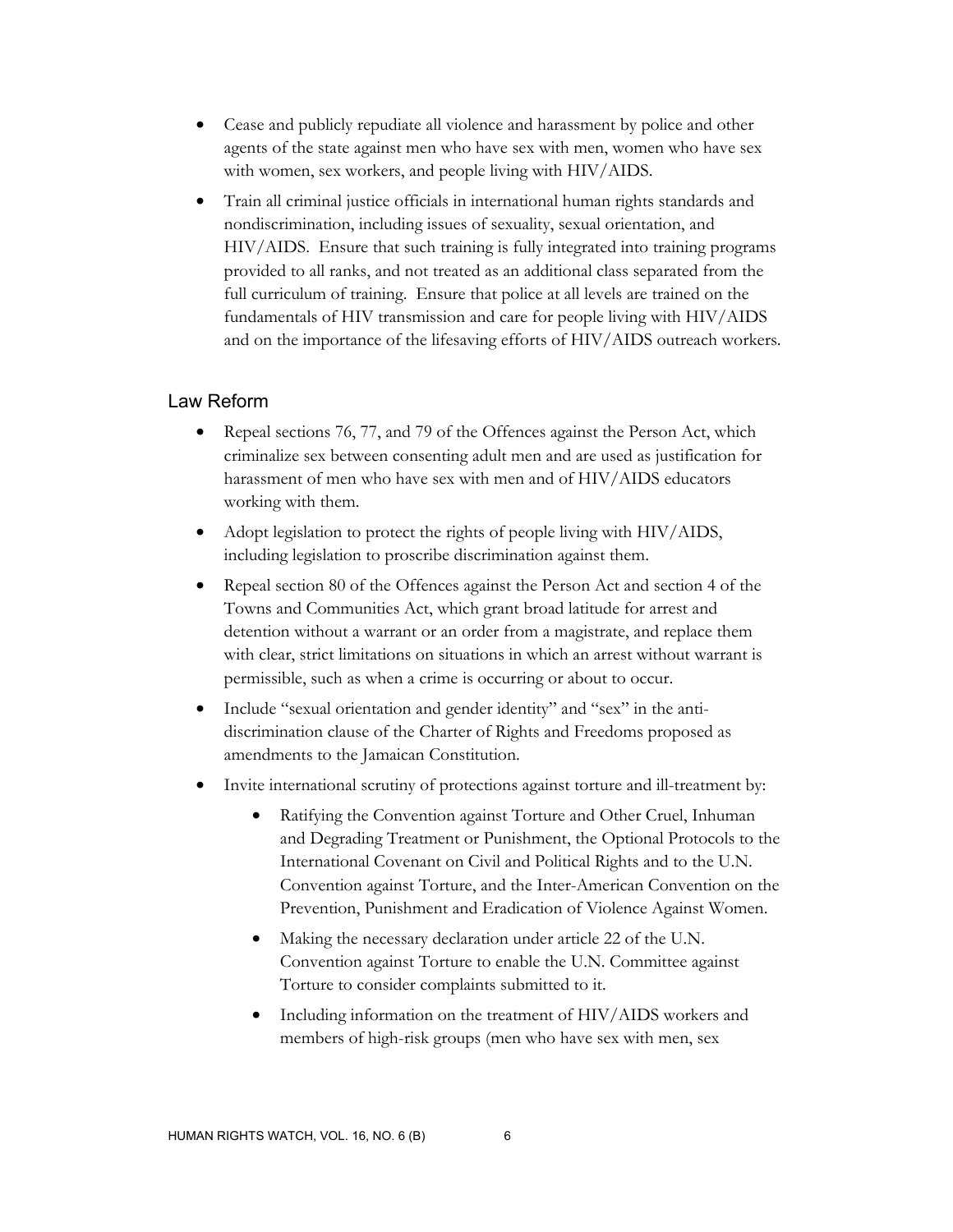workers) in future periodic reports to human rights treaty bodies established for the International Covenant on Civil and Political Rights (overdue as of July 11, 2001) and the Convention on the Elimination of All Forms of Discrimination Against Women.

#### *Enhance the national effort against HIV/AIDS*

- Ensure that high-level political leaders, including the prime minister and all other cabinet officials, take a leadership role in campaigns focusing on improving human rights protections and reducing stigma and discrimination against people living with and at high risk of HIV/AIDS. National and parish-level governments should work with the media and nongovernmental organizations to disseminate this information in a manner that is accessible to people with limited literacy skills.
- Ensure that the national HIV/AIDS program, in consultation with the Ministry of National Security and the Jamaican Constabulary Force, develops and implements a formal plan for a budgeted program of monitoring of and regular public reporting on violence and abuse against marginalized groups at high risk of HIV/AIDS.
- Government officials at all levels should use public events and contacts with the media to condemn police violence against HIV/AIDS workers; should affirm international standards relating to equality, including nondiscrimination based on sexual orientation, gender identity, and HIV status; and should reiterate the importance of human rights protections for all groups vulnerable to HIV/AIDS, including men who have sex with men and sex workers. The Ministry of Health's stated position, articulated in national policy documents, on the importance of protecting marginalized groups against stigma and discrimination should be emphasized in public events and media.
- Provide training on HIV/AIDS, sexuality, and sexual orientation to all personnel in health care facilities, including instruction on the right to privacy and protection of confidential information about HIV status and specific guidance on how to guard against negligent and intentional disclosure. Ensure that appropriate and accessible legal remedies are available to individuals whose privacy has been infringed or who have experienced discrimination or harassment in the health system based on HIV status.
- Establish an effective and independent oversight and complaint mechanism to ensure the proper implementation of health policies and norms relating to HIV/AIDS, including protection of confidential and private information. Investigate and sanction all health personnel who disclose confidential information without authorization.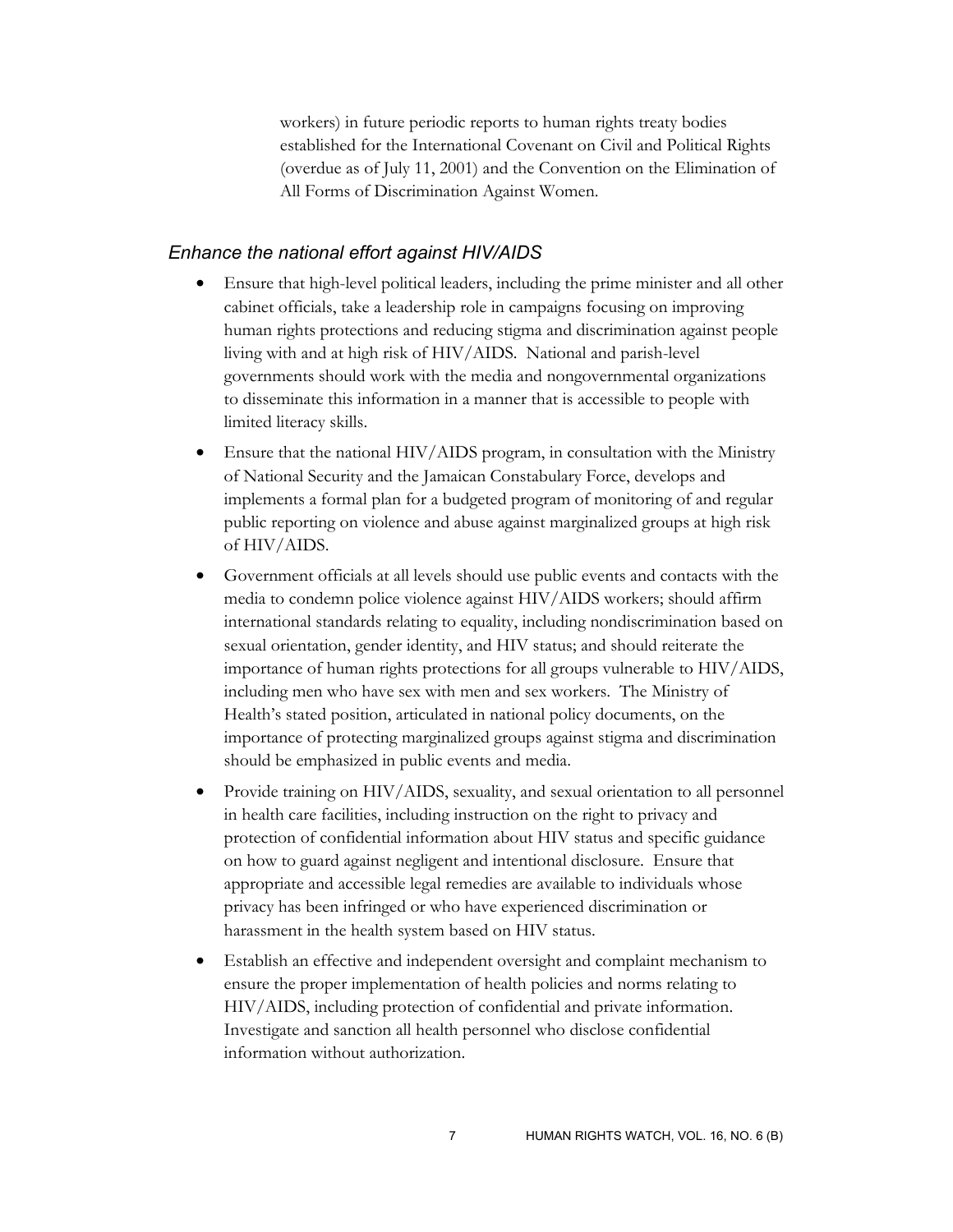## *To Donors and International Organizations*

- Condemn the criminalization of consensual homosexual conduct and support the repeal of sections 76, 77, and 79 as a violation of the prohibition against discrimination based on sexual orientation and as an impediment to the national response to the HIV/AIDS epidemic. The repeal of sections 76, 77, and 79 is consistent with the International Covenant on Civil and Political Rights, the American Convention on Human Rights, and the United Nations International Guidelines on HIV/AIDS and Human Rights.
- As part of monitoring compliance with the International Covenant on Economic, Social and Cultural Rights, the U.N. Committee on Economic, Social and Cultural Rights should report on Jamaica's efforts to ensure provision of HIV/AIDS information and services on a nondiscriminatory basis and to guarantee the confidentiality of information about HIV status.
- Ensure that monitoring of police harassment of HIV/AIDS outreach workers and of people suspected of homosexual conduct, and related human rights abuses are an important and regular part of monitoring programs supporting police reform and HIV/AIDS efforts in Jamaica. Accelerate surveillance and monitoring of NGO reports of police violence through the United Nations supported monitoring system and other means, and ensure widespread public reporting of data collected on this subject.
- Support the development of organizations among members of the lesbian, gay, bisexual and transgender community, and among sex workers, to strengthen the capacity of these persons to advocate for the protection of their rights in institutional fora.
- Promote ratification of the Inter-American Convention on the Prevention, Punishment and Eradication of Violence against Women.

### **III. METHODS**

This report is based on a three-week field visit to Jamaica in June 2004, as well as prior and subsequent research. Two Human Rights Watch staff members conducted detailed interviews with more than seventy-five people living with or at high risk of HIV/AIDS, including sex workers, men who have sex with men (MSM), women who have sex with women, and people who had been incarcerated in police lockups and prison. These interviews took place in Kingston, St. Ann, St. James, St. Catherine, and St. Andrew, the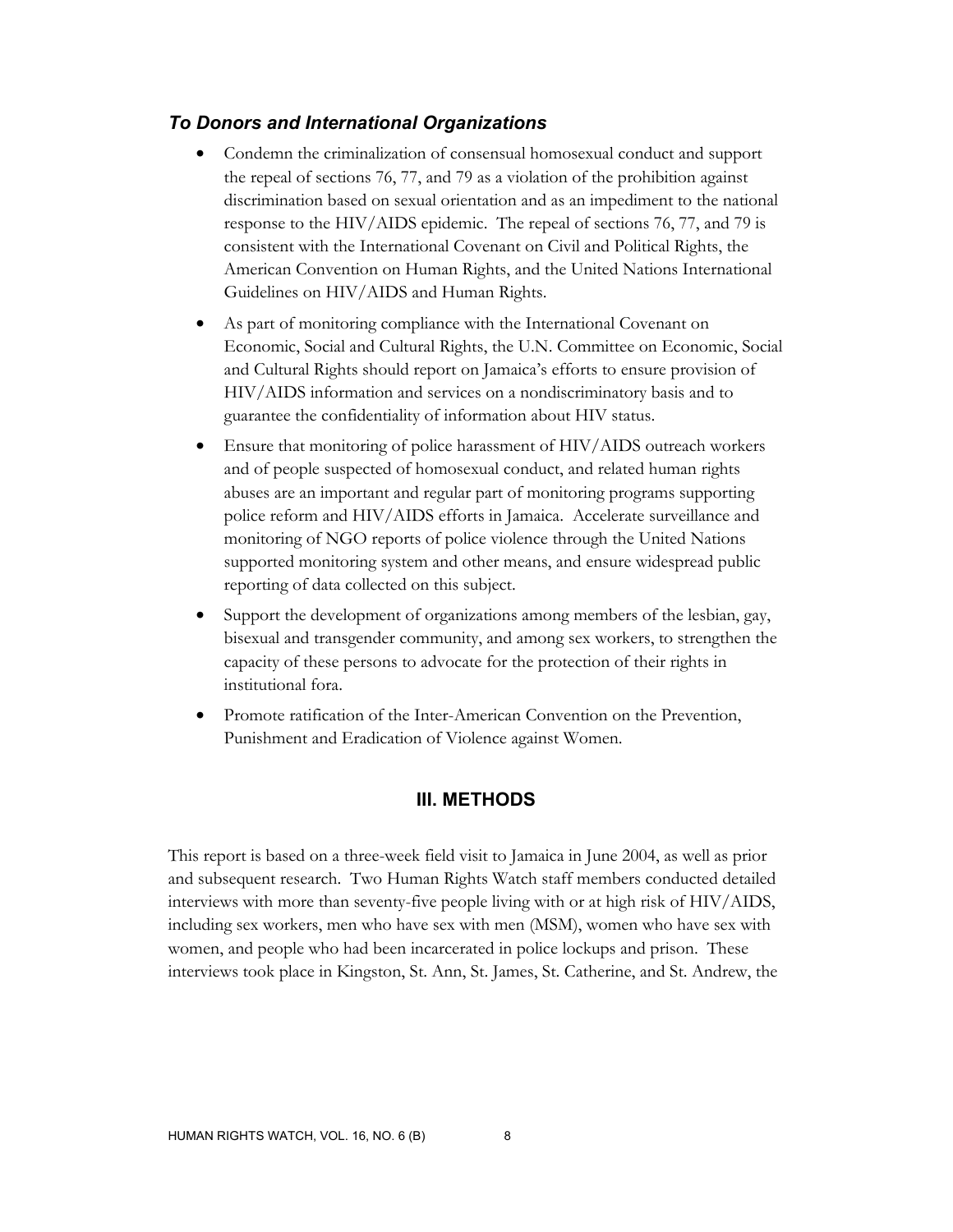five parishes hardest hit by HIV/AIDS.2 The identities of most of these persons and certain identifying information have been withheld to protect their privacy and safety.

These persons were identified largely with the assistance of Jamaican nongovernmental organizations (NGOs) providing services to people living with HIV/AIDS, men who have sex with men, women who have sex with women, prisoners, and sex workers. These interviewees may have had greater access to HIV/AIDS services than those without comparable connections.

Human Rights Watch also interviewed more than fifty representatives of government agencies, United Nations officials, donor governments, and NGOs specializing in HIV/AIDS or human rights; academic institutions; and healthcare workers and hospital administrators. All documents cited in this report are either publicly available or on file with Human Rights Watch.

## **IV. BACKGROUND**

## *HIV/AIDS in Jamaica*

 $\overline{a}$ 

As of the end 2003, an estimated 22,000 people, or 1.5 percent of the adult population, were living with HIV/AIDS in Jamaica, the third largest population of people living with HIV/AIDS in the Caribbean region (after Haiti and the Dominican Republic).3 HIV prevalence rates are very high among marginalized populations, including men who have sex with men and sex workers. The epidemic continues to spread in the general population.4

According to the Jamaican government's national HIV/AIDS program, in Jamaica HIV is predominantly transmitted through unprotected heterosexual sex and is increasing

<sup>&</sup>lt;sup>2</sup> Jamaica is divided into fourteen parishes, which are sub-national administrative divisions of the government.

<sup>3</sup> Joint United Nations Programme on HIV/AIDS (UNAIDS), *2004 Report on the Global AIDS Epidemic: 4th Global Report* (Geneva: UNAIDS, 2004), p. 202.

<sup>4</sup> In 1994-1995, 25 percent of sex workers tested in Montego Bay were HIV-positive; in 1996, 9 percent of sex workers tested in Kingston were HIV-positive. From 1994-1996, HIV prevalence in major urban areas for men who have sex with men was more than 30 percent. UNAIDS, "Epidemiological Fact Sheets on HIV/AIDS and Sexually Transmitted Infections: Jamaica," 2004. See also Country Coordinating Mechanism for the Global Fund to Fight AIDS, Tuberculosis and Malaria, *A Proposal to Scale UP HIV/AIDS Treatment, Prevention, and Policy Efforts in Jamaica,* May 2003, http://www.theglobalfund.org/search/docs/3JAMH\_661\_0\_full.pdf (retrieved August 27, 2004), p. 31 (stating that an estimated 20 percent of men who have sex with men and 25 percent of male and female sex workers were living with HIV/AIDS).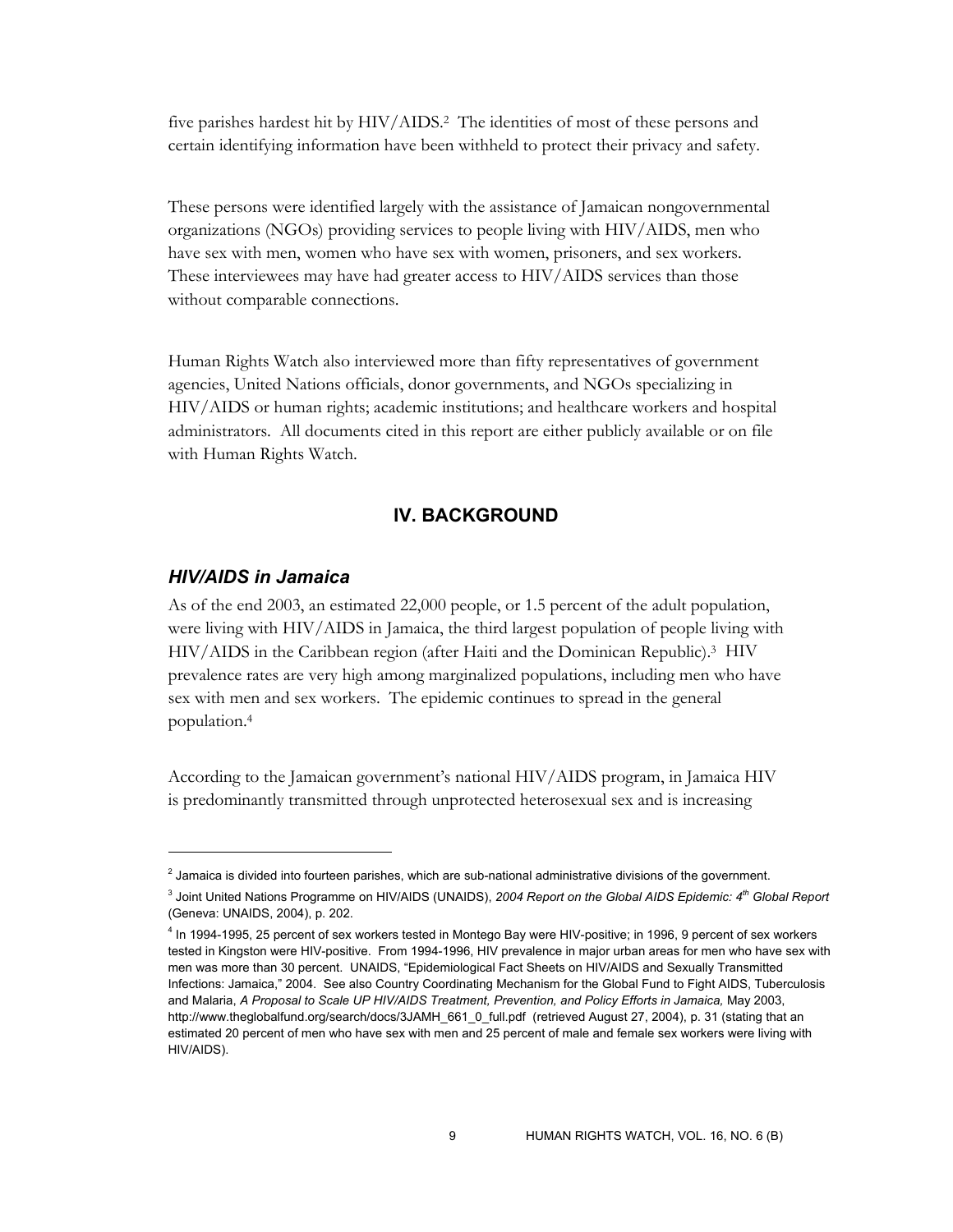faster among women than men.5 Ministry of Health statistics attribute 67.8 percent of AIDS cases to heterosexual sex and 5.4 percent to homosexual and bisexual sex combined.6 The percentage of HIV cases acquired through male-to-male sexual contact is probably higher, however. The fact that homosexual sex is illegal, together with the strong stigma and discrimination attached to homosexual and bisexual behavior, may keep many men who have sex with men from admitting to having had sex with other men. The Ministry of Health has acknowledged that the fact that the large majority of cases of unknown transmission are among men suggests that rates of male-to-male transmission are higher than are reported.7

Several thousand Jamaicans are in urgent need of antiretroviral treatment, but as of this writing only a fraction of them are receiving it.<sup>8</sup> Jamaica secured funding in June 2004 to scale up access to treatment for people living with HIV/AIDS and made a public commitment to secure the lowest possible prices for antiretroviral drugs for all Jamaicans who need them.9 However, in making concerted efforts to join the Free Trade Area of the Americas, Jamaica is subject to pressure by the United States Trade Representative to agree to trade policies that may undermine access to affordable antiretroviral medicines.10

<sup>&</sup>lt;sup>5</sup> Jamaica National HIV/STD Prevention and Control Program, "Facts and Figures, HIV/AIDS Epidemic Update 2004," http://www.moh.gov.jm/AIDS%20DATA%20JUNE%202004.pdf (retrieved August 9, 2004).

 $6$  Children comprise 7.7 percent of cases and the remaining 26.8 percent of cases are categorized as "unknown." Ibid.

<sup>&</sup>lt;sup>7</sup> See ibid. (90 percent of cases of unknown transmission are among men); Ministry of Health, "Report of the Behaviour Change and Communication Task Force," 2001 (noting large percentage of males among cases of unknown transmission and observing that "If we look at the literature on male sexual behaviour, and in particular the issues of socially condemned and therefore secretive sexual behaviour that would contribute to non-reporting, we find the continuum usually conflated as 'MSMs.'") (cited in Patricia Watson, "Coping in the Dark: HIV Prevention among the MSM Community in Jamaica," *The Jamaica Gleaner,* May 5, 2002). The Pan-Caribbean Partnership on HIV/AIDS (PANCAP) has reported a similar situation in the region. PANCAP, "Caribbean Regional Strategic Framework for HIV/AIDS 2002- 2006," March 2002, p. 4.

 $8$  As of June 2004, an estimated 8000 people were in need of antiretroviral therapy, and 500 persons were receiving it. J. Peter Figueroa, chief, Epidemiology and AIDS, Ministry of Health, "Implementing Access to HAART in Jamaica," June 2004.

<sup>&</sup>lt;sup>9</sup> First-line antiretroviral (ARV) therapy costs between U.S.\$75 (generic) and U.S.\$300 (brand name drugs) per month. In September 2004, the Ministry of Health began providing ARV therapy in the public sector for free or U.S.\$8 pursuant to the Global Fund for AIDS, Tuberculosis and Malaria agreement. The Ministry of Health estimated that it would provide ARV therapy to 2000 people living with AIDS by late 2006. Global Fund Agreement, http://www.theglobalfund.org/search/docs/3JAMH\_661\_238\_ga.pdf.

 $10$  Jamaica, as a party to the World Trade Organization (WTO) Agreement on Trade Related Aspects of Intellectual Property (TRIPS), must ensure a minimum level of intellectual property protection. In 2001, WTO member states agreed that TRIPS "cannot and should not" prevent countries from taking measures to expand drug access and encouraged countries to use TRIPS mechanisms "to the full" in meeting their public health objectives. Jamaica is a party to negotiations to establish a Free Trade Area of the Americas (FTAA), covering thirty-four countries across the Americas and the Caribbean. The United States Trade Representative is attempting to include provisions in the FTAA that could inhibit Jamaica's (and other countries') flexibility to encourage generic drug competition and reduce the price of generic medicines. The negotiations are intended to be completed by end 2004, with the aim of launching the agreement in 2005. Concerns about Jamaica's domestic legal and policy commitments that conflict with FTAA proposals have slowed down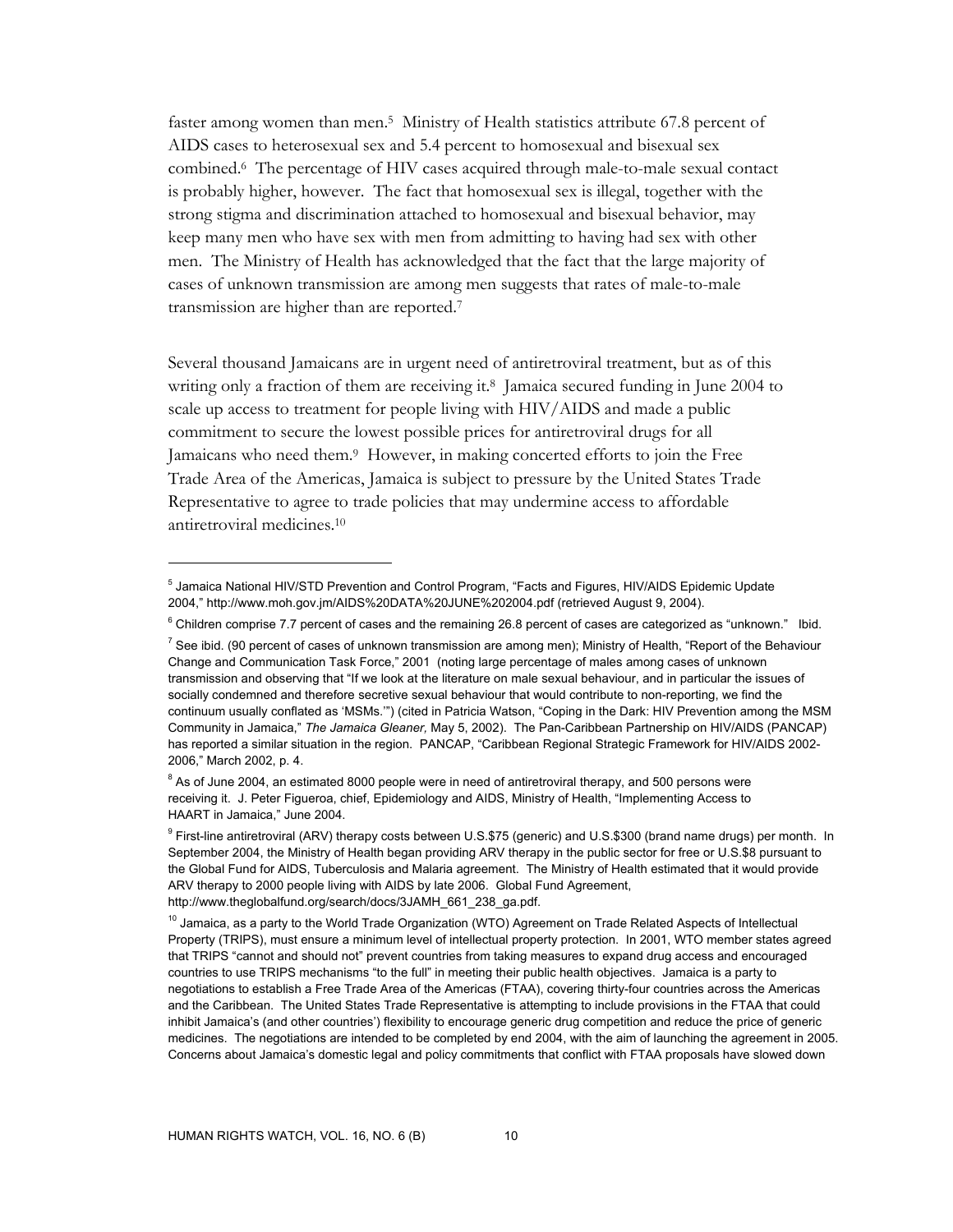Since 1987, the Jamaican government has launched several public awareness campaigns regarding HIV/AIDS, beginning with the theme "AIDS kills." National surveys report that a high level of knowledge about methods of HIV prevention coexists with belief in myths about HIV transmission. A 2000 survey reported that while more than 96 percent of Jamaicans could identify two or more ways to prevent HIV, a significant percentage of those surveyed subscribed to various myths about HIV, including the belief that HIV could be transmitted by casual contact (such as sharing food) and by mosquitoes. The survey also showed a dramatic rise in misconceptions about HIV transmission since 1996.11 Health workers and people living with HIV/AIDS believe that the initial campaign had a lasting effect on public information about HIV/AIDS, leaving many with the impression that an HIV diagnosis means that death is imminent. According to Joanna W., a peer HIV/AIDS educator, "More than 96 percent of our people have information about HIV but how the information was given—'AIDS kills' left a strong impression. . . . Many people don't understand that HIV can be with them a long time before they get AIDS."12

### *Homophobia in Jamaica and its role in driving the HIV/AIDS epidemic*

Violence against men who have sex with men, ranging from verbal harassment to beatings, armed attacks, and murder, is pervasive in Jamaica.13 Physical attacks against gay men and men perceived to engage in homosexual conduct are often accompanied by expressions of intent to kill the victim, such as "Battyman fi dead" [gay men must die].14 They are reluctant to appeal to the police for protection, as police routinely deny them assistance, fail to investigate complaints of homophobic violence, and arrest or detain men whom they suspect of being gay. In some cases, the police attack them and promote homophobic violence by others. Women who have sex with women are also

negotiations, however. See Women's Edge Coalition, "The Effects of Trade Liberalization on Jamaica's Poor: an Analysis of Agriculture and Services," June 2004, pp. 70-75.

<sup>11</sup> Hope Enterprises Ltd., "Report of National Knowledge, Attitudes, Behaviour & Practice Survey. Year 2000." Prepared for the Ministry of Health, Jamaica. 2000.

<sup>&</sup>lt;sup>12</sup> Human Rights Watch interview with Joanna W., Kingston, June 6, 2004.

<sup>&</sup>lt;sup>13</sup> See Robert Carr, "On 'Judgments:' Poverty, Sexuality-Based Violence and Human Rights in 21<sup>st</sup> Century Jamaica," The *Caribbean Journal of Social Work,* vol. 2 (July 2003), pp. 71-87 (finding that working class men who have sex with men are vulnerable to attack at any time in an atmosphere that sanctions and actively promotes such attacks); see also Cecil Gutzmore, "Casting the First Stone: Policing of Homo/Sexuality in Jamaican Popular Culture," *Interventions,* vol. 6, no. 1 (April 2004), pp. 118-134 (arguing that Jamaican homophobia is exceptional for its overt virulence at the expressive level and arguably encourages documented tendency and practice toward homophobic violence, and that the combination of disregard for the law, including by police and other state officials, and the high level of violence in the society put working class men who have sex with men especially at risk).

<sup>&</sup>lt;sup>14</sup> Human Rights Watch interview with Nicholas C., Kingston, June 9, 2004; Human Rights Watch interview with Dennis M., Montego Bay, June 21, 2004; Human Rights Watch interview with Vincent G., Kingston, June 14, 2004; Human Rights Watch interview with Curtis M., Ocho Rios, June 15, 2004; see also Robert Carr, "On 'Judgments:' Poverty, Sexuality-Based Violence and Human Rights in 21<sup>st</sup> Century Jamaica."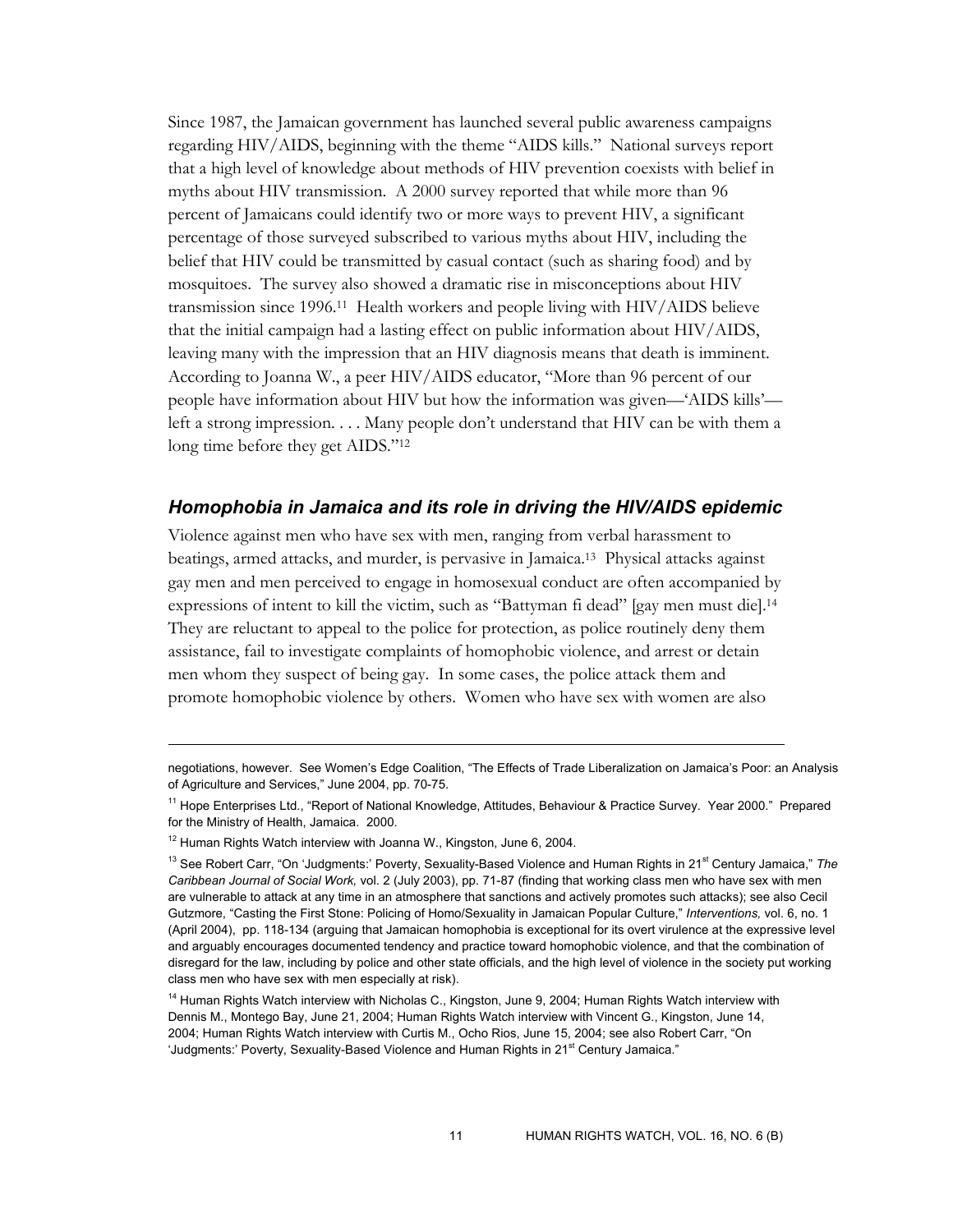targets of community violence and police harassment; and, as with men who have sex with men, their complaints of violence are often ignored by police.

Endemic violence by private actors and by Jamaican police and security forces, and inadequate state response to it, are problems faced by all Jamaicans.15 Gays and lesbians are often on the front lines of such violence, however. Jamaica's sodomy laws, which criminalize consensual sex between adult men, are used to justify arbitrary arrest and detention, and sometimes torture, of men (and sometimes women) suspected of being homosexual. Political and cultural factors, including religious intolerance of homosexuality, Jamaican popular music, and the use of antigay slogans and rhetoric by political leaders, also promote violence and discrimination based on sexual orientation and gender identity. While many of these actions are protected under the rights to freedom of speech and religion, the Jamaican government has failed to confront them as root causes of widespread violence and discrimination based on sexual orientation and gender identity.

The church, a powerful social institution in Jamaica, denounces homosexuality as a sin and Jamaica's Christian pastors preach strongly against it, sometimes justifying their opposition in cultural, as well as religious, terms. For example, in opposing the ordination of an openly gay cleric (a position not unique to Jamaican clergy), a Kingstonbased Anglican priest stated that there was "no way that a Jamaican Anglican contingency could begin to support such a decision," because "Jamaican society is intolerant of homosexuality and homosexual behavior."16

Jamaican dancehall music, a powerful cultural force in Jamaican society, reflects and reinforces popular prejudices against lesbians and gay men. Many dancehall musicians perform songs that glorify brutal violence and killing of men and women who do not

<sup>&</sup>lt;sup>15</sup> See United Nations Special Rapporteur on Extrajuducial, Summary or Arbitrary Executions, "Report of the Special Rapporteur, Asma Jahangir, submitted Pursuant to Commission on Human Rights Resolution 2003/53. Addendum. Mission to Jamaica," E/CN.4/2004/7/Add.2, September 26, 2003; Jamaicans for Justice,*The Jamaica Justice Report,* 2002; Families Against State Terrorism, "How Many More? Sample of Police Killings July 1999-May 2004," May 2004; Amnesty International, "'Until Their Voices are Heard.' The West Kingston Commission of Inquiry," July 2003; International Commission of Jurists, "Attacks on Justice," August 2002, pp. 222-225; Anthony Harriott, *Police and Crime Control in Jamaica: Problems of Reforming Ex-Colonial Constabularies* (Kingston, Jamaica: University of the West Indies Press, 2001); Horace Levy, *They Cry 'Respect'! Urban Violence and Poverty in Jamaica* (Kingston, Jamaica: University of the West Indies Press, 2001).

<sup>16 &</sup>quot;Kingston priests reject gay bishop. Jamaican society intolerant of homosexuality, says priest," *The Jamaica Observer,* October 30, 2003.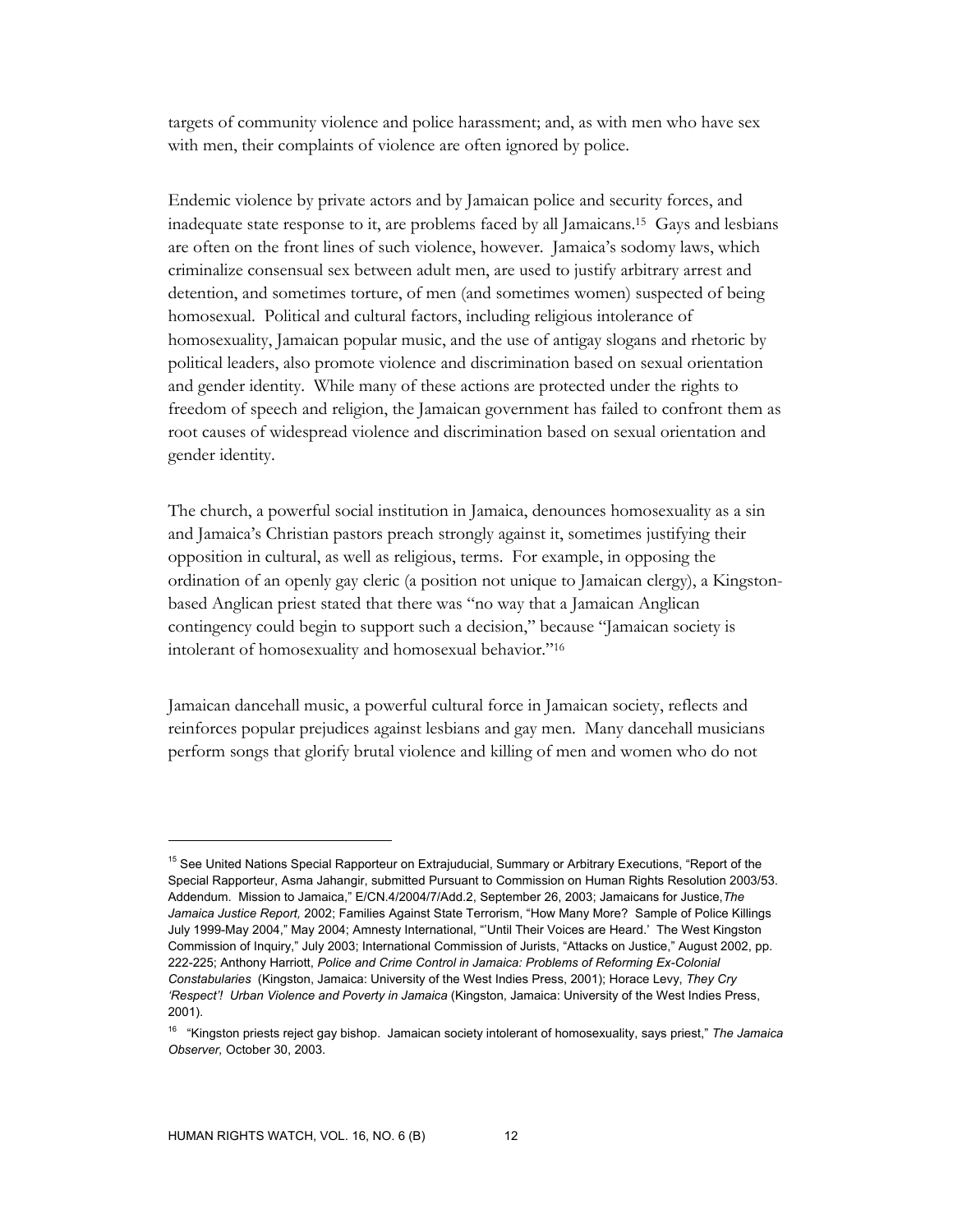conform to stereotypical gender roles, and celebrate their social cleansing from Jamaica.17

High-level political leaders foster an atmosphere of violence toward men who have sex with men. During the 2001 elections, for example, the Jamaican Labour Party (the main opposition party) adopted "Chi Chi Man," which celebrates burning and killing gay men, as its theme song.18 The ruling People's National Party responded by adopting as its campaign slogan for the 2002 national elections "Log On to Progress," a reference to a popular song and dance ("log on") involving kicking or stomping on gay men.19

Homophobic violence and discrimination, and state failure to respond to these abuses, violate internationally recognized human rights, including rights to privacy, nondiscrimination, and protection against violence.20 These abuses are also closely linked to the spread of HIV/AIDS. Sodomy laws, which violate human rights to privacy and nondiscrimination,21 undermine HIV/AIDS outreach to men who have sex with men. State failure to protect lesbian, gay, transgender, and bisexual people from violence and abuse by police and private citizens marginalizes them and inhibits them from seeking treatment for HIV and other sexually transmitted diseases that increase the risk of HIV transmission. The association of HIV/AIDS with homosexuality compounds the marginalization of many people living with HIV/AIDS, who face additional stigma and abuse through the presumption that they have engaged in illegal sex. It also keeps those at highest risk of the disease—including people who do not engage in homosexual sex—from seeking HIV-related information and health services.

<sup>&</sup>lt;sup>17</sup> Elephant Man's "A Nuh Fi Wi Fault," in which he sings that "When yuh hear a Sodomite get raped/but a fi wi fault/it's wrong/two women gonna hock up inna bed/that's two Sodomites dat fi dead" ["When you hear a lesbian getting raped/it's not our fault/it's wrong/two women in bed/that's two sodomites who should be dead"], Beenie Man's "I'm dreaming of a new Jamaica, come to execute all the gays," and Babycham and Bounty Killer's "Bun a fire pon a kuh pon mister fagoty, ears ah ben up and a wince under agony, poop man fi drown a yawd man philosophy" ["burn gay men 'til they wince in agony, gay men should drown, that's the yard man's philosophy"] are typical of the exhortations to kill and maim lesbians and gay men in many popular dancehall songs. For further discussion of homophobia in Jamaican dancehall and in popular culture, see Cecil Gutzmore, "Casting the First Stone;" Tara Atluri, "When the Closet is a Region," working paper no. 5, Centre for Gender and Development Studies, University of the West Indies, 2001; on dancehall and cultural formation, including the use of homophobia by dancehall artistes, see also Norman C. Stolzoff, *Wake the Town and Tell the People: Dancehall Culture in Jamaica* (Durham, N.C.: Duke Univ. Press, 2000).

<sup>18</sup> TOK, "Chi Chi Man," on *Reggae Gold 2001* (2001) (lyrics cited in Appendix); see Garwin Davis, "Homophobia Remains High. Gays Remain in Seclusion, Health Officials Worry," *The Jamaica Gleaner,* July 26, 2001.

<sup>&</sup>lt;sup>19</sup> Elephant Man, "Log On," on *LOG ON* (2002) (lyrics cited in Appendix).

 $20$  Jamaica has ratified international and regional treaties proscribing these actions, including the International Covenant on Civil and Political Rights, the International Covenant on Economic, Social and Cultural Rights, the Convention on the Elimination of All Forms of Discrimination against Women, and the American Convention on Human Rights. See discussion at pages 66-73 below.

<sup>&</sup>lt;sup>21</sup> Nicholas Toonen v. Australia, Human Rights Committee, 50<sup>th</sup> Session, Case no. 488/1992, U.N. Doc. CCPR/C/50/D/488/1992 (April 4, 1994).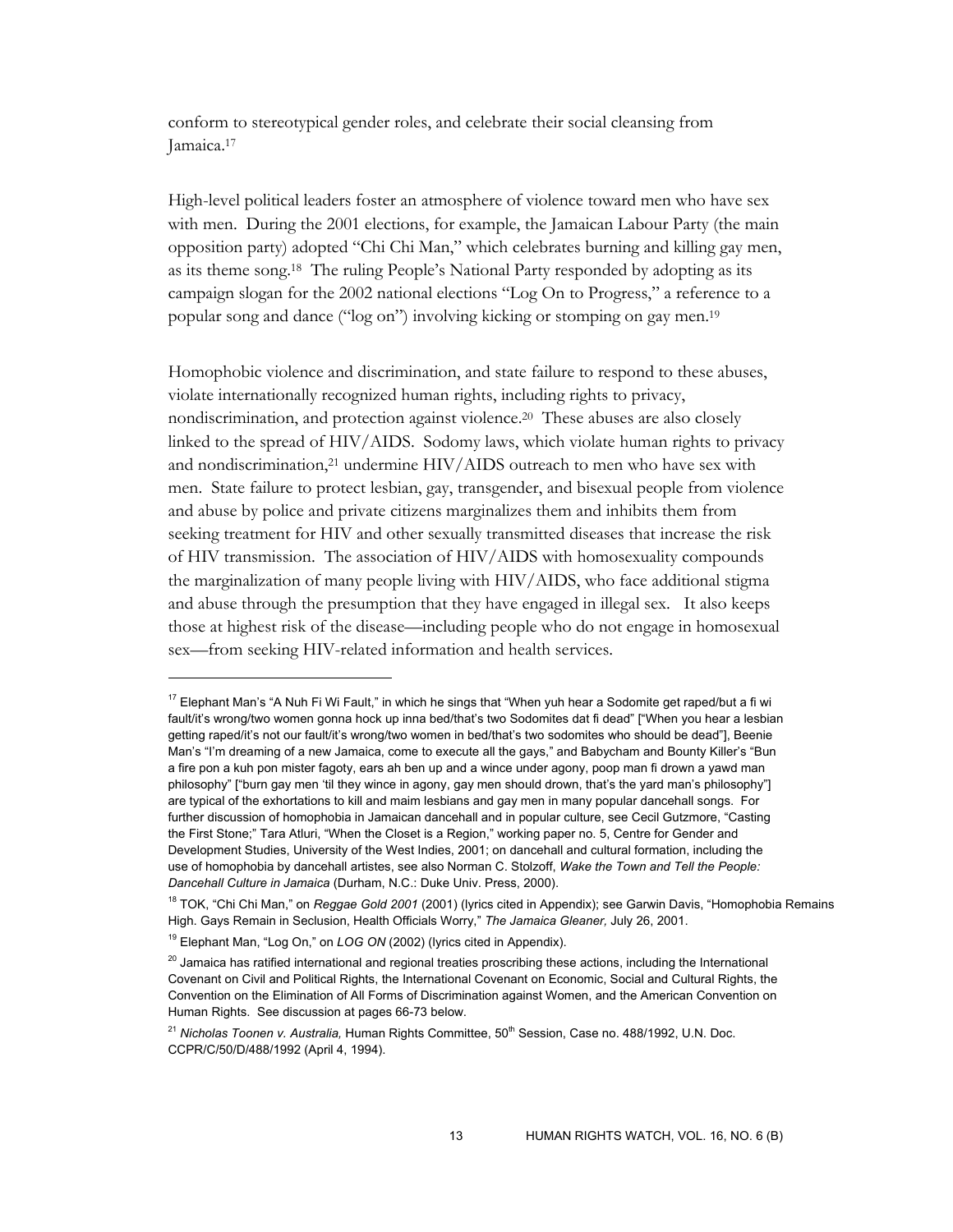The Jamaican Ministry of Health has acknowledged that homophobic violence and discrimination, and deep stigma associated with homosexuality, are among the factors driving the epidemic.22 High-level officials from the Ministry of Health's HIV/AIDS program also recognize that Jamaica's sodomy laws create significant barriers to government provision of HIV services to men who have sex with men.

Providing HIV education and prevention services to men who have sex with men is extremely difficult because they are forced to remain invisible due to prejudice and abuse.23 According to studies conducted by Jamaican and Caribbean regional health bodies, many Jamaican men who have sex with men lead dual lives and marry, have girlfriends, and have children while also engaging in same sex relationships.24 Fear of being identified as homosexual may keep many people from seeking HIV testing and also from disclosing homosexual conduct as a possible risk factor if they test positive for HIV.25 The invisibility of men who engage in homosexual conduct makes effective communication difficult, even among the men themselves. And the lack of information about their lives, practices, and community to guide public health interventions compromises an effective response to the epidemic.

In 1997, the mere suggestion that a task force was considering whether condoms should be issued to inmates and staff as part of HIV/AIDS prevention efforts in prison prompted a violent rampage and derailed HIV education efforts for years. After then Commissioner of Corrections John Prescod proposed that condoms be distributed to prisoners and correctional officers, correctional officers—apparently offended by the implication that by distributing condoms they, themselves, were also having sex with men—walked off their jobs. The officers did not return for several days, until they received an apology from the Commissioner and an agreement that condoms would not

<sup>&</sup>lt;sup>22</sup> See, e.g., Jamaican Ministry of Health, Jamaica HIV/AIDS/STI National Strategic Plan 2002-2006, January 2002, p. 10; see also Zadie Neufville, "Fear Among Gay Men Said to Fuel HIV/AIDS Cases," *Inter Press Service,* March 5, 2002; Garwin Davis, "Homophobia Remains High. Gays Remain in Seclusion, Health Officials Worry," *The Jamaica Gleaner*, July 26, 2001.

<sup>&</sup>lt;sup>23</sup> Ibid.; Human Rights Watch interview with Dr. Yitades Gebre, executive director, Ministry of Health Program Coordination Unit, Kingston, June 23, 2004; Human Rights Watch interview with Dr. Peter Figueroa, chief, Ministry of Health Epidemiology Unit, Kingston, June 23, 2004.

<sup>&</sup>lt;sup>24</sup> See Caribbean Regional Epidemiology Center, "Homosexual Aspects of the HIV/AIDS Epidemic in the Caribbean: A Public Health Challenge for Prevention and Control," 2000; Heather Royes, "Jamaican Men and Same-Sex Activities: Implications for HIV/STD Prevention," 1993. The subject of a Jamaican study of men who have sex with men and HIV/AIDS explained, "Society demands that a man should have a woman. To be labeled as gay or homosexual is a name no man likes. So as a result, men resort to play the game with same-sex and opposite sex activities." "Jamaican Men and Same-Sex Activities," p. 11.

**<sup>25</sup>** See Ministry of Health, "Report of the Behaviour Change and Communication Task Force," 2001 (cited in Patricia Watson, "Coping in the Dark: HIV Prevention among the MSM Community in Jamaica," *The Jamaica Gleaner,* May 5, 2002).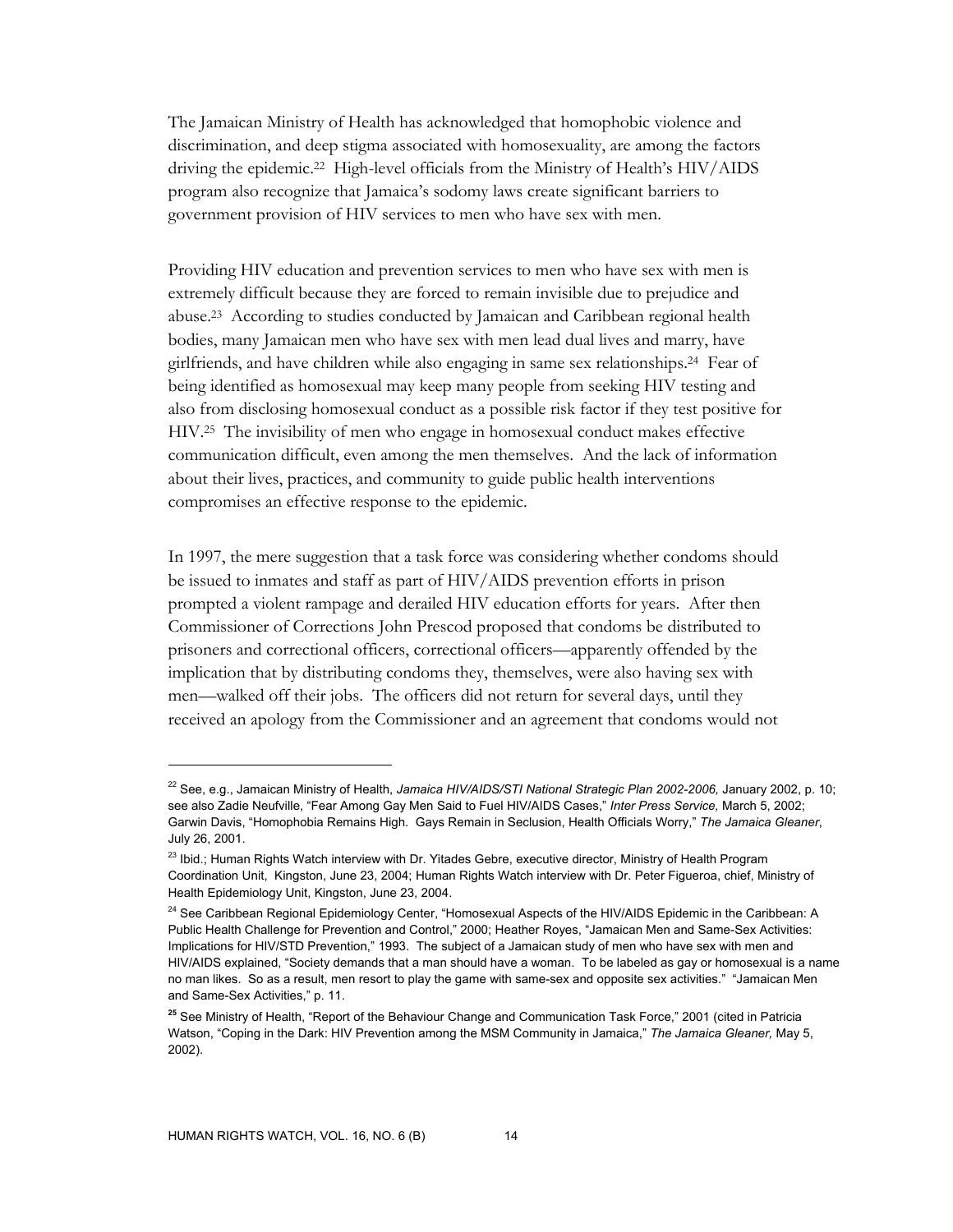be distributed in prisons. Following the walkout by the correctional officers, inmates at two of Jamaica's largest prisons rioted. Sixteen prisoners were killed and more than fifty injured, apparently targeted because other prisoners believed that they were homosexuals.26

The popular misperception that HIV/AIDS is a homosexual disease impedes effective HIV prevention and poses serious risks for people living with HIV/AIDS. Health workers and AIDS outreach workers interviewed by Human Rights Watch reported that people with whom they worked—including hospital staff—did not believe that HIV was an issue for them personally because they were not homosexuals. A hospital-based health worker who provided HIV/AIDS prevention information and services to hospital staff and people in her town told Human Rights Watch, "When I tell them about HIV, they say . . . that HIV does not concern them, because it is a battyman [homosexual] disease."27

The conflation of HIV/AIDS with homosexuality exposes people living with HIV/AIDS and HIV/AIDS educators to the same treatment meted out to men who have sex with men.<sup>28</sup> ASHE Caribbean Performing Arts Foundation, an NGO that works with youth, includes HIV/AIDS and sexuality education as an important part of its work. Its work on HIV/AIDS, however, subjected it to threats, as the following note sent to the Jamaica Forum for Lesbians, All-Sexuals and Gays (J-FLAG) in July 2004 illustrates:

The nasty act of homosexuality will not be tolerated here in Jamaica. Let me say it quick. One notable battyman have died recently we will be killing more as the days go by. To make it easy for you we will tell you

 $^{26}$  The riots were at the Tower Street Adult Correctional Centre in Kingston (Kingston general penitentiary) and St. Catherine's District Prison. Harold B., who was incarcerated at St. Catherine's District Prison during the riots, told Human Rights Watch that both prisoners and warders put his life at risk: "I couldn't walk free in prison because the warders would point me out [as a gay man]. . . . and prisoners were killing off gay men." Human Rights Watch interview with Harold B., Kingston, June 9, 2004. See also Ministry of National Security and Justice, "Report of the Board of Enquiry into Disturbances at the Tower Street Adult Correctional Center and the St. Catherine Adult Correctional Centre Between 20<sup>th</sup>-23<sup>rd</sup> August, 1997," March 9, 1998; Commission on Human Rights, Report of Special Rapporteur on Torture, "Question of the Human Rights of All Persons Subjected to Any Form of Detention or Imprisonment, in Particular: Torture and Other Cruel, Inhuman or Degrading Treatment or Punishment," U.N. Doc. E/CN.4/2002/76/Add.1, March 14, 2002, par. 829.; Amnesty International, "A Summary of Concerns: A Briefing for the Human Rights Committee," October 1997, p. 14.

 $27$  Human Rights Watch interview, St. Ann's Bay, June 16, 2004. A 1993 study of Jamaican men who have sex with men and HIV/AIDS suggested that older bisexual men did not believe themselves at risk of HIV because they believed that HIV was a "gay" disease, and they did not identify as gay. Heather Royes, "Jamaican Men and Same-Sex Activities: Implications for HIV/STD Prevention," 1993, p. 12.

<sup>28</sup> Robert Carr, "Stigmas, Gender and Coping: A Study of HIV+ Jamaicans," *Race, Gender & Class,* vol. 9, no. 1 (2002), pp. 122-44.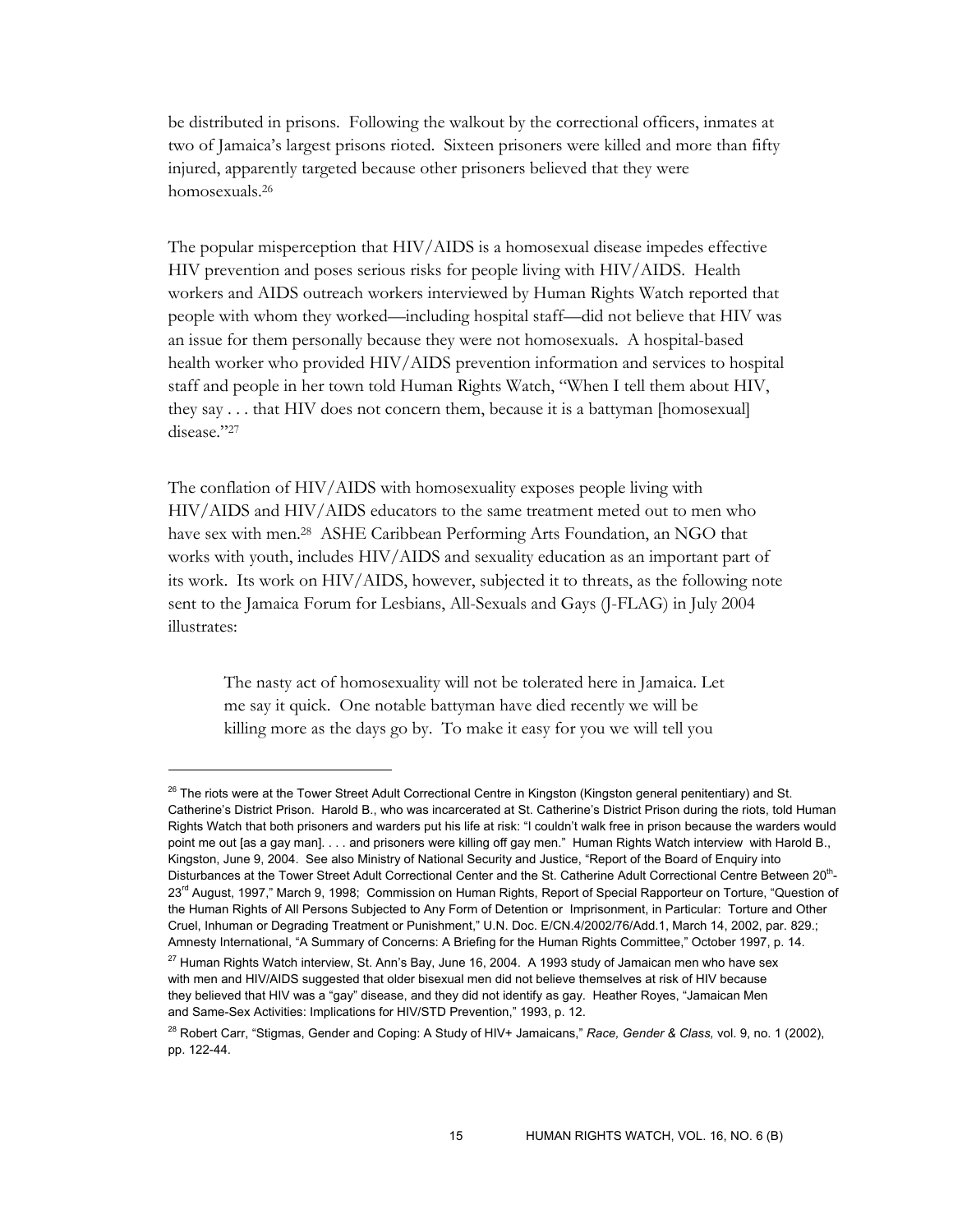where you can pick them up and who it was that we gunned down. It will not be robbery just purification. No batty man down here in Jamaica. . . . . Fire burn them and them nasty living. JFLAG must crash. We declare war on all Gays and Homosexual. **Ashe dance group needs a bit of clean up now***.* We will be killing gays and homosexuals daily now. War we say*. 29 (emphasis added)*

## Lesbians and HIV risk

 $\overline{a}$ 

*A woman without a man can be a target of both community disrespect and rape.*  — Horace Levy, *They Cry 'Respect'! Urban Violence and Poverty in Jamaica*30

Although the risk of female-to-female HIV transmission is generally estimated to be small,<sup>31</sup> many women who have sex with women also have sex with men. Many Jamaican lesbians face strong pressure to establish relationships with men and to have children because doing so is a critical part of establishing their identity as adult women.32

Sexual violence against women and girls, a problem of grave proportions in Jamaica, has been identified by the World Health Organization as an important factor contributing to increased HIV incidence among women in the region.33 Sexual violence may increase the risk of HIV and other sexually transmitted diseases for all survivors.34 Forced or

 $29$  E-mail communication from anotherkiller1@hotmail.com to J-Flag, July 14, 2004.

<sup>&</sup>lt;sup>30</sup> (Kingston, Jamaica: University of the West Indies Press, 2001), p. 37.

<sup>&</sup>lt;sup>31</sup> See Helena A. Kwakwa and M.W. Ghobrial, "Female-to-Female Transmission of Human Immunodeficiency Virus," *Clinical Infectious Diseases,* vol. 35, no. 3 (February 2003), pp. 40-41.

<sup>32</sup> See Robert Carr, "Stigmas, Gender and Coping: A Study of HIV+ Jamaicans," *Race, Gender & Class* (2002), vol. 9, no. 1, pp. 122-144 (discussing gender socialization in Jamaica).

<sup>&</sup>lt;sup>33</sup> See Pan American Health Organization, "Gender and HIV/AIDS,"

http://www.paho.org/english/hdp/hdw/GHIVFactSheetI.PDF (retrieved November 3, 2004); see also United Nations Development Program, "National Reports on the Situation of Gender Violence Against Women: National Report, Jamaica," March 1999; Nancy Muturi, "Violence and HIV/AIDS in the Caribbean," presentation at the 2003 American Public Health Association meetings (arguing that high rates of sexual violence contribute to growing HIV/AIDS epidemic in Caribbean region).

<sup>&</sup>lt;sup>34</sup> Women and girls are physiologically more vulnerable than men and boys to HIV infection during unprotected heterosexual vaginal sex. Factors that contribute to this increased risk include the larger surface area of the vagina and cervix, the high concentration of HIV in the semen of an infected man, and the fact that many of the other sexually transmitted diseases that increase HIV risk are often left untreated (because they are asymptomatic or because health care is inaccessible). Girls and young women face even greater risk than adult women, because the vagina and cervix of young women are less mature and are less resistant to HIV and other sexually transmitted infections, such as chlamydia and gonorrhea, that increase HIV vulnerability; because changes in the reproductive tract during puberty make the tissue more susceptible to penetration by HIV; and because young women produce less of the vaginal secretions that provide a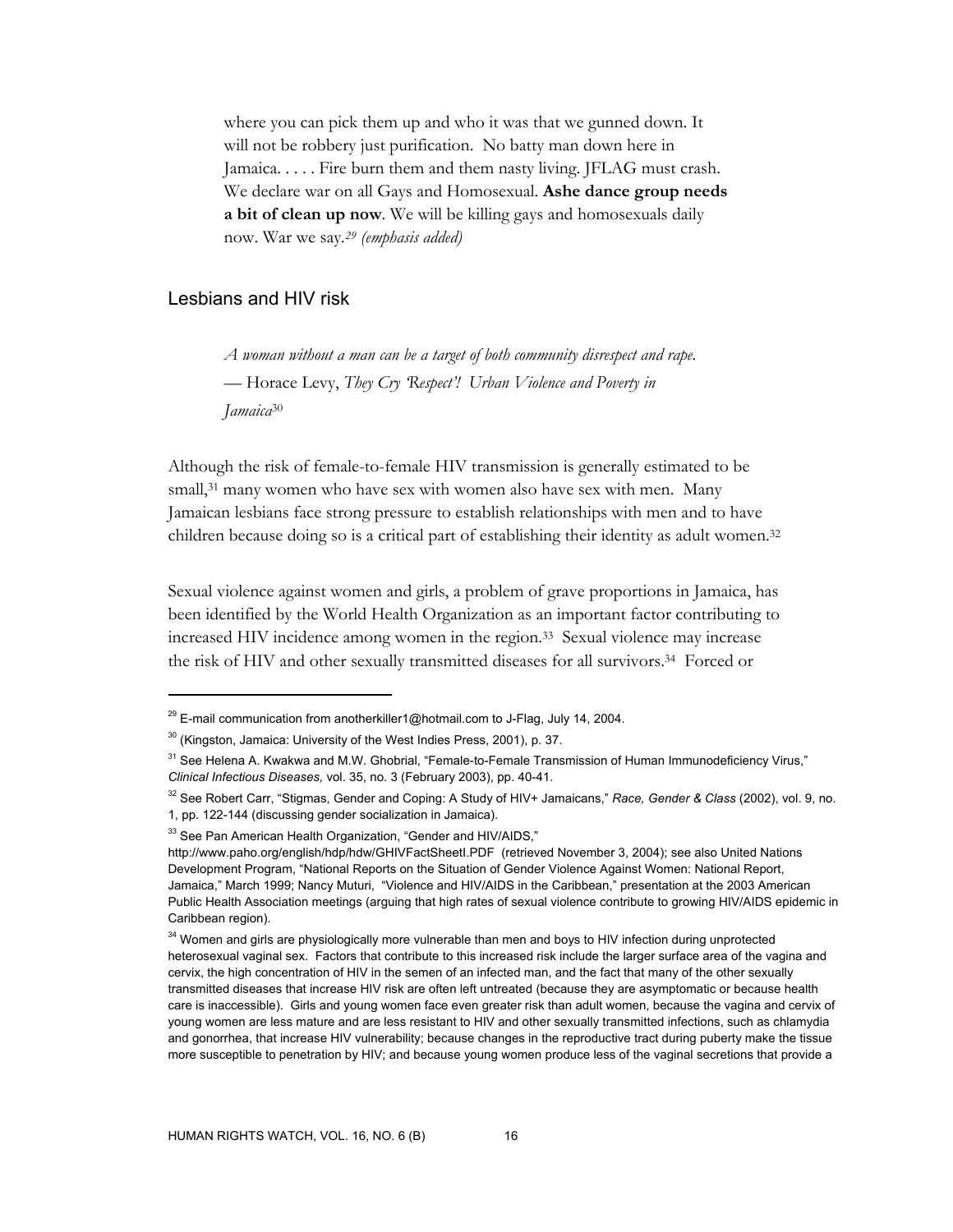coerced sex creates a risk of trauma: when the vagina or anus is dry and force is used, genital and anal injuries are more likely, increasing the risk of HIV transmission. Forced oral sex may cause tears in the skin of the mouth, also increasing the risk of transmission. The presence of other sexually transmitted diseases also heightens HIV transmission risk.35 Women who are or are perceived to be lesbians are at an even greater risk of rape, as they may be targeted for sexual violence based on both their gender and sexual orientation. 36

### **V. FINDINGS OF HUMAN RIGHTS WATCH'S INVESTIGATION**

In Jamaica, state-sponsored homophobia and discrimination against homosexual men and women, sex workers, and people living with HIV/AIDS, the conflation of HIV/AIDS with homosexuality and sex work, and the misguided fear that HIV is transmitted by air or by casual contact are undermining an effective response to HIV/AIDS. Police not only harass and persecute people suspected of homosexual conduct, sex workers, and people living with HIV/AIDS. They also interfere with HIV/AIDS outreach to them. Men who have sex with men and people living with HIV/AIDS face serious violence and are often forced to abandon their homes and communities. Many are denied health care; some cannot even seek health services because they are denied public and private transportation services. And past experiences of discrimination, coupled with the fear that HIV status or sexual orientation will be disclosed and publicized, keep many people from seeking health care in the first instance.

barrier to HIV transmission for older women. See, e.g., Global Campaign for Microbicides, "About Microbicides: Women and HIV Risk," http://www.global-campaign.org/womenhiv.htm (retrieved August 28, 2003); UNAIDS, "AIDS: Five Years since ICPD—Emerging Issues and Challenges for Women, Young People, and Infants," Geneva, 1998, p. 11; The Population Information Program, Center for Communications Programs, The Johns Hopkins University, "Population Reports: Youth and HIV/AIDS," vol. 23, no. 3, Fall 2001, p. 7 (citing studies).

<sup>&</sup>lt;sup>35</sup> See United States Centers for Disease Control and Prevention, Fact Sheet: Prevention and Treatment of Sexually Transmitted Diseases as an HIV Prevention Strategy [online], http://www.cdc.gov/hiv/pubs/facts/hivstd.htm (retrieved October 27, 2003).

<sup>&</sup>lt;sup>36</sup> See discussion in Section V, below; see also Makeda Silvera, "Man Royals and Sodomites: Some Thoughts on the Invisibility of Afro-Caribbean Lesbians," *Feminist Studies,* vol. 18, no. 3, Fall 1992, pp. 521-532 (reporting gang rape of women "suspected" of lesbianism in 1950s Jamaican towns).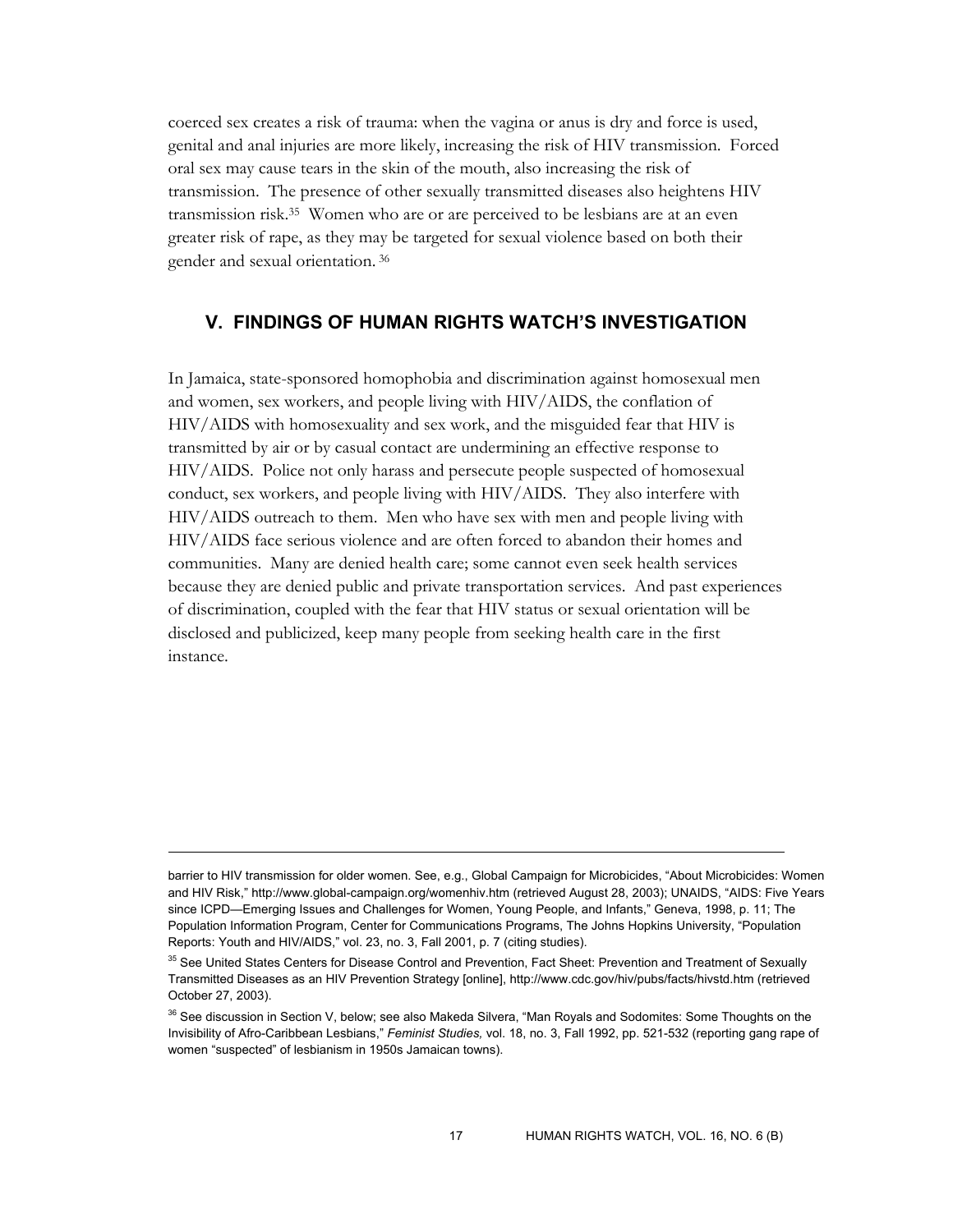## *Police abuse*

## *Police abuse based on sexual orientation and gender identity*  Verbal and physical abuse and inciting others to violence

On the afternoon of June 18, 2004, a mob chased and reportedly "chopped, stabbed and stoned to death" a man perceived to be gay in Montego Bay.37 Several witnesses reported to Human Rights Watch that police participated in the abuse that ultimately led to this mob killing, first beating the man with batons and then urging others to beat him because he was homosexual.

Fred L., thirty, described the incident as follows:

Me and another guy were sitting on the beach . . .While we were there, some little teenager was on the beach swimming, and Victor, the guy that was killed, was standing looking at the boy. The boy said, "Why are you looking me like that? You a battyman." Two rastamen38 said, "Every day they come on the beach to look at men, battyboy them." Two policemen and a female police officer were there. The two male officers started to beat the man with batons. I turned to the female officer and asked, "What has he done wrong?" She turned to me and said, "Everyday me have to warn people about this guy coming on the beach. I'm going to lock him up." I said, "For what?" She didn't say. I said to her, "If he did something wrong, lock him up, don't beat him." [Victor] started to run from the two male officers toward the Old Fort Craft Market. The two policemen said, "Beat him because him a battyman."39

The crowd followed the police officers' lead, beating the victim and throwing bottles and stones at him.40 Joseph W., twenty-six, told Human Rights Watch that he saw police hitting the victim with a baton and with their fists, and that once persons from the crowd started beating the victim:

<sup>37</sup> Henry Bucknor, "Alleged Gay Man Chopped to Death in MoBay," *Western Mirror,* vol. 24, no. 72, June 19, 2004, p. 1.

 $38$  "Rastaman" is a term used to refer to men with dreadlocks (a hairstyle in which the hair grows and is left uncombed, and forms ropelike locks that hang down from the head) and to Rastafarians, a religious group whose members wear their hair in dreadlocks.

 $39$  Human Rights Watch telephone interview with Fred L., Montego Bay, July 6, 2004.

<sup>40</sup> Ibid.; Human Rights Watch interview with Dennis M., Montego Bay, June 21, 2004; Human Rights Watch interview with Joseph W., New York, June 28, 2004.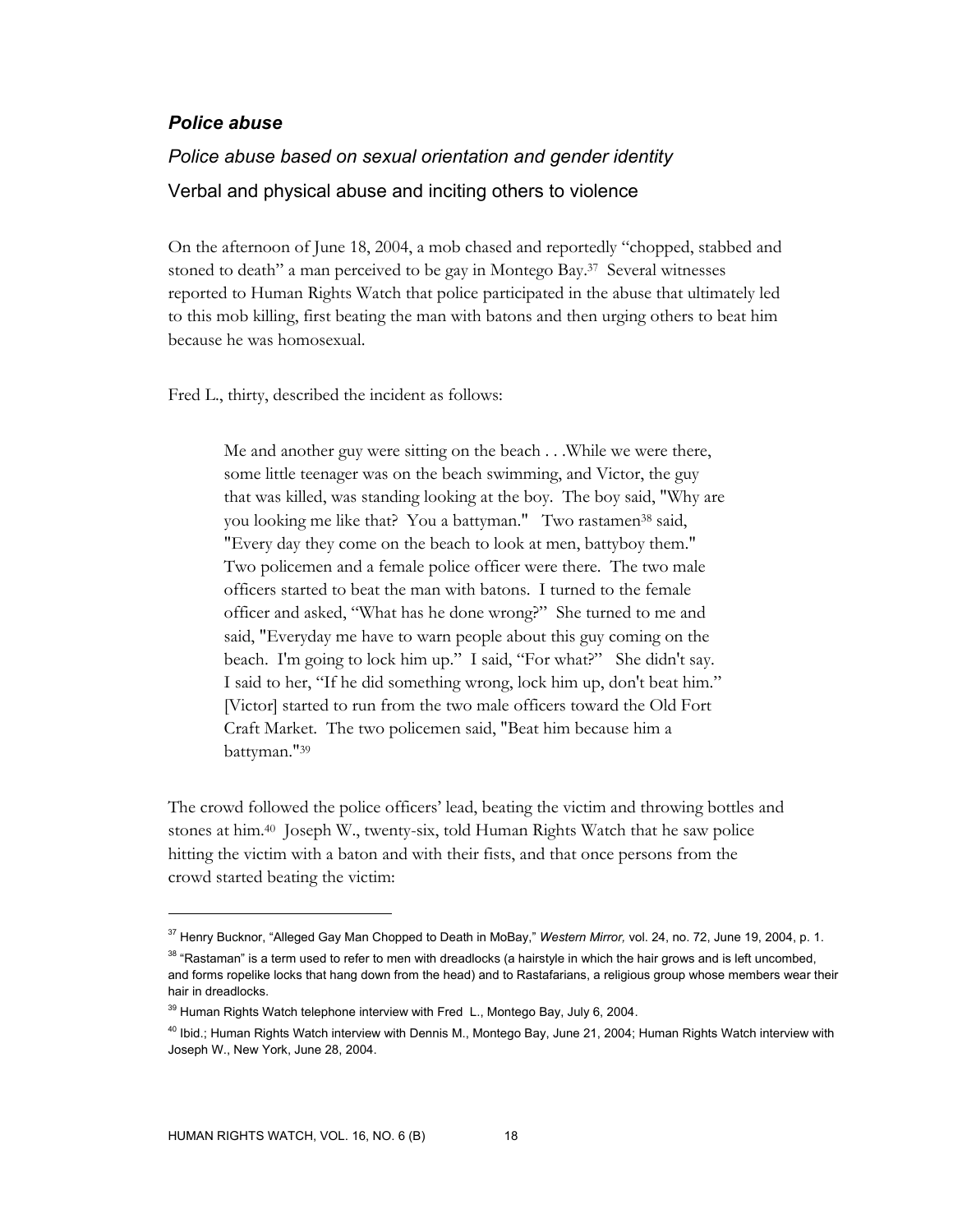the police officers walked off. The crowd got thicker and more persons started hitting the guy. Then I saw the guy run out of the road into the town. . . . Then I woke up the next morning to hear that Victor was killed about a mile and a half from the beach.<sup>41</sup>

Police abuse is a fact of life for many men who have sex with men and women who have sex with women in all of the communities that Human Rights Watch visited in Jamaica. As in the incident described above, homophobic police violence can be a catalyst for violence and abuse by others. It is sometimes lethal. Police abuse is also profoundly destructive because it creates an atmosphere of fear sending a message to other lesbian, gay, bisexual, and transgender people that they are without any protection from violence.

Dennis M., twenty, lived in Montego Bay. He told Human Rights Watch:

Police always harass me. . . . They stop you and hear you talk a bit feminine [and ] they ask you personal questions like are you top or bottom and like that. . . . The last time this happened . . . two police came over and said "Battymen mus' dead. You should be under the ground. You should not be living in Jamaica." Not every police officer does that. Some police officers say it is not legal so you should curtail your behavior. But most of them, once they hear you talk feminish they begin to bitch [verbally abuse] you and a crowd comes around.42

Nicholas C., twenty-nine, was stopped by the police while walking down the street one evening in April 2004. The police asked him if he was a battyman and searched him. After finding condoms, lubricant, and gel, they became violent. "They said, 'You a battyman. Battyman mus' dead. Run before I shoot you.'" The police beat Nicholas C., hit him with batons, kicked him, and scattered his things on the ground.<sup>43</sup>

Several gay men reported that police abuse accelerated violence by others. Albert B., thirty-three, and his friends had been attacked by Kingston police a few days before Human Rights Watch met with him in June 2004. The police beat Albert B. and his

<sup>&</sup>lt;sup>41</sup> Human Rights Watch interview with Joseph W., New York, June 28, 2004. Joseph W. was an acquaintance of Victor Jarrett's. A third witness told Human Rights Watch that he saw the police beating the victim and a crowd throwing bottles and stones at him as he ran from the police, and heard people shouting that the victim was gay and should be killed. Human Rights Watch interview with Dennis M., Montego Bay, June 21, 2004.

 $42$  Human Rights Watch interview with Dennis M., Montego Bay, June 21, 2004.

<sup>&</sup>lt;sup>43</sup> Human Rights Watch interview with Nicholas C., Kingston, June 9, 2004.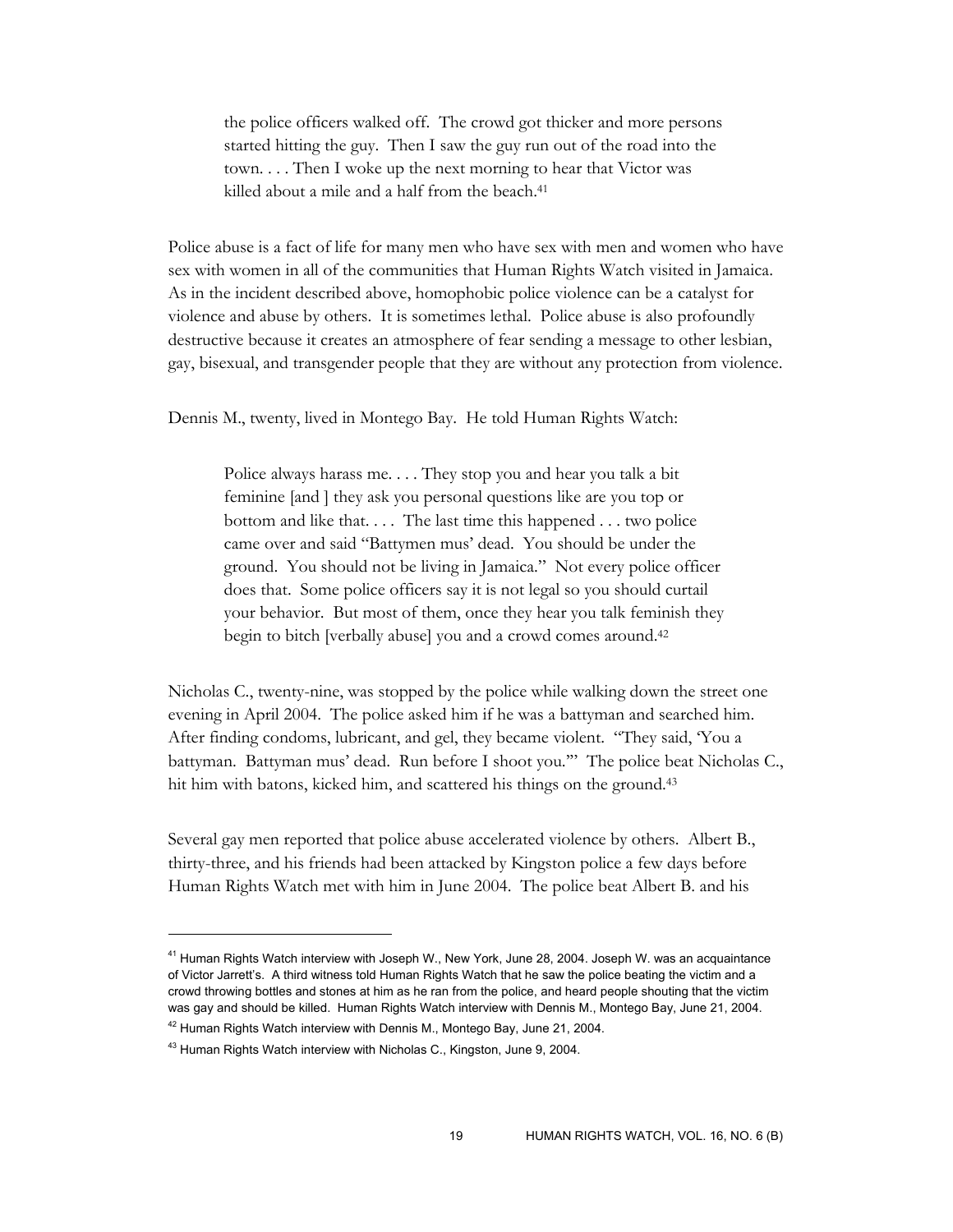friends, threw stones at them, called them "battymen," "faggot," and "nasty men" and drew their guns at them. The police actions drew the attention of other men, who came and beat them with boards, crying out "battymen."44

Peter T., nineteen, was walking on the street with friends late in the evening of December 25, 2003. A police car drove by, and the policemen inside yelled, "Battymen, go home." When Peter T.'s friend told the police to leave them alone, the police stopped their car, beat the men, then put them in the police car and drove them to another part of town. As they let the men out of the car, the police yelled, "Battymen, battymen, beat them," and fired their guns in the air. This attracted the attention of a crowd of men armed with machetes, who followed the police instruction and beat them.45

Harold B., thirty-four, reported several incidents of police abuse in 2004, including an attack by police a few hours before his interview with Human Rights Watch. For Harold B., the public humiliation by police that incited others to violence was worse than physical attacks. "The worst thing is when police embarrass you whenever they see you in a crowd. When I'm walking on the street, the police yell, 'battyboy, you catch men.' When they do that, people start to look at you and some want to attack you."46

Many of the men who have sex with men interviewed by Human Rights Watch reported having to flee their homes and communities because of homophobic violence by their neighbors or other residents of their towns. In some cases, police abuse of men suspected of homosexual conduct prompted violence by private actors, whose violence effectively evicted them from their homes.

Until early 2003, Peter T. lived with a group of gay men in a house in Kingston. He said that the police visited the house frequently, making derogatory comments about homosexuality and beating the residents. The police presence would attract others, who would join in the abuse. He told Human Rights Watch:

Police visit there a whole heap of time.... Every time the police come to the house, others would always show up. The police come there and start searching and then the next neighbor would come over and start in.

<sup>44</sup> Human Rights Watch interview with Albert B., Kingston, June 9, 2004.

<sup>&</sup>lt;sup>45</sup> Human Rights Watch interview with Peter T., Kingston, June 9, 2004. Machetes are common property in Jamaica and are used for agricultural work, for personal protection at home (in case of break-ins), and as weapons.

<sup>46</sup> Human Rights Watch interview with Harold B., Kingston, June 9, 2004.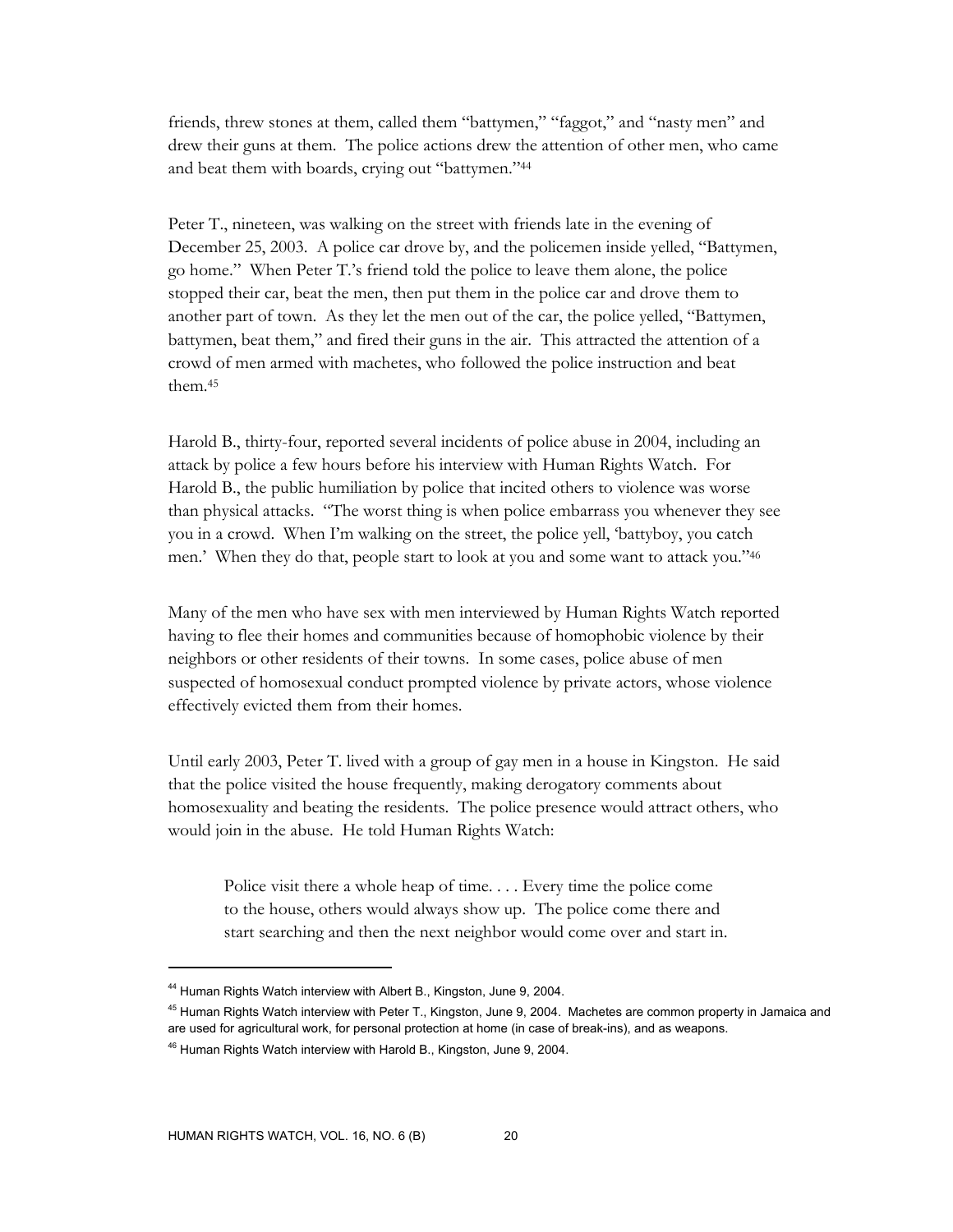Police would search in the closet, under the bed. If they see condoms, they say that we were fucking, we carry AIDS, battymen have AIDS, man on man fi dead. [gay men should be dead].47

By February 2003, the violence had escalated sufficiently to drive Peter T. and his housemates away. One afternoon, "people come and say we can't sleep there tonight because we're going to bomb it down." Peter T. and his housemates fled, leaving without their belongings.<sup>48</sup>

Police abuse of gay men extends to men living with HIV/AIDS, whom they assume must be gay. Paul M., forty, told Human Rights Watch that in 2003, he was with a friend who had AIDS when the police approached and asked:

"Eh boy, how you look so, w'happen to you?" The person say, "I have AIDS and I want to take my medication.' Police say, "you must be battyman. Eh boy, eh boy, move your AIDS self from here. Mind me turn mi gun pon yuh and kill you. [Watch out because I might turn my gun on you and kill you.]"49

#### Arrests, detention, and prosecution

Gay and bisexual men and AIDS service providers told Human Rights Watch that men who are or perceived to be gay are routinely threatened with arrest, arrested, detained, and sometimes prosecuted because of their actual or perceived homosexuality or homosexual conduct. Human Rights Watch also documented cases of police arrest of women because of homosexual conduct.

Jamaica's sodomy laws criminalize consensual homosexual conduct between adult men, prohibiting the "abominable crime of buggery, committed either with mankind or with any animal" and "gross indecency."50 "Buggery," which generally refers to all acts of

<sup>47</sup> Human Rights Watch interview with Peter T., Kingston, June 9, 2004.

 $48$  Ibid.

<sup>49</sup> Human Rights Watch interview with Paul M., Kingston, June 6, 2004.

 $50$  Offences against the Person Act, sections 76, 79. Caribbean states in the British Commonwealth inherited similar penal codes from the British colonial administration, some of which have since been amended or nullified. For example, Bahamian law proscribes consensual same sex sexual activity between adults in public but not in private. Sexual Offences and Domestic Violence Act of the Bahamas, section 16(2)(b). Jamaican and Guyanese laws are silent on lesbianism, while all acts of homosexuality are illegal in Trinidad and Tobago, Barbados and St. Lucia. "Sodomy Laws in the Carribbean," http://www.sodomylaws.org/world/caribbean.htm (retrieved November 3, 2004). In 2000, Britain issued an order repealing sodomy laws in its Overseas Territories, which it had to do to meet its own international treaty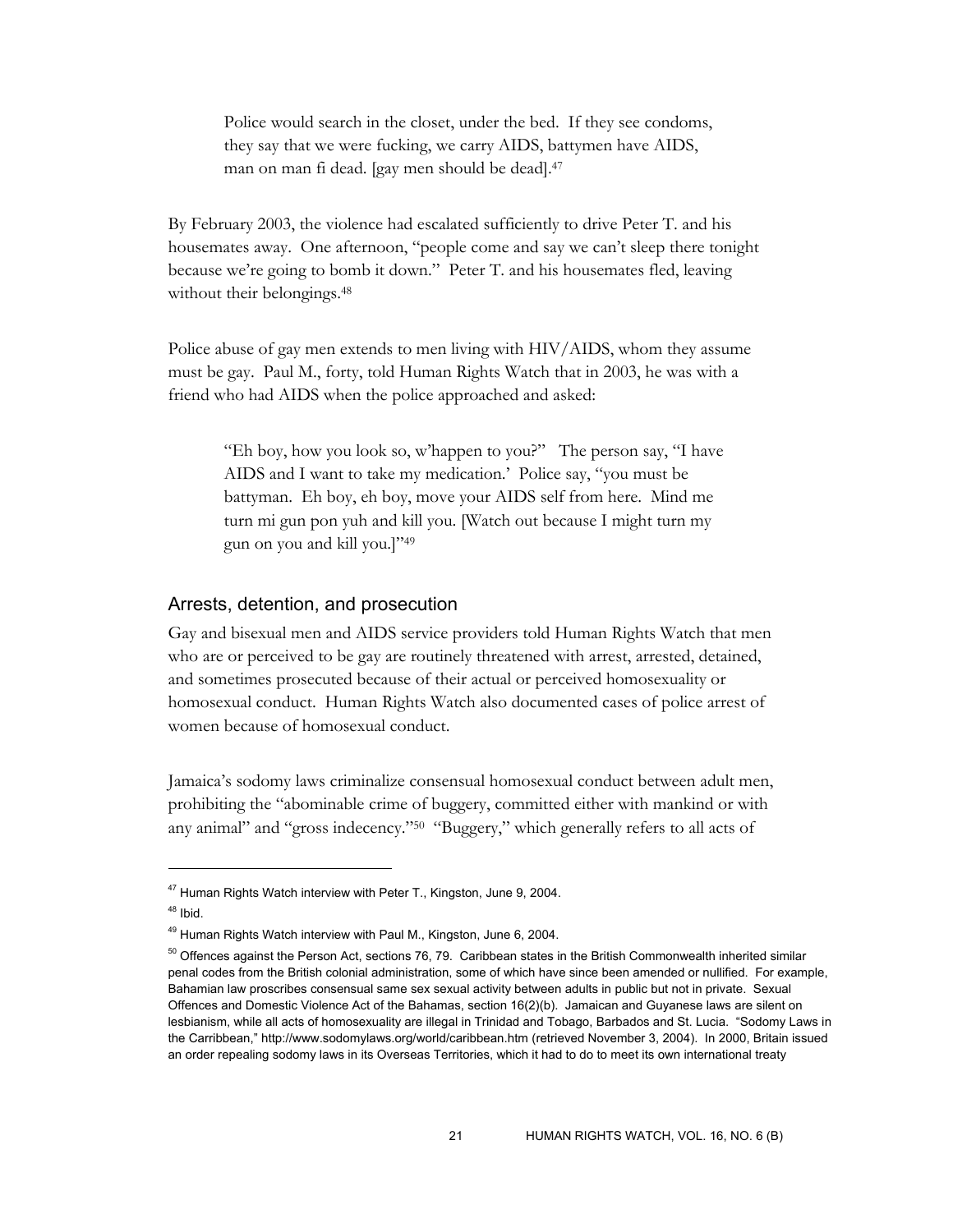anal intercourse and bestiality, is a felony punishable by imprisonment with hard labor for up to ten years.51 "Gross indecency," generally interpreted to mean any sexual intimacy between men short of anal intercourse, is a misdemeanor punishable by up to two years with hard labor.<sup>52</sup>

Jamaican law provides broad latitude for police to detain individuals on ill-defined charges, including suspicion of buggery or gross indecency. The Offences against the Person Act permits a police officer to arrest without warrant any person found "loitering in any highway, yard, or other place" between 7 p.m. and 6 a.m. the following morning whom the constable has "good cause to suspect of having committed, or being about to commit any felony" proscribed by the Act.53 Jamaican police are also empowered to arrest without warrant and based on charges made by any "credible person" any person loitering in a public place to solicit another for prostitution.<sup>54</sup>

It is impossible to say how frequently sodomy laws are enforced against men engaged in consensual same sex contact in Jamaica, but by some accounts, they are in active use.55 Lawson Williams, a Kingston attorney who has represented men charged under these statutes, told Human Rights Watch:

I always seem to have a case of a practicing gay man who is in court on account of his homosexuality. It's either that he and another have been busted and are jointly charged for [consensual] buggery, he's been charged in circumstances where someone has alleged forcible or

obligations under the European Convention on Human Rights and the International Convention on Civil and Political Rights. This order affected laws in Anguilla, the British Virgin Islands, the Cayman Islands, Montserrat, and the Turks and Caicos Islands. "U.K. Ends Territories' Sodomy Laws," *PlanetOut,* December 22, 2000. Prime Minister P.J. Patterson's opposition to foreign intervention to repeal Jamaican sodomy laws is ironic, as it is not the same-sex behavior, but the laws that prohibit it, that are the colonial imposition.

<sup>&</sup>lt;sup>51</sup> Ibid., section 76. According to Jamaican lesbian, gay, bisexual and transgender rights advocates, most buggery prosecutions involve adult men suspected of engaging in consensual anal sex. Jamaica Forum for Lesbians, All-Sexuals and Gays, "Parliamentary Submission with Regard to 'An Act to Amend the Constitution of Jamaica to Provide for a Charter of Rights and for Connected Matters,"

http://www.jflag.org/programmes/parliamentary\_sub.htm (retrieved August 24, 2004).

 $52$  Offences against the Person Act, section 79. This provision follows Victorian law on "gross indecency," which was known as the "blackmailer's charter," because a man could be convicted on the strength of a blackmailer's accusation. H. Montgomery Hyde, *The Other Love: An Historical and Contemporary Survey of Homosexuality in Britain* (London: Heinemann, 1971), p. 136.

<sup>&</sup>lt;sup>53</sup> Offences against the Person Act, section 80.

 $54$  Towns and Communities Act, sections  $3(r)$ , 4 (empowering police to arrest without warrant based on charges made by any "credible person" that certain offences committed within view of charging party).

<sup>&</sup>lt;sup>55</sup> In June 2004, Human Rights Watch requested police statistics on arrests, convictions and charges imposed under laws proscribing sodomy and prostitution, but as of this writing has not received them.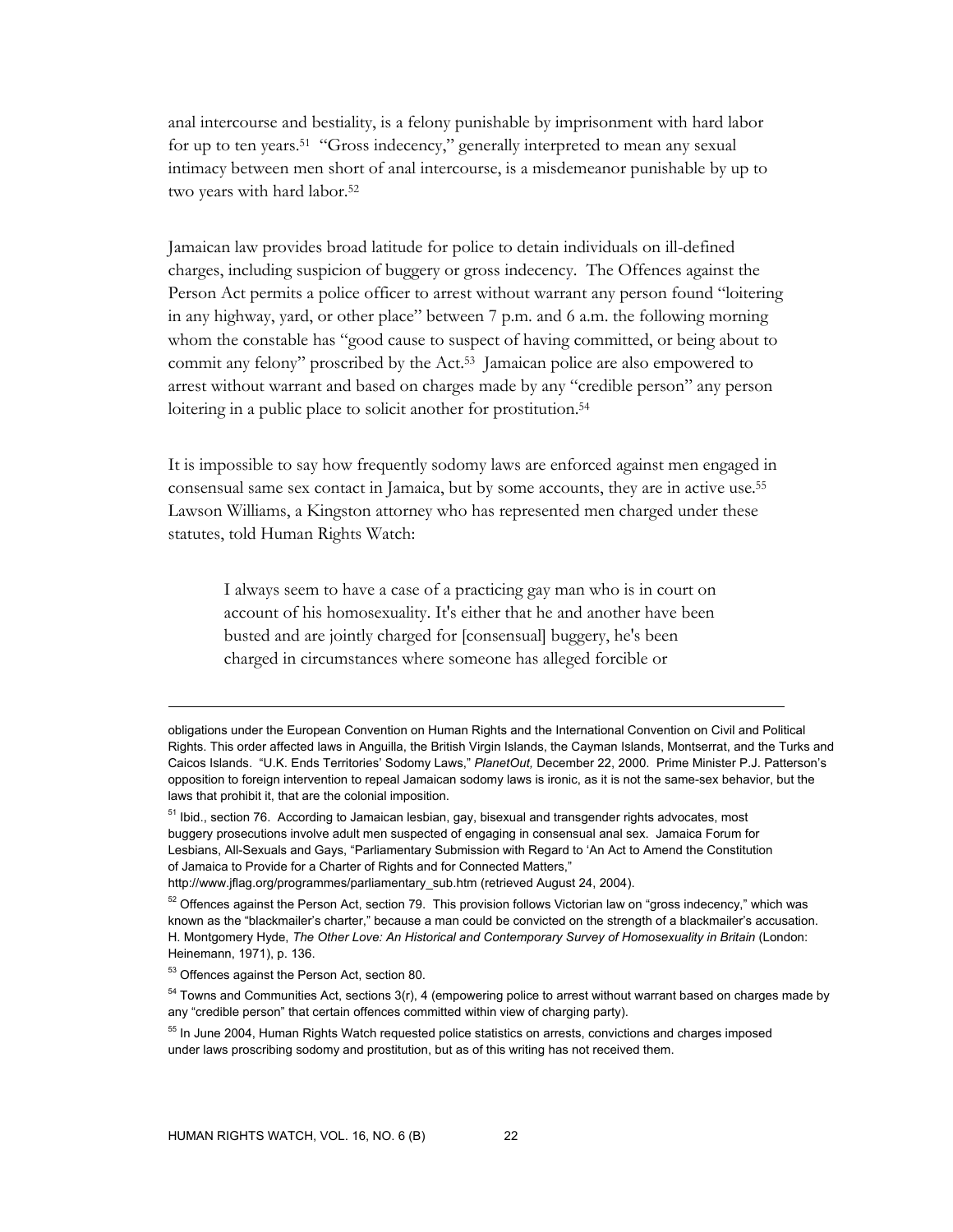unwarranted homosexual advances against him, or there is an allegation that he has had sex with a minor. . . . Too many of the charges of sex with a minor are motivated by the prejudice that gay men are naturally inclined to have sex with underage boys, and they fail because of a lack of physical or credible evidence.

Usually, the police indict gay men for buggery. This is very difficult to prove in the context of consensual anal sex and there is seldom a successful prosecution for buggery. The damage is in the terror of the charge itself. Oftentimes, the defendant pleads guilty to the lesser offence of gross indecency, to abbreviate the embarrassment. Or if the defendant is adamant that he will not compromise, very often the charge is dismissed for lack of evidence. But the damage is in the charge. It is standing in the dock in the face of judge, police and sometimes other litigants, where it is known that you are charged as a battyman.<sup>56</sup>

High-level police officials claimed that sodomy laws seldom were enforced. Clarence Taylor, assistant commissioner of police in charge of administration, said that sodomy cases among adults were rare.57 A St. Ann's Bay constable told Human Rights Watch, "We occasionally arrest homosexuals. If they're caught in the act, we charge them with buggery."58 A high-level police officer at a Kingston divisional police headquarters told Human Rights Watch in June 2004 that it had been "many moons since we have had an arrest for solicitation, buggery, or gross indecency."59 A high-level police officer at a second Kingston divisional police headquarters said that he could not recall a case of buggery, and that the last one may have been three or four years before.<sup>60</sup>

Regardless of how often buggery and gross indecency laws are actually enforced, the arrests themselves send a message.61 The Jamaican press publishes the names of men charged with "consensual" buggery and gross indecency, shaming them and putting them at risk of physical injury.62 And the threat of criminal sanctions for homosexual

<sup>&</sup>lt;sup>56</sup> Human Rights Watch e-mail communication with Lawson Williams, August 10, 2004. "Lawson Williams" is a pseudonym.

<sup>&</sup>lt;sup>57</sup> Human Rights Watch interview with Clarence Taylor, Kingston, June 18, 2004.

<sup>58</sup> Human Rights Watch interview, St. Ann's Bay, June 16, 2004.

<sup>&</sup>lt;sup>59</sup> Human Rights Watch interview with K.K. Knight, senior police superintendent, Kingston, June 18, 2004.

 $60$  Human Rights Watch interview with Newton Ames, superintendent of police, Kingston, June 18, 2004.

 $61$  Human Rights Watch does not oppose punishment for sexual violence or coercion that would fall within the sodomy law. We urge Jamaica to amend the criminal law so that sexual violence or coercion against and between men is subject to equal punishment as sexual violence against women.

<sup>62</sup> See, e.g.,*The Jamaica Observer*, January 11, 2003; *The Star*, January 18, 2000.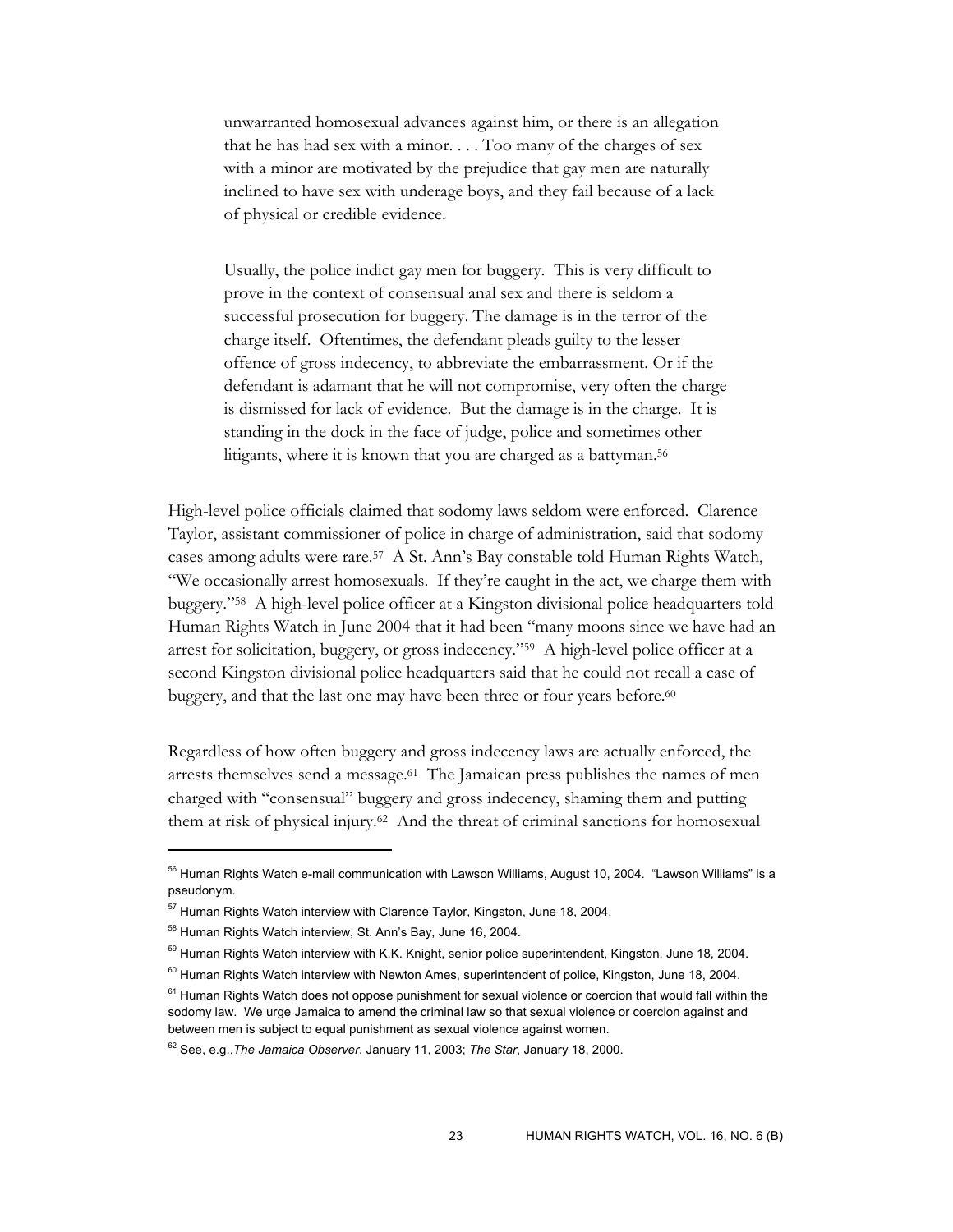conduct is itself powerful. Buggery and gross indecency laws provide a means to harass, arrest, and in some cases imprison individuals. They also perpetuate social prejudices.

Allen C., twenty-two, said that he was arrested and charged with buggery after someone reported to the police having observed him having sex with another man. He was taken to the police station, where police officers urged him to confess to a charge of buggery while beating him with a stick and chanting "buggery fi dead" [people who commit buggery should be killed]. The police told him that he would be examined by a doctor in the rape unit to see if he was the receiving partner in anal intercourse. He was placed in a jail cell, where he was cursed out as a "battyman" by other inmates. When he was released to the custody of his mother, the police ensured that the abuse would continue: when Allen C. left the station, they announced the charges to people outside.

Although the incident took place in 1999 (five years prior to his interview with Human Rights Watch), Allen C. was still suffering its consequences. He told Human Rights Watch that since this arrest, "The whole community find out [that I'm homosexual.] People put up a hand like a gun to their head and say, 'battyman fi dead,' and throw stones at me. I can't complain to police, because they know I am a homosexual and will turn on me. Most of the time, I just keep to myself and my friends who are homosexual." He remained worried about being charged again with buggery and imprisoned. 63

A number of witnesses said that they thought that some element of their outward behavior, dress, or appearance was the motivation for police to arrest or detain them. Ryan N., twenty-three, was interrupted by police while talking with friends. "Police started saying I'm gay because how me talks. Police took me to the station and threatened to charge me with gross indecency. I asked him, 'What is gross indecency? Can you define gross indecency?' Police say, 'When two men start to play with their penis.' I say, 'Was I doing that?' When they realized that I'm not stupid about the law and started to quote the law to them, the police started threatening to lock me up and then men could screw me up in prison." Ryan N. was charged with obstructing police on duty and resisting arrest.64

Several gay men told Human Rights Watch that they had been stopped by police while in a car with male friends. Harold B. recalled being stopped by police twice in the first half of 2004, once the week before his interview with Human Rights Watch. "If you're

<sup>&</sup>lt;sup>63</sup> Human Rights Watch interview with Allen C., Kingston, June 8, 2004.

 $64$  Human Rights Watch interview with Ryan N., Kingston, June 9, 2004.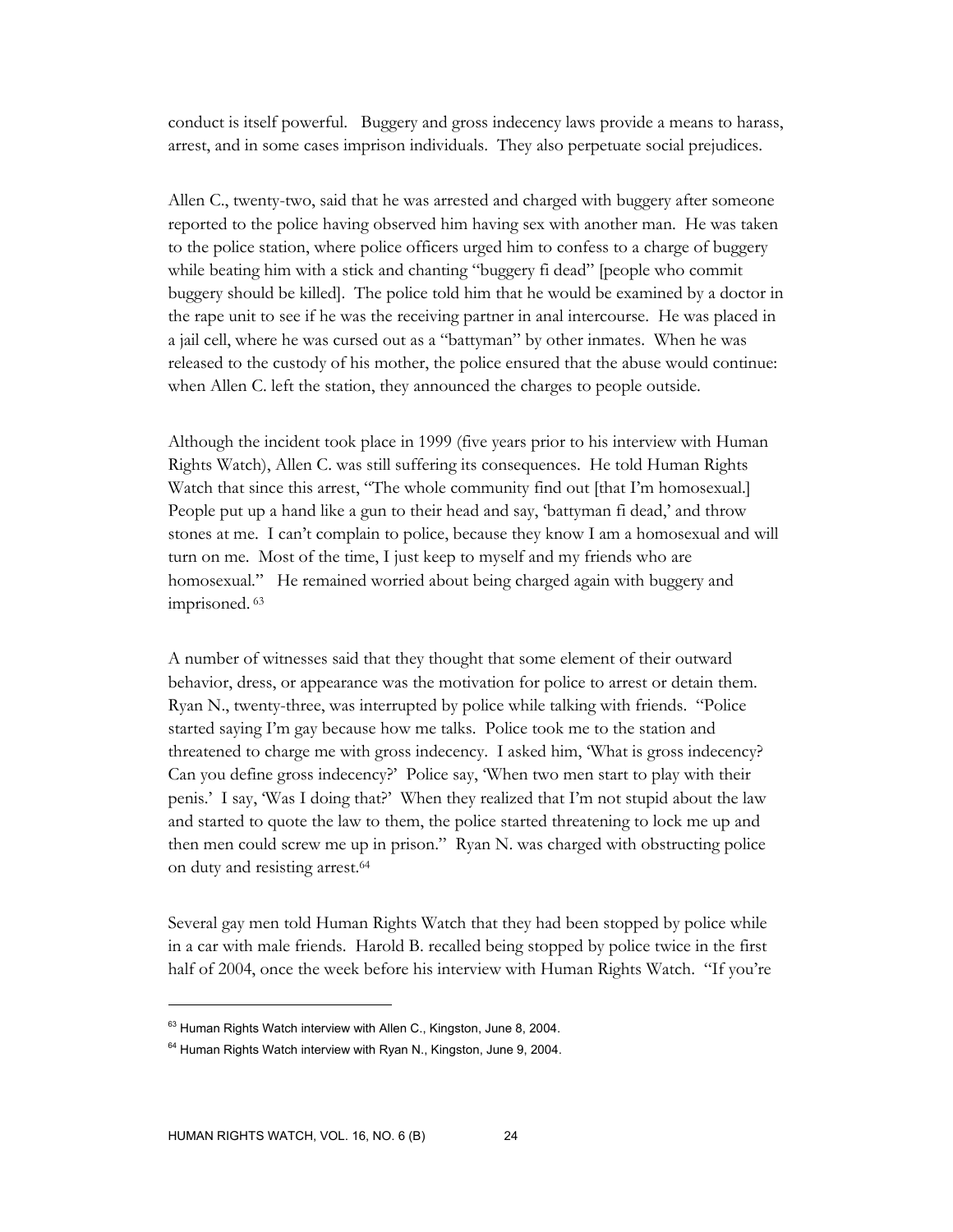driving with a friend, police stop you and say, 'battyman, what are you doing in the car fucking?' Try to argue with them and they'll take you to the station."65 Vincent G. was present in early 2004 when police approached a car in which two male friends of his were sitting, arrested them and threatened to charge them with buggery. His friends were taken to the police station and then released.<sup>66</sup> Ryan N. was parked in a car, eating burgers with several friends when police approached them, told them they had observed them kissing, and made them get out of the car and show their documents.<sup>67</sup>

Police also use other laws as a pretext to stop men based on nonconforming gender identity. Patrick D., twenty-five, told Human Rights Watch about a 2004 incident: "I was going to a costume party and wearing a dress. The police stop me and tell me to hold up my head. I do and they see I am a man. I tell them I am entering a costume party competition. They radio other cars and accuse me of wanting to rob someone. They let me go, but they come and look and talk and call me 'battyman.'" 68

Women who have sex with women are also targeted for arrest because of homosexual conduct. Lillie P., thirty-six, told Human Rights Watch that she was arrested while parked in a car with her girlfriend on December 31, 2002. "On New Year's Eve, myself and my girlfriend went to a lovers' spot after a party. There were a lot of other cars there, but the police approached us." The police called Lillie P. and her girlfriend "dirty lesbians," threatened to charge the women with indecent and lewd exposure and asked them for money. When the women refused to offer a bribe, the police arrested them and took them to the Portmore police station. At the station, the police superintendent told the women that they were not going be charged, but that their names would be recorded in a register. "It was scary at first because at this point I was not out to my parents and I was going to start a job soon and I was afraid that it was going to jeopardize it. I was concerned for my girlfriend . . . She works for [a government ministry] and could suffer problems if they find out she is gay."69

### Extortion and theft

 $\overline{a}$ 

Men who have sex with men are easy targets for extortion by both police and private actors. Discriminatory police practices, fear that their homosexuality might be publicized, the paucity of available legal assistance, and the possibility of being

<sup>&</sup>lt;sup>65</sup> Human Rights Watch interview with Harold B., Kingston, June 9, 2004.

<sup>&</sup>lt;sup>66</sup> Human Rights Watch interview with Vincent G., Kingston, June 14, 2004.

 $67$  Human Rights Watch interview with Ryan N., Kingston, June 9, 2004.

<sup>&</sup>lt;sup>68</sup> Human Rights Watch interview with Patrick D., Kingston, June 9, 2004.

<sup>&</sup>lt;sup>69</sup> Human Rights Watch interview with Lillie P., Kingston, June 19, 2004.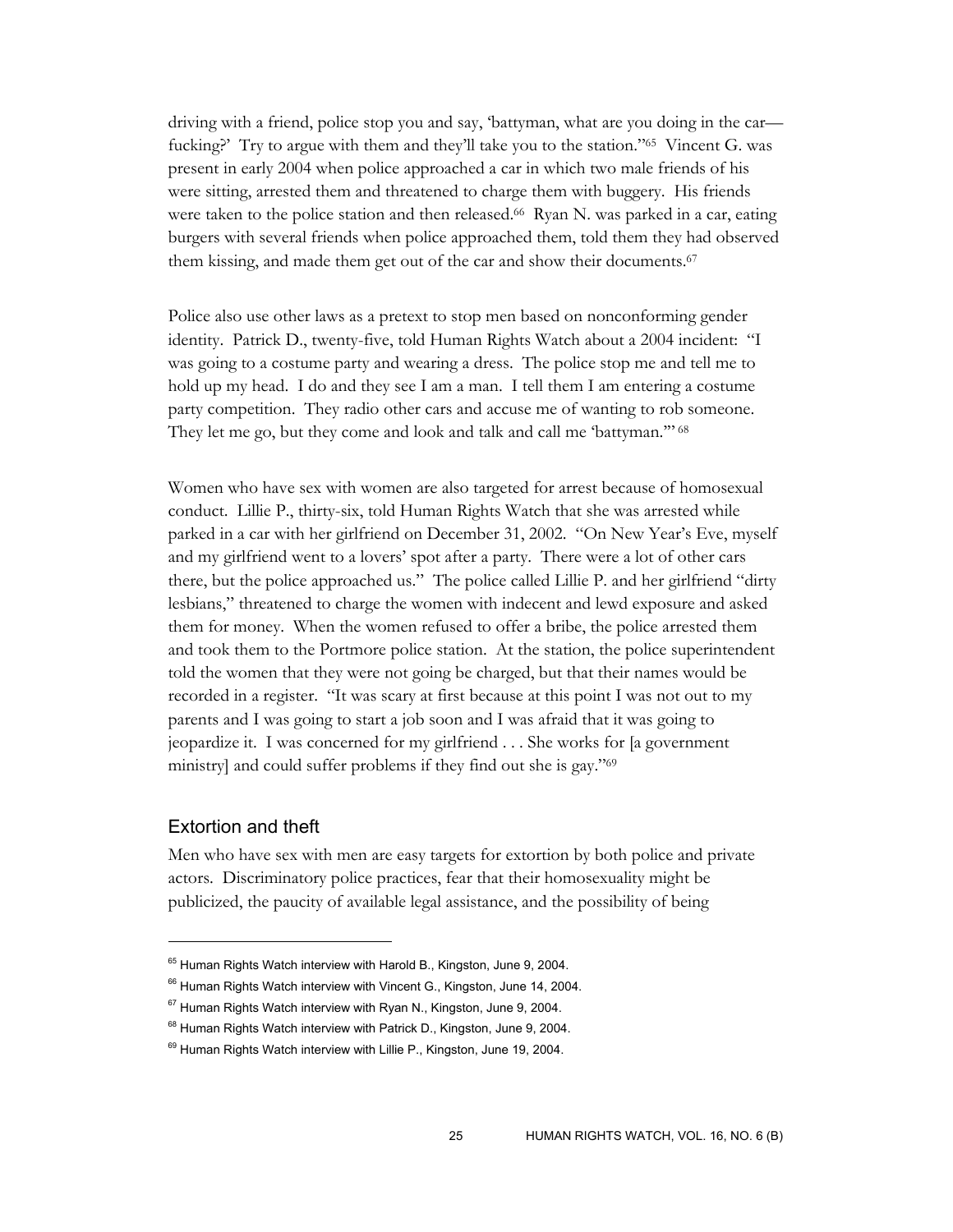prosecuted themselves combine to keep men who have sex with men from filing complaints or seeking redress when they are victims of extortion.

Several gay men told Human Rights Watch that police demanded money from them and arrested or beat them when they refused to pay. Harold B. recalled being stopped twice by police in 2004 and accused of having sex with another man. On one occasion, Harold B. and a friend were arrested and threatened with a charge of buggery after they refused to pay money to police. They were taken to the police station, where, after being questioned by the arresting officers' superior, they were ultimately released.<sup>70</sup>

Two days before his interview with Human Rights Watch, police stopped Lawrence O. and two friends outside a shopping center in New Kingston. According to Lawrence O., the police yelled "battymen" and told them that they could avoid arrest by paying a bribe. When no one produced any money, the police started to shout and to beat Lawrence O. and his friends, attracting the attention of shopping center security guards, who, hearing the commotion, joined the police in beating the men.<sup>71</sup> A Jamaica AIDS Support outreach worker reported another case in which a gay man who complained to police that he was being blackmailed had to pay police to keep them from disclosing his sexual orientation.72

Lawson Williams, a Kingston attorney, represented several men who had been blackmailed with accusations of buggery or gross indecency by men who had committed crimes against them. He said that fear of prosecution under buggery laws and the dire implications of charges of buggery prevented blackmail victims from even contemplating seeking the protection of the state.

The sodomy laws are used to silence MSM, to keep them in check. They allow criminal acts to be committed against MSM with impunity. People know—thieves, crooks, layabouts—that if they commit a crime against you, they can play the "battyman card" to silence you. I've seen this in my cases. And this builds on the perception that gay men are saps, not only because they're effeminate, but because their vulnerability is supported by state institutions—police, courts—that don't protect them.

 $70$  Human Rights Watch interview with Harold B., Kingston, June 9, 2004.

 $71$  Human Rights Watch interview with Lawrence O., Kingston, June 19, 2004.

 $72$  Human Rights Watch interview with Paul M., Kingston, June 6, 2004.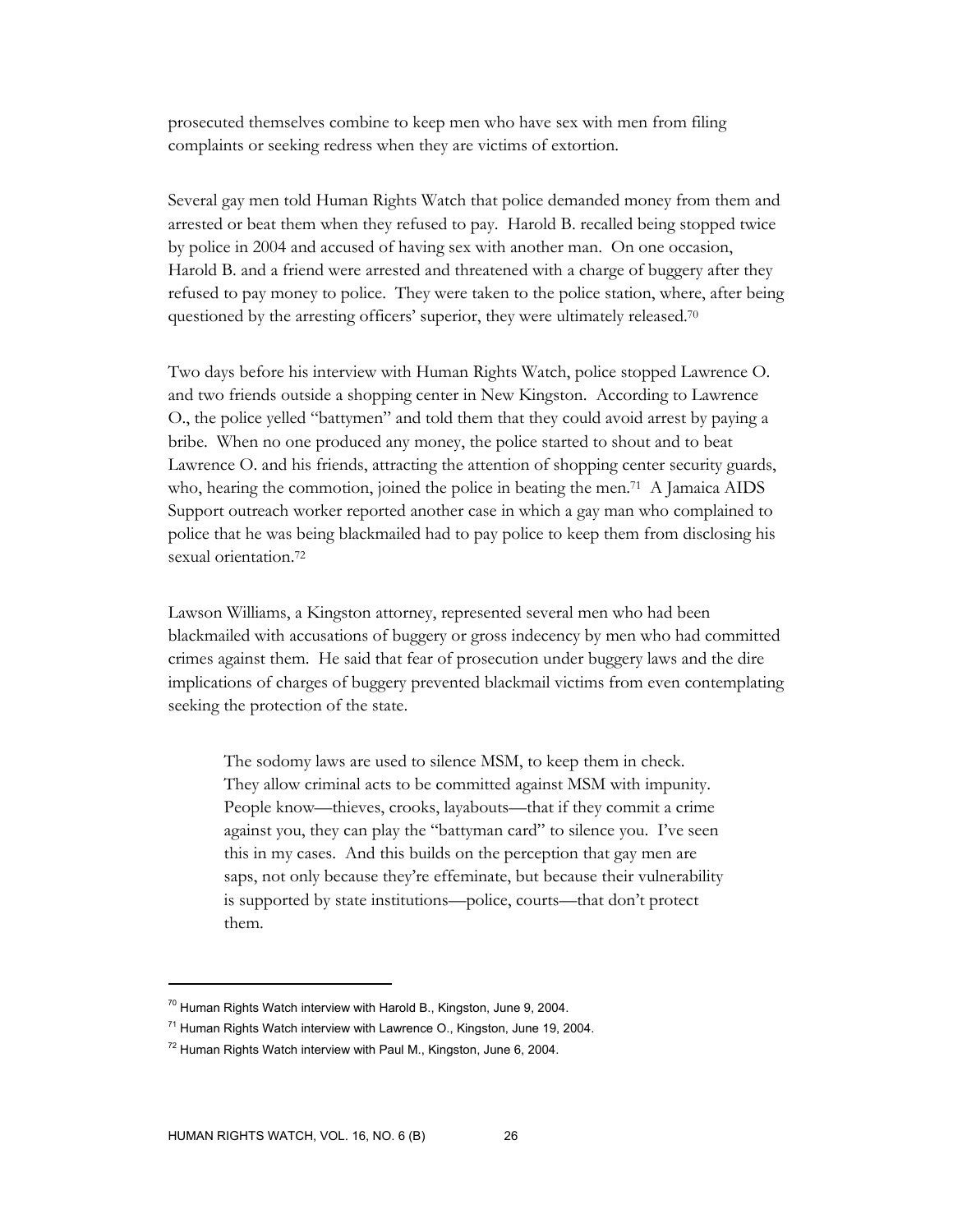In a 2004 case, for example, a man charged with car theft claimed that he had taken the car from its owner after having been forced to have anal sex with him. In his statement to the police, he admitted driving the car away without permission, stating that he had meant to drive to the police station to report having been buggered but had been too ashamed to do so. The car owner was subsequently charged with buggery. His accuser never appeared in court to prosecute his complaints, and the buggery charges against the car owner ultimately were dropped. As of this writing, the car has not been recovered.73

#### Police failure to provide protection from violence and abuse

*We haven't had any reports about violence against homosexuals. Most of the violence against homosexuals is internal. We never have any cases of gay men being beaten up. I know that there is a sort of revulsion against homosexuals, lesbians, but evidence does not substantiate that there is any level of violence perpetrated against them.* 

— K.K. Knight, senior superintendent of police, Kingston, June 18, 2004

*If you make a police report, they start by making you instead of the victim the person that is wrong. The police ask, 'Why all of a sudden they calling you a battyman? How do they know you a battyman?' These kinds of questions trivialize the problem.* 

— Adrian S., thirty, Kingston, June 13, 2004

 $\overline{a}$ 

Men who have sex with men and women who have sex with women repeatedly told Human Rights Watch that they did not bother to report homophobic violence because they did not believe that police would take any action to address it, especially in cases where police were the perpetrators. In some cases, attempts to make complaints were ignored altogether; in others, police investigation efforts inspired little confidence, fueling concerns that police cared little for the lives and wellbeing of homosexual men and women.

Joseph W., twenty-six, lived with two male friends in the Kingston area. In December 2002, a policeman came to their house and told them that he had received a report that

<sup>&</sup>lt;sup>73</sup> Human Rights Watch interview with Lawson Williams, Kingston, June 23, 2004 and statements of complainant and accused to police. A "buggery" defense appears to have been used by a man charged with felonious wounding, who claimed he stabbed another man after having been forced by him to have sex in the car at knifepoint. John Tavares, "Buggery, Case Continues June 22," *The Jamaica Observer,* June 4, 2004.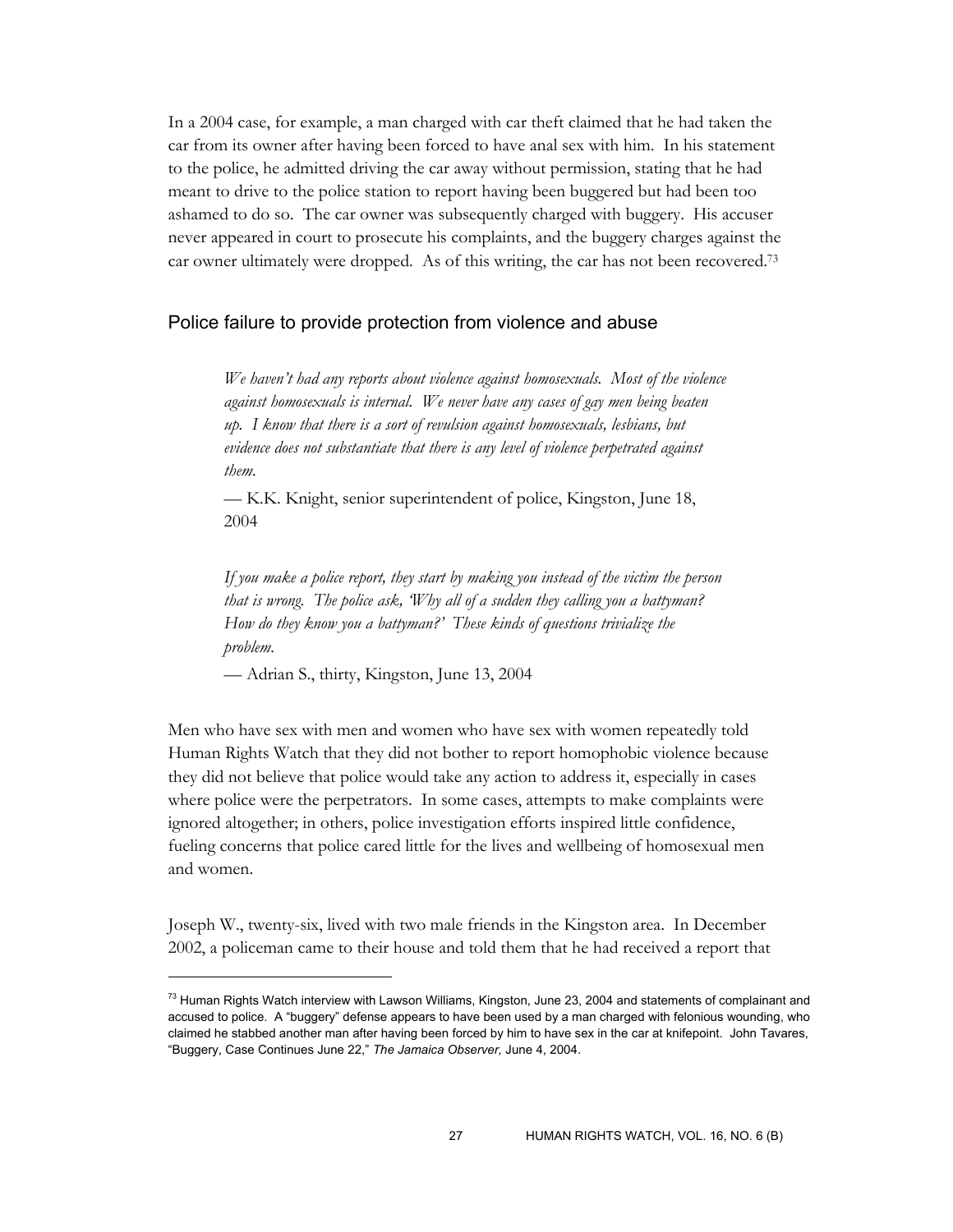they were gay. The policeman forced his way past the security gate and onto the veranda and threatened to kill Joseph and his roommates if they did not leave. Joseph attempted to lodge a complaint with the police later that day. When he told police that he lived with two other men, they laughed and said that there was nothing that they could do to assist him. The following day, Joseph went to the Police Public Complaints Authority, the independent state authority charged with investigating allegations of police abuse, which likewise refused to investigate the case or otherwise provide assistance. After the initial incident, a crowd gathered around the house hurling antigay insults, and the men were forced to move—both because they feared for their safety and because their landlord was concerned about possible damage to his property.74

The night before Lawrence O.'s interview with Human Rights Watch, a friend of his was robbed and stabbed in front of him. The police came to the scene, retrieved the knife, and left without investigating the incident or assisting the injured man in obtaining medical care. "The guy [the assailant] told the police that we were battymen. So the police just left. The police should have done something. [My friend] was cut and he was bleeding. . . . They looked at us and said, 'you are all battymen.' Then they took the knife [from the assailant] and told him to go."75

In Ocho Rios, several gay men said that there was a man in town who frequently harassed them and other gay men, threatening to kill them, extorting money from them, and inciting others to commit violent acts against them. Leroy J., thirty-three, said that in May 2004, when he tried to report this harassment to the police, the police chased him out of the station and threatened to attack him. "I went to the police to report these threats. They wouldn't come. They said that we don't have a right to live in our own country and that they would chop us up and kill us."76

When he met with Human Rights Watch in June 2004, Allen C. said that people often threw stones and bottles at him when he walked down the street. He had not complained about this to the police, however, believing that a prior buggery charge had effectively stripped him of police protection. "Because of the [buggery charge], police think I'm homosexual. I can't complain about stone throwing, because then they'll turn on me."77

<sup>&</sup>lt;sup>74</sup> Human Rights Watch interview with Joseph W., Kingston, June 11, 2004.

 $75$  Human Rights Watch interview with Lawrence O., Kingston, June 19, 2004.

 $76$  Human Rights Watch interview with Leroy J., Ocho Rios, June 16, 2004.

 $77$  Human Rights Watch interview with Allen C., Kingston, June 8, 2004.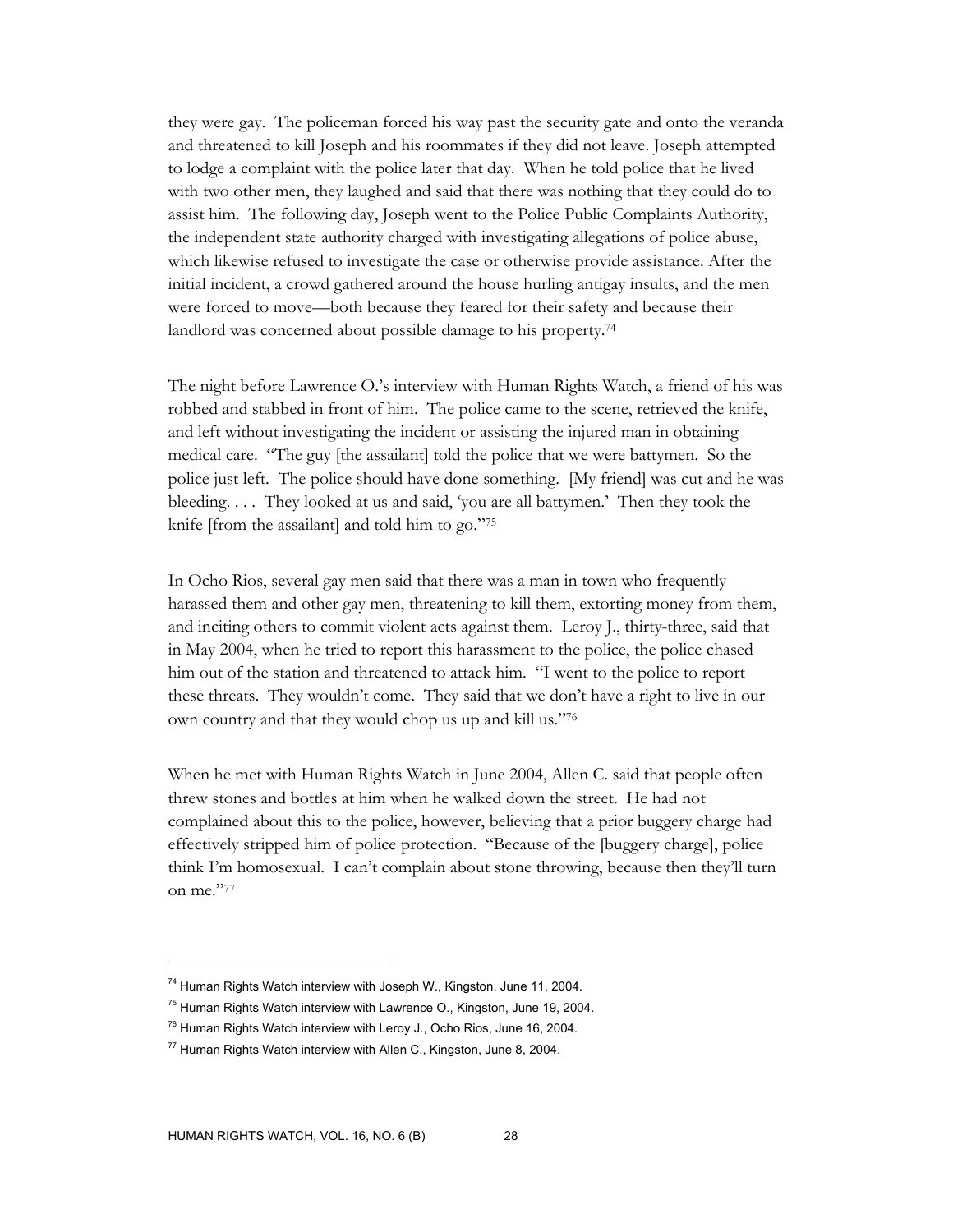Edward P., twenty-two, said that: "Sometimes I can't walk in peace. People shout battyman and all this stuff. They keep saying that I'm a battyman and men will fuck me and that I can't walk in this neighborhood. And sometimes if I turn they will try to attack me." He has not registered a complaint with police, however. "To be honest, I feel scared because police themselves will try to bitch you and even tell you to leave the police station."78

Nicholas C. testified that people in the town where he had lived were constantly threatening to kill him because he was gay, forcing him to move from the town. He also testified that he had been beaten by police on more than one occasion. When asked about lodging a complaint about his neighbors or the police, Nicholas replied, "Complain? No, because I don't know who to complain to. Police [and homophobic people in town] are the same thing."79

Albert B. said, "It doesn't make sense to complain because you will not get anything from them. One time, a guy accused me of being gay and wanted to beat me. The policemen drove around and asked me if I did it."80 In May 2004, Paul M. and his housemates were driven out of his house by a group of men armed with machetes. "I did not complain to the police. When it comes to homosexuals, we have no rights."<sup>81</sup>

Some police denied that homophobic violence was a problem in Jamaica. K.K. Knight, senior superintendent at the Kingston police station charged with investigating Brian Williamson's murder, told Human Rights Watch: "Most of the violence against homosexuals is internal. We never have any cases of gay men being beaten up."82 According to Knight, gay men inflict injury on each other in crimes of passion: "Usually in homosexual cases, you can see some kind of passion by the amount of injury inflicted and the scars on the body, and the sort of information you get from witnesses."83 Newton Ames, police superintendent at St. Andrew parish south divisional headquarters, testified that "we have never had any report of community violence against homosexuals. [Police involvement] is not a thing that people want in these areas. People stay away from accusing someone of homosexuality or getting involved in it."84

<sup>78</sup> Human Rights Watch interview with Edward P., Ocho Rios, June 16, 2004.

 $79$  Human Rights Watch interview with Nicholas C., Kingston, June 9, 2004.

<sup>&</sup>lt;sup>80</sup> Human Rights Watch interview with Nicholas C., Kingston, June 9, 2004.

<sup>&</sup>lt;sup>81</sup> Human Rights Watch interview with Paul M., Kingston, June 6, 2004.

<sup>&</sup>lt;sup>82</sup> Human Rights Watch interview with K.K. Knight, senior superintendent of police, Kingston, June 18, 2004.  $83$  Ibid.

<sup>&</sup>lt;sup>84</sup> Human Rights Watch interview with Newton Ames, superintendent of police, Kingston, June 18, 2004.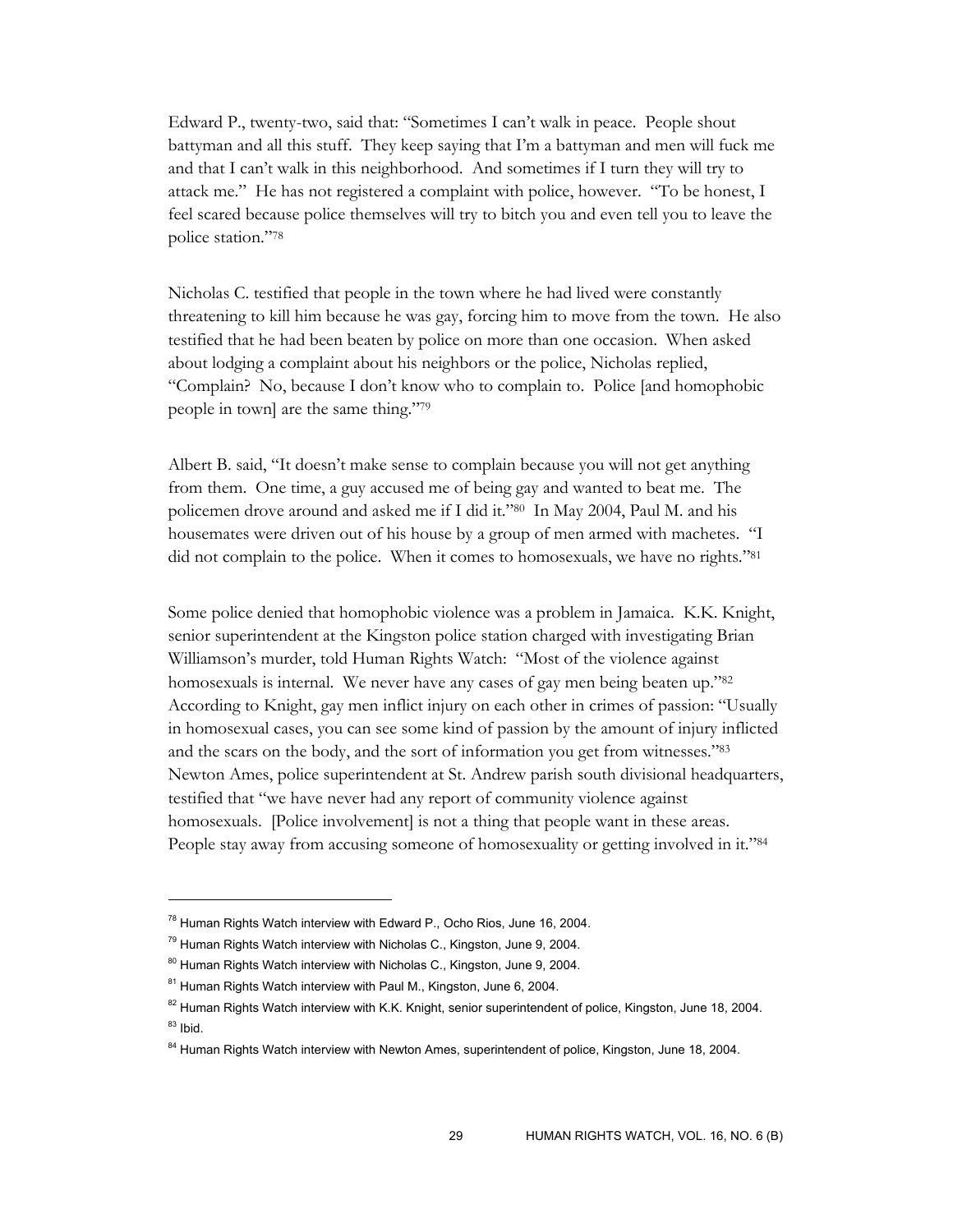An individual with close links to law enforcement agencies who had experience working at murder scenes said that:

abuse of gay men is by gay men. From my experience, all gays are killed the same way. If you go to a crime scene, you can tell if a person is gay or straight by how they are killed. Gay men, they are more brutally slain—by a knife, strip them up.85

There is evidence that supports the claim that in many countries, gay, lesbian, bisexual and transgender people are victims of serious violence, including murder, because of their sexual orientation and that these murder victims often undergo exceptional brutality, sometimes called "overkill" (extreme harm beyond that necessary to cause death).86 But this evidence does not support any conclusion that gay men commit such savage acts of violence against other gay men. The "overkill" stems from hate. The misperception that gay men kill each other in brutal crimes of passion is a common barrier to investigating "gay murders" not only in Jamaica but in many parts of the world.87

Percival Buddan, the officer in charge of HIV/AIDS training for the Jamaican police force, acknowledged that members of the police force shared homophobic attitudes common in the general community. According to Buddan, "The police force has a culture. If they know you're homosexual, you'll definitely be discriminated against and stigmatized."88 However, in some cases, police had helped protect against assault. A St. Ann's Bay police officer said that he knew of an incident where police had intervened to

<sup>&</sup>lt;sup>85</sup> Human Rights Watch interview, Kingston, June 10, 2004. A newspaper columnist commenting on Brian Williamson's murder wrote that "based on cursory investigations, all indications are he was murdered by someone 'in-house.' The police report suggests that he was chopped all over his body. This is fairly consistent with previous murders in Jamaica involving male homosexuals.'" Mark Wignall, "Those Flamin' Homosexuals," *The Daily Observer,* June 17, 2004. See also S. Escoffery, "Letter of the day – Outrage! and hypocrisy in dancehall attack," *The Jamaica Gleaner*, October 6, 2004 (arguing that in Jamaica, "98 per cent, if not all crimes against homosexuals are homosexual on homosexual crimes").

<sup>&</sup>lt;sup>86</sup> See, e.g., "Homocide in Homosexual Victims: A Study of 67 Cases from the Broward County, Florida, Medical Examiner's Office (1982-1992), with Special Emphasis on 'Overkill,'" *The American Journal of Forensic Medicine and Pathology,* vol. 17, no. 1 (March 1996), pp. 65-69 (comparing number and extent of injuries in homosexual and heterosexual homicide victims and finding that homosexual homicides were more violent); Douglas Victor Janoff, "Tales from the Turkish Crypt: Ottawa Researcher Explores Homophobia, Violence and Murder," *Capital Xtra!,* July 1, 2004 (reviewing studies of serious violence against lesbian, gay and transgender people).

<sup>&</sup>lt;sup>87</sup> See, e.g., Human Rights Watch and International Gay and Lesbian Human Rights Commission (IGLHRC), *Public Scandals: Sexual Orientation and Criminal Law in Romania* (New York: Human Rights Watch and IGLHRC, 1998), pp. 65-66.

<sup>88</sup> Human Rights Watch interview with Percival Buddan, sub-officer in charge, Jamaican Constabulary Force First AID Center, Kingston, June 18, 2004.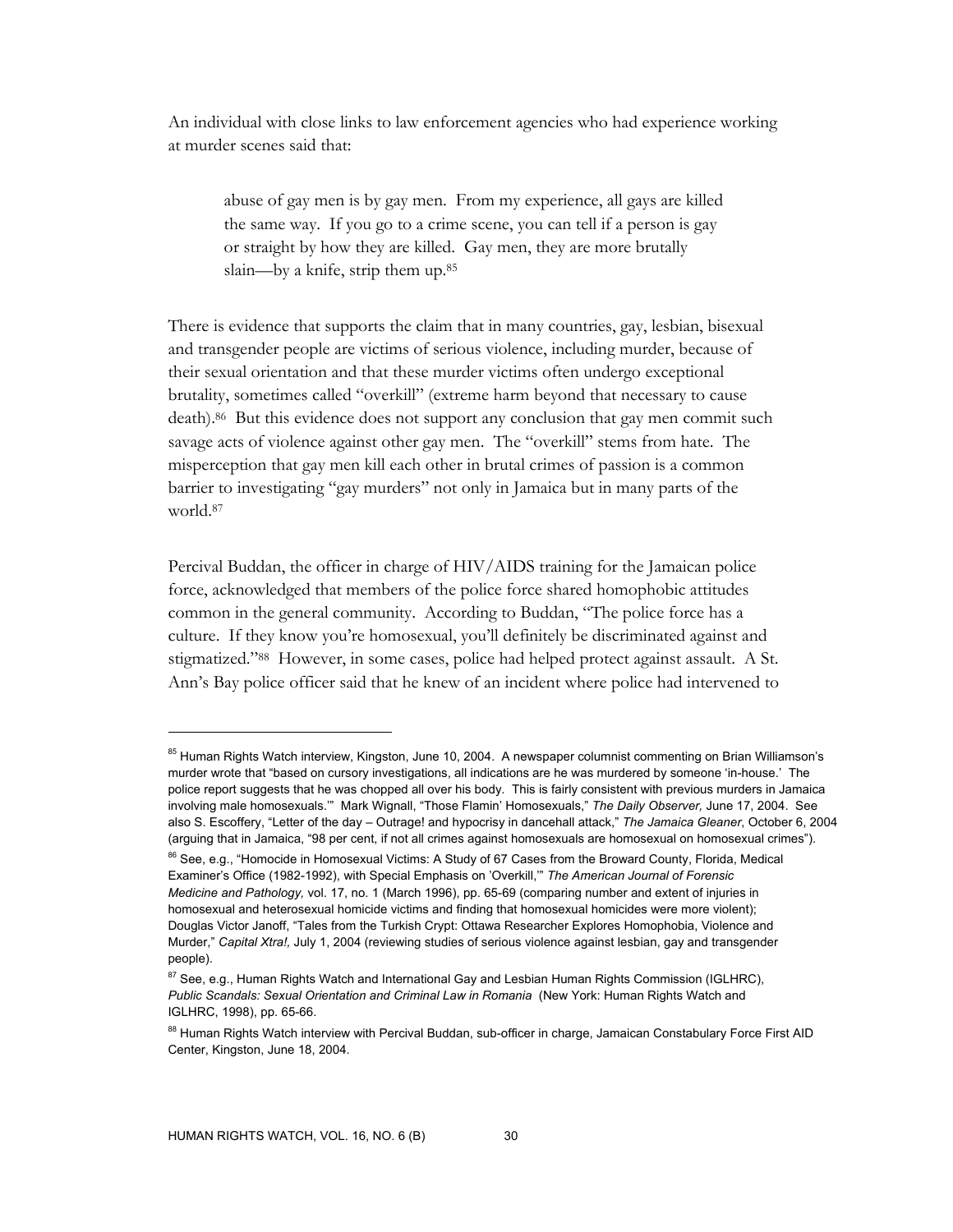stop people from stoning gay men.89 A few gay men also testified that police had assisted them in leaving dangerous situations, such as escorting them from their homes when armed men were threatening them with serious violence.

On June 9, 2004, Brian Williamson, a prominent gay rights activist and one of the very few people in Jamaica to appear openly in the media as a gay man, was murdered in his home, his body mutilated by multiple knife wounds. Because of his international prominence as a gay rights advocate, his middle-class status, and his dual Canadian/Jamaican nationality, members of the lesbian, gay, bisexual, and transgender community initially were hopeful that police would take special care in the investigation of his murder. But police actions from the start raised cause for concern.

Williamson's body was discovered on the floor of his apartment, reportedly with stab wounds to his neck and body. After the police left the crime scene, Ernest N., thirty-six, a friend of Williamson's, went to the apartment to clean up. He told Human Rights Watch that the apartment was unlocked and the door open. A few feet from where the body had lain, Ernest N. found a ratchet knife and an ice pick, both of which had blood on them.90

A witness told police that he had seen two men at the apartment the morning of the murder. The police detained one of the men, nicknamed 'Wingee,' and called the witness to identify the suspect in a lineup. As the witness passed the lockup on his way to the lineup, inmates called out, "See the battyboy who has come for Wingee. Him fi dead. [He should be dead.]" At the lineup, nine individuals were presented with towels on their heads and white cream (apparently toothpaste) on their faces, making them virtually unrecognizable. According to the witness, "I never saw that guy with anything on his head or face so I couldn't identify him." The witness also stated that even one of the police officers at the station told him that he had never seen participants in a lineup disguised in this way.91

#### *Police abuse of sex workers*

 $\overline{a}$ 

Male and female sex workers interviewed by Human Rights Watch reported being harassed by police, who apparently regarded them as a source of both money and sex. Because soliciting sex is illegal, police face little risk of censure for these actions. Male sex workers face the double condemnation of homosexual conduct and prostitution.

<sup>89</sup> Human Rights Watch interview, St. Ann's Bay, June 16, 2004.

<sup>90</sup> Human Rights Watch interview with Ernest N., Kingston, June 11, 2004.

 $91$  Human Rights Watch interview with Ellis R., Kingston, June 25, 2004.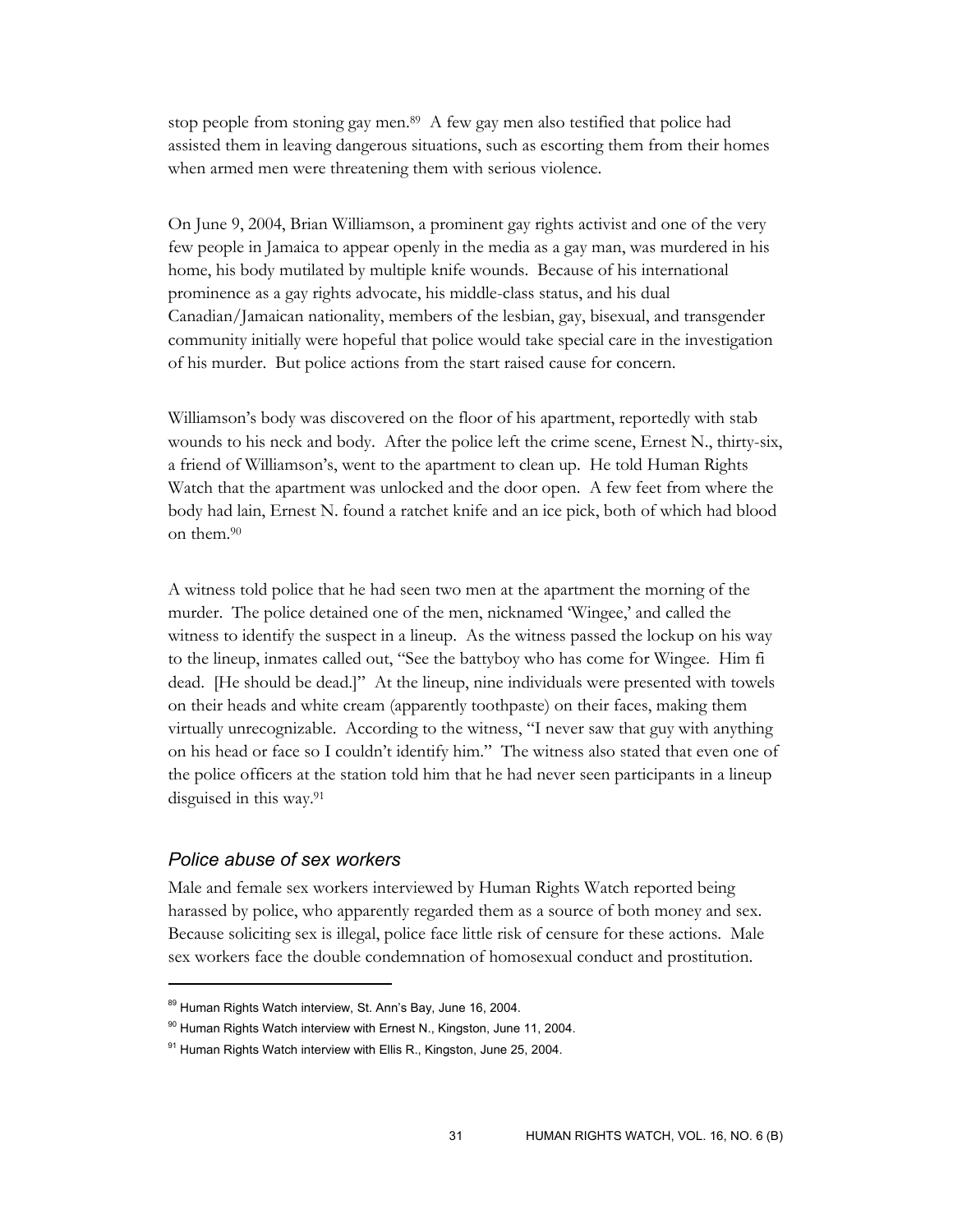These abuses may increase HIV risk for sex workers by driving them further underground and away from potentially lifesaving information on HIV prevention and other health services.

Male and female sex workers told Human Rights Watch that police extorted sex and money in exchange for not arresting them. Vincent G.'s experience was typical of the accounts we heard. "Police ask for sex and they don't pay. Last time I was with a policeman was about a month ago. Police said I had to give him a blow job. I had to do this because I didn't want to get charged."92

An outreach worker with Jamaica AIDS Support told Human Rights Watch: "Sex workers are arrested, but not as often as gay men. Very naughty police will try to get sex off of the ladies so they won't get locked up. The ladies say it happens often. . . . Gay men selling sex [are treated] worse than females. They [police] beat them up bad. This happens often."93

A number of sex workers said that they could not report violence or abuse, in part because they risked abuse by the police if they did so. Jennifer S. told Human Rights Watch that police beat her and asked her for money and sex, and clients stole money from her. When asked whether she had ever reported such abuse to the police, she said, "Complain? I can't do that because they will not listen to us. . . 'Come out of the station. You're nothing but a whoring girl.' This is what police say when we try to complain."94 Vincent G. said that when one of his clients stole money from him, "I couldn't complain to the police about it because I am homosexual."95

## *Police interference with access to HIV/AIDS information and health services*

Jamaican government policy recognizes that the most effective and indeed in some cases the only possible AIDS educators for members of marginalized groups, such as men who have sex with men and sex workers, are their peers. <sup>96</sup> But peer educators and others who reach out to marginalized groups are often held in the same contempt as the

<sup>92</sup> Human Rights Watch interview with Vincent G., Kingston, June 14, 2004.

<sup>93</sup> Human Rights Watch interview, Kingston, June 6, 2004.

<sup>94</sup> Human Rights Watch interview with Jennifer S., Kingston, June 9, 2004.

<sup>&</sup>lt;sup>95</sup> Human Rights Watch interview with Vincent G., Kingston, June 14, 2004.

<sup>96</sup> See, e.g., Ministry of Health, "Jamaica HIV/AIDS/STI National Strategic Plan 2002-2006," January 2002; see also Pan-Caribbean Partnership on HIV/AIDS, "The Caribbean Regional Strategic Framework for HIV/AIDS 2002-2006," March 2002.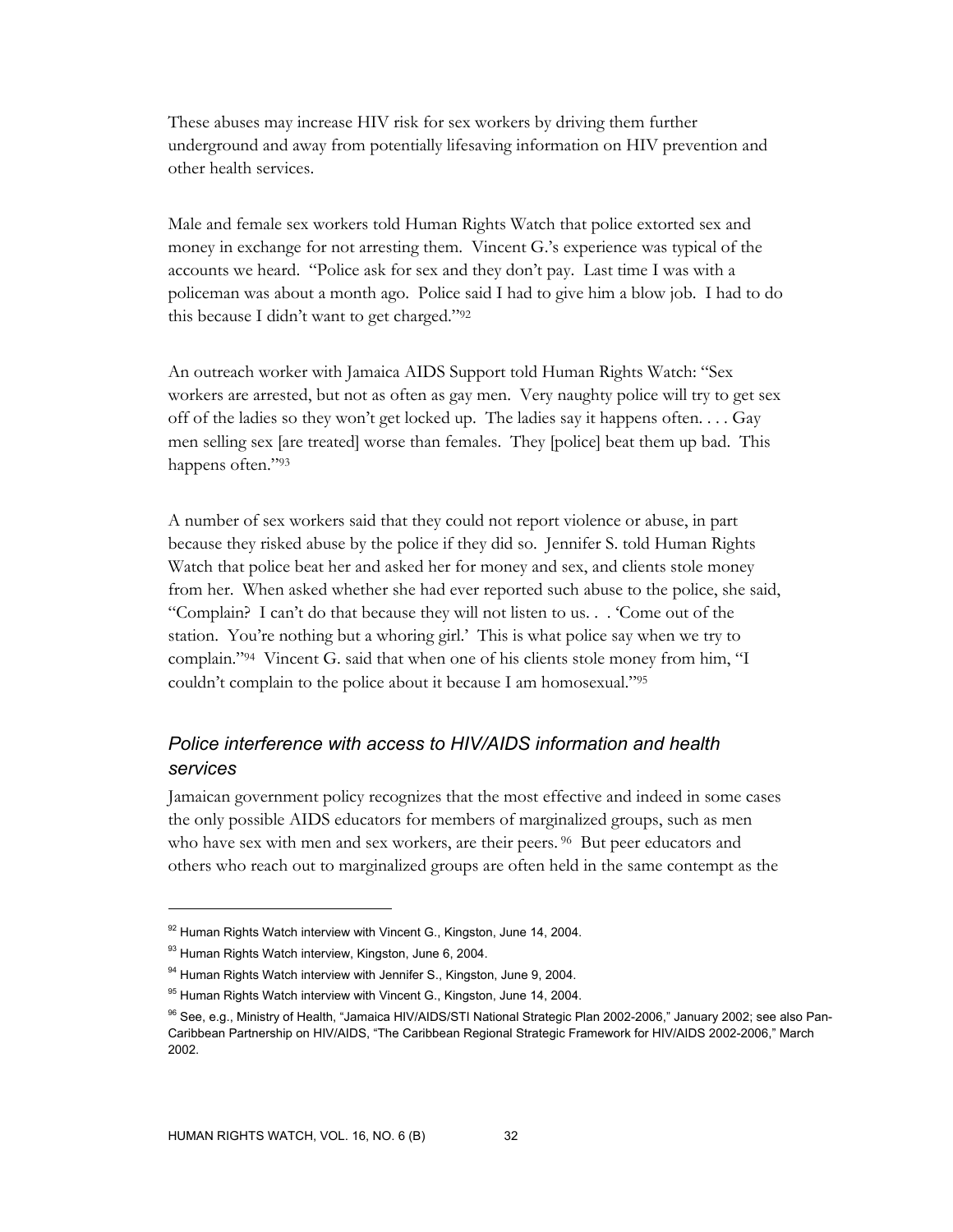individuals with whom they work and subjected to discrimination and violence at the hands of the government. Human Rights Watch documented numerous cases of police harassment of HIV/AIDS workers providing services to men who have sex with men and to male and female sex workers. In some cases, the very possession of condoms—a key tool in the work of HIV prevention—triggered police harassment of HIV/AIDS educators and of sex workers.

#### Men who have sex with men

-

The Ministry of Health relies on the NGO Jamaica AIDS Support (JAS) to provide HIV/AIDS information and services to men who have sex with men.<sup>97</sup> Dr. Yitades Gebre, executive director of Jamaica's Program Coordination Unit at the Ministry of Health, acknowledged that the ministry had "identified MSM as a target population, but we're not reaching them." He explained "because the laws impeded the Ministry of Health from working with MSM, we give the work to JAS. To date, we don't promote direct programs or services to MSM as a group because the existing laws impede this work [and] because [of] the high level of stigma and discrimination, they're not open to getting services through the public sector."98 The police however, are actively impeding JAS' government-supported efforts.

A JAS outreach worker told Human Rights Watch that: "police always try to get in the way of handing out condoms. . . . Police say, 'how can you be handing out condoms to battymen. . . . We do not encourage you to do this work because battymen fi dead. [gay men should be dead].'"

He recounted two arrests for handing out condoms to MSM:

In May 2003, I was in an area known to be frequented by gay men . . . I was there handing out condoms on the main road. It was me alone, at about 9:30 in the evening. I was issuing condoms and about five guys were there and a police car drove up. There were four police in the car. They asked, "What are you doing here? You must be battymen." I say that I am on my job, issuing condoms. They turned to me and said, "How come you issuing condoms to battymen?" I say it's a part of my

<sup>&</sup>lt;sup>97</sup> Jamaica AIDS Support is an NGO that also provides HIV/AIDS information and services to men and women who sell sex for money and engage in transactional sex, hearing-impaired individuals, and inmates, ex-convicts and correctional services staff. This work is funded by the Ministry of Health through the Global Fund and USAID. The Caribbean Epidemiology Centre (CAREC) and several United States NGOs also support condom distribution work. Jamaica AIDS Support, "Targeted Intervention," http://www.jamaicaaidssupport.com/services/intervention.htm (retrieved August 1, 2004). 98 Human Rights Watch interview with Dr. Yitades Gebre, Kingston, June 23, 2004.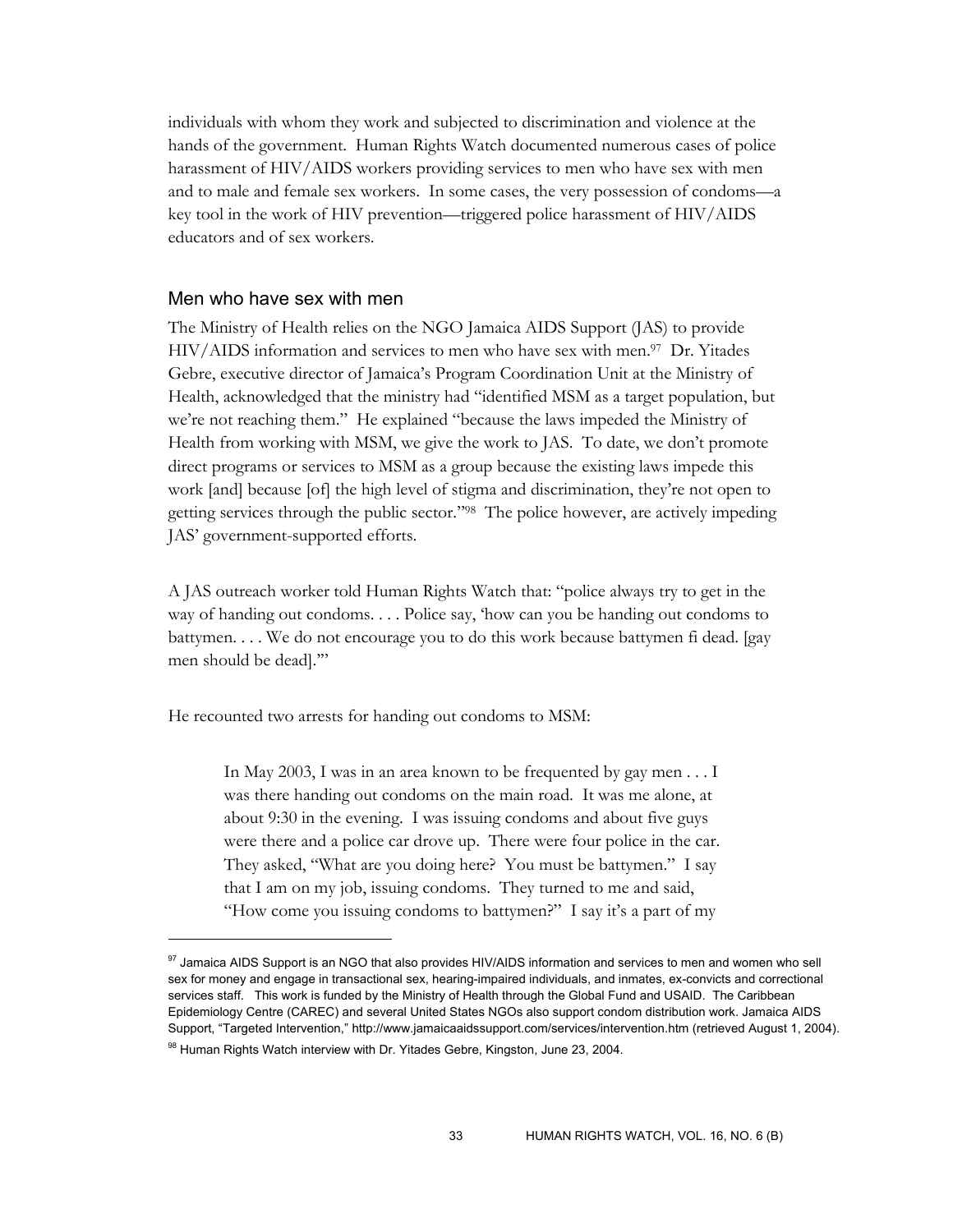job. . . . He turned to me and said he was going to lock me up because I am not supposed to be issuing condoms to battymen. . . . Then his friend said "come and charge the boy for loitering." And then they said for me to get in the car and they took me to the police station.

When I was in the police station, I was placed in a holding area and I asked them to call [my supervisor] at my workplace. They didn't give me the call right away. I was there for about three hours. And every police comes into the station, the policemen that arrested me would say to their friends, the other policemen, "the boy handing out condoms to battymen." Some will talk some abusive things, like "boy, are you gay? You a battyman too? Battyman fi dead!" Then I asked them again for the call because I wanted to know if I am going to be charged because I am here for over three hours now. After a long deliberation, they let me go. When I was released, they told me, "Go home and stop helping the battymen. And we hope we don't catch you handing out condoms to battymen."99

In October 2003, this outreach worker was again arrested and charged with loitering for handing out condoms to men:

I was out on the main road handing out condoms in an area known to be a gay area and the police came down and the men began to run. I stood my ground and I had a condom in my hand and the policemen asked me what I was doing there and the police asked me if I were a battyman. I had three boxes of about 100 condoms in my hand. . . . They said that they were going to charge me with loitering, but if they see me in the act they would kill me. And they said that they were going to charge me for loitering because they knew that I was a battyman because only a battyman would be handing out condoms to men. . . . I was accused of buying sex and being a battyman and charged with loitering.<sup>100</sup>

The outreach worker was called to appear in court twice, but the charges ultimately were dropped. 101

<sup>99</sup> Human Rights Watch interview with [name withheld on request], Kingston, June 18, 2003.

 $100$  Ibid.

 $101$  Ibid.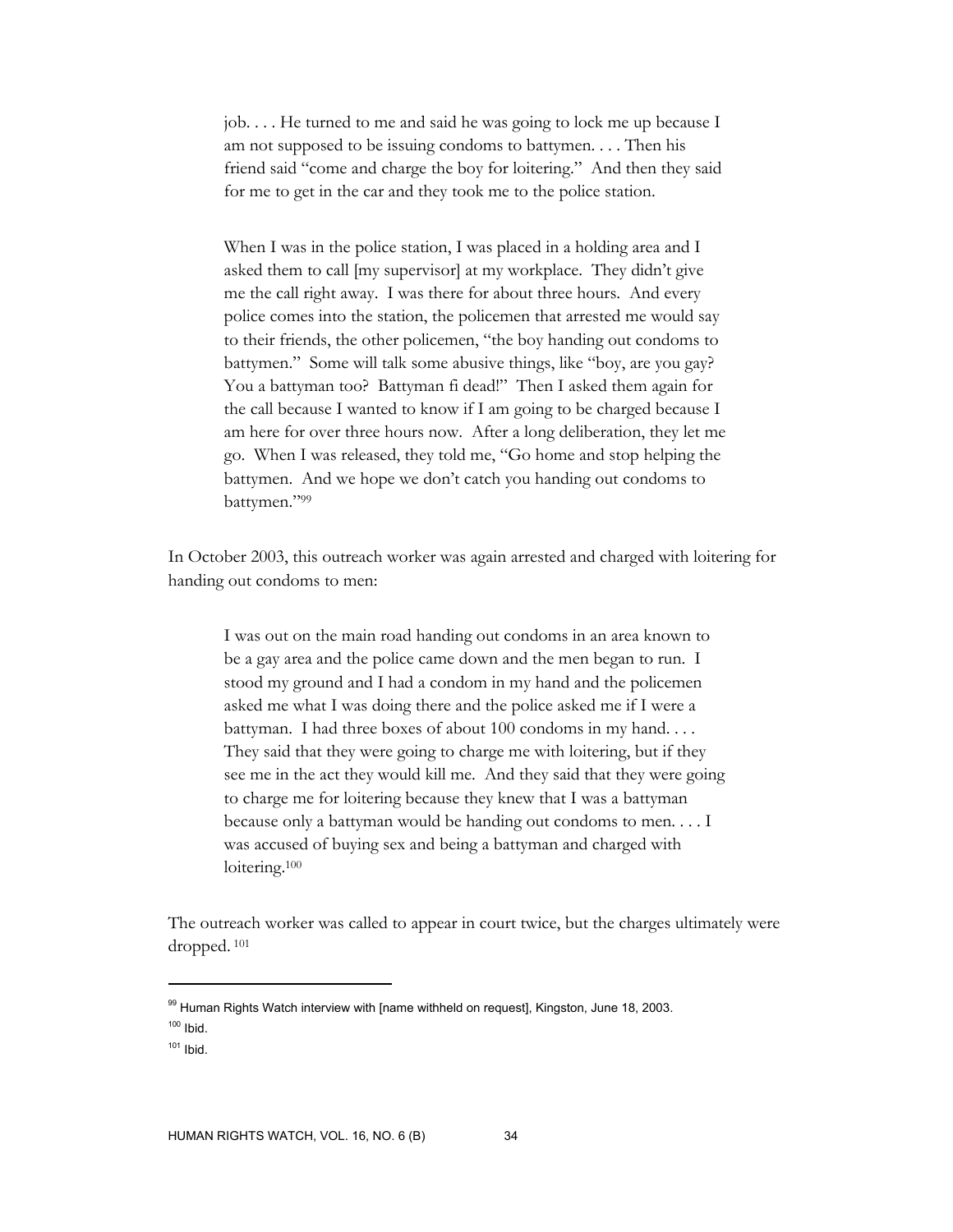### Sex workers

Jamaica AIDS Support also provided condoms and HIV/AIDS education to male and female sex workers who operated in the Kingston, Montego Bay, and Ocho Rios areas, including street sex workers, go-go dancers, and massage parlor workers. A Kingstonbased JAS outreach worker explained: "We have educational sessions with ladies and men two nights of the week on the road. We hand out condoms and pamphlets and talk a little about safe sex and what we can do to help them. We also invite them to JAS to do free HIV testing, have a place to chat."102 He told Human Rights Watch that he had been stopped by police several times while handing out condoms on the road to sex workers. Once he was once accused of being a sex worker and detained overnight in jail.103

Steve Harvey, JAS' coordinator of targeted interventions in Kingston, said that he had been stopped by police while doing outreach to sex workers several times in 2003 and 2004. On one occasion, the police accused him of illegal soliciting; other times, police stopped and searched him, his colleagues, and their car. 104

Police crackdowns on sex work—of which there were at least two in Kingston in the first five months of 2004—hampered HIV/AIDS prevention work by undermining outreach workers' ability to distribute condoms and to discuss HIV/AIDS and other health services with sex workers. Harvey told Human Rights Watch:

Sometimes the police decide that they are going to crack down on sex work, and they do it for two weeks. During that time, the girls are afraid. Some of them won't come onto the streets, some of them will go to other places, and some of them are in hiding so when you go down the streets, you can't see them. It hampers HIV/AIDS prevention work. We really don't have the time then to talk to the girls.<sup>105</sup>

Police also threatened sex workers that possession of condoms could be used as evidence of their illegal activity. Joyce D., forty-one, had been selling sex on the street since she was a young girl. She told Human Rights Watch that police regularly took condoms from her, threatening to use them as evidence against her if she refused to

 $102$  Ibid.

 $103$  Ibid.

<sup>&</sup>lt;sup>104</sup> Human Rights Watch interview with Steve Harvey, coordinator of targeted interventions, Jamaica AIDS Support, Kingston, June 6, 2004.

 $105$  Ibid.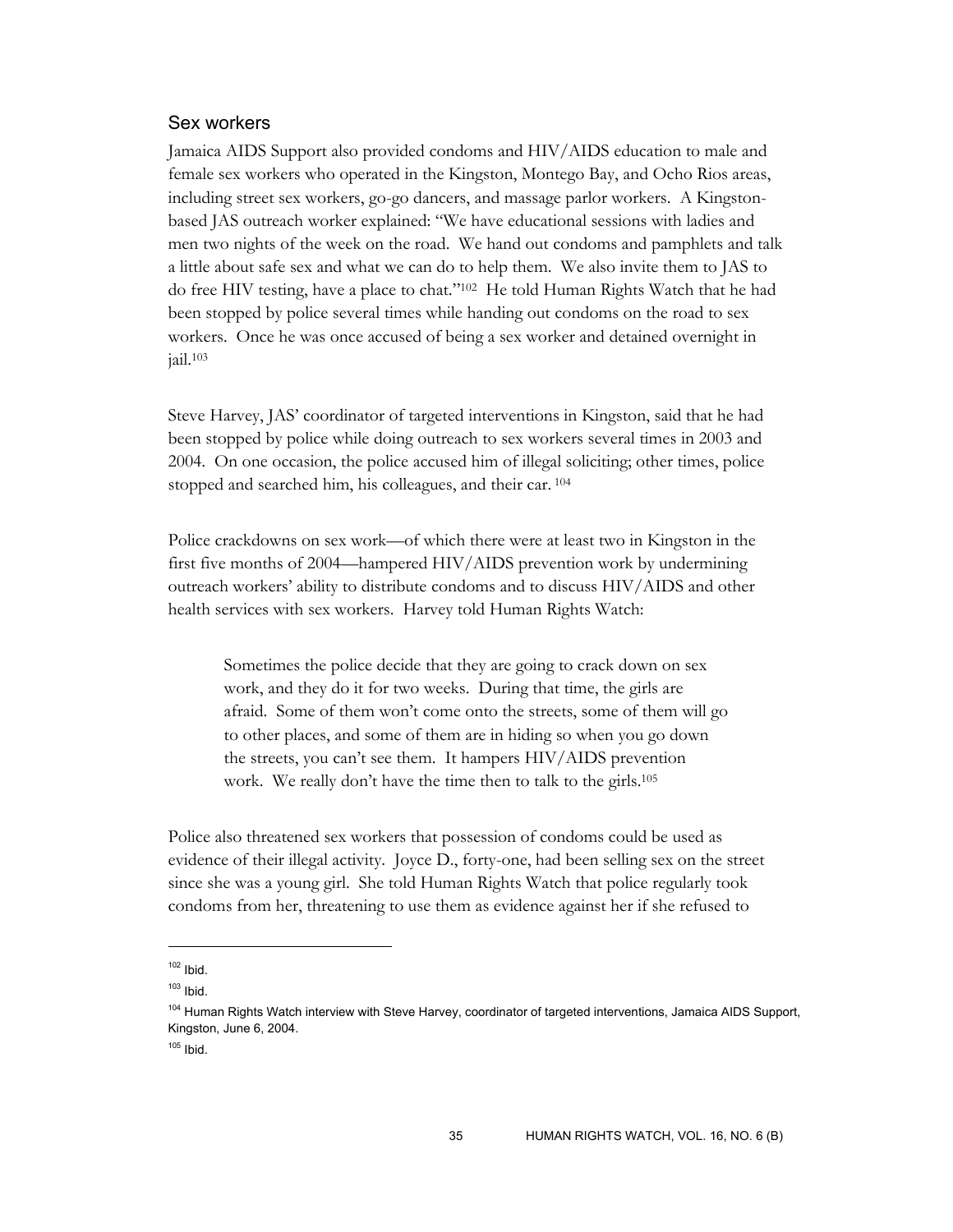provide them with sex. "Police say, 'hey girl, if you don't give me some pussy, condom is there for evidence that you're fucking in the street.'  $\ldots$  Now they have the handle. I have the blade. There is nothing that I can do about it. I give them my body."<sup>106</sup>

### *Abuses in the health care system*

People living with HIV/AIDS and men who have sex with men face numerous human rights abuses that constitute barriers to obtaining necessary medical care. Among these are discrimination by health workers who forced them to wait extended periods of time to be seen, treated them in an abusive or degrading manner, provided inadequate care, or denied them treatment altogether. Health workers also routinely violated their privacy by disclosing confidential information about HIV status and sexual orientation.

Human Rights Watch found that the threat of serious violence and discrimination, compounded by the deep stigma associated with homosexuality, was keeping men who engaged in homosexual conduct from seeking medical treatment and from existing prevention services and driving them to engage in unsafe and unprotected sex. Discrimination and stigma also was driving people living with HIV/AIDS away from health care and other HIV/AIDS services.

Several people told Human Rights Watch that health care provision to people living with HIV/AIDS had improved in the last few years, crediting the Ministry of Health and the efforts of AIDS service organizations like Jamaica AIDS Support (JAS) and the Center for HIV/AIDS Research, Education and Services (CHARES) for these changes. "Things have changed a lot," said Orchid Gowe-Hunter, a nurse with Jamaica AIDS Support, "but people still have some bad experiences."107

### *Discrimination by health care providers*

### Heath care delayed or denied

Human Rights Watch interviewed several nurses and AIDS service workers who said that public hospitals and clinics provided inadequate care to people living with HIV/AIDS, sometimes refusing to treat them. Some acknowledged that the situation had improved since the start of the epidemic but stressed that the abuses had not abated altogether.

<sup>&</sup>lt;sup>106</sup> Human Rights Watch interview with Joyce D., Kingston, June 9, 2004.

<sup>&</sup>lt;sup>107</sup> Human Rights Watch interview with Orchid Gowe-Hunter, Montego Bay, June 21, 2004.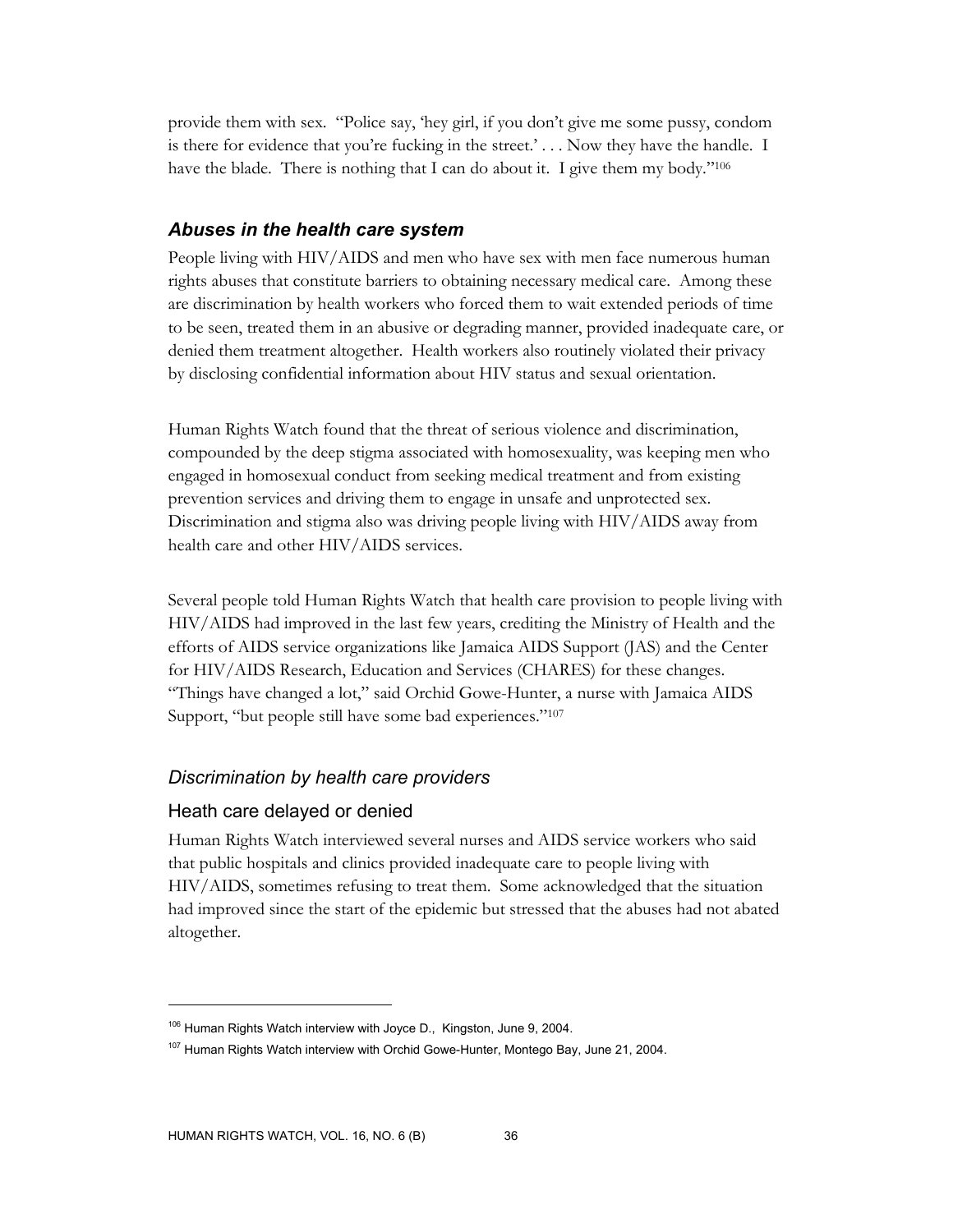Human Rights Watch learned that some doctors who treated people living with HIV/AIDS failed to conduct adequate medical exams or even to touch them, and that clinic staff had refused to register people living with HIV/AIDS for admission. Men who have sex with men also told Human Rights Watch that they had been denied health care treatment.

Tonya Clark, a nurse with Jamaica AIDS Support in Kingston, said that a JAS client who had suffered a head injury had been denied services twice in the week prior to her interview with Human Rights Watch. In June 2004, Gary T. was beaten and suffered a head injury. He first went to the police, who referred him to the hospital with a form to be completed with details of his injury. After Gary T. told the nurse that he had HIV, she tore the form up and told him to leave. A JAS social worker returned to the hospital with Gary T., where they again refused to treat him.108

A health worker with years of experience working in the health sector in northern Jamaica who assisted people living with HIV/AIDS in obtaining medical care said that based on her experience, physicians at the regional hospital treated HIV-positive patients differently from other patients and had provided inadequate care to two of her clients in April and May 2004. In one case, she brought a client to the regional hospital because he had lesions on his penis and difficulty urinating. The examining physician stated that the man had HIV, donned gloves, and ignored the health worker's request to examine the client's genital area, instead focusing on his chest and abdomen and sending him home without examining the lesions on the penis. The health worker told Human Rights Watch:

The doctor that came to see him knows me and my work [with people living with HIV/AIDS] and said at once, "this is a positive person." ... I said we found him on the road, I think he has some sores on his penis. The doctor put on gloves, did a chest exam, peeled off that set [of gloves], did an abdomen exam, peeled off that set . . . and I was saying, there is something wrong with his penis. You need to look at him. [The patient] said he has sores on it and hasn't urinated in a while. And he has this smell coming from his genitals. The doctor wouldn't look at it. . . .

<sup>&</sup>lt;sup>108</sup> Human Rights Watch interview with Tonya Clark, Kingston, June 14, 2004.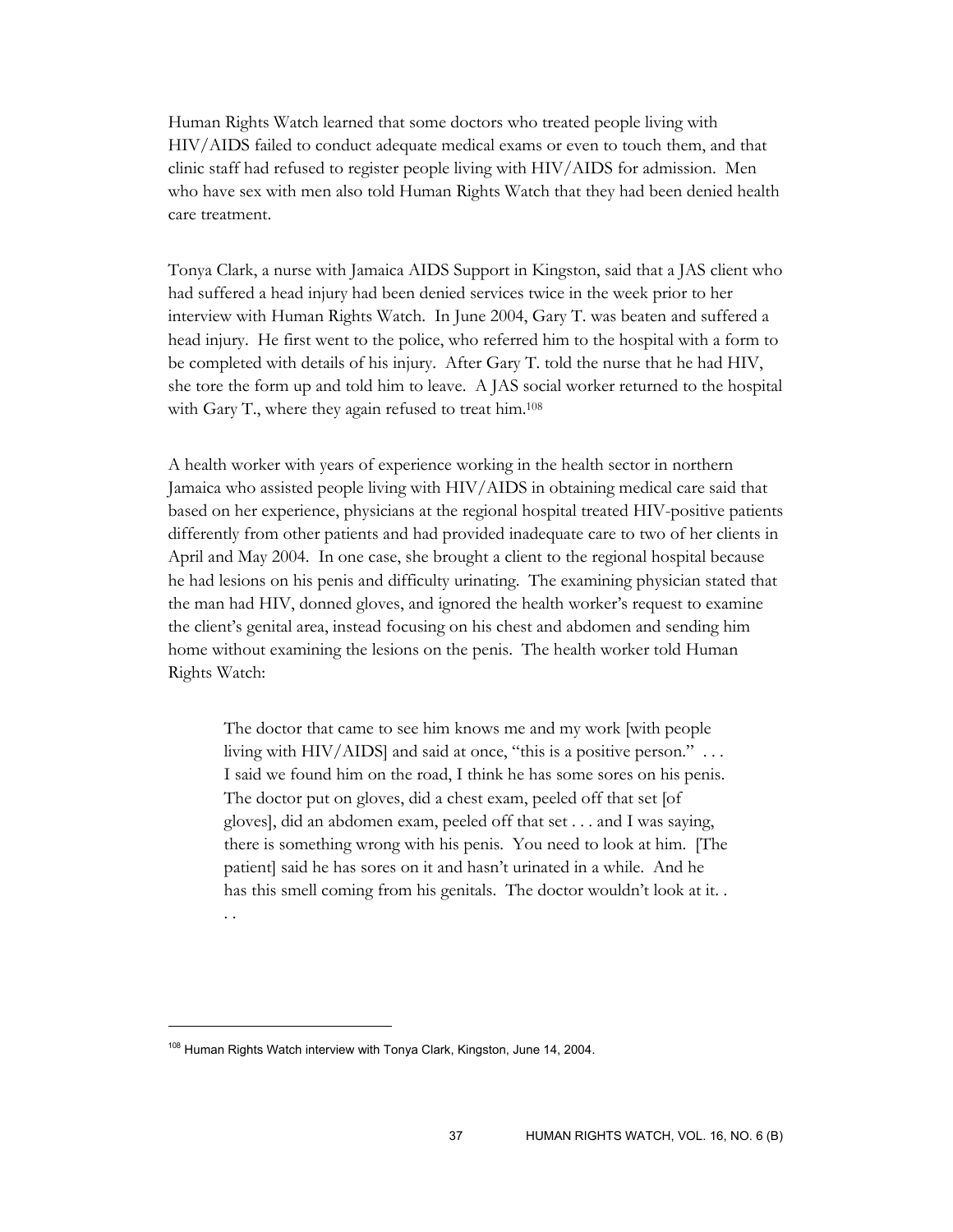The man received no treatment for the lesions on his penis that day. The health worker ultimately secured the assistance of a nurse who worked with an AIDS service organization to examine him and provide appropriate medication to treat his lesions. 109

Men who have sex with men and health workers reported that public and private health care providers refused to treat men whom they knew or perceived to be gay and made abusive comments to them, at times instigating abusive treatment by others. Curtis M., twenty-four, told Human Rights Watch that when a friend accompanied him to St. Ann's Bay Hospital, a nurse made homophobic remarks, and he left without receiving treatment. "[The nurse] said, 'I wonder which one is the woman and which one is the man. . . . We had to leave because the crowd started looking at us and then on the road they were hurling words at us, 'battymen fi dead.' I felt threatened."110 He did not receive treatment that day.

When Leroy J., thirty-three, went to a private doctor, he was told "we don't work with gay people here."111 Craig F., a health worker in northeast Jamaica, said that public health centers in the region have refused to treat men whom they believed to be homosexual and that he had heard health workers making abusive comments to gay and bisexual men. For example, one health worker told a gay man with gonorrhea that he was "nasty" and asked why he had sex with other men.<sup>112</sup>

Several people told Human Rights Watch that health workers routinely mistreated people living with HIV/AIDS, delaying care or impeding access to treatment. When Eric B., a thirty-year-old man living with HIV/AIDS, sought treatment for a foot injury, he had to wait until all other patients had been seen, including people who arrived after him and people with lesser injuries, before he was examined.113 Craig F. told Human Rights Watch that in May 2004, a health clinic clerk had refused to register a person living with HIV/AIDS for treatment, stating that she would not look after anyone who was HIV-positive.<sup>114</sup>

<sup>109</sup> Human Rights Watch interview, Ocho Rios, June 16, 2004.

<sup>&</sup>lt;sup>110</sup> Human Rights Watch interview with Curtis M., Ocho Rios, June 16, 2004.

<sup>&</sup>lt;sup>111</sup> Human Rights Watch interview with Leroy J., Ocho Rios, June 16, 2004.

<sup>&</sup>lt;sup>112</sup> Human Rights Watch interview with Craig F., Ocho Rios, June 16, 2004.

<sup>&</sup>lt;sup>113</sup> Human Rights Watch interview with Eric B., Kingston, June 8, 2004.

<sup>&</sup>lt;sup>114</sup> Human Rights Watch interview with Craig F., Ocho Rios, June 16, 2004.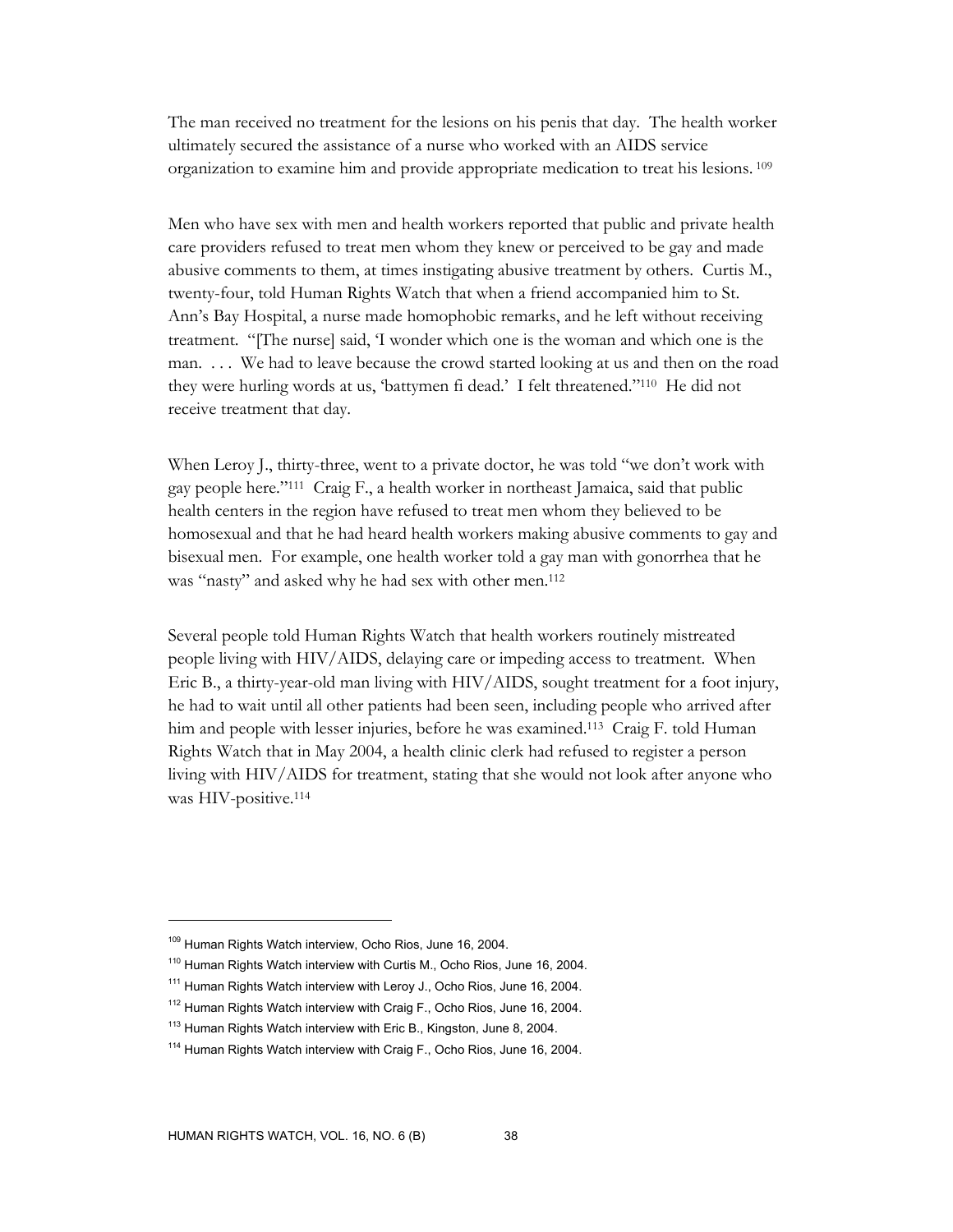### *Discrimination in health care provision*

*My neighbor, she was ill, she was HIV-positive. [At the hospital], they screened her off. Her food was taken to her in a styrofoam box, and everyone else on the ward was treated differently. Everybody else had regular plates, and hers was just in a*  box.... I went to her because I knew her. Nobody cleaned her, looked after her. *The nurse said, 'You know what she have?' I said yes. The nurse said, 'Then you have gloves?' I looked after her, gave her a bath. Her mother came and asked, 'Why are they treating her like this, like a dog?' No one cared for her. I went every day with her mum and cleaned her, taught her mother how to care for her.* 

— Tonya Clark, nurse with Jamaica AIDS Support, Kingston, June 14, 2004

Among those encountered by Human Rights Watch, people living with HIV/AIDS who did receive medical care were separated from other patients and placed at the back of a ward or behind a screen with their basic needs left unattended. Health workers also engaged in discriminatory practices that called attention to their HIV status, such as placing their clothes and linens in conspicuously marked bags, and making sure that medical equipment did not touch their skin.115

Orchid Gowe-Hunter, a nurse with Jamaica AIDS Support, had worked with people living with HIV/AIDS in the Kingston, St. Andrews, and St. James parishes for several years. She told Human Rights Watch that both Kingston Public Hospital (KPH) and Cornwall Regional hospitals continued to isolate people living with HIV/AIDS in the ward. At KPH, for example:

they always isolate them in the ward. They have a little corner way to the back. One day, we went to visit this guy and he was just lying in the bed alone. He had no sheets on the bed, no proper clothes. . . He was

 $115$  HIV is not spread by casual contact nor by any airborne means of transmission, including sneezing or spitting. There is therefore no public health justification for segregating people living with HIV/AIDS from other patients, or in any way isolating their food, laundry or medical equipment for non-invasive procedures solely because someone has HIV. Such actions threaten to reveal HIV status, and undermine public health efforts by creating a false sense of protection from the disease, creating harmful stigma, and thus keeping people from seeking health care and prevention services. See UNAIDS, *HIV/AIDS and Human Rights-International Guidelines*, p. 42. International health organizations recommend that workers in settings where the possibility of occupational HIV transmission does exist, as where there may be exposure to bloody injuries or being stuck with unsterile syringes, be trained in "universal precautions" (simple measures to protect against HIV and other blood borne illnesses) and provided with adequate supplies (such as gloves) to take such precautions. World Health Organization, "Universal Precautions, Including Injection Safety,"

http://www.who.int.hiv/topics/precautions/universal/en/ (retrieved September 16, 2004).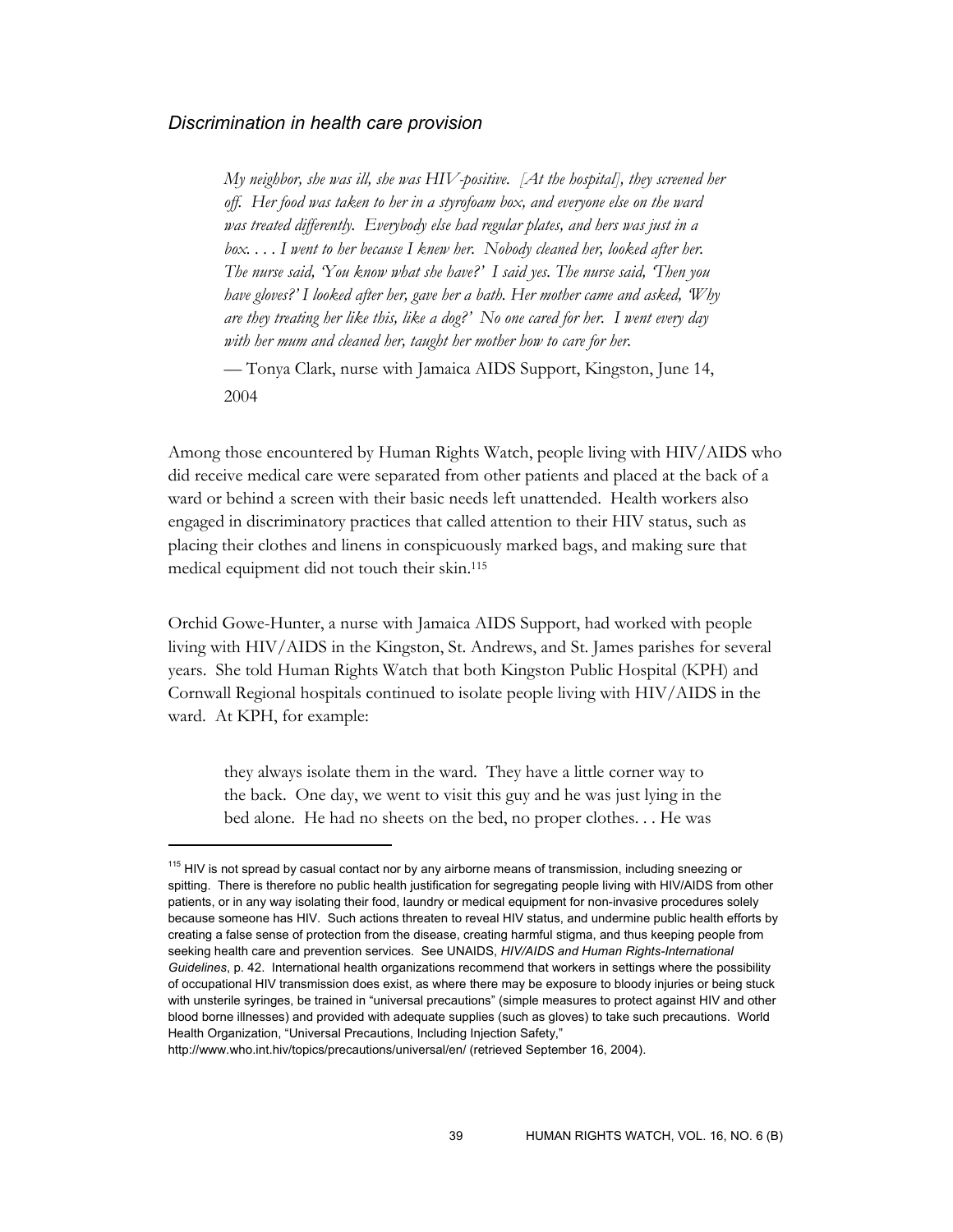unable to feed himself or take his medication. All of the food, all of the medication was just left by the bed.116

Gowe-Hunter's account is typical of those documented by Human Rights Watch.

HIV-positive men who have sex with men faced additional barriers. "They perceive, and rightfully so, that if they divulge who they are and what they do, they may be shunned," said Deborah Manning, program manager of the Center for HIV/AIDS Research, Education and Services. In one case, for example, when an HIV-positive patient's boyfriend came to visit him, a nurse ran him out of the hospital, telling him that she did not want any of their "nastiness" there. 117 Joseph W., twenty-six, told Human Rights Watch that when he visited a friend at Kingston Public Hospital in December 2003:

the nurses and the ancillary workers were laughing and saying, "which one of them is the man, which is the woman?" Partly because of his sexuality and because he was [HIV] positive he was not given the kind of treatment he should have gotten. He wasn't able to help himself. They wouldn't change his sheets . . . They would leave his food there. Myself and all my friends had to go help him eat.<sup>118</sup>

Patrick D., twenty-five, found his HIV-positive friend lying in soiled diapers, and changed them while a nurse called out, "Battyman, you shit up yourself. You shitty shitty."119

Health care workers at public and private hospitals in Kingston parish told Human Rights Watch that patients at their institutions were treated the same as others, but noted that their clothes and linens were placed in specially marked bags and laundered separately; doctors and nurses used gloves when attending to them; and that when taking the blood pressure of a person living with HIV/AIDS, they put a "precautionary barrier" between the person's arm and the cuff. One health worker explained that "if a patient knows another person is HIV-positive, he won't use the same blood pressure cuff."120

<sup>&</sup>lt;sup>116</sup> Human Rights Watch interview with Orchid Gowe-Hunter, Montego Bay, June 21, 2004.

<sup>&</sup>lt;sup>117</sup> Human Rights Watch interview with Deborah Manning, director, CHARES, Kingston, June 14, 2004.

<sup>&</sup>lt;sup>118</sup> Human Rights Watch interview with Joseph W., Kingston, June 11, 2004.

<sup>&</sup>lt;sup>119</sup> Human Rights Watch interview with Patrick D., Kingston, June 9, 2004.

<sup>&</sup>lt;sup>120</sup> Comments made at workshop to discuss quality of care for HIV-positive patients, Kingston, June 7, 2004.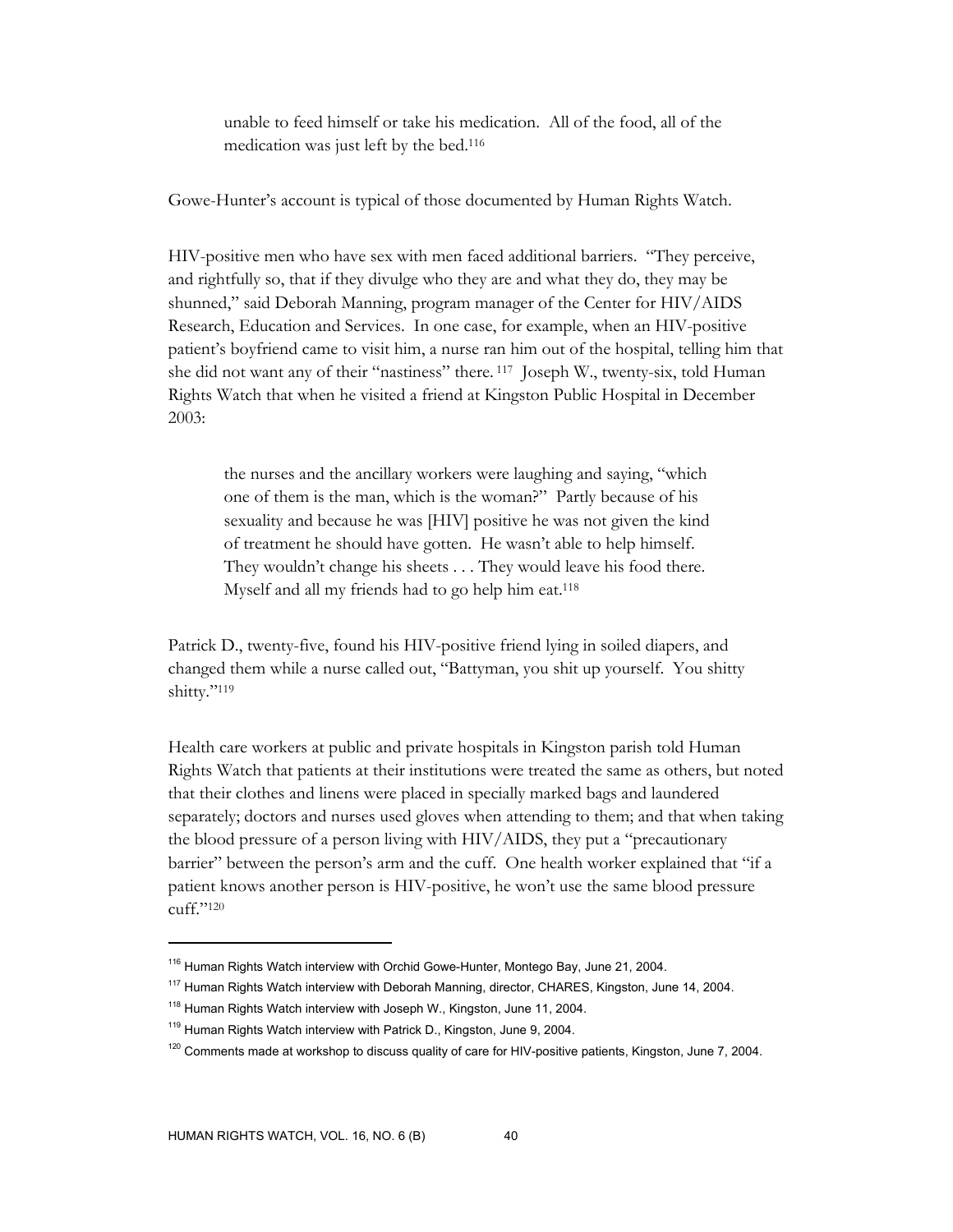Several health workers said that HIV-positive patients posed a danger to health care workers because they had a tendency to be angry and aggressive and would try to intentionally infect others with HIV.121 A health worker at a private facility offered this example of such dangerous behavior: "I had a patient who said he contracted HIV and it's not his fault, he's not going down with it. He threatened to spit on a nurse."122 A nurse at a Kingston public hospital acknowledged that she and her coworkers treated patients differently from other patients. She said that they were concerned about contracting the virus from patients who were often "deliberately demanding," in part because they "really hopelessly wanted you to get HIV too."123

In the view of some health workers, the fear that HIV-positive patients would spread the disease to health care workers and others—whether intentionally or otherwise—justified segregating patients living with HIV in the hospital as well as in the larger community. At a workshop to discuss quality of care for patients with HIV, one health worker, summarizing the views of a small group discussion, said that people living with HIV "should be isolated to prevent this epidemic from being spread to the rest of society."124 A spokesperson for a second small group added that "some persons [with HIV] are isolated for their own protection," while others because they "are more aggressive. They want to bite you, spit on other patients."<sup>125</sup>

### *Inadequate protection of confidential information*

*That word, confidentiality. I'm so afraid of that word because in most instances it don't mean anything.* 

— Lena B., twenty-nine, Montego Bay, June 22, 2004

Human Rights Watch found that some health workers failed to preserve the confidentiality of patients' HIV status. By singling HIV-positive patients out for disparate treatment absent medical justification, they risked divulging confidential information about their HIV status. In some cases, health care workers disclosed confidential information about HIV status without patient authorization. Some health care workers also disclosed private information about sexual orientation.

- $124$  Ibid.
- $125$  Ibid.

 $121$  Ibid.

 $122$  Ibid.

 $123$  Ibid.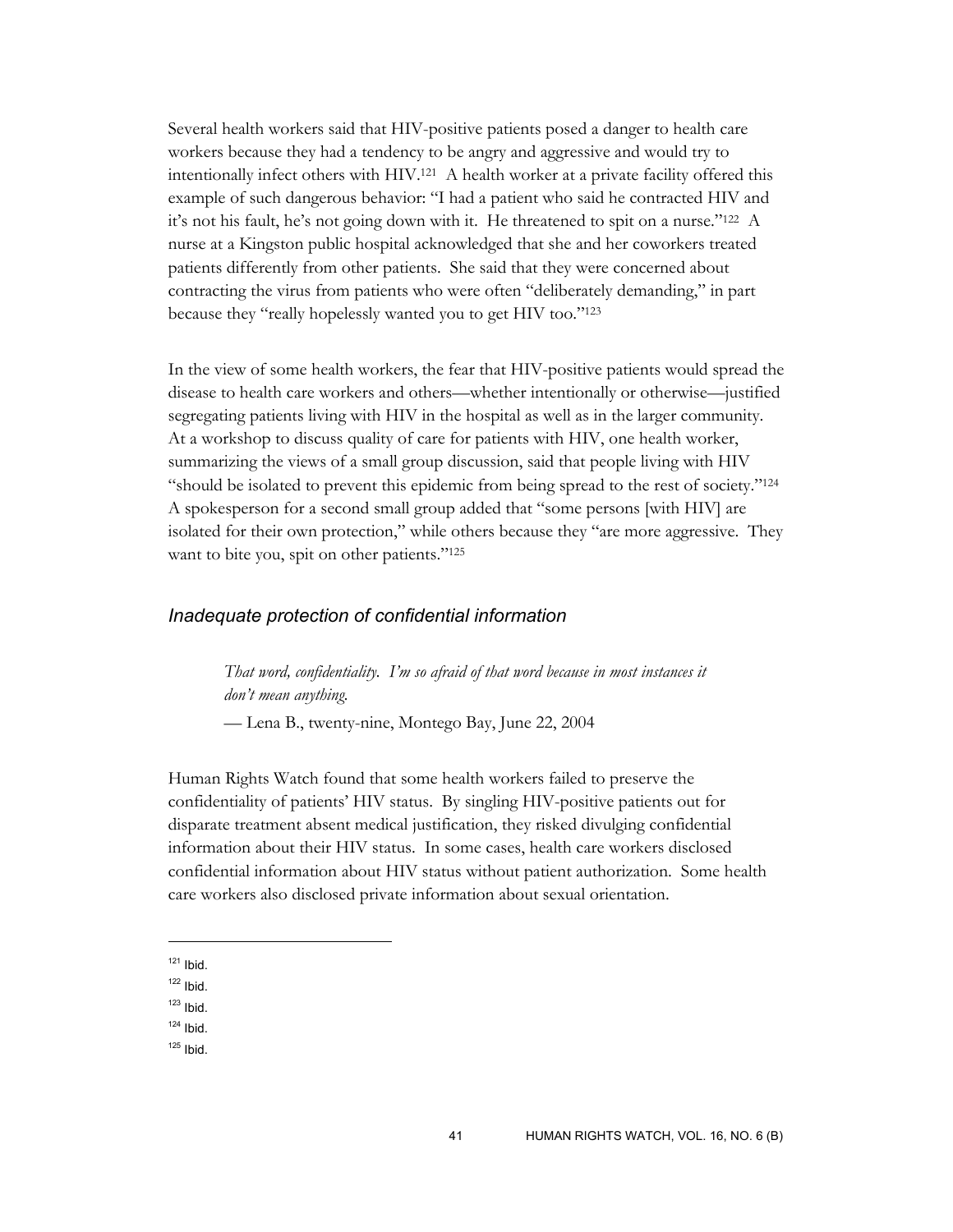The failure to preserve confidential information about HIV status and sexual orientation violates the right to privacy protected by the ICCPR and the American Convention on Human Rights.126 Such actions also threaten other rights. As described above, people living with HIV/AIDS and men who have sex with men may be denied health care or subjected to violence and stigma when state and private actors discover their sexual orientation or that they are HIV-positive.

Lena B., twenty-nine, was hospitalized for the last four months of her pregnancy at the regional medical center. Doctors and nurses there repeatedly chastised her in front of other staff and patients about having continued to have sex while living with HIV. A doctor who knew that she had worked as an HIV/AIDS educator told her that she "should have known better" not to have sex when she had HIV and chided her for proving a poor example for others. One of the nurses instructed the ward assistant not to serve Lena on plates that other patients might use; when that nurse was on duty, Lena had to use disposable dishware.

At the end of Lena's pregnancy, two doctors discussed the decision to give her an emergency caesarean section in the middle of the ward, "in front of a lot of people." The first doctor explained, "I'm going to do the C-section [caesarean section] because you want to push the child out of your vagina, and you know you have the disease running around in the vagina and you want to put the child more at risk than he is already at."127 A second doctor added, "I want to take you on a tour up to the top where all the AIDS babies and children are and show the misery that you people cause to come on the land. Because I agree that you should not be having sex, much less getting pregnant."128

Hospital staff signaled Lena B.'s HIV status to her mother-in-law through their treatment of her newborn son and comments they made. When Lena B.'s mother-inlaw came to see her new grandchild, she found the baby by the nurse's station, still unwashed, and asked to help clean it.

<sup>126</sup> ICCPR, 999 U.N.T.S. 171, entered into force March 23, 1976, art. 17; American Convention on Human Rights, entered into force July 18, 1978, art. 11. Jamaican law provides that physicians, nurses and midwives may be subject to sanctions for failure to protect confidential patient information. See The Medical Act, section 11; The Nurses and Midwives Act, section 11.

 $127$  Caesarean section delivery has been shown to reduce the risk of mother-to-child HIV transmission. It may not be appropriate in resource-constrained settings because of limited availability, cost and risk of complications. World Health Organization, *HIV in Pregnancy: A Review,* WHO/CHS/RHR/99.15, UNAIDS/99.35E (Geneva: UNAIDS, 1999), pp. 9, 25. Insistence on caesarean sections may also present a substantial ethical problem if women are not properly briefed about both the risks and the advantages associated with undergoing caesarean sections.

<sup>&</sup>lt;sup>128</sup> Human Rights Watch interview with Lena B., Montego Bay, June 22, 2004.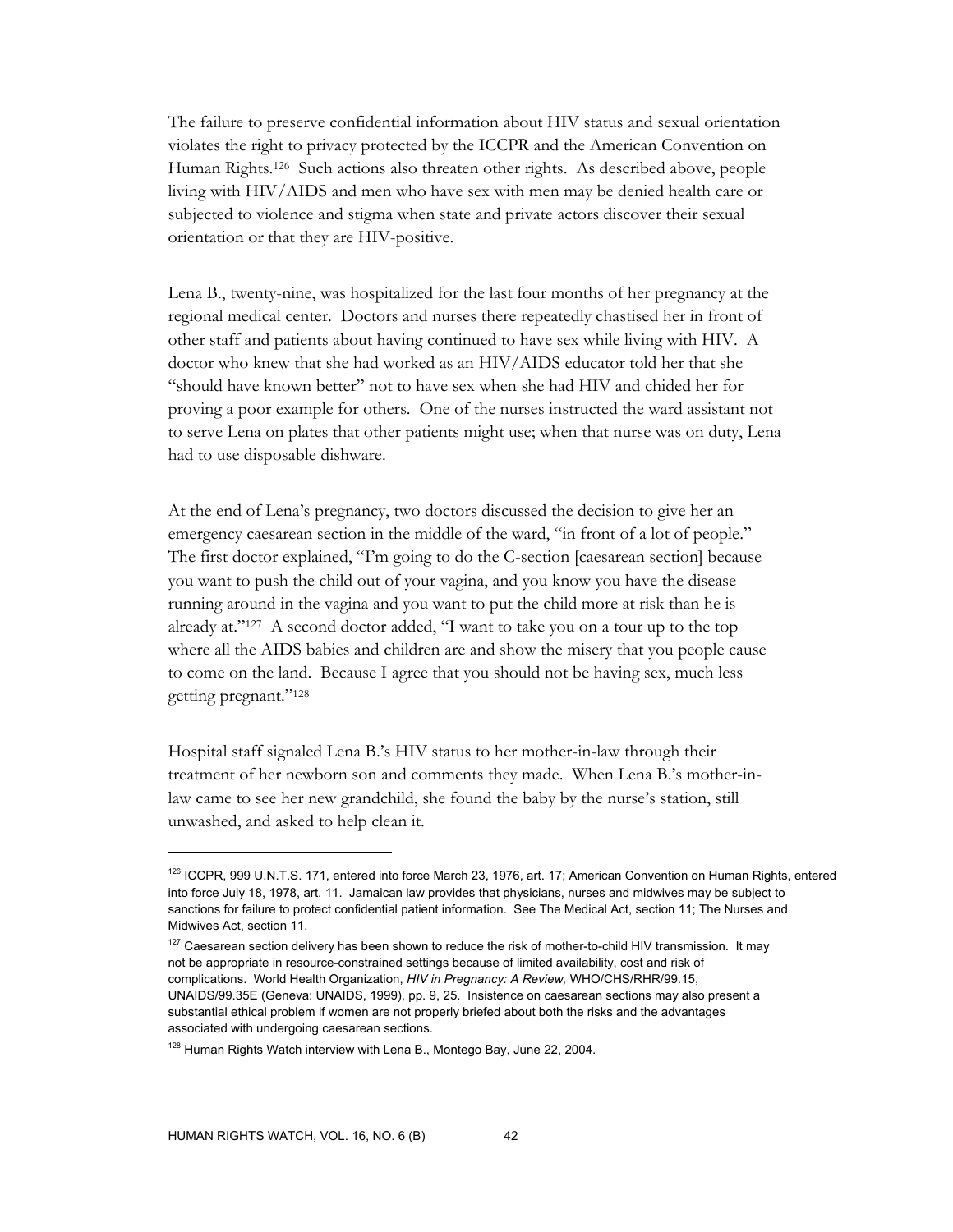The nurse said, "you come in off the street with germs wanting to take care of the child and want to finish killing him off because he has everything going bad for him already?" . . . The nurse clean up the child and she still have him over behind the nurse's station. . . . My mother-inlaw says, "I'm going to take him over to the mother to breastfeed." The nurse said, "Breastfeed what? Mothers like those not even supposed to have children much less to breastfeed with the type of sickness they have."

At this point, Lena B.'s mother-in-law asked whether she had AIDS. Lena B. lived with her in-laws and extended family. She said that since returning home after her HIV status was disclosed, her family members have tried to kill her on at least three occasions. Lena had no money to pay for shelter elsewhere, and stayed with her children in a locked room at the house to protect them.129

The hospital neglected to attend properly to Lena B.'s surgical wounds from her csection and they became infected. Lena B. said that based on her experiences, she would no longer seek treatment for herself in the public health system. There was a comprehensive health clinic within walking distance of Lena's home. Lena B. said that she would not take her children there, nor pick up infant formula and groceries provided to mothers who are living with HIV, because health workers there chastised her and other women for having gotten pregnant while living with HIV, and publicly disclosed their status to other patients and members of the public without their authorization. As a result, Lena B.'s children were also effectively denied health care and other benefits to which they are entitled.<sup>130</sup>

Hospital staff providing ancillary services (such as porters, ward assistants, cooks) often knew patients' HIV status and sometimes disclosed it to family and community members. A laundry attendant at a Kingston area private hospital said that the head nurse pointed out a person with HIV to her because his clothes had to be washed separately.131 A peer educator in St. Andrews and St. Catherine's parishes told Human Rights Watch: "Sometime the ward assistant knows, sometime the cook know, and I don't see why they should know. And they talk a lot. . . . They go back to their area

 $129$  Lena B. said that in the first few months of 2004, she had been threatened at home several times: her drinking water had been poisoned; an armed man had come to her house and warned her that he had been hired by her family to kill her; and she had found materials used in obeah (witchcraft) outside her room. Ibid. <sup>130</sup> Human Rights Watch interview with Lena B., Montego Bay, June 22, 2004.

<sup>&</sup>lt;sup>131</sup> Comments made at workshop to discuss quality of care for HIV-positive patients, Kingston, June 7, 2004.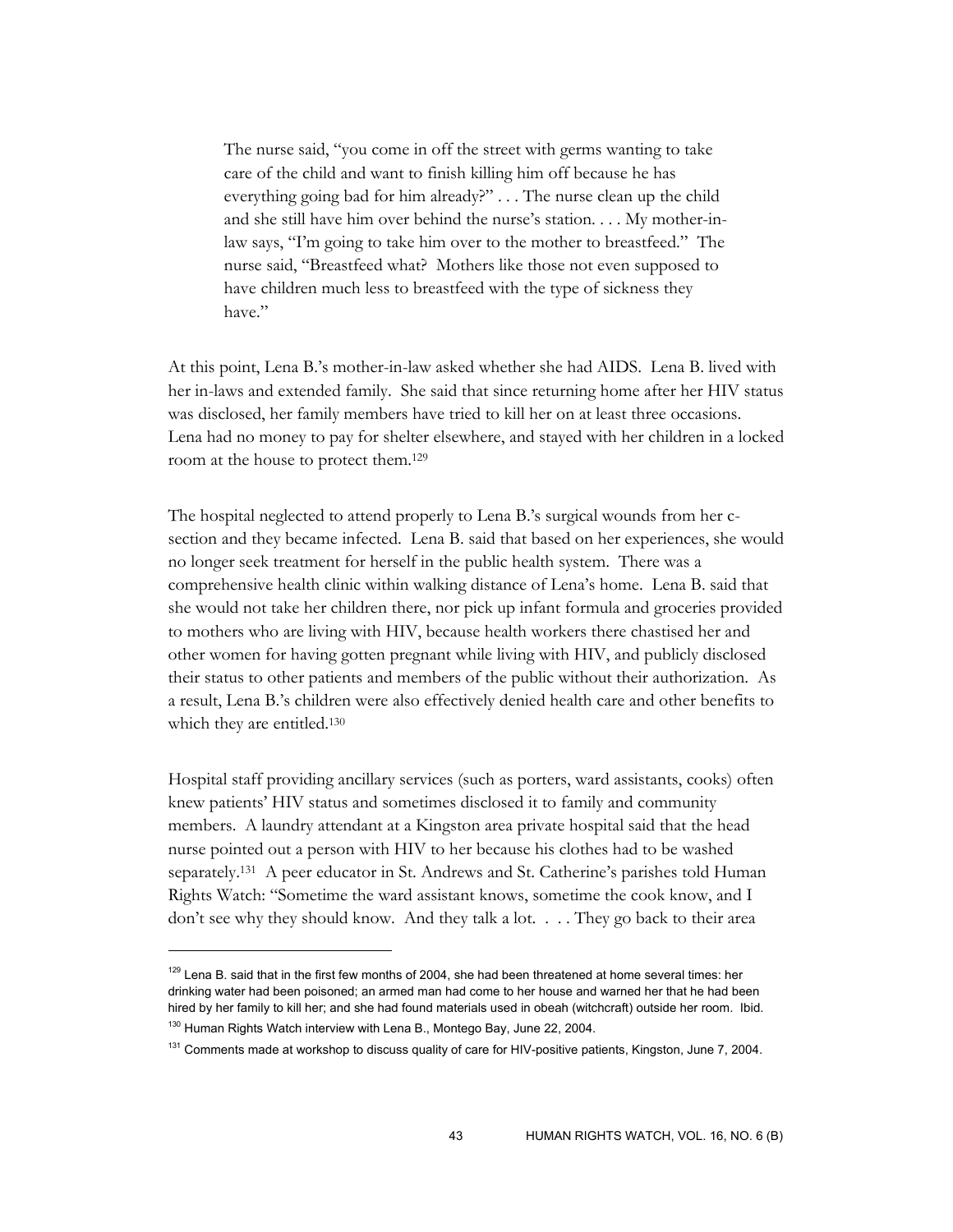and they say that Mary Jane is at the hospital, she's HIV-positive. So all of that person's confidentiality is out." In one case, for example, a patient with HIV recognized a warder from her area.

She said she had a family member who did not know that she was sick in the hospital and she did not want the family member to know. The warder told her family member that this person was HIV-positive and was in the hospital. . . [The person] did not go back to her community because she was afraid that she would not be treated nice.132

In some hospitals, porters may learn patients' status because they have access to patient records. Glenn C., thirty-nine, a JAS volunteer, said that "When patients go into a ward, files are given to the porter and they discuss it and they say, 'this is another C13 [the hospital code for HIV/AIDS]. This is a homosexual." He remembered visiting a person living with HIV/AIDS at a Kingston-area hospital in 2003. 'I asked the porter where he was. The porter said, 'The battyman. The one with AIDS' [and then] told me where he was."<sup>133</sup>

Men who have sex with men and AIDS service workers told Human Rights Watch that hospital staff also disclosed information about people's sexual orientation. Craig F., a health worker who worked with men who have sex with men, said that after his client disclosed his sexual orientation to a contact investigator, "the same day, persons in the health center knew that he was gay. I heard them talking. 'That man is a battyman.' They mentioned his name. There was a lot of talk that he is gay and fire burn and him fi dead."134

# *Driving men who have sex with men and people living with HIV/AIDS from health care services*

Abusive treatment in the health care system and state failure to protect men who have sex with men from homophobic violence keep people from seeking health services, especially for conditions that might mark them as homosexual. Several gay and bisexual men told us they delayed or avoided seeking treatment for sexually transmitted infections because they had received poor health care when they were known or perceived to be gay; feared mistreatment because they were gay; and were concerned that

<sup>132</sup> Human Rights Watch interview, Kingston, June 6, 2004.

<sup>&</sup>lt;sup>133</sup> Human Rights Watch interview with Glenn C., Kingston, June 13, 2004.

<sup>&</sup>lt;sup>134</sup> Human Rights Watch interview with Craig F., Ocho Rios, June 16, 2004.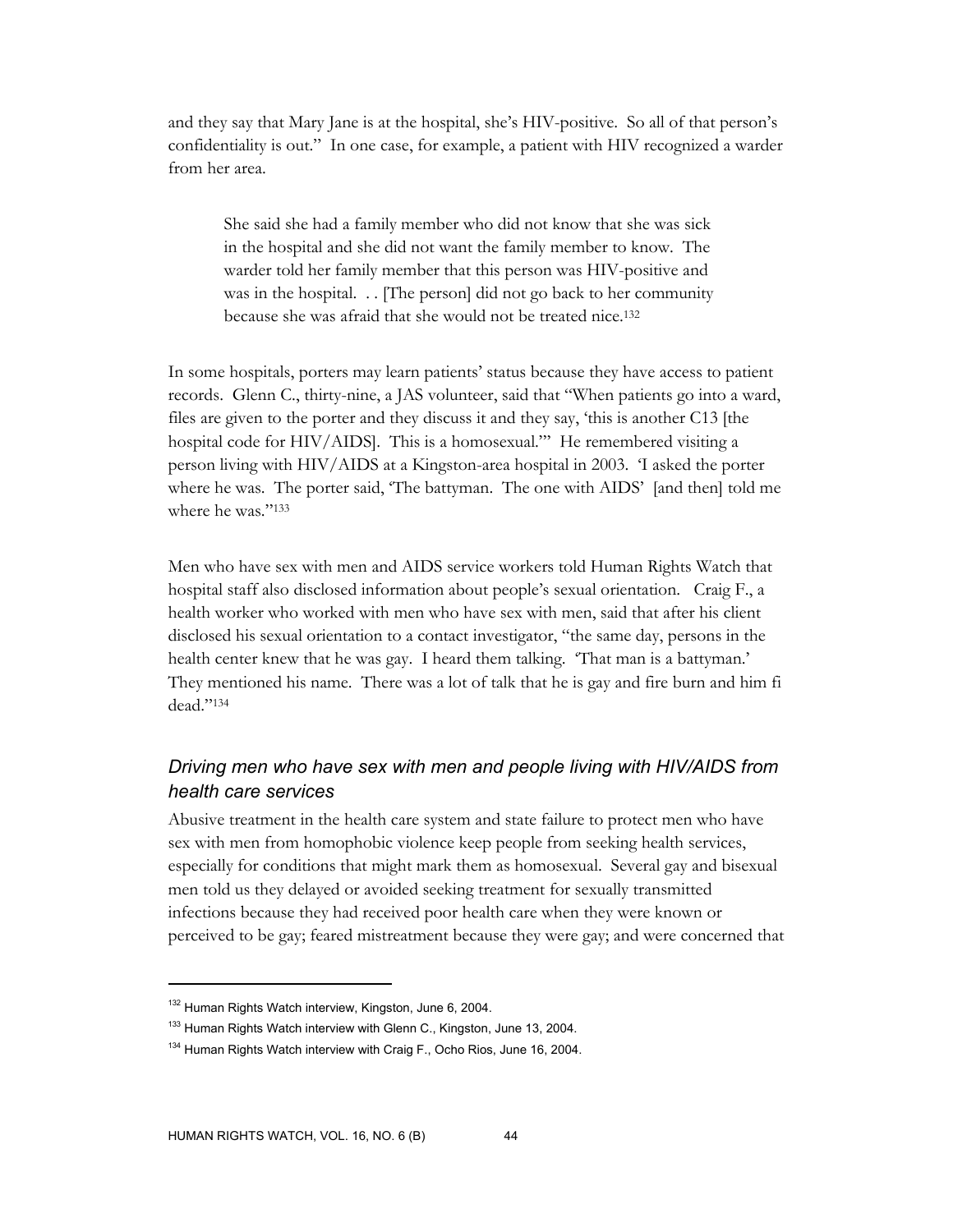health workers would publicly disclose their sexual orientation, thus risking their safety. Since the presence of other sexually transmitted diseases heightens the risk of HIV transmission, the failure to seek care promptly in such cases may have fatal consequences.135

Craig F., a health worker in northeast Jamaica, estimated that 90 percent of men who engage in homosexual conduct with whom he had worked had told him that they would not seek treatment for sexually transmitted diseases in the public health system because they feared that confidentiality was not maintained.136 Harold B., thirty-four, told Human Rights Watch that health workers mistreated men who have sex with men: "When you go to a clinic and they know you are gay, they scorn you."<sup>137</sup>

A JAS health worker said that the stigma attached to being gay and fear of discrimination put gay and bisexual men at risk of HIV, both because they did not get relevant HIV prevention information in the first instance, and because they delayed seeking care for sexually transmitted diseases that they feared might mark them as gay. He said that many men who have sex with men "don't know that safer sex goes beyond using a condom. . . . They don't use a lubricant and the condom breaks." And many were reluctant to get tested for sexually transmitted diseases and did not know that the presence of other sexually transmitted diseases could increase the risk of HIV transmission.138

Using a water-soluble lubricant helps prevent condom breakage and is recommended for anal intercourse. Many men who have sex with men will not buy lubricant, however, because its purchase is equivalent to announcing one's sexual orientation.139 And, as in the case of Nicholas C. (described above), men who have sex with men who carry lubricant may be subject to police violence.140

Adrian S., thirty, told Human Rights Watch that he did not feel safe asking his doctor about gay health issues, especially concerns related to anal or oral sex.

<sup>&</sup>lt;sup>135</sup> See United States Centers for Disease Control and Prevention, Fact Sheet: Prevention and Treatment of Sexually Transmitted Diseases as an HIV Prevention Strategy [online], http://www.cdc.gov/hiv/pubs/facts/hivstd.htm (retrieved October 27, 2003).

<sup>136</sup> Human Rights Watch interview with Craig F., Ocho Rios, June 16, 2004.

<sup>&</sup>lt;sup>137</sup> Human Rights Watch interview with Harold B., Kingston, June 9, 2004.

<sup>&</sup>lt;sup>138</sup> Human Rights Watch interview, Kingston, June 11, 2004.

<sup>&</sup>lt;sup>139</sup> Human Rights Watch interview with Martin B., Kingston, June 14, 2004; Human Rights Watch interview with Adrian S., Kingston, June 13, 2004.

<sup>&</sup>lt;sup>140</sup> See testimony of Nicholas C., p. 19, above.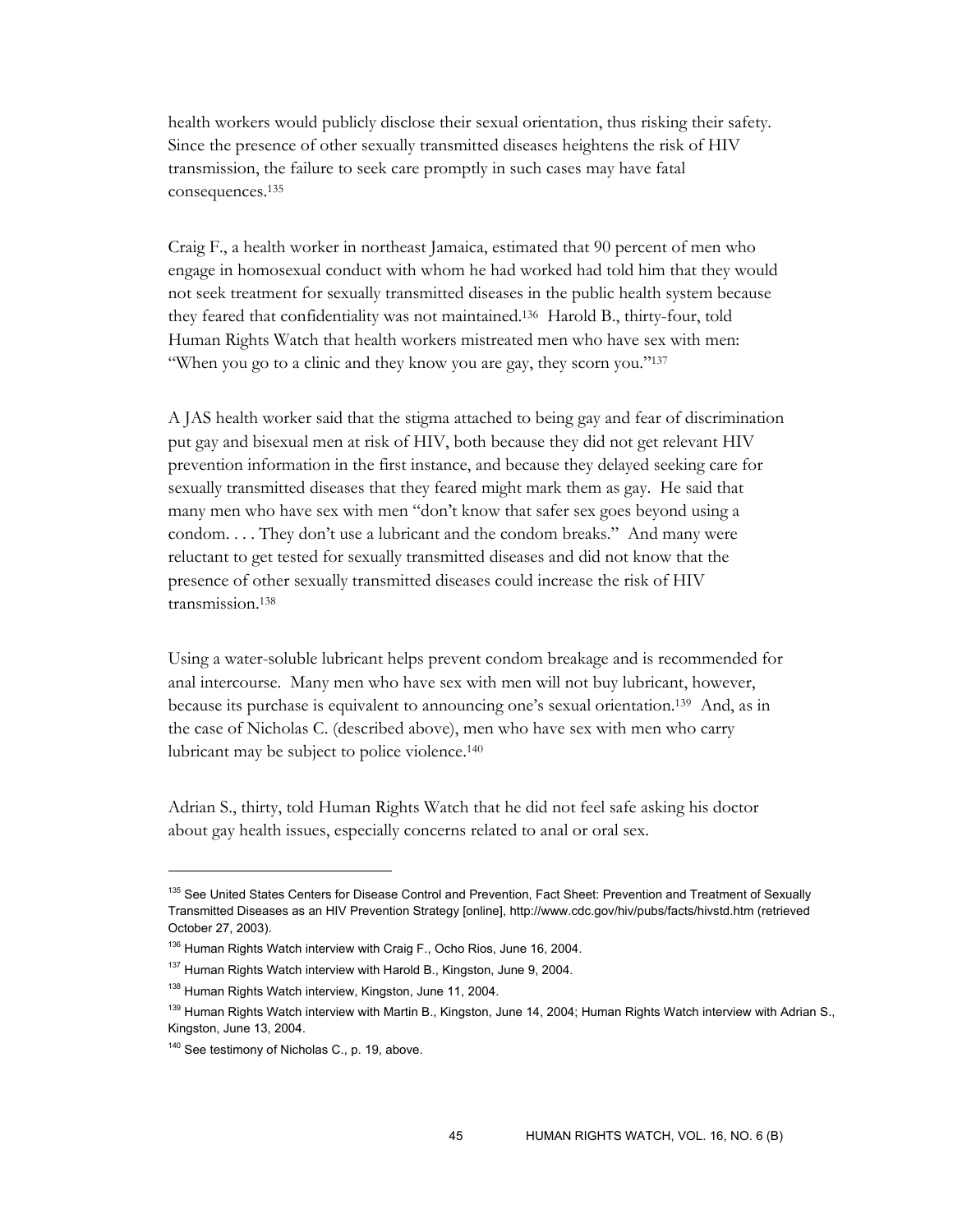There was one concern I had with regards to feeling something different after anal sex with someone, and I just had to not talk about it and watch it and use my own way of approaching it. There was one instance when I had anal sex with someone that was very endowed. That meant that there was some stretching and some tissues torn. I wanted to find out if I was okay, but I couldn't say anything to anyone and all I could do is pay extra attention to hygiene and use topical solutions that were safe.141

Edward P., twenty-two, testified:

One time, I caught gonorrhea. I was so scared of it, to go to the doctor. At first I said, this will go away. I started to see it getting yellow, and it started to run [from my penis], then it started to turn green, so I put a diaper there because it was running really hard and painful. . . . Some of my friends won't go to doctors. They don't want the word spread around, and they say what they don't know won't hurt them.142

When asked where he sought medical treatment, James P., twenty-six, said, "You come [to Jamaica AIDS Support] if you have something on your bottom," because when gay men sought treatment elsewhere, health workers pointed out to others that they were gay. "I think that this keeps gay men from getting treatment. Some of them will keep from getting treatment until it stinks [until the discharge from an infection has begun to smell]. [They say] 'I've got gonorrhea and I'm scared to go to the doctor."143 Tonya Clark, a JAS nurse, said:

Most of the gay men that I talk to don't even want to go to the hospital at all. They come to me one-on-one and say can you get this for me, can you get this medicine. Sometimes ordinary medicines, nothing to do with HIV. But they are afraid to go to a doctor or hospital even with a common cold or flu because they will ask them questions or call them names.144

<sup>&</sup>lt;sup>141</sup> Human Rights Watch interview with Adrian S., Kingston, June 13, 2004.

<sup>&</sup>lt;sup>142</sup> Human Rights Watch interview with Edward P., Ocho Rios, June 16, 2004.

<sup>&</sup>lt;sup>143</sup> Human Rights Watch interview with James P., Kingston, June 8, 2004.

<sup>&</sup>lt;sup>144</sup> Human Rights Watch interview with Tonya Clark, Kingston, June 14, 2004.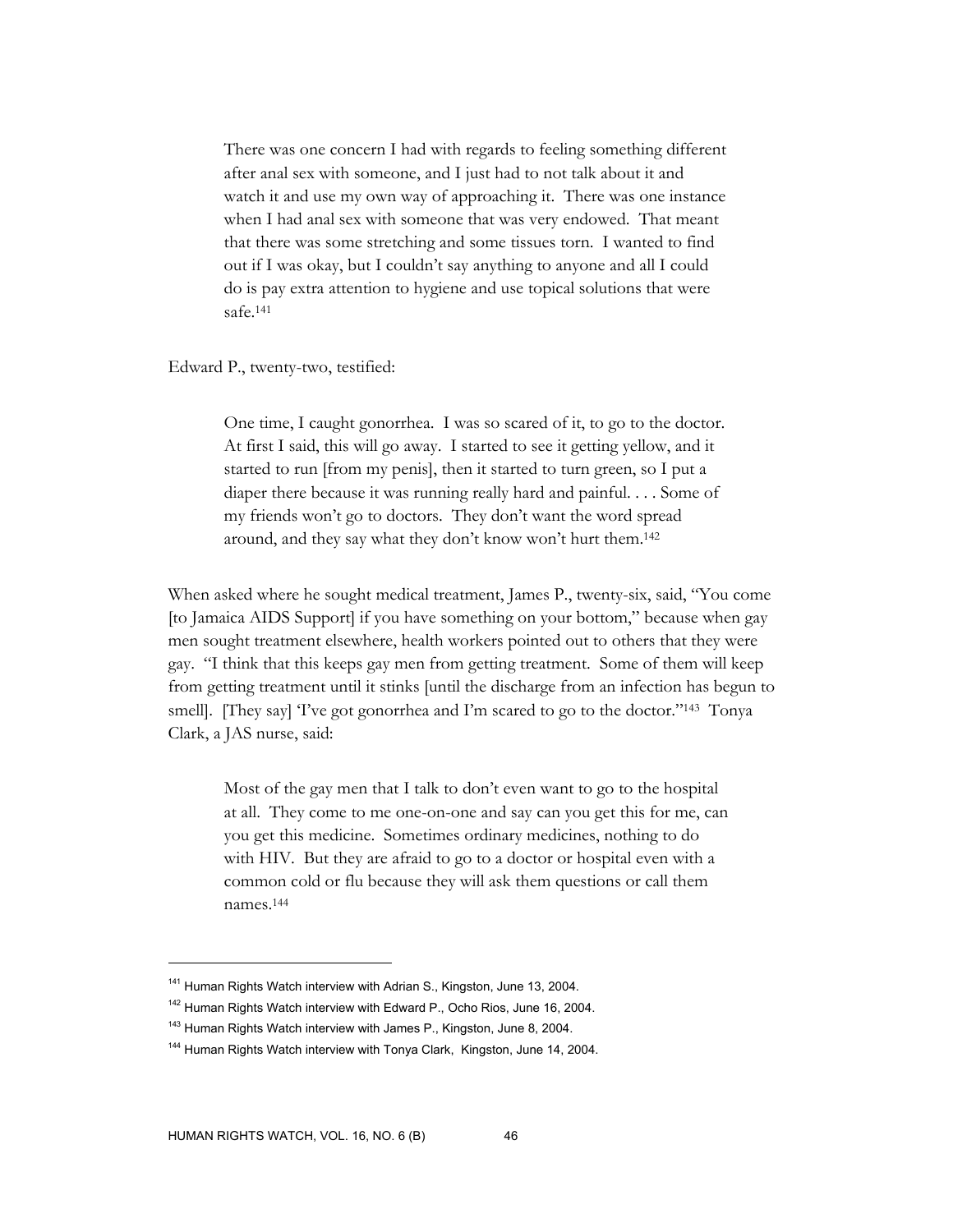Curtis M., twenty-four, explained:

I try to keep myself healthy because if you go to the hospital, they won't take care of you. If you got a bruise on your anus, that would make it worse. To be honest, if anything should happen to me, I am not going to the public hospital. I would buy over-the-counter medication or speak to my friends. I know that I am at risk but just to keep myself safe I cannot go to the hospital. Because if something should happen to me, I cannot go to the police because they will not help me.145

Homophobic police actions interfered with HIV/AIDS information and other prevention services by driving gay and bisexual men from places where they might safely receive services. JAS held support group meetings for gay and bisexual men to address a range of issues, including HIV/AIDS, sexuality, violence and discrimination, and spirituality and family life.146 JAS' targeted interventions coordinator acknowledged that men who engage in homosexual sex were difficult to reach, noting that "some people won't come to JAS."147 Some men told Human Rights Watch that they had been accosted by police when leaving JAS support group meetings, which may explain some of the reluctance to come to JAS' offices for services.

Joseph W. said that after they left a support group meeting in 2001, he and his friends were approached by police who asked them, "'What are you doing? What kind of meeting are you coming from? All you look like battymen.' They threatened to arrest us because we always have to keep up with our 'nastiness.'"148 Harold B., thirty-four, testified he and his friends had been assaulted by police in June 2004, around the corner from where they had just attended a support group meeting.149

A JAS outreach worker told Human Rights Watch that men who have sex with men would find a safe place to hang out, but police would come and beat them, undermining JAS' outreach work. In May 2004, he was working in a Kingston area that JAS outreach workers had identified as a gay hangout when the police approached. "The police came and said, 'Battymen leave the area. Don't contaminate the area. Don't come back here.'

<sup>&</sup>lt;sup>145</sup> Human Rights Watch interview with Craig R., Ocho Rios, June 16, 2004.

<sup>&</sup>lt;sup>146</sup> Human Rights Watch interview with Steve Harvey, coordinator of targeted interventions, Jamaica AIDS Support, Kingston, June 6, 2004.

 $147$  Ibid.

<sup>&</sup>lt;sup>148</sup> Human Rights Watch interview with Joseph W., Kingston, June 11, 2004.

<sup>&</sup>lt;sup>149</sup> Human Rights Watch interview with Harold B., Kingston, June 9, 2004.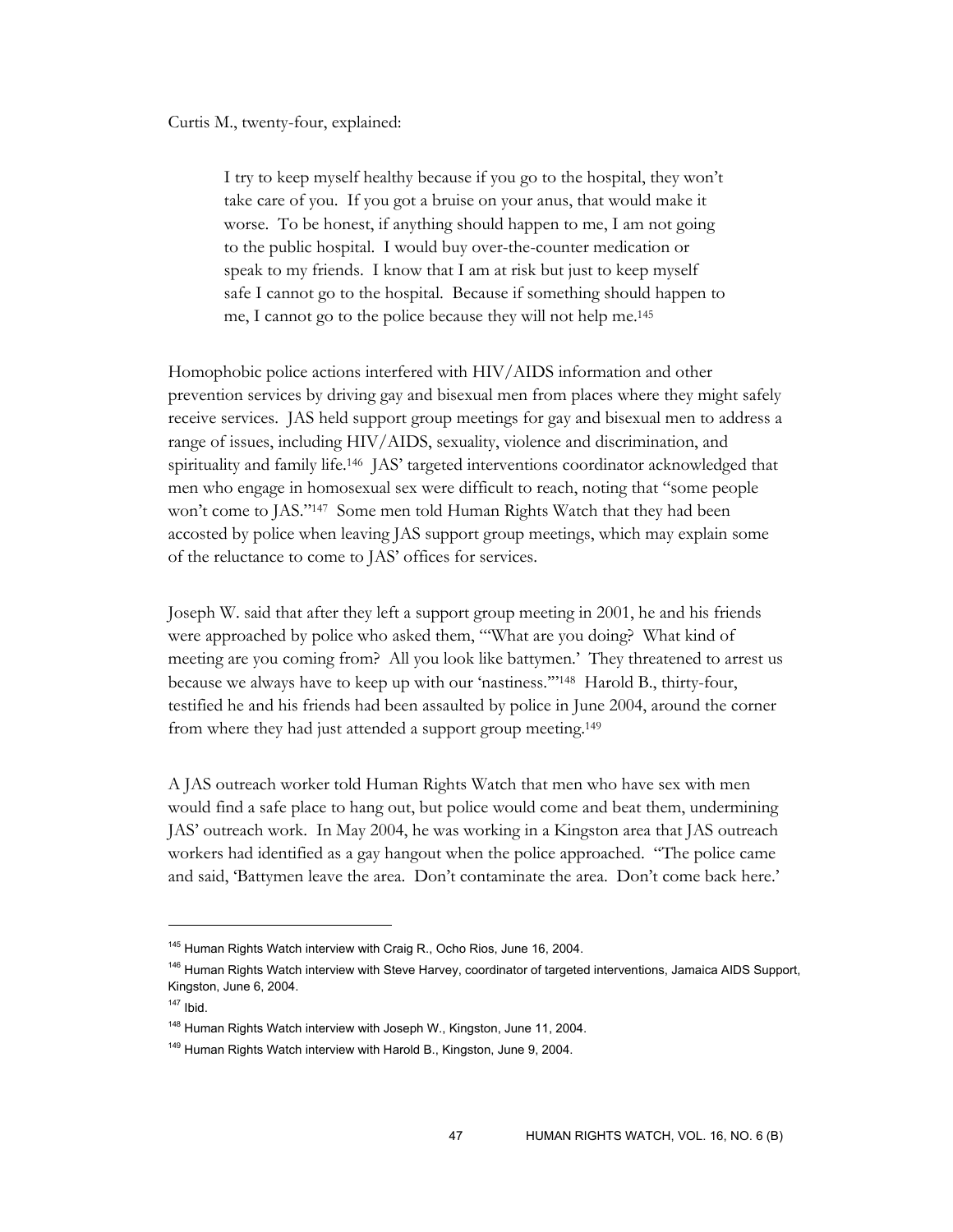One [of the men] ran and broke his foot... We were so frightened  $\dots$  that we just drove away."150

The Jamaica Forum for Lesbians, All-Sexuals and Gays (J-FLAG) would be a natural place to convene men who have sex with men and women who have sex with women to discuss HIV/AIDS-related issues. J-FLAG's office, however, is not a safe space, as its own website acknowledges: "Although we provide services and network island-wide, our office is located in Kingston, Jamaica's Capital and largest city. Due to the potential for violent retribution, we cannot publish the exact location. We do receive mail at Box 1152, Kingston 8."151

Human Rights Watch also received numerous reports from people living with HIV/AIDS that they avoided seeking health care at both public and private facilities because of the abusive treatment they had received and the public disclosure of their HIV status. As described above, after doctors and nurses at the regional hospital and local health clinic chastised Lena B. for having sex while she was living with HIV, disclosed her status to family members who have since tried to kill her, and neglected to attend to her wounds after delivering her baby by caesarean section, she decided that she would no longer seek treatment in the public health system for herself, or in the local clinic for her children. 152

Pam B., forty-three, overheard a nurse from the local health clinic telling someone from her town that she had AIDS. Public hospitals in Kingston and Portland parishes had isolated her with other HIV-positive patients, failed to provide her hospital gowns and linens, and made her wait much longer than other patients for care. Although unemployed (she lost her job after her employer learned she had AIDS), she avoided seeking care in health clinics and hospitals in her area "because of the stigma." She also said that she knew other people living with HIV/AIDS who were afraid to go to the clinic because clinic staff gossiped about their HIV status.153

John B., forty-nine, told Human Rights Watch:

<sup>&</sup>lt;sup>150</sup> Human Rights Watch interview, June 6, 2004.

<sup>&</sup>lt;sup>151</sup> Jamaica Forum for Lesbians, All-Sexuals and Gays website, http://www.jflag.org/misc/contact.htm (retrieved August 27, 2004).

<sup>&</sup>lt;sup>152</sup> Human Rights Watch interview with Lena B., Montego Bay, June 22, 2004.

<sup>&</sup>lt;sup>153</sup> Human Rights Watch interview with Pam B., Kingston, June 8, 2004.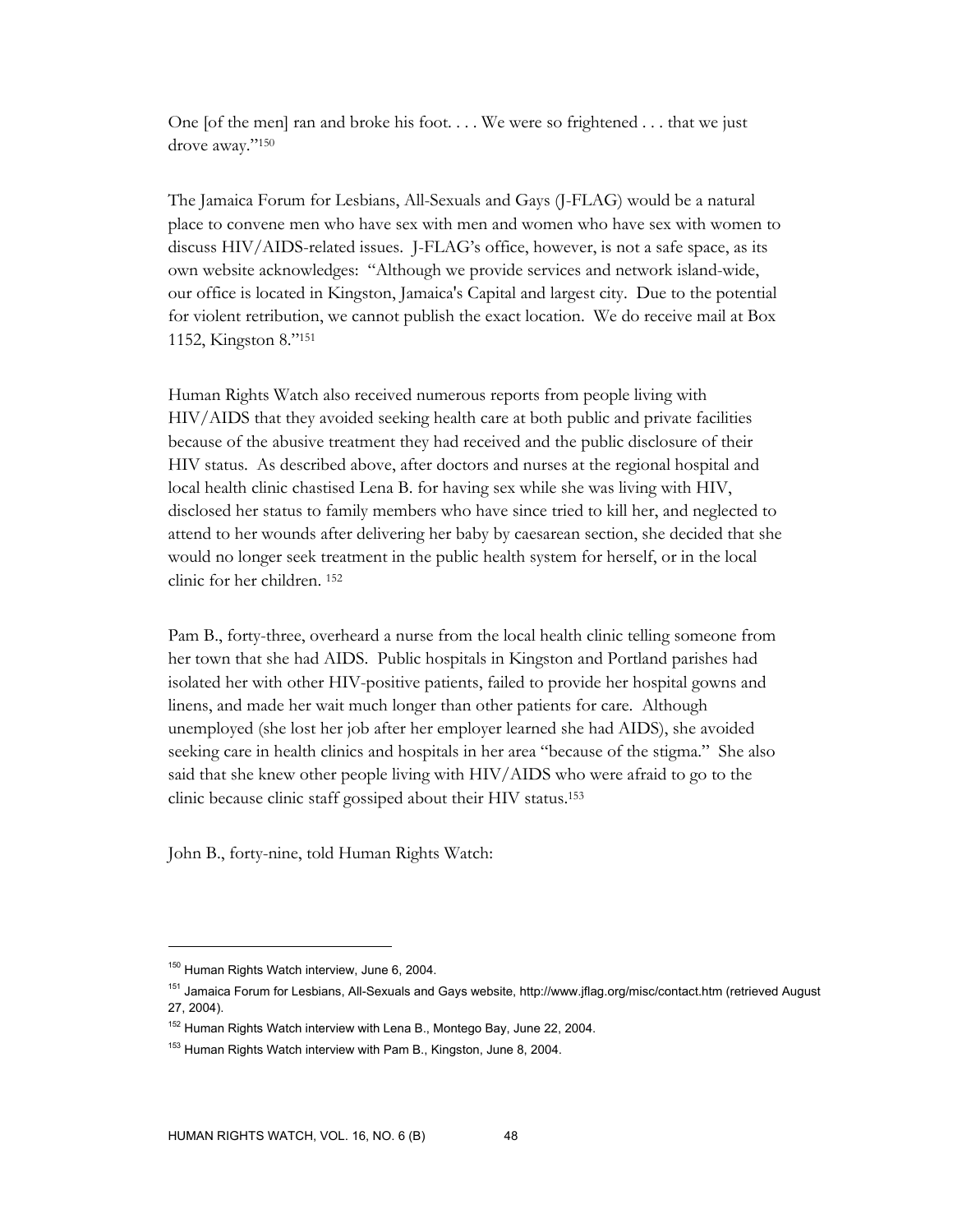I don't go to the hospital any more because of bad experiences there. There was one experience but it stands out in my mind and I would never go back there. . . . The nurse said that I had to draw up my shirt so she could take my blood pressure. She looked through my docket, saw the referral from Jamaica AIDS Support and that I was HIVpositive, and told me to roll down my shirt and she took my pressure from there [on top of the shirt].154

When Human Rights Watch met Patrick D., twenty-five, he was concerned that his health was failing and that "some day soon" he would have to go to the health clinic. He was avoiding doing so, however. "I'm afraid to go to the clinic because there's a special mark on my docket. The porter sees it and says, 'that boy's HIV-positive.'"155

Eric B., thirty, pulled his own teeth because he had heard that people living with HIV/AIDS had been treated poorly by the dentist in his local health care center. He told Human Rights Watch:

I didn't go there because on the whole, a lot of people go there and have a bad experience. I just took some pliers and pulled out the teeth myself. I've heard that the dentist there treats people badly, so I avoided going. I suffered for six months with a bad tooth because I avoided care.156

#### *Fostering dangerous practices and complicating health care provision*

Under conditions of surveillance by their families and communities, Jamaican gay, lesbian, bisexual, and transgender people find little privacy for their sexual lives at home. As discussed below, many face serious violence and become homeless after being driven from their homes and their towns because of their sexual orientation or gender identity. Men who have sex with men also risk violence for carrying condoms and lubricant both needed for practicing safer sex. The lack of private space to have sex, the threat of violence based on sexual orientation and for even carrying condoms, and the lack of recourse to police protection makes it difficult for many gay, lesbian, bisexual, and transgender people to take precautions to protect against HIV/AIDS. Sex workers suffer from many of the same threats, and face similar problems in taking measures to protect against HIV/AIDS.

<sup>&</sup>lt;sup>154</sup> Human Rights Watch interview with John B., June 21, 2004.

<sup>&</sup>lt;sup>155</sup> Human Rights Watch interview with Patrick D., Kingston, June 9, 2004.

<sup>&</sup>lt;sup>156</sup> Human Rights Watch interview with Eric B., Kingston, June 8, 2004.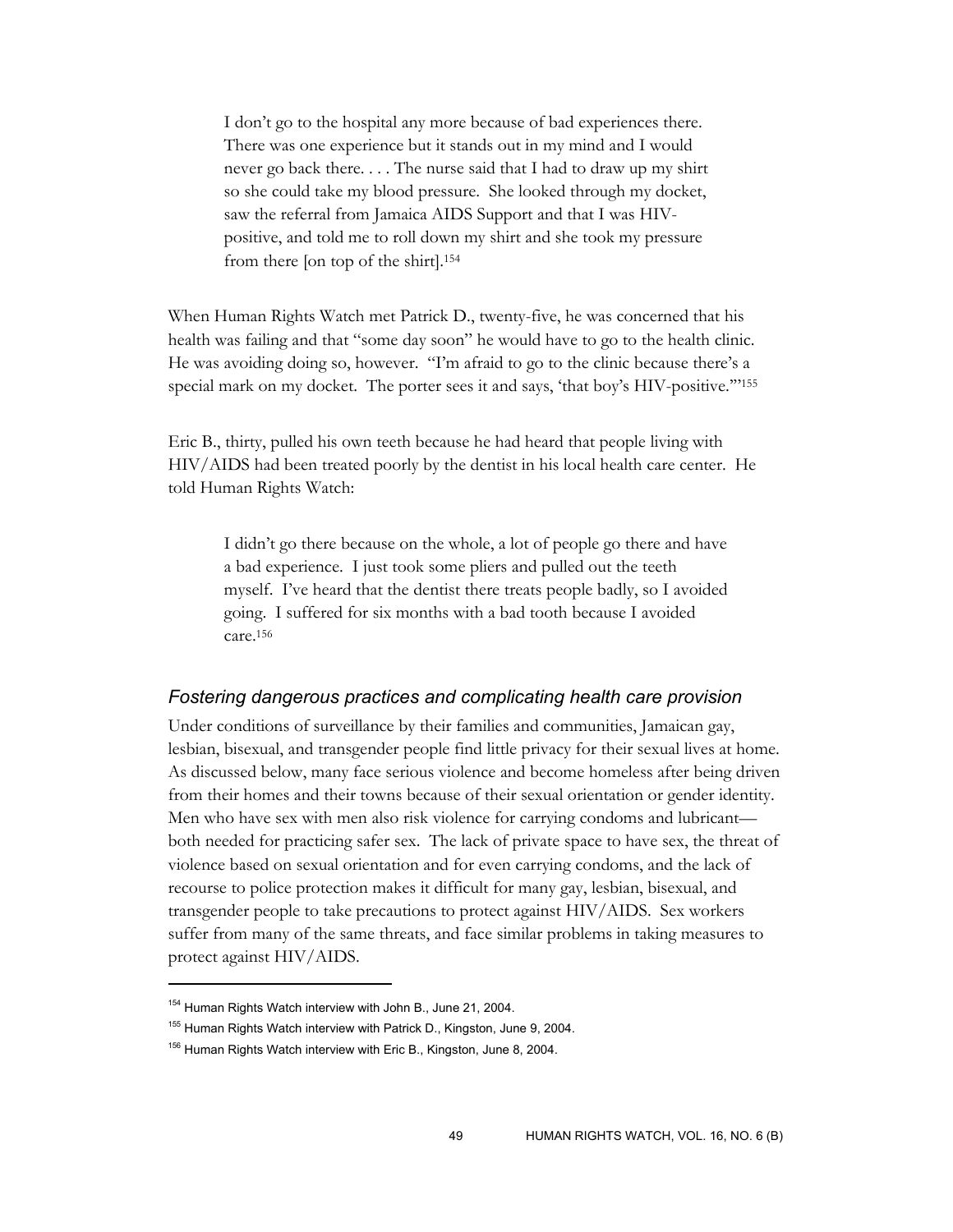Homelessness carries additional health risks and complicates the provision of even routine medical care.157 Exposure to harsh weather conditions, poor nutrition, and the stress of living in disordered and unsafe conditions compound health problems for people living with HIV/AIDS.

Albert B., thirty-three, had been homeless since 2001, when he fled his town after his close gay friend was murdered, and he was told that he was next. He told Human Rights Watch that most of the time, he had sex outside, in open land or in the bushes. "Gay people tend to use those places because they can't carry on at home. . . . But you have to look out, in case you have to run."158

### *Denial of access to transportation*

People known or perceived to be living with HIV are denied access to public and private transportation, relegating many to lives isolated from important sources of social support and undermining their capacity to obtain even basic medical care. Men who are known or perceived to be gay are likewise denied passage on public and private transportation, sometimes leaving them vulnerable to attack, and are routinely attacked on public buses because of conduct or appearance perceived as homosexual.

People with HIV/AIDS may be prone to skin infections on large parts of their bodies. Several people with HIV/AIDS told Human Rights Watch that when they suffered visible skin infections, people in their communities would shun them, perhaps because they feared that the skin infections—or HIV more generally—were contagious.

Angela M., forty-one, lived in a remote village, about one hour's drive from the regional hospital and several miles from the nearest clinic. She was homebound: no public transportation would carry her, and the only private car that would drive her was prohibitively expensive. She told Human Rights Watch that since developing the skin rash, "All the taxi men, they know, they say they won't carry me. . . . At the bus stop, nobody will stand beside me. I come near, people run away." When she tries to flag a taxi by her house:

no taxi stops. People tell them that my hair falls off and I run full of sores and I run bloody water, and nobody wants to carry me. . . . I

<sup>157</sup> See, e.g., Institute of Medicine, *Homelessness, Health, and Human Needs* (Washington, D.C.: National Academy Press, 1988), chapter 4.

<sup>&</sup>lt;sup>158</sup> Human Rights Watch interview with Albert B., Kingston, June 9, 2004.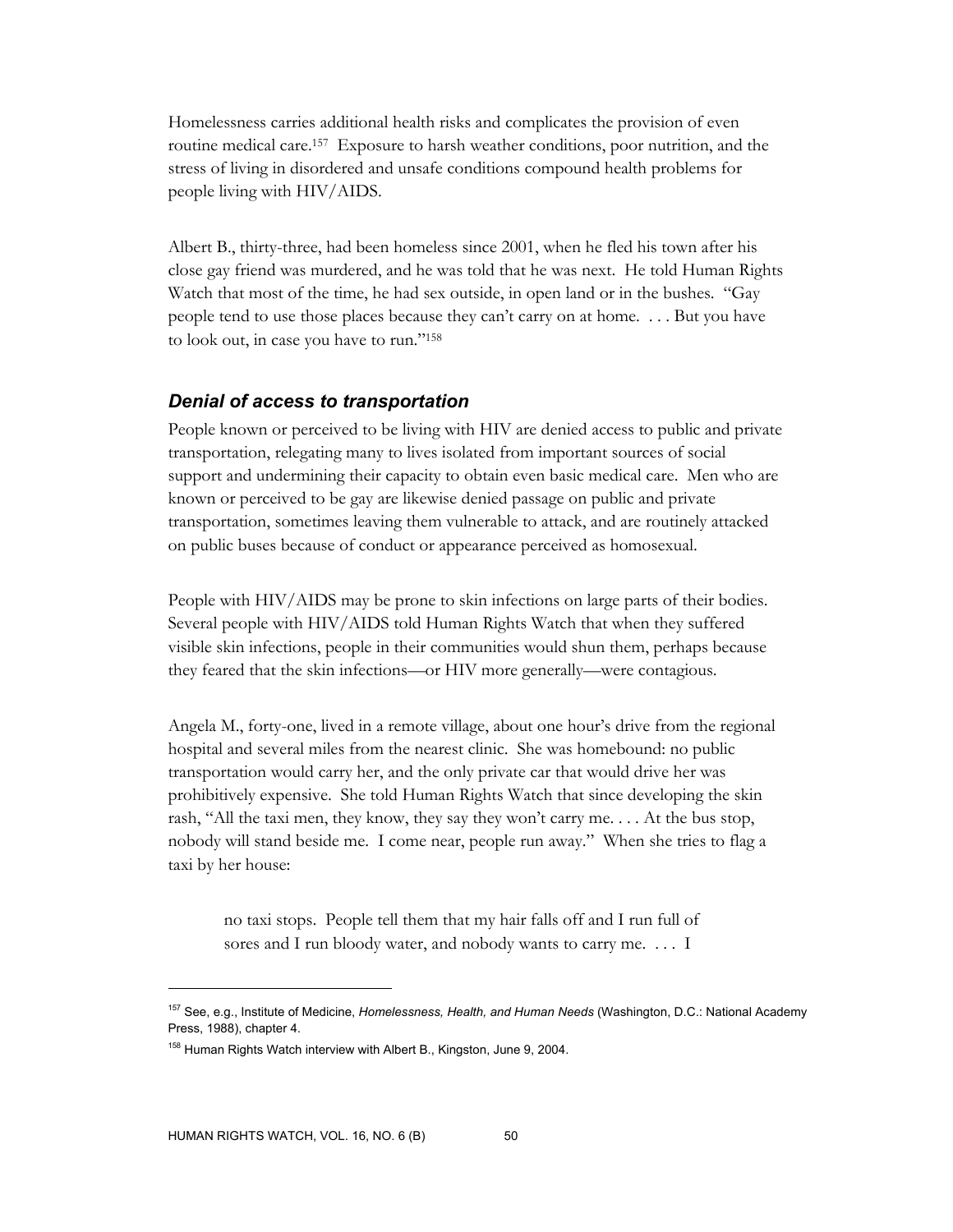need to go to the doctor, to the hospital and I don't have money to pay a private man to get me there. To get to [the hospital], I would have to pay a private man 3000 [Jamaican] dollars [U.S.\$50] both ways. A road taxi would cost 170 dollars one way [U.S. \$2.85], 170 dollars [U.S.\$2.85] to come back.159

Lacking funds for transportation, Angela M. was unable to obtain medical treatment.

John B., a forty-nine-year-old man living with HIV/AIDS, said that taxi drivers sometimes increased fares for people whom they suspected had HIV. He said that on one occasion, he had a chest infection and was coughing and short of breath. He told Human Rights Watch that as he was exiting the taxi, the driver commented, "you have pneumonia; you have AIDS," and charged him double the usual fare.<sup>160</sup>

Adrian S., thirty, told Human Rights Watch that as a man perceived as effeminate, he faced constant verbal and physical abuse and had been denied transportation in public buses and taxis on many occasions. He said that: "I would be denied passage [on public buses] because someone would say I was gay. I would have to seek transportation elsewhere." Nor would taxis pick him up once they heard that he was gay. And boarding a bus would not guarantee safe passage. Thomas said that he had been assaulted by a conductress, a bus driver, and by passengers while riding the bus.161

Fabian Thomas, coordinator of JAS' Montego Bay office, told Human Rights Watch that he had been contacted by a man who had been attacked and thrown off a public bus after falling asleep on another passenger's shoulder. According to Thomas, when other passengers noticed the man's head resting on his male neighbor's shoulder, they cried out 'battyman,'" threw him off the bus, beat him, stabbed him and left him by the side of the road.162

<sup>&</sup>lt;sup>159</sup> Human Rights Watch interview with Angela M., June 15, 2004. In June 2004, 1 Jamaican dollar was equivalent to U.S. \$0.015.

<sup>&</sup>lt;sup>160</sup> Human Rights Watch interview with John B., June 21, 2004.

<sup>&</sup>lt;sup>161</sup> Human Rights Watch interview with Adrian S., Kingston, June 13, 2004. A conductor collects fares on public buses. A conductress is a female bus conductor.

<sup>&</sup>lt;sup>162</sup> Human Rights Watch interview with Fabian Thomas, Montego Bay, June 22, 2004.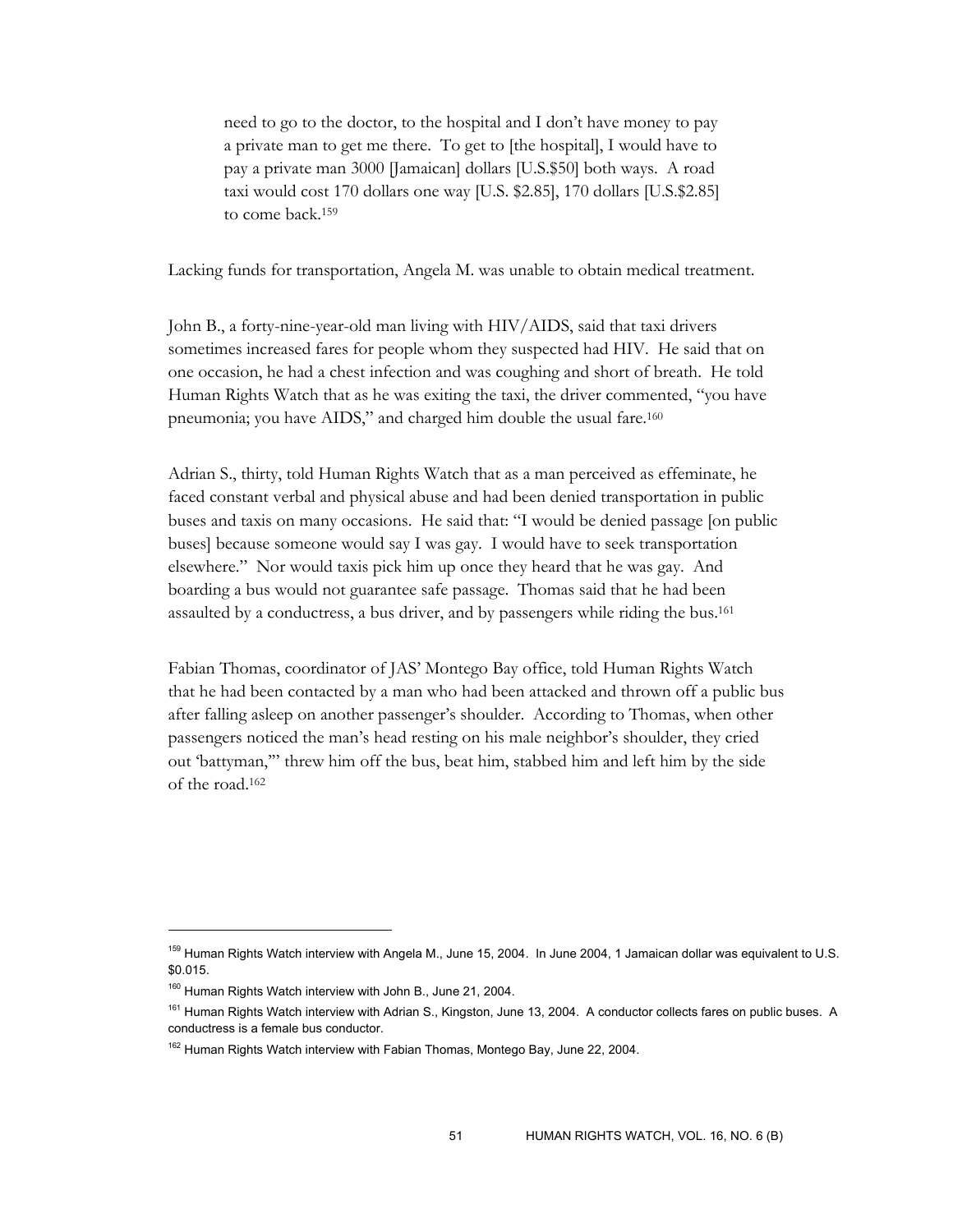# *Other abuses by non-state actors: violence in the family and in the community*

People living with HIV/AIDS, men who have sex with men, and women who have sex with women are subject to violence, discrimination, and other forms of abuse by private actors based on their HIV status and their sexual orientation. State authorities have an obligation to respond, both to offer redress for violations and punish the offenders, but also to prevent these violations in the first instance.

### *Abuses based on sexual orientation and gender identity*

*Because gay in Jamaica, it's hard for us to live anywhere. Those that can afford, they can rent an apartment and not be molested. But we cannot afford it. Some might attempt to rent a little house. But within days, or it doesn't last for a month, they have to run away, leave everything that they have.* 

—Aaron H., thirty-eight, Kingston, June 13, 2004

Men who have sex with men and women who have sex with women are routinely subjected to verbal and physical harassment, in many cases violently evicted from their homes and driven from their towns.

On the morning of June 24, 2004, a group of armed men forced their way into a Kingston home, beating up six occupants while shouting homophobic threats.163 The dancehall musician Buju Banton (Mark Anthony Myrie) is alleged to have been one of the assailants, reportedly denouncing the occupants for being homosexual and kicking one man in his mouth and beating him with a board. At least two of the men were beaten seriously enough to require medical treatment. All nine residents of the house were forced to abandon their home and possessions that same day, warned by the attackers that they would be killed if they returned.164 Four of the men returned the following evening with a police escort to find that their home had been ransacked, thousands of dollars stolen, and valuable property (including a new refrigerator and electronic equipment) destroyed.165 All of the men abandoned the residence and the

<sup>&</sup>lt;sup>163</sup> Human Rights Watch interviews with Charles R., Kingston, June 24 and 25, 2004 and statement of Charles R. to police. Banton composed and performed "Boom Bye Bye," a song that celebrates the killing and burning of gay men.

<sup>164</sup> Human Rights Watch interviews with Charles R., Kingston, June 24 and 25, 2004; Human Rights Watch interviews with Ricardo P., Kingston, June 24 and 25, 2004; Human Rights Watch interviews with Robert E., Kingston, June 24 and 25, 2004.

<sup>&</sup>lt;sup>165</sup> A Human Rights Watch researcher accompanied the victims to the residence and observed the condition of the home and the victims' property.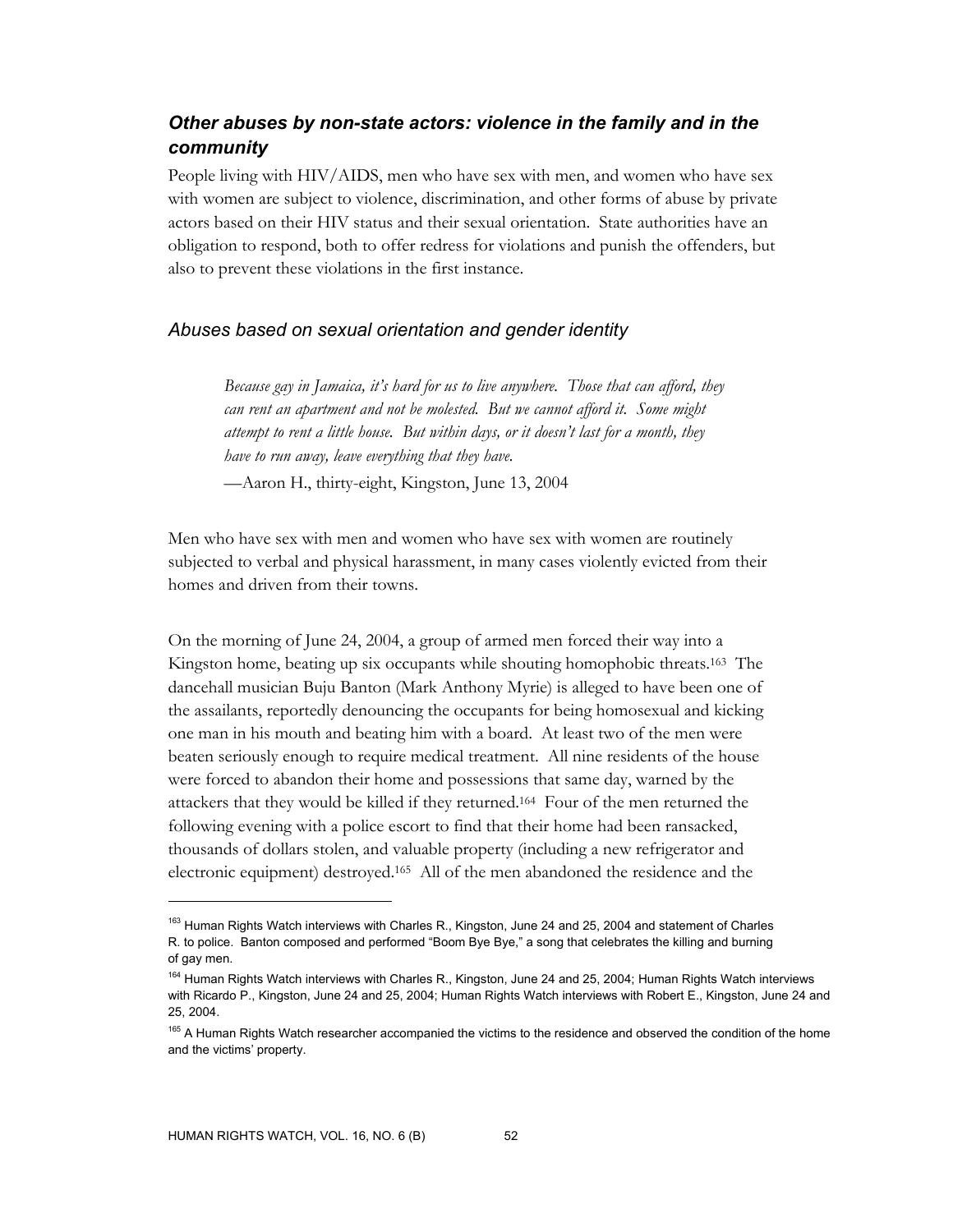neighborhood, fearful that they would be killed if they return; since the intrusion, at least one has received death threats.

Charles R., forty-two, Robert E., eighteen, and Ricardo P., twenty, three of the occupants, described the attack. Charles R. told Human Rights Watch that about a dozen men armed with machetes, guns, and knives had come to his front door around 10 a.m. on June 24, one of them pointing a gun at him, threatening to shoot him if he did not let them in. After Charles R.'s landlord ordered him to open the door, the men stepped in the house and ordered the occupants outside. The assailants told Charles R. and the others that they were battymen and could not live there, and threatened to shoot them and burn the house if they remained.166 Charles R. was kicked in the face and beaten on his back, arm, and leg with a machete and a metal rod by at least three assailants.167

Robert E. told Human Rights Watch that he was attacked by at least four men, who chased him from the house, hurling insults and stones, threatening him with a knife, and accusing him of being the "battyman ringleader." Robert E. ran into the street and tripped and fell into a gully, seriously injuring his foot.168 Ricardo P. told Human Rights Watch that he was beaten with a metal rod, forced to take off his shoes, and told to run from the house.169

Human Rights Watch documented violent evictions in several towns in Jamaica, many of which occurred either immediately preceding or during the three weeks that we were in Jamaica. A Kingston man said:

Right now, I'm not living in my house because people thought I was gay. . . . About two weeks ago, I got a call at work that there were twenty-five men surrounding the house because they understood we were gay and wanted us to leave because they didn't want any gay men in the area. [I was told] that the men had machetes. I didn't go home for two days because I was scared.

<sup>166</sup> Human Rights Watch interview with Charles R., Kingston, June 24, 2004.

 $167$  Ibid.

<sup>&</sup>lt;sup>168</sup> Human Rights Watch interview with Robert E., Kingston, June 24, 2004. The physician who examined his foot told Human Rights Watch that Robert E.'s heelbone was broken and he risked further serious injury if he did not take good care of it.

<sup>&</sup>lt;sup>169</sup> Human Rights Watch interview with Ricardo P., Kingston, June 24, 2004.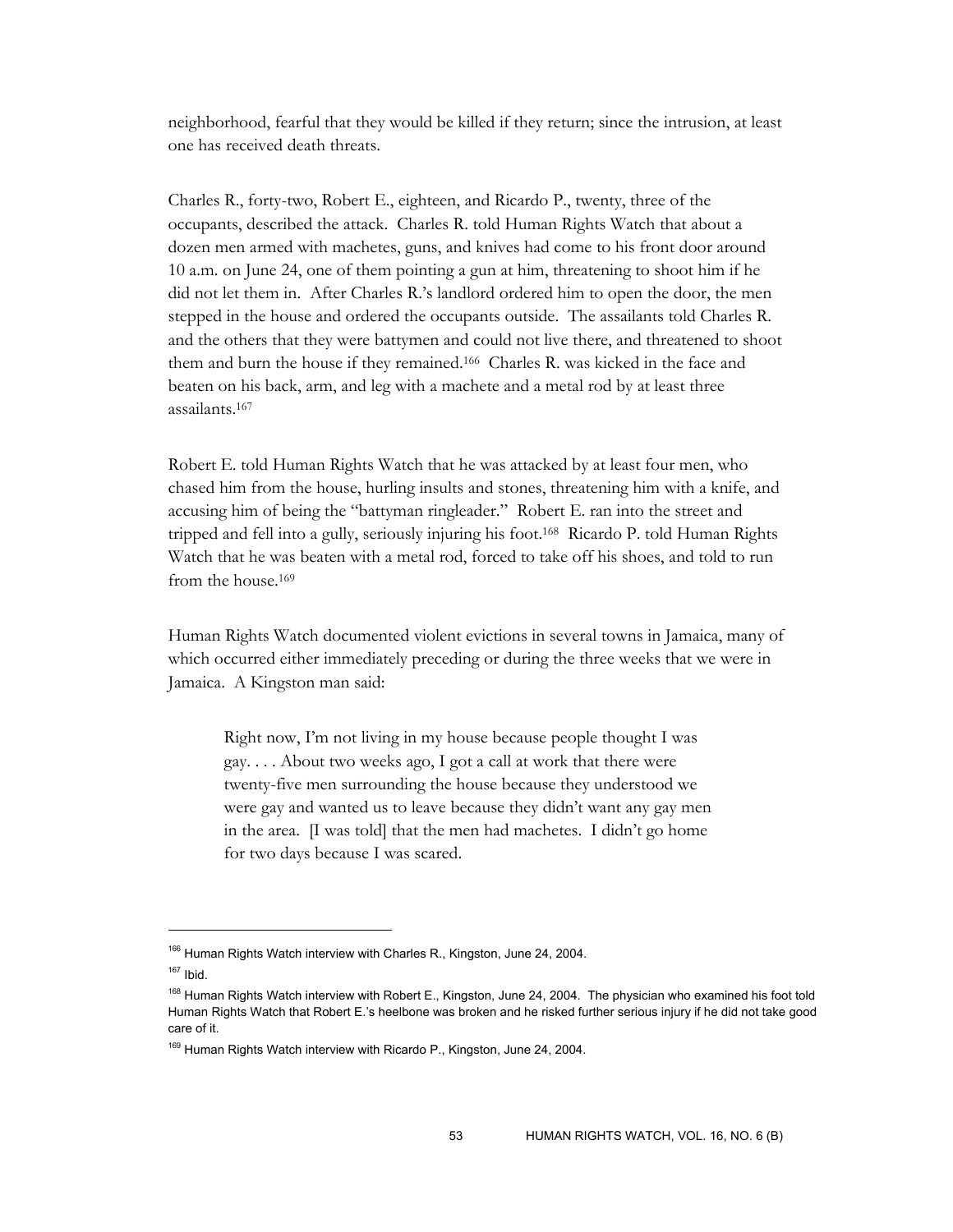When he returned to the house to retrieve some of his things, he noticed several men outside. "I heard the men say, 'oh the battymen, they move.' I was scared, because they all had machetes in their hands. In this house, all gay men lived there. Now no one sleeps there."170

Daniel S., nineteen, had lived on his own in Montego Bay since he was threatened by neighbors that they would kill him and chop him up because they had heard he had sex with men. He told Human Rights Watch, "I am unable to visit my family in the day. If I want to visit them, it would have to be in the midnight hours."171 Vincent G., twentytwo, stated, "I don't live anywhere now." He had been homeless since 2003, after he was forced to leave his mother's house and his town when he was threatened by men in the area who told him, "battyman, you have to leave. If you don't leave, we'll kill you."172

Human Rights Watch interviewed Sebastian L., twenty-seven, a few days after he and his friends had been attacked outside Sebastian L.'s apartment. He said that he was afraid that the assailants might return. "So I am looking to move now, because I am afraid for my life."173

Women who have sex with women reported that they were subjected to constant threats of sexual violence, in some cases serious enough to force them to leave their homes and their neighborhoods. Several women who have sex with women told Human Rights Watch that the message they were given was clear: that they could be "cured" of their homosexuality by having sex with a man.

Phoebe S., forty-nine, owned a home in St. Thomas parish, where she lived alone for five years. Men in her community called her "sodomite," pressured her to have sex with them, and spied on her while she was bathing. She told Human Rights Watch: "Men try to get friendly. They say, 'you're living alone for so long. You need some sex.'" She said that she had decided to sell her house "because some of the men know I'm gay and want to rape me." She could not discern, however, whether she was continuously targeted for sexual violence because she was a woman or because she was a lesbian. She

<sup>&</sup>lt;sup>170</sup> Human Rights Watch interview with Paul M., Kingston, June 6, 2004.

<sup>171</sup> Human Rights Watch interview with Daniel S., Montego Bay, June 21, 2004.

<sup>&</sup>lt;sup>172</sup> Human Rights Watch interview with Vincent G., Kingston, June 14, 2004.

<sup>&</sup>lt;sup>173</sup> Human Rights Watch interview with Sebastian L., Ocho Rios, June 15, 2004.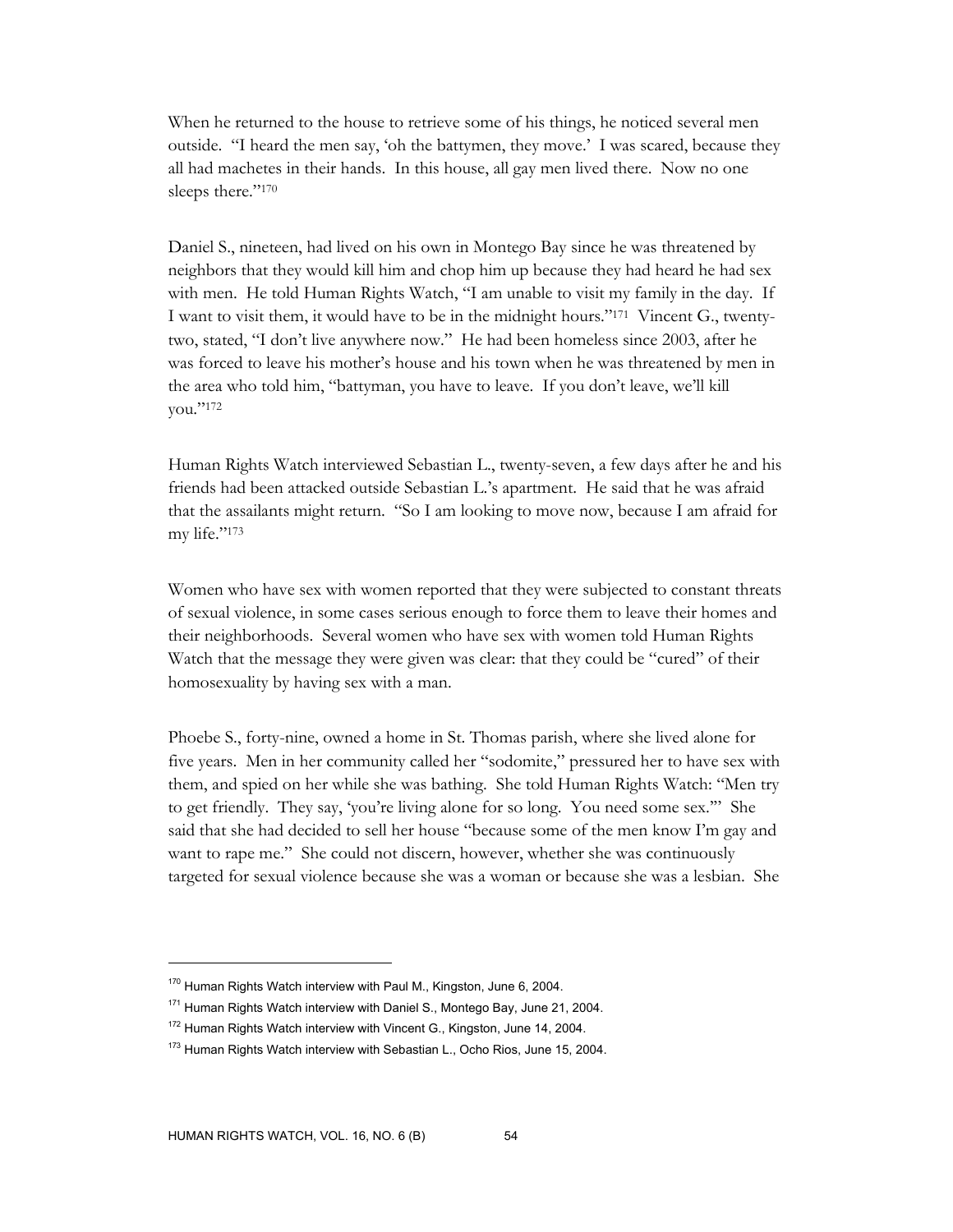told Human Rights Watch: "I have been raped three times. Sometimes I wonder if it is because I refuse to be with a man."174

Cynthia S., twenty-seven, said that a lesbian friend of hers had to move out of her neighborhood because she faced constant verbal and physical harassment by men who knew that she was a lesbian. "They would say, 'Hey girl, don't you know you are supposed to take cock,' and put their hands on her when she passed by."175 Ryan N. was with two lesbian friends in a local park when a man approached the women and said, "I want to give you a good fuck and you will leave women and start with men."<sup>176</sup>

Homosexual men and women also face violence and abuse by their own family members. After Edward P.'s mother found out that he was gay, she threatened to poison him, which she was encouraged to do by others in their town. Edward P. told Human Rights Watch: "My mother said she wanted to poison me. . . . I could go for days after days starving myself. I won't eat her cooking. Yes, I actually believe she might. People went to her and said, 'after all, he is *her* son.'"177 When Lillie P.'s mother found out that she was lesbian, she threw her out of the family home, leaving her without a place to live.<sup>178</sup>

#### *Abuses against people living with HIV/AIDS*

*My mother said she would kill me herself if I stayed in the house.* 

—Ray B., eighteen, Kingston, June 8, 2004

Abuses based on sexual orientation reflect and reinforce abuses against people living with HIV/AIDS. Health workers, AIDS outreach workers, and people living with HIV/AIDS told Human Rights Watch that they faced abuse by family and community members who feared that they could contract HIV/AIDS through casual contact with them and who associated the disease with homosexuality and prostitution. Several people living with HIV/AIDS said that they had been thrown out of their family homes or evicted from private housing when their HIV status became known. Others kept their HIV status secret for fear that disclosure would subject them to violence.

<sup>&</sup>lt;sup>174</sup> Human Rights Watch interview with Phoebe S. Kingston, June 14, 2004.

<sup>&</sup>lt;sup>175</sup> Human Rights Watch interview with Cynthia S., Kingston, June 8, 2004.

 $176$  Human Rights Watch interview with Ryan N., Kingston, June 9, 2004.

<sup>&</sup>lt;sup>177</sup> Human Rights Watch interview with Edward P., Ocho Rios, June 16, 2004.

<sup>&</sup>lt;sup>178</sup> Human Rights Watch interview with Lillie P., Kingston, June 19, 2004.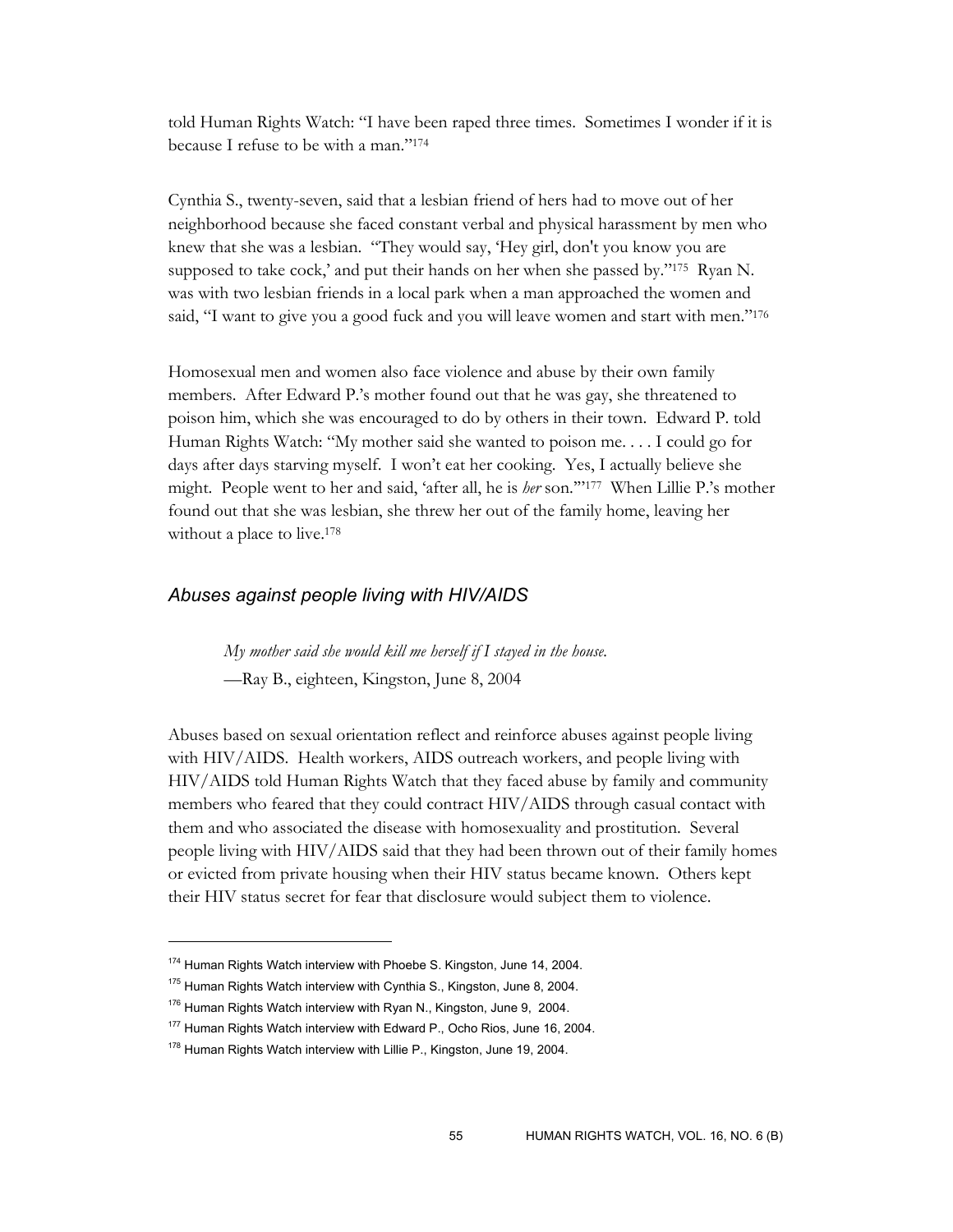After Ray B., eighteen, told his mother that he was HIV-positive, she threatened to poison him. He could not return home because his mother was afraid that she would catch HIV from him. Ray told Human Rights Watch: "My mother is afraid that if I touch the gate, she will catch AIDS."179 When a JAS outreach worker heard someone telling a person living with HIV/AIDS that "AIDS smoke" from his burning rubbish would affect him and his children, the outreach worker tried to explain that the virus was not transmitted through the air. His efforts were unsuccessful, however. "People started to murmur [gossip]. They said they didn't care, this guy had to leave. And he had to move out of the community."180

Neither age nor disability affords protection from abuse. Tonya Clark, a JAS nurse, told Human Rights Watch that the previous week, she had heard from an elderly woman living with HIV/AIDS whose son made her sleep on the porch and fed her from a pan, like a dog. "Her son tells everyone in the community she has AIDS. They reject her, except for one neighbor, who gives her food—but she can't let anyone in the neighborhood see her giving her food."181 Leonard S., a thirty-year-old disabled man living with HIV, lived with his family. His mother, who knew that he was gay, told him that if he contracted HIV, she would abandon him at the hospital. He feared worse. He told Human Rights Watch that if his family or neighbors found out that he was HIVpositive, he would flee because they would beat or kill him.182

### **VI. GOVERNMENT RESPONSE**

Jamaica acknowledges in its official policy documents the role that homophobia plays in driving the country's HIV/AIDS epidemic, and lists as a key priority the development of legislation and policy to protect the human rights of people living with and affected by HIV/AIDS.183 Despite these stated commitments, there exist few policy or legal protections for people living with HIV/AIDS or people whose marginalized status puts them at high risk of infection. The vast majority of people living with HIV/AIDS remain without access to lifesaving antiretroviral medicines. While some ministries (such as the Ministry of Education) have drafted national AIDS policies, the lack of institutional commitment and intersectoral coordination among them hampers the

<sup>&</sup>lt;sup>179</sup> Human Rights Watch interview with Ray B., Kingston, June 8, 2004.

<sup>180</sup> Human Rights Watch interview, Kingston, June 6, 2004.

<sup>&</sup>lt;sup>181</sup> Human Rights Watch interview with Tonya Clark, Kingston, June 14, 2004.

<sup>&</sup>lt;sup>182</sup> Human Rights Watch interview with Leonard S., Kingston, June 11, 2004.

<sup>&</sup>lt;sup>183</sup> See, e.g., Ministry of Health, "Jamaica HIV/AIDS/STI National Strategic Plan 2002-2006," January 2002, pp. 10-12 (identifying "discrimination and stigmatization around HIV/AIDS especially homosexuality" as among the factors driving the epidemic, and policy, advocacy, legal and human rights as a top priority area in its HIV/AIDS plan).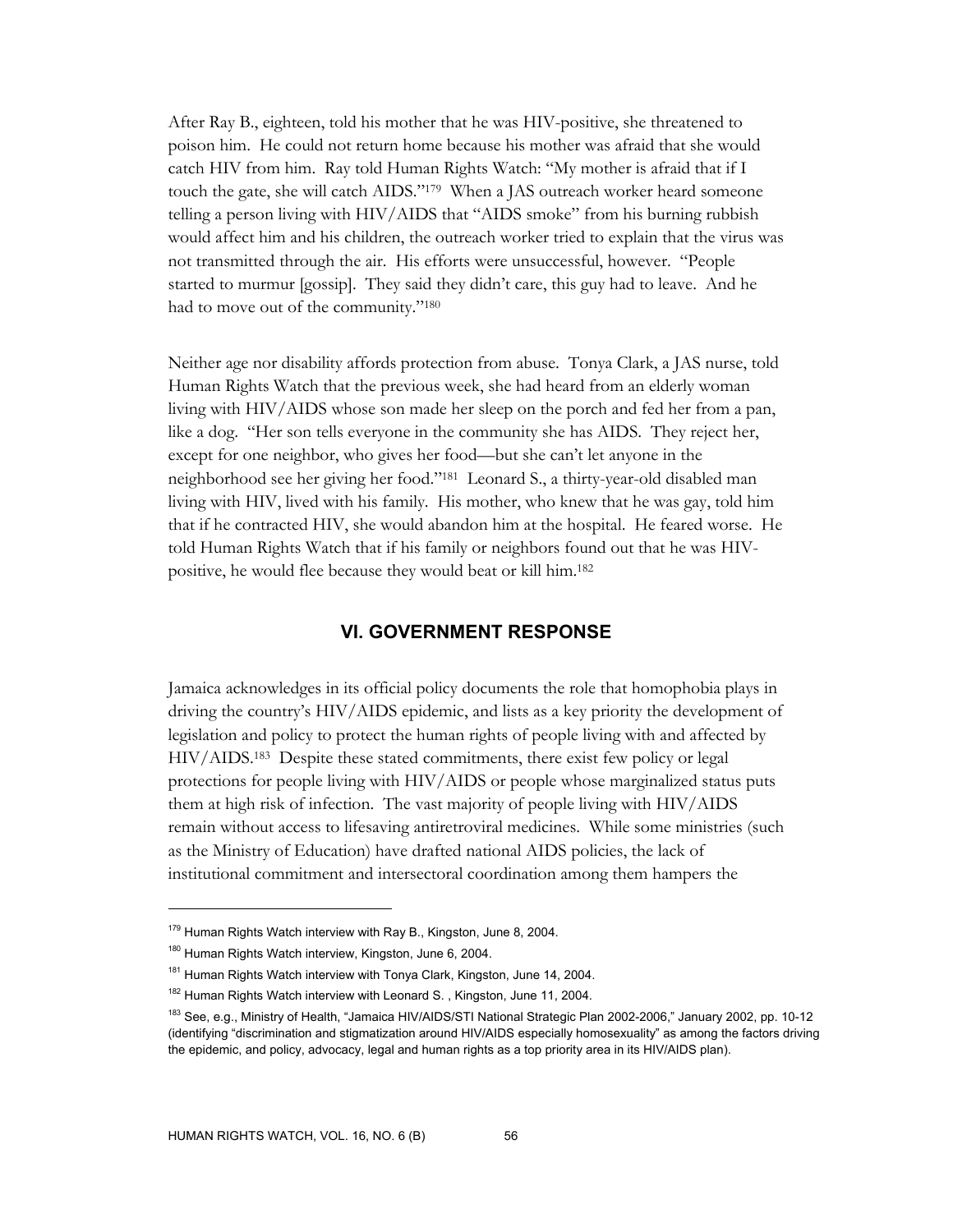government's response to the epidemic. And the lack of high-level political commitment to addressing homophobic violence further weakens efforts to fight HIV/AIDS.

### *Improving legal and policy protections*

In 2001, the National AIDS Committee (NAC), a government-organized NGO established in 1988 to advise the Ministry of Health on policy issues, drafted a report reviewing legal, ethical, and human rights issues for people living with HIV/AIDS.184 The report identified a number of weaknesses within existing legislation and recommended changes to address them. These included drafting comprehensive antidiscrimination legislation, strengthening legal protections for confidential information, and repealing the sodomy laws.185

The Office of the Attorney General reviewed the NAC report and in 2002 rejected its main recommendations, insisting that there be a national AIDS policy before any legislation was adopted. As of this writing, the national policy document has not yet been completed.186 High-level officials at the National HIV/AIDS Control Programme, consistent with the NAC report and Ministry of Health policy documents, have advocated for the need to repeal discriminatory laws because they impede HIV prevention efforts and drive vulnerable groups from HIV services. Minister of Health John Junor repeatedly has rejected these appeals, however.187 And in July 2004, Prime Minister P.J. Patterson reportedly announced that his government would not be forced by foreigners to repeal Jamaica's sodomy laws, apparently ignoring government and NAC reports on their role in driving Jamaica's HIV/AIDS epidemic.188

The U.N. Guidelines on HIV/AIDS and Human Rights specifically recommend that "an independent agency should be established to redress breaches of confidentiality."<sup>189</sup>

<sup>&</sup>lt;sup>184</sup> The Minister of Health established the National AIDS Committee (NAC) in 1988 to coordinate a national multi-sectoral response to HIV/AIDS. It has more than one hundred members, including representatives from public and private sector organizations and NGOs. http://www.nacjamaica.com/about\_nac/index.htm (retrieved September 16, 2004).

<sup>185</sup> See National AIDS Committee, "HIV/AIDS Legal, Ethical and Human Rights Issues in Jamaica," http://www.nacjamaica.com/subcom/legal\_ethical/index.htm (retrieved April 19, 2004).

<sup>&</sup>lt;sup>186</sup> A draft National AIDS Policy is expected to be circulated for review in the fourth quarter of 2004. Human Rights Watch telephone interview with Ruth Jankee, executive director, National AIDS Committee, Kingston, September 7, 2004.

<sup>&</sup>lt;sup>187</sup> Human Rights Watch interview with Dr. Peter Figueroa, chief, Ministry of Health Epidemiology Unit, Kingston, June 23, 2004; see also Zadie Neufville, "Fear Among Gay Men Said to Fuel HIV/AIDS Cases," *Inter Press Service,* March 5, 2002 (reporting that Minister Junor said that while the government is "committed to preventing the spread of the disease," it had no intention of changing the laws).

<sup>188 &</sup>quot;PM Says Gov't Will Not Change Anti-Homosexual Laws," *Jamaica Observer,* July 2, 2004.

<sup>&</sup>lt;sup>189</sup> U.N., *HIV/AIDS and Human Rights: International Guidelines, para.* 30(c).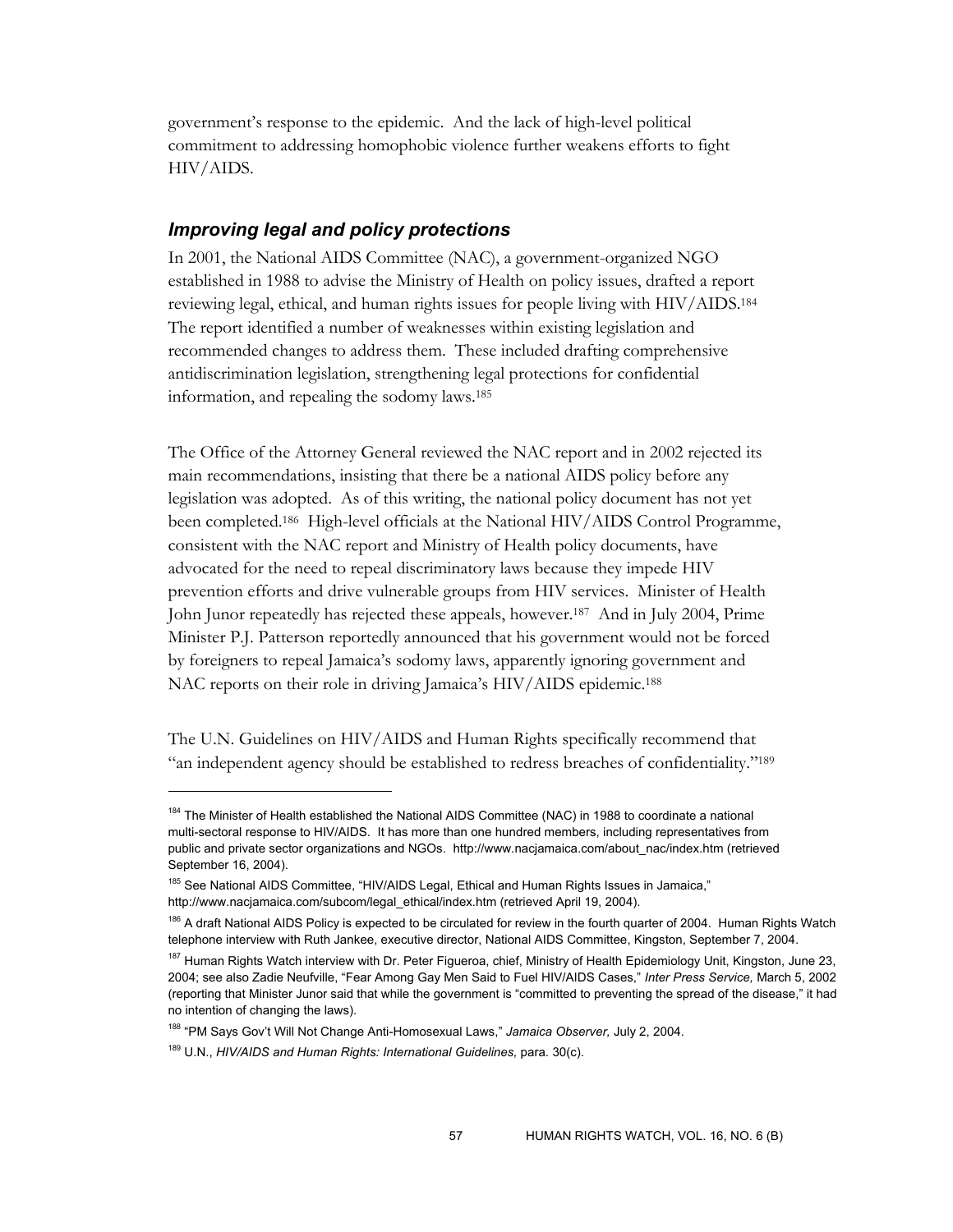Professional organizations governing certain health professionals are empowered to sanction physicians, nurses, and midwives for professional misconduct, including failure to protect confidential patient information.190 No independent agency exists, however, to redress breaches of confidentiality by other health workers, such as porters and ward assistants, who have access to patient dockets and may otherwise discover patients' HIV status.191

### *Educating health personnel*

Doctors, nurses, and other medical personnel who work with people living with HIV need training, both about the disease as well as how to ensure human rights protections for people living with HIV/AIDS, including ensuring confidentiality of HIV-related information and addressing discrimination. The Jamaican government has acknowledged that many health care personnel are not adequately trained in HIV/AIDS care and treatment and has undertaken steps to address this problem. The Ministry of Health has devoted a major portion of a World Bank loan to strengthening institutional capacity to respond to HIV/AIDS, including by providing training on AIDS-related stigma and discrimination for a range of health personnel (including doctors, nurses, nutritionists, and medical records workers).192 The Ministry has also specifically targeted individuals working with medical records for training on protecting confidentiality.193 These training sessions are optional, however.194 In addition, the Ministry also has begun work with domestic and international HIV/AIDS organizations to address problems with quality of care for people living with HIV/AIDS.195

<sup>&</sup>lt;sup>190</sup> See, e.g., The Medical Act, section 11; The Nurses and Midwives Act, section 11.

<sup>&</sup>lt;sup>191</sup> Patients can lodge complaints with the Ministry of Health within ten days after suffering a breach of confidentiality or discrimination by health workers. Ministry of Health, "Client Charter," http://www.moh.gov.jm/Standards.htm (retrieved August 27, 2004)

<sup>192</sup> U.S.\$4.82 million, or 29 percent of a World Bank loan received for the 2002-2006 period is being used for HIV/AIDSrelated projects, but it is unclear what portion of these funds are going to training. Country Coordinating Mechanism for the Global Fund to Fight AIDS, Tuberculosis and Malaria, *A Proposal to Scale UP HIV/AIDS Treatment, Prevention, and Policy Efforts in Jamaica,* May 2003, http://www.theglobalfund.org/search/docs/3JAMH\_661\_0\_full.pdf (retrieved August 27, 2004), p. 26.

<sup>&</sup>lt;sup>193</sup> Human Rights Watch telephone interview with Kevin Harvey, coordinator of treatment, care and support for people living with HIV/AIDS, Ministry of Health, Kingston, September 7, 2004.

 $194$  Ibid.

<sup>&</sup>lt;sup>195</sup> In 2004, the Johns Hopkins Program for International Education in Gynecology and Obstetrics (JHPIEGO), a nonprofit organization affiliated with Johns Hopkins University that receives funding from USAID, and Jamaica AIDS Support provided training addressing stigma and discrimination against people living with HIV/AIDS and on infectious disease control to health care workers at Kingston Public Hospital, one of Jamaica's highest-volume hospitals. The National HIV/AIDS Program at the Ministry of Health provided oversight for this training, which did not address stigma and discrimination against men who have sex with men or other vulnerable groups. JHPIEGO, "Project Proposal: Building the HIV/AIDS Capacity of Health Care Providers and Communities in Jamaica," 2004; E-mail communication with Robert Carr, director, Jamaica AIDS Support, September 7, 2004.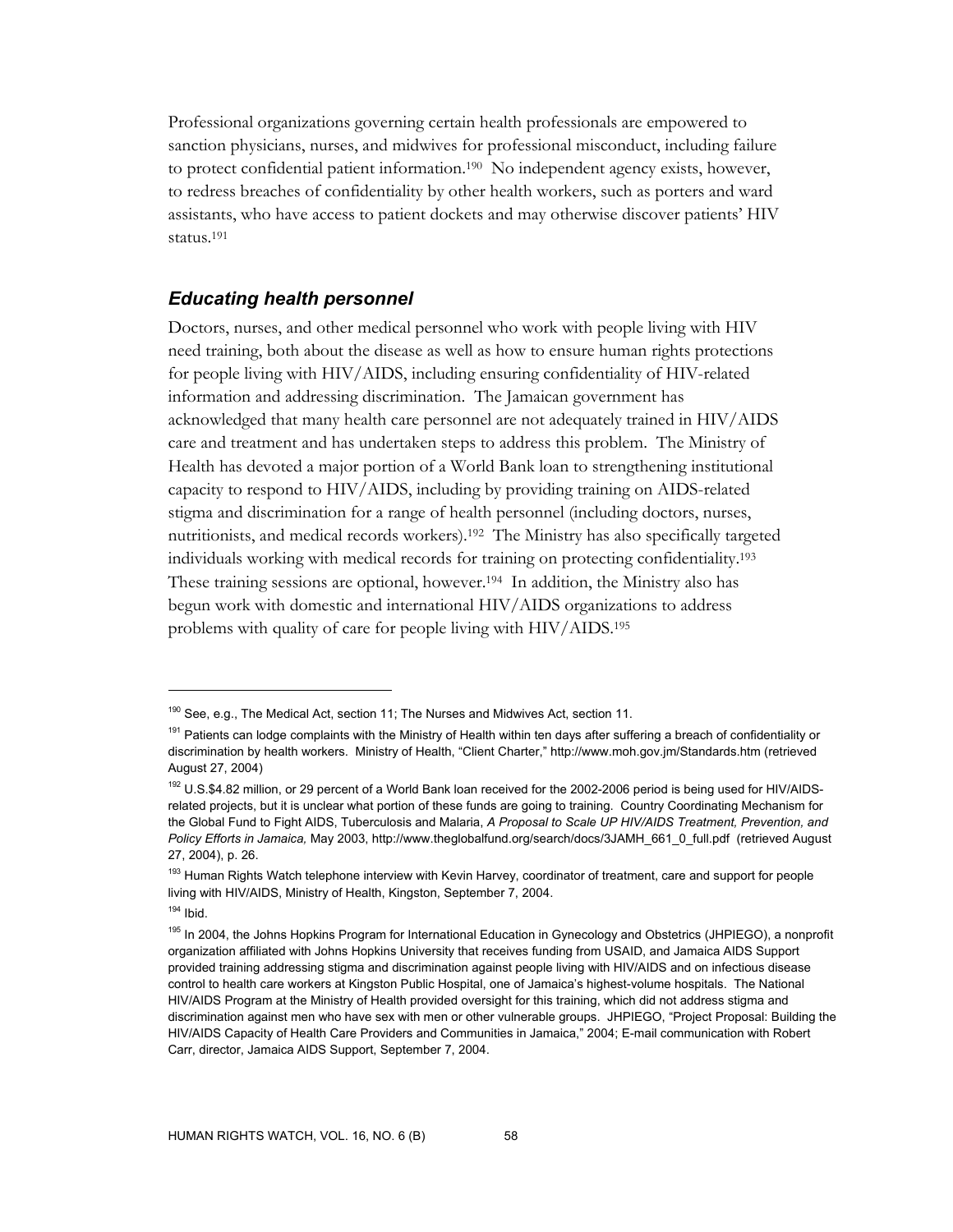These are laudable initiatives, but the findings of this report make it clear that considerable room for improvement remains. HIV/AIDS training, including basic information addressing HIV transmission, must extend to all hospital personnel, including porters and laundry workers, and it must be mandatory. In addition, sanctions must be available and imposed for disclosing confidential information about HIV status and other HIV/AIDS-related discrimination.

In May 2004, Jamaica signed an agreement with the Global Fund to Fight AIDS, Tuberculosis and Malaria (Global Fund) that should enable it to address some of the major gaps in its national response. The bulk of the funds is intended to scale up availability of antiretroviral medications, with the goal of providing access to all Jamaicans living with HIV/AIDS within five years. The agreement also prioritizes efforts to complete and implement policies and a legislative framework to protect the human rights of people living with and at high risk of HIV/AIDS, including by "address[ing] the repeal of discriminatory laws and policies that make it difficult to reach vulnerable high-risk communities (especially MSM, CSWs [commercial sex workers], and incarcerated populations)."196 The findings of this report underscore the importance of enacting into law and enforcing human rights protections for vulnerable high-risk groups, especially men who have sex with men, to ensure the success of its AIDS treatment program. If the Jamaican government fails to do so, men who have sex with men will be denied access to AIDS treatment in the same ways that they have long been denied access to other health care services.

## *Efforts to address police abuse and provide HIV/AIDS education to police*

It is widely acknowledged that there is a crisis in policing in Jamaica, fueled in part by police failure to control high rates of violent crime or to be held accountable for crimes they commit.197 Human rights abuses by the Jamaican police have been documented and publicized by national and international organizations for over thirty years, and millions of dollars have been pledged toward efforts to reform police practices and improve security.198 The Jamaican government has undertaken important efforts to

 $\ddot{\phantom{a}}$ 

<sup>196</sup> Country Coordinating Mechanism for the Global Fund to Fight AIDS, Tuberculosis and Malaria, *A Proposal to Scale UP HIV/AIDS Treatment, Prevention, and Policy Efforts in Jamaica,* May 2003,

http://www.theglobalfund.org/search/docs/3JAMH\_661\_0\_full.pdf (retrieved August 27, 2004), p.25.

<sup>197</sup> See Anthony Harriott, *Police and Crime Control in Jamaica: Problems of Reforming Ex-Colonial Constabularies*  (Kingston, Jamaica: University of the West Indies Press, 2001); Horace Levy, *They Cry 'Respect'! Urban Violence and Poverty in Jamaica* (Kingston, Jamaica: University of the West Indies Press, 2001).

<sup>&</sup>lt;sup>198</sup> See, e.g, ibid.; United Nations Special Rapporteur on Extrajuducial, Summary or Arbitrary Executions, "Report of the Special Rapporteur, Asma Jahangir, submitted Pursuant to Commission on Human Rights Resolution 2003/53. Addendum. Mission to Jamaica," E/CN.4/2004/7/Add.2, September 26, 2003; Amnesty International, *Jamaica: Killings*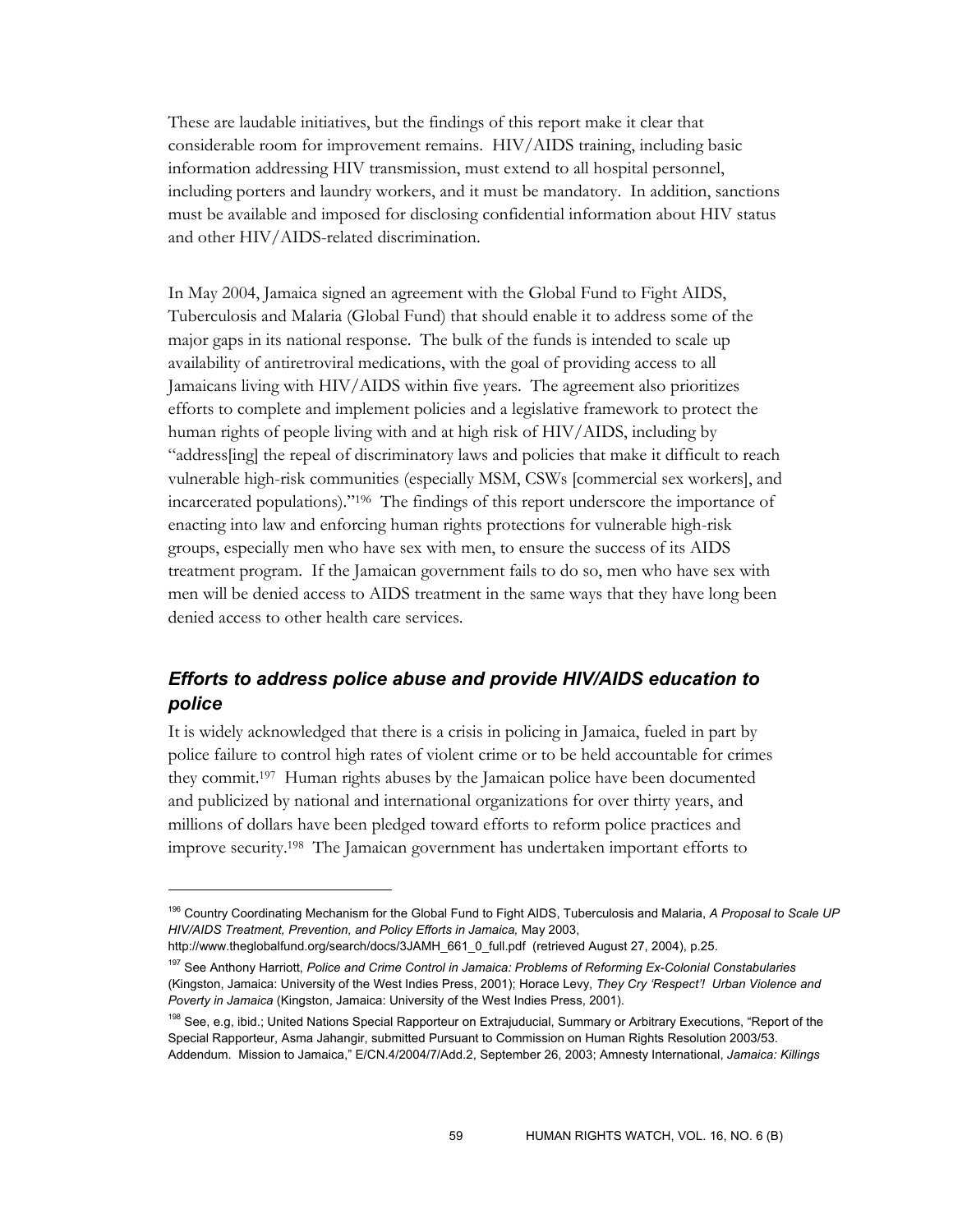address these abuses, including by establishing mechanisms to investigate cases of police misconduct and to train police regarding the proper use of force.199 But serious problems with police abuse continue.

The Jamaican Constabulary Force (JCF) has only recently acknowledged HIV/AIDS as a workplace issue and drafted policy guidelines to address HIV/AIDS in its workforce. These draft guidelines do not, however, address police conduct toward marginalized populations or toward HIV/AIDS outreach workers. Nor has the government addressed police abuse based on sexual orientation and gender identity, apparently ignoring cases that have been documented by domestic and international human rights organizations and by foreign governments.200

#### *Institutional mechanisms to address police misconduct*

Complaints of police abuse can be lodged directly with the Jamaican Constabulary Force, with its Bureau of Special Investigations or with the Complaints Division of the Office of Professional Responsibility. The Police Public Complaints Authority (PPCA), an independent body charged with monitoring and supervising civilian complaints of police misconduct, also is empowered to investigate cases of police misconduct. Once an investigation has been completed, reports are sent to the Department of Public Prosecutions for a ruling on whether criminal or disciplinary proceedings, or a coroner's inquest, should follow.201 Public access to police and independent complaint mechanisms is limited by lack of knowledge about them, distrust of the legal system, and fear of reprisals for making complaints against officials.202

The Bureau of Special Investigations, which investigates fatal shootings and other killings by police, has been criticized for its failure to conform with international standards in conducting investigations. Failure to investigate incidents promptly or

*and Violence by Police: How Many More Victims,"* pp. 52-54; Amnesty International, "'Until Their Voices are Heard.' The West Kingston Commission of Inquiry," July 2003; Jamaicans for Justice, *The Jamaica Justice Report,* 2002; U.S. Department of State, "Country Reports on Human Rights Practices: Jamaica, 2003," February 25, 2004. International donors and agencies contributing to justice reform efforts include the Canadian International Development Agency (CIDA), the World Bank, the Inter-American Development Bank, the U.S. Agency for International Development (USAID), the European Union (EU) and the United Nations Development Program (UNDP).

<sup>199</sup> See *Police and Crime Control in Jamaica,* pp. 121-182 (discussing reforms).

<sup>&</sup>lt;sup>200</sup> See, e.g., Amnesty International, "A Summary of Concerns: A Briefing for the Human Rights Committee," October 1997, p. 14. U.S. Department of State, "Country Reports on Human Rights Practices: Jamaica, 2003," February 25, 2004; Robert Carr and Jamaica Forum for Lesbians, All-Sexuals and Gays, "Testimonies," 2003.

<sup>&</sup>lt;sup>201</sup> Coroner's inquests are conducted before a judge and jury of the Coroner's Court and the court's verdict referred back to the Director of Public Prosecutions for a decision whether to continue to prosecute or to close the case.

 $202$  See "Report of the Special Rapporteur on Mission to Jamaica," September 26, 2003.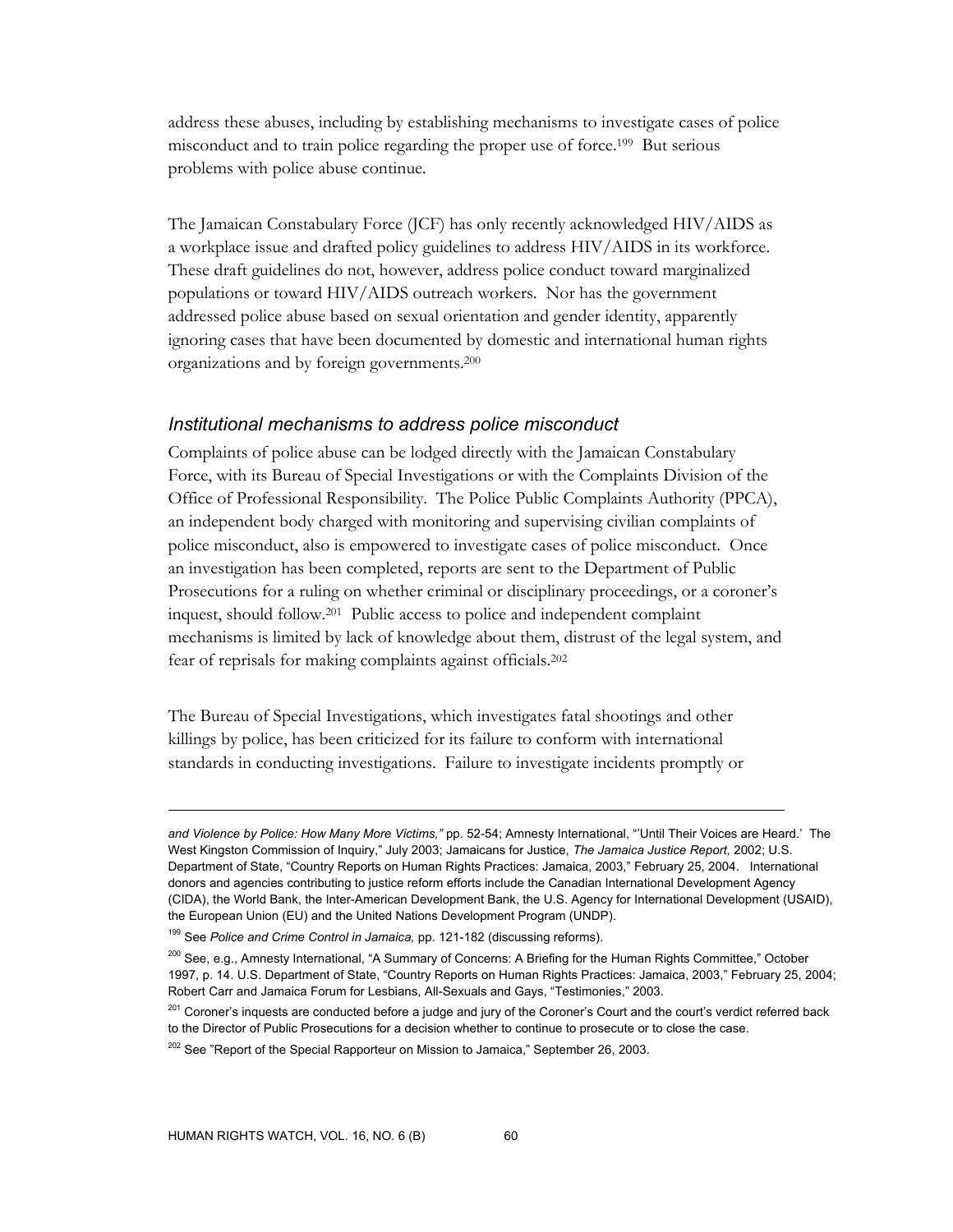thoroughly, including failure to collect blood and other forensic evidence or to properly record crime scene information, compromises the chances for successful prosecution.203 The Office of Professional Responsibility, which investigates complaints of police misconduct that do not involve firearms, has been criticized for its lack of impartiality and thoroughness.204

The Police Public Complaints Authority has been criticized as "completely ineffectual" in carrying out its mandate to investigate, supervise, and monitor complaints of police misconduct.205 Jamaican and international human rights organizations have argued that the PPCA's lack of independence and transparency and the Authority's failure to make full use of its powers contribute to the inadequacy of its investigations.<sup>206</sup> Justice Lloyd Ellis, PPCA Chairman, has stated, for example, that he did not consider it appropriate or possible to hold Jamaica to the same standards as other countries and that he was generally satisfied with the quality of police investigations.207

Little attention has been paid to police interference with HIV/AIDS outreach workers or other abuses against men who have sex with men and sex workers. When asked about police conduct toward men who have sex with men and people living with HIV/AIDS, Justice Ellis said that he "would be surprised if anyone could prove that police would set up to abuse people who are homosexuals or, as you put it at high risk of HIV. If that is done, it is done not by police acting qua police but as citizens." 208 Ellis acknowledged that gay men might be targeted on the community level but suggested that they bore some responsibility for violence committed against them: "I have no evidence of police beating anyone for being gay. You have people doing it in the community, doing it out of necessity. You have it every day. . . . It happens in other countries too. It's not just a problem in Jamaica."209

<sup>203</sup> See, e.g., ibid.; Amnesty International, *Jamaica: Killings and Violence by Police: How Many More Victims,"* pp. 52-54; Jamaicans for Justice, *The Jamaica Justice Report,* 2002.

 $204$  Ibid.

<sup>205</sup> Jamaicans for Justice, *Jamaica's Human Rights Situation,* 2003, p. 6.

<sup>206</sup> Amnesty International, *Jamaica: Killings and Violence by Police*, p. 55; Jamaicans for Justice, "Jamaica's Human Rights Situation," 2003, pp. 6-7.

<sup>207</sup> Amnesty International, *Jamaica: Killings and Violence by Police* , p. 55.

<sup>&</sup>lt;sup>208</sup> Human Rights Watch interview with Justice Lloyd Ellis, executive director, Police Public Complaints Authority, Kingston, June 23, 2004.

<sup>209</sup> Ibid.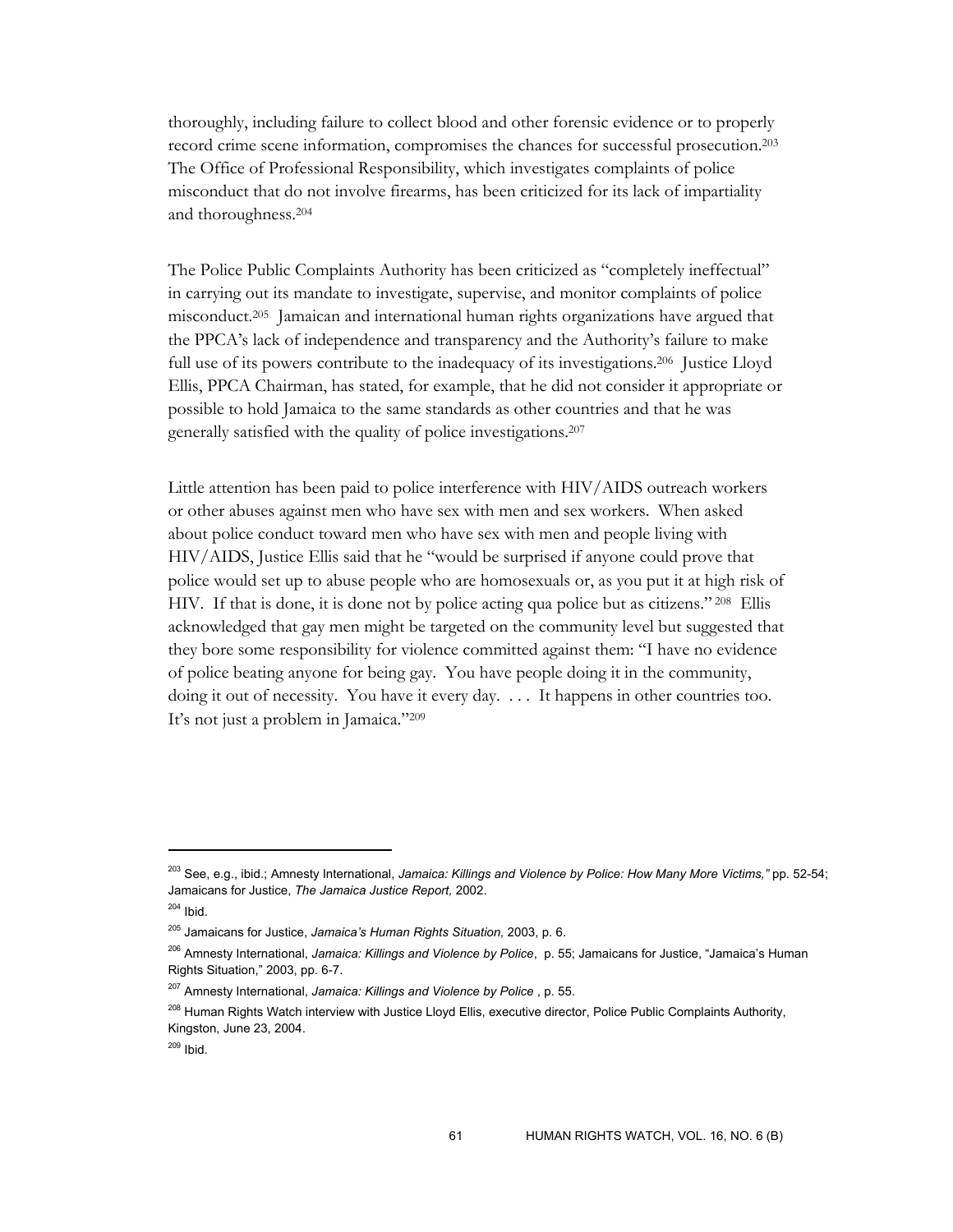### *Police training on HIV/AIDS and related human rights issues*

Percival Buddan, the officer in charge of HIV/AIDS training for the Jamaican police force, acknowledged that there was an urgent need for HIV/AIDS education in the police force to ensure protection against the disease as well as protection against HIV/AIDS-related discrimination. He told Human Rights Watch: "Until two or three years ago, police officers were more or less in the dark about HIV/AIDS, how the virus was contracted, about universal precautions [to protect against HIV transmission]. And people who have HIV/AIDS may want to keep it secret because of stigma and discrimination."210 The Jamaican Constabulary Force has published a document addressing myths and facts about HIV/AIDS and has begun to include HIV/AIDS education in its training and in optional lectures given in preparation for annual first aid certification exams. It is clear that these efforts are insufficient, however. Human Rights Watch interviewed several police officers, including a high-level police officer in Kingston and constables in St. Ann's Bay, who made comments indicating their confusion and incomplete knowledge about HIV transmission. In St. Ann's Bay, for example, police officers told Human Rights Watch that people living with HIV/AIDS should be confined in isolated areas for treatment, "so they will not be able to contaminate other people," and that people living with HIV/AIDS were isolated from other detainees in the police lockup.211

As of this writing, the Jamaican Constabulary Force HIV/AIDS policy has been drafted but not approved. Percival Buddan told Human Rights Watch that the draft policy did not address police conduct toward marginalized populations such as men who have sex with men and sex workers or toward HIV/AIDS outreach workers to these groups.<sup>212</sup>

## **VII. REGIONAL EFFORTS TO ADDRESS HIV/AIDS**

Regional efforts to address HIV/AIDS-related discrimination and abuses have the potential to promote domestic policy reform in Jamaica. Regional organizations providing assistance in drafting rights-respecting laws and policies can provide guidance

<sup>&</sup>lt;sup>210</sup> Human Rights Watch interview with Percival Buddan, sub-officer in charge, Jamaican Constabulary Force First AID Center, Kingston, June 18, 2004. "Universal precautions" are simple measures taken to reduce the risk of transmission of HIV and other bloodborne pathogens through exposure to blood or body fluids, including the use of protective barriers such as gloves for direct contact with blood or body fluids and careful handling and disposal of needles, waste, and other materials contaminated with blood or body fluids. World Health Organization, "Universal Precautions, Including Injection Safety,"

http://www.who.int.hiv/topics/precautions/universal/en/ (retrieved September 16, 2004).

<sup>&</sup>lt;sup>211</sup> Human Rights Watch interview, St. Ann's Bay, June 16, 2004.

<sup>&</sup>lt;sup>212</sup> Human Rights Watch interview with Percival Buddan, sub-officer in charge, Jamaican Constabulary Force First AID Center, Kingston, June 18, 2004 and telephone interview, Kingston, October 26, 2004.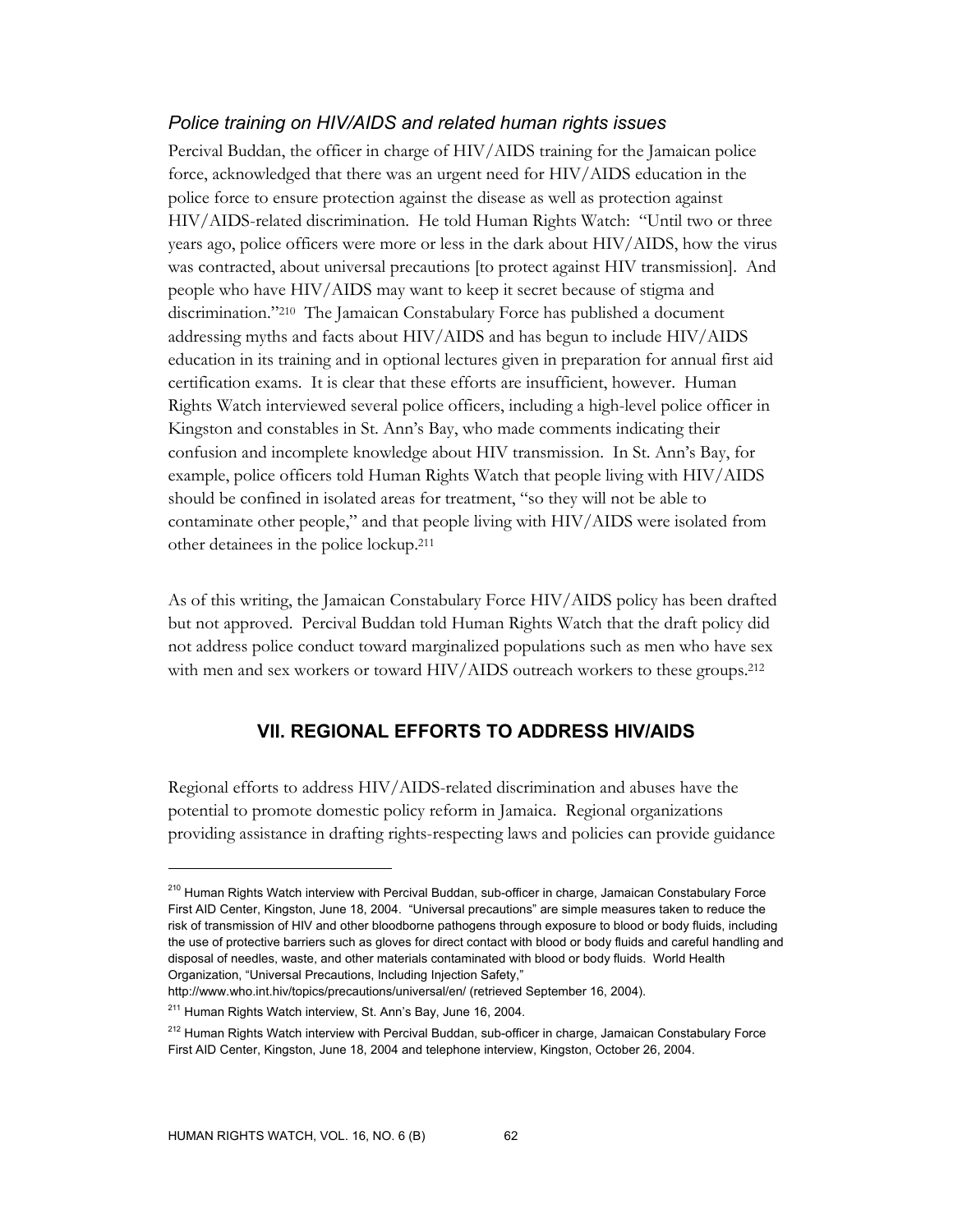to Jamaica and use their influence to lobby Jamaica to enact such legislation on an urgent basis. Regional organizations also can lobby for policy changes that national organizations lack the political or economic resources to support (such as repeal of the sodomy laws). These efforts may be constrained by the United States, a major donor, through its imposition of policies that limit the capacity to advocate for the rights of sex workers.213

The Pan Caribbean Partnership on HIV/AIDS (PANCAP), a coalition of public and private national, regional, and international organizations, was established in 2001 by the Caribbean Community (CARICOM) to scale up national and regional responses to HIV/AIDS among twenty-one Caribbean states and territories. PANCAP's priority areas of action include ensuring that national legislation and policies incorporate international human rights protections; providing treatment, care, and support for people living with HIV/AIDS; and preventing HIV among vulnerable populations, including men who have sex with men and sex workers.

Since 2002, PANCAP has worked with the Canadian HIV/AIDS Legal Network to assist national governments in the region in developing law, policy, and ethical guidelines.214 PANCAP is currently working with seven Caribbean countries to draft legislation to protect people living with HIV/AIDS against discrimination at work and in the health care system, and to ensure universal access to treatment for people living with HIV/AIDS. According to St. Kitts and Nevis Prime Minister Denzil Douglas, who represents CARICOM on HIV issues, PANCAP also has been discussing condom distribution in prisons and laws criminalizing sex between men.215

<sup>&</sup>lt;sup>213</sup> U.S. law and policy bars the use of international HIV/AIDs and anti-trafficking funds by organizations that promote or advocate prostitution as an employment choice or the legalization of prostitution and that do not have a policy explicitly opposing prostitution. See United States Leadership against HIV/AIDS, Tuberculosis and Malaria Act of 2003, P.L. 108-25 (2003) (commonly know as the President's Emergency Plan for AIDS Relief or PEPFAR), section 104A(e); Office of the United States Global AIDS Coordinator, "The President's Emergency Plan for AIDS Relief. U.S. Five Year Global HIV/AIDS Strategy," February 2004, p. 65; U.S. Agency for International Development, "Trafficking in Persons: USAID Strategy for Response," February 2003, p. 4. Peer education projects are often the most effective and only possible AIDS educators for sex workers and have been acknowledged for their success in providing HIV education and prevention services in many countries throughout the world. See Kemala Kempadoo and Jo Doezema, *Global Sex Workers: Rights, Resistance, Rebellion* (London: Routledge, 1998); Human Rights Watch, "Epidemic of Abuse: Police Harassment of HIV/AIDS Outreach Workers in India," *A Human Rights Watch Report,* vol. 14, no. 5(c), July 2002. U.S. funding restrictions undermine support for this important work, and limit advocacy strategies to ensure safe sex during sex work.

<sup>&</sup>lt;sup>214</sup> Canadian HIV/AIDS Legal Network, PANCAP, CARICOM, "Action Plan and Workshop Reports: Programme on HIV/AIDS, Law, Ethics and Human Rights," January 2004.

<sup>215</sup> Caribbean poised to pass HIV Laws," *BBC Caribbean,* March 8, 2004. This contradicts current CARICOM model legislation for sexual offences that endorses criminalization of adult homosexual conduct. See CARICOM Model Legislation for Sexual Offences, section 15, http://www.caricom.org/archives/sexualoffences.htm (retrieved August 27, 2004).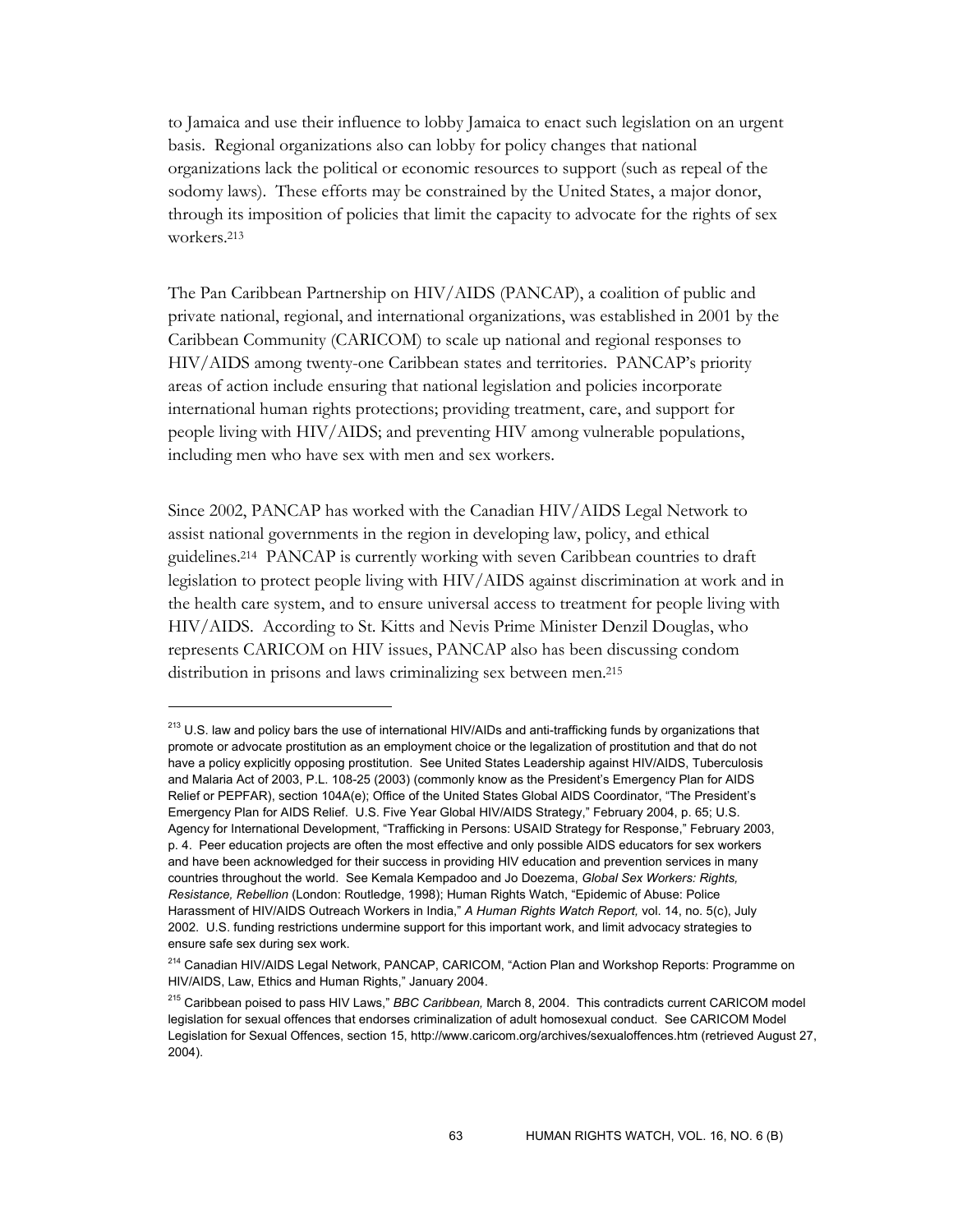In October 2003, the Global Fund approved eight CARICOM proposals, including regional proposals by PANCAP and the Organization of Eastern Caribbean States (OECS).216 PANCAP's proposal aims to bolster its current law reform efforts by establishing a regional mechanism to ensure human rights protections for people living with HIV/AIDS; to coordinate regional and sub-regional HIV/AIDS prevention efforts; and to address inequities in care, treatment, and support among Caribbean countries.217 PANCAP regional efforts to ensure human rights protections have the potential to complement Jamaica's national law and policy reforms.

There have been important regional efforts to establish and coordinate networks of people living with HIV/AIDS, men who have sex with men, and sex workers. The Caribbean Regional Network of People living with HIV/AIDS (CRN+) provides training and technical assistance to people living with HIV/AIDS in twenty-seven territories and seven national networks in the Caribbean region. CRN+'s position on the PANCAP steering committee has made it a key partner in regional initiatives, including with the World Bank and the Caribbean Health Research Council. In July 2004, CRN+ got approval of its own Global Fund proposal, which aims to enhance the capacity of people living with HIV/AIDS in the region to obtain treatment, care, and support services, to adhere to new treatment regimes, and to participate in advocacy and policymaking on the national and regional level.218 This initiative targets people living with HIV/AIDS and their networks in twelve Caribbean countries, including Jamaica.<sup>219</sup> In Jamaica, the United Nations Theme Group on HIV/AIDS is also providing support and technical assistance for the Jamaican Network of Seropositives (JN+).220

Since 2003, the NGO International HIV/AIDS Alliance has been working in several Caribbean countries to mobilize support and HIV/AIDS prevention education for men

 $\ddot{\phantom{a}}$ 

<sup>&</sup>lt;sup>216</sup> These proposals were from Guyana and Haiti (two each), Belize, Jamaica, the Organization of Eastern Caribbean States and PANCAP. CARICOM, "Eight CARICOM Proposals Successful at Sixth Meeting of Global Fund to Fight AIDS, Tuberculosis and Malaria (GFATM)," October 15, 2003.

<sup>217</sup> PANCAP, *Scaling Up the Regional Response to HIV/AIDS through the Pan Caribbean Partnership on HIV/AIDS*. The OECS proposal focuses on improving access to HIV/AIDS prevention and treatment services in the nine small island nations that comprise the OECS subregion (Anguilla, Antigua & Barbuda, the British Virgin Islands, Dominica, Grenada, Montserrat, St. Kitts & Nevis, St. Lucia, and St Vincent and the Grenadines), which share strong economic, social and cultural links. Country Coordinating Mechanism, *Scaling up prevention, care and treatment to combat the HIV/AIDS pandemic in the organization of Eastern Caribbean States (OECS) Sub-Region*.

<sup>218</sup> CRN+, *Strengthening the Community of PLWHA and those affected by HIV/AIDS in the Caribbean—a Community Based Initiative,* http://www.theglobalfund.org/search/docs/4MANH\_767\_0\_full.pdf (retrieved August 20, 2004).  $219$  Ibid.

<sup>&</sup>lt;sup>220</sup> Human Rights Watch interview with Bernard Bainvil, Chair, U.N. Theme Group on HIV/AIDS, Jamaica, Kingston, June 10, 2004.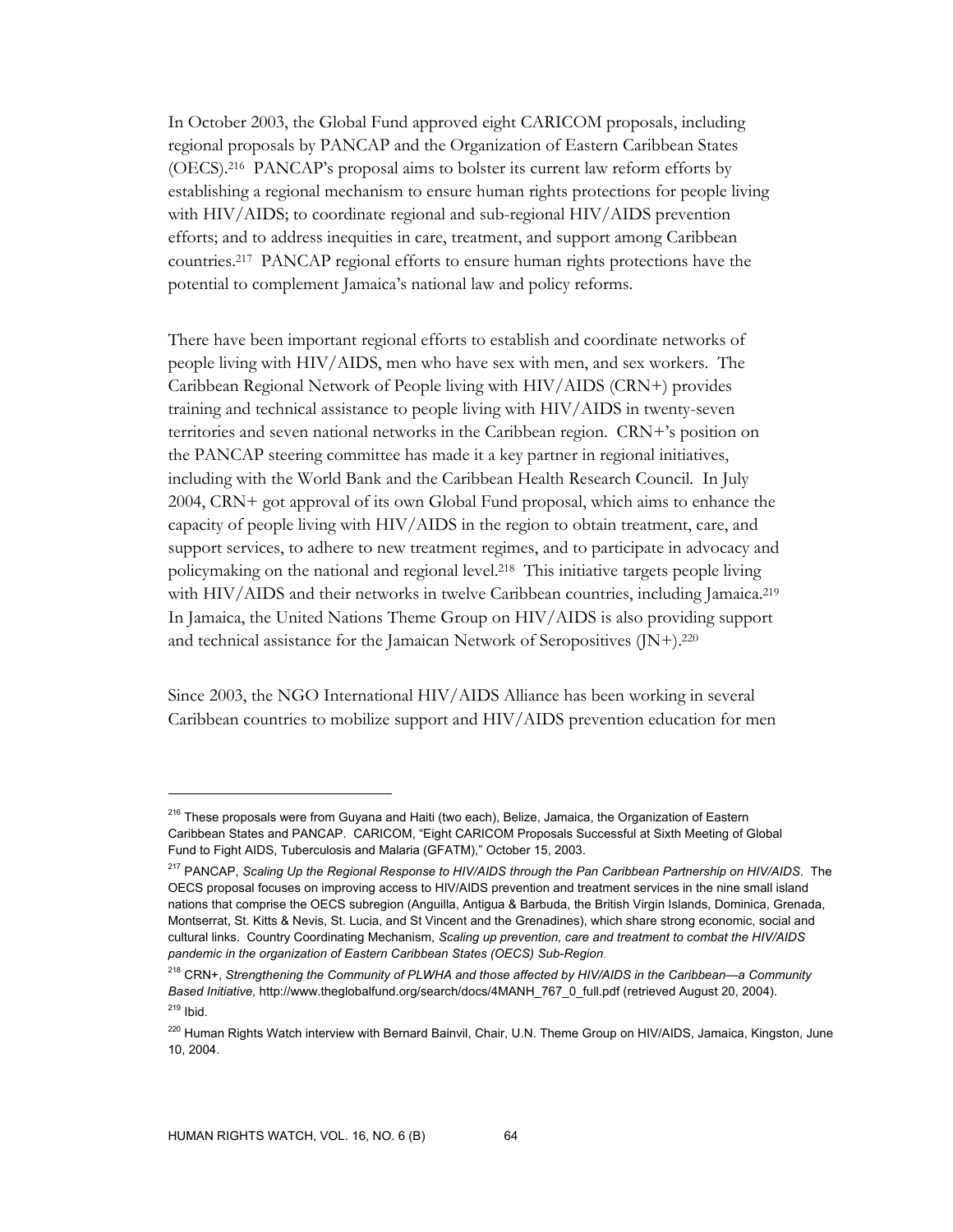who have sex with men.<sup>221</sup> In 2003, Jamaica AIDS Support collaborated with the Alliance to establish and support community organizations of men who have sex with men in the eastern Caribbean, and to form a regional network of groups working with men who have sex with men to provide support to national groups.222 The Latin American Association for Comprehensive Health and Citizenship, a network of lesbian, gay, bisexual, and transgender groups in Central and South America, has been working with groups working with men who have sex with men in the region to develop and support strategies to force governments to address the needs of men who have sex with men in national HIV/AIDS programs.223

In some Caribbean countries since the mid-1990s, sex worker organizations have been providing HIV/AIDS and other health services, and advocating for the protection of sex workers' rights.224 The *Movimiento de Mujeres Unidas*, MODEMU (The Movement of United Women) and the Maxi Linder Association in Suriname have been internationally recognized for such work and looked to as models for other organizations in the region.

The U.S. government provides significant funding to support HIV/AIDS-related work in the region, including work targeting sex workers. U.S. law and policy bars the use of these funds by organizations that do not have a policy explicitly opposing prostitution and limits the legal advocacy that can be done with these funds. These funding restrictions limit the extent to which other organizations might emulate the exemplary work of organizations like MODEMU and the Maxi Linder Association. A health worker working with sex workers in Jamaica told Human Rights Watch that the restrictions have impeded the organization's work with sex workers by undermining its ability to support efforts for sex workers to organize on their own behalf and to join with regional and international calls for advocacy on behalf of the rights of sex workers.225 Other NGOs that receive U.S. government funding to work with sex workers in the region may face similar obstacles.

<sup>221</sup> International HIV/AIDS Alliance, *Annual Review 2003,* pp. 41-42. The Alliance established its Caribbean program in 2003, and targets prevention and care activities for men who have sex with men, sex workers, and people living with HIV/AIDS.

<sup>&</sup>lt;sup>222</sup> Ibid.; Human Rights Watch e-mail communication with Robert Carr, director, Jamaica AIDS Support, August 19, 2004.

<sup>&</sup>lt;sup>223</sup> Asociacion para la Salud Integral y Ciudadania de America Latina (ASICAL), "Quienes Somos,"

http://www.sidalac.org.mx/asical/asical.html (retrieved August 21, 2004). The International AIDS Alliance and the POLICY Project have been collaborating with ASICAL in this work. See International AIDS Alliance, *Annual Review 2003*, p. 41; The Men's Health in Latin America," February 6, 2003, http://www.policyproject.com/page\_whatsNew.cfm?read=30 (retrieved August 21, 2004); POLICY Project, "POLICY/ASICAL Training Promotes Men's Health in Latin America," February 6, 2003, http://www.policyproject.com/page\_whatsNew.cfm?read=30 (retrieved August 21, 2004).

<sup>224</sup> See Kemala Kempadoo and Jo Doezema, *Global Sex Workers: Rights, Resistance, Rebellion* (London: Routledge, 1998).

<sup>&</sup>lt;sup>225</sup> Human Rights Watch interview, Kingston, June 14, 2004.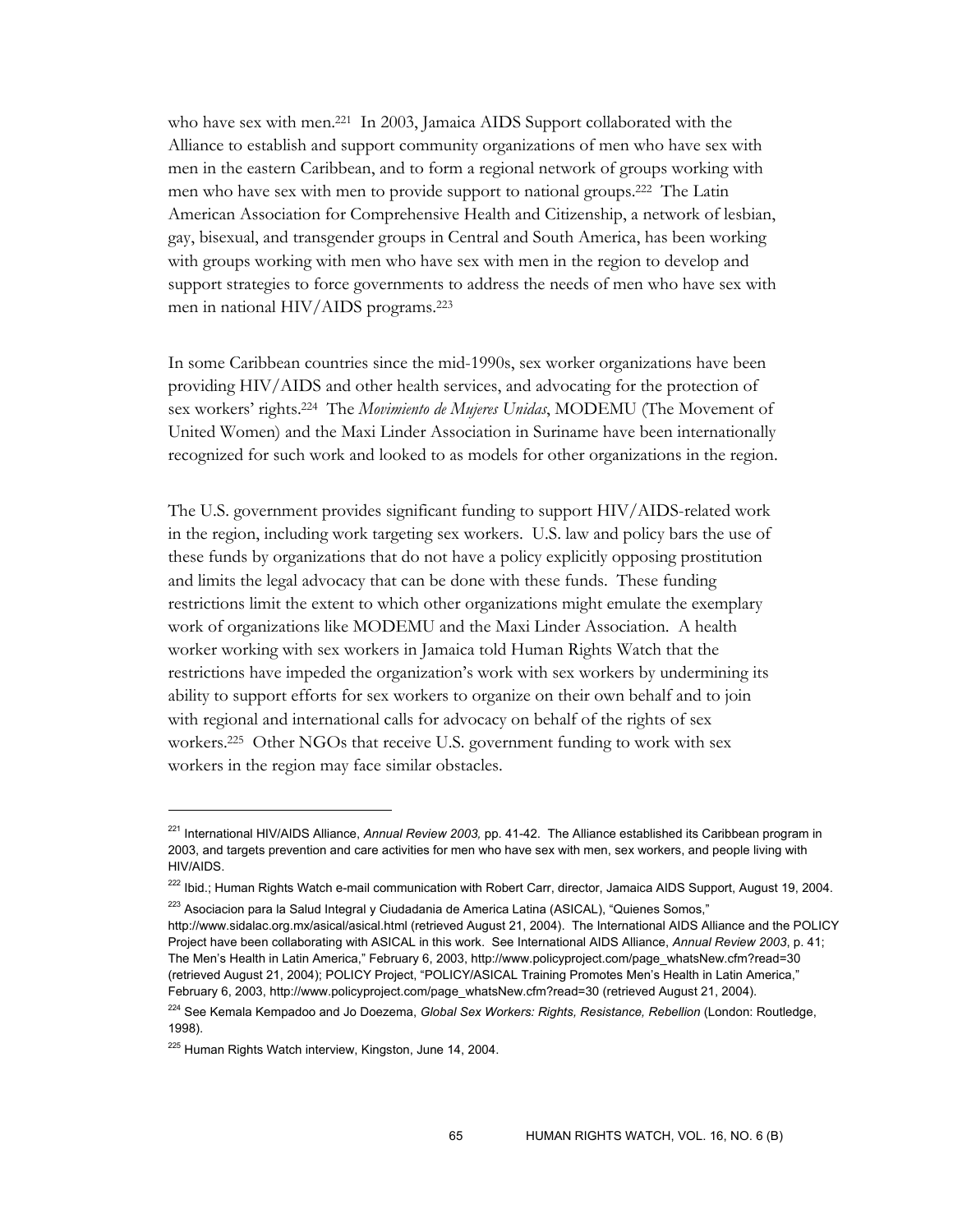## **VIII. LEGAL STANDARDS**

When people in Jamaica are driven from their homes and towns, subjected to relentless violence with little recourse to police protection, discriminated against in health care provision, and face public disclosure of confidential and private information because they are living with HIV/AIDS or based on their sexual orientation or gender identity, they are not experiencing "Jamaican culture." They are experiencing human rights violations.

Jamaica has ratified international and regional treaties requiring it to protect human rights to freedom from violence and arbitrary arrest and detention, freedom of association and assembly, the highest attainable standard of health, privacy, and nondiscrimination based on sexual orientation, gender identity, and HIV status. These treaties include the International Covenant on Civil and Political Rights (ICCPR), the International Convention on Economic, Social and Cultural Rights (ICESCR), the Convention on the Elimination of all Forms of Discrimination against Women, and the American Convention on Human Rights (ACHR).

Laws criminalizing homosexual conduct and abuses based on sexual orientation and gender identity have been extensively reviewed by United Nations bodies charged with interpreting these treaties, U.N. special experts on torture, extrajudicial executions, and health, and bodies established by the U.N. charter for the protection and promotion of human rights. Jamaica's sodomy laws and many of the practices described in this report are completely at odds with the conclusions of these bodies, which have roundly condemned such laws and practices as violations of fundamental human rights to privacy and nondiscrimination, and for fueling serious human rights abuses against sexual minorities.

### *Freedom from violence*

The Jamaican Constitution recognizes the right to life as a fundamental right.226 Jamaica has also ratified international and regional instruments that enshrine this protection, including the International Covenant on Civil and Political Rights (ICCPR) and the American Convention on Human Rights.227 By inciting third parties to commit acts of serious violence against men who have sex with men and failing properly to investigate

<sup>&</sup>lt;sup>226</sup> Jamaican Constitution, article 14.

<sup>&</sup>lt;sup>227</sup> ICCPR, 999 U.N.T.S. 171, entered into force March 23, 1976, article 6; American Convention on Human Rights, ratified by Jamaica on August 7, 1978, article 4(1).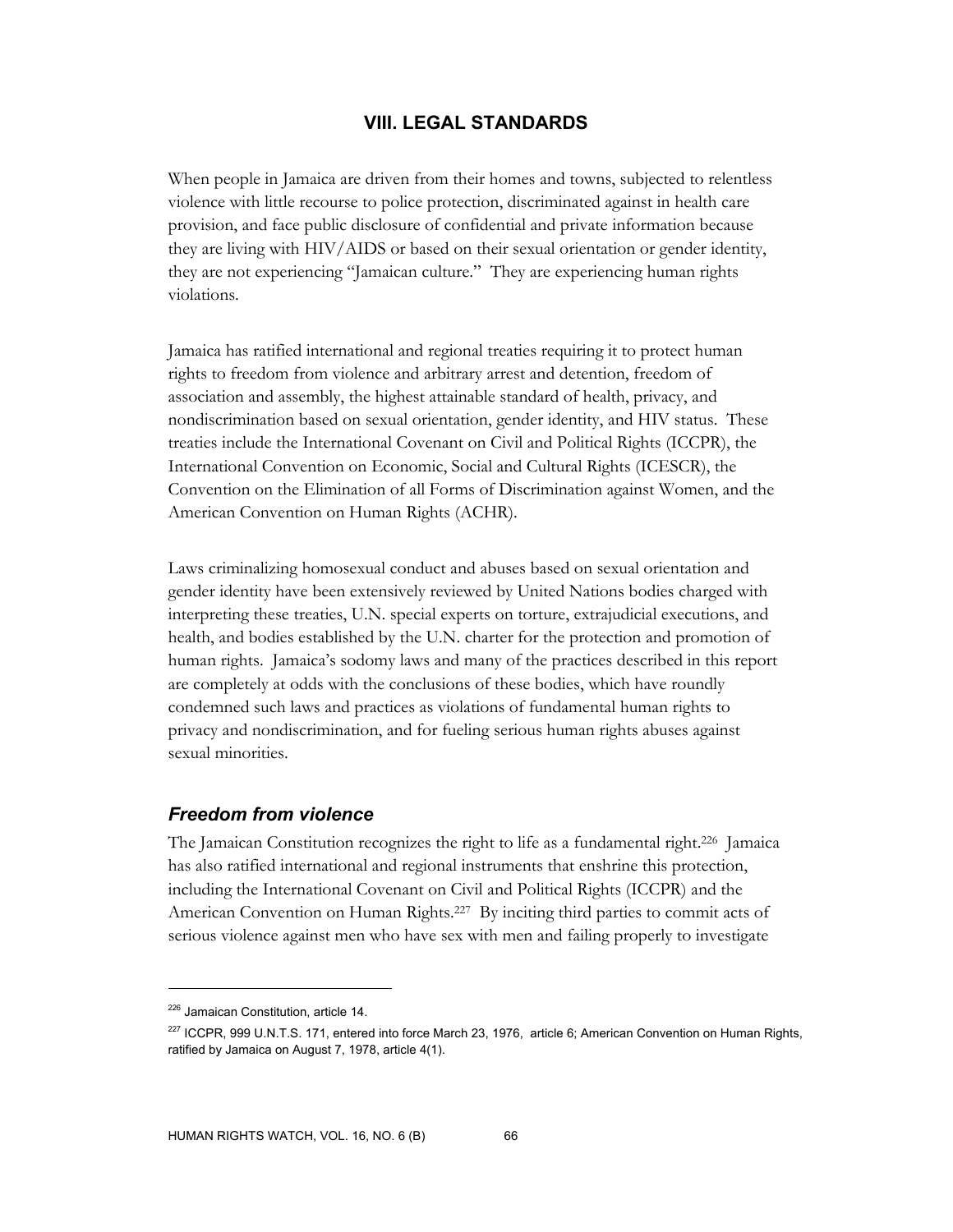crimes of violence against them, the Jamaican government is failing in its obligation to protect the right to life.

The ICCPR and the American Convention require states to prevent torture and other cruel, inhuman or degrading treatment or punishment, including by private actors.228 These treaties further require state parties to ensure to all persons within their territory the rights recognized therein.229

When police beat, mistreat, and abuse people on the basis of their HIV status, sexual orientation, or consensual sexual conduct with members of the same sex, they violate these basic protections. When police instigate or fail to protect against such violence or abuse committed by private actors, they also violate these protections. The ICCPR's prohibition against torture and cruel, inhuman or degrading treatment or punishment applies "not only to acts that cause physical pain but also to acts that cause mental suffering to the victim."230

The Convention on the Elimination of All Forms of Discrimination against Women (CEDAW), to which Jamaica is a party, requires state parties "without delay" to take all appropriate measures to end gender-based discrimination, including by taking action to modify rigid stereotyping of the roles of men and women.231 Gender-based violence may also be considered a form of gender-based discrimination prohibited under CEDAW.232 The CEDAW Committee recognizes that pervasive sex-based stereotyping perpetuates social prejudices and contributes to gender-based violence.233 Although the

<sup>&</sup>lt;sup>228</sup> ICCPR, article 7; American Convention, article 5; see also CEDAW General Recommendation 19 ("Under general international law, States may also be responsible for private acts if they fail to act with due diligence to prevent violations of rights or to investigate and punish acts of violence, and for providing compensation.").

 $229$  ICCPR, article 2; American Convention, article 1(1).

<sup>230</sup> Human Rights Committee, *General Comment 20*, Article 7 (Forty-fourth session, 1992), Compilation of General Comments and General Recommendations Adopted by Human Rights Treaty Bodies, U.N. Doc. HRI\GEN\1\Rev.1 at 30 (1994). The Human Rights Committee, the United Nations body charged with monitoring implementation of the ICCPR, has commented that states should provide special protections for particularly vulnerable persons. The Special Rapporteur on Torture has identified sexual minorities as a "particularly vulnerable group" with respect to torture in various contexts, and condemned discriminatory laws and attitudes that subject members of sexual minorities to abuse and deprive them of means to claim and ensure enforcement of their rights. "Report of the Special Rapporteur on the question of torture and other cruel, inhuman and degrading treatment or punishment," U.N. General Assembly, U.N. Doc. A/56/156, July 3, 2001.

<sup>&</sup>lt;sup>231</sup> CEDAW, G.A. Res. 34/180, U.N. Doc. A/34/46, entered into force September 3, 1981, articles 2, 5(a).

<sup>&</sup>lt;sup>232</sup> CEDAW, article 2; United Nations General Assembly, "Declaration on the Elimination of Violence against Women," A/RES/48/104, December 20, 1993 (issued on February 23, 1994), article 4; Committee on the Elimination of All Forms of Discrimination against Women, *Violence Against Women. General Recommendation 19* (eleventh session, 1992), U.N. Document CEDAW/C/1992/L.1/Add.15, para. 11; see also Inter-American Convention on the Prevention, Punishment and Eradication of Violence against Women," article 4.

<sup>233</sup> CEDAW Committee, *Violence Against Women, General Recommendation 19*, para. 11.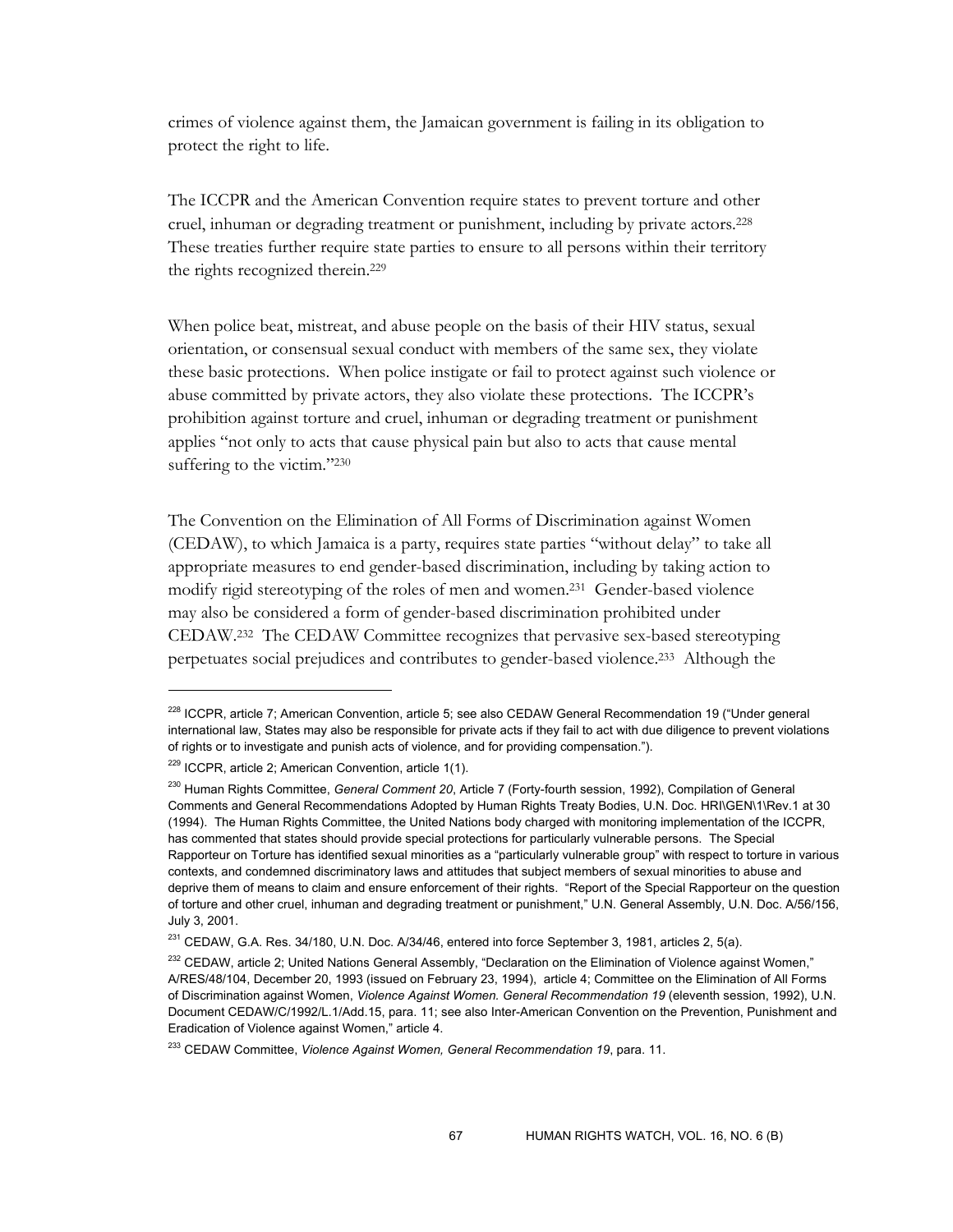Committee's comments focus on violence against women, the phrase "gender-based violence" includes violence targeted against both men and women based on their sexual orientation or gender identity. Thus, men as well as women may be targeted for discrimination because they fail to conform to stereotypes based on gender or because they claim a gender identity that fails to conform to societal expectations. The measures enumerated by the CEDAW Committee to combat gender-based violence include instituting effective complaints procedures and remedies for survivors of gender-based violence, and ensuring appropriate medical care, counseling and support services.234 States should adopt these sorts of measures to protect men, as well as women, from gender-based violence.

### *The right to privacy and the right to freedom from discrimination*

Jamaica's sodomy laws (sections 76, 77, and 79 of the Offences against the Person Act) are meant, and used, to criminalize consensual sexual conduct between adult males, and are used to criminalize consensual sexual conduct between adult females. In the 1994 case of *Nicholas Toonen v. Australia,* the U.N. Human Rights Committee, which monitors compliance with and adjudicates complaints brought under the ICCPR and its Optional Protocol, held that sodomy laws punishing consensual, adult homosexual conduct violate the rights to privacy and nondiscrimination guaranteed by the ICCPR.235 The Committee also noted that criminalization of homosexual practices hampered HIV prevention "by driving underground many of the people at risk of infection."236 The Committee has thus urged states to bar discrimination based on sexual orientation.237

Since *Toonen*, the Human Rights Committee, the Committee on Economic, Social and Cultural Rights, and the CEDAW Committee have called for the repeal of laws criminalizing consensual adult homosexual conduct.238 In the case of Trinidad and Tobago, the Human Rights Committee has urged that it extend the provisions of anti-

<sup>234</sup> Ibid., para. 24.

<sup>&</sup>lt;sup>235</sup>Nicholas Toonen v. Australia, Human Rights Committee, 50<sup>th</sup> Session, Case no. 488/1992, U.N. Doc. CCPR/C/50/D/488/1992 (April 4, 1994).

 $236$  Ibid., para. 8.5.

<sup>&</sup>lt;sup>237</sup> See, e.g., U.N. Human Rights Committee, "Concluding Observations of the Human Rights Committee: Poland," 66th Session, U.N. Doc. CCPR/C/79/Add.110, p. 23 (urging inclusion of constitutional protections against sexual-orientationbased discrimination).

<sup>&</sup>lt;sup>238</sup> See Ignacio Saiz, "Bracketing Sexuality: Human Rights and Sexual Orientation—A Decade of Development and Denial at the U.N.," *Health and Human Rights,* vol. 7, no. 2, pp. 51-52 and n. 16 (citing decisions in which HRC has called for repeal in Tanzania and Romania; the CESCR has called for repeal in Cyprus; and CEDAW has called for repeal in Kyrgystan).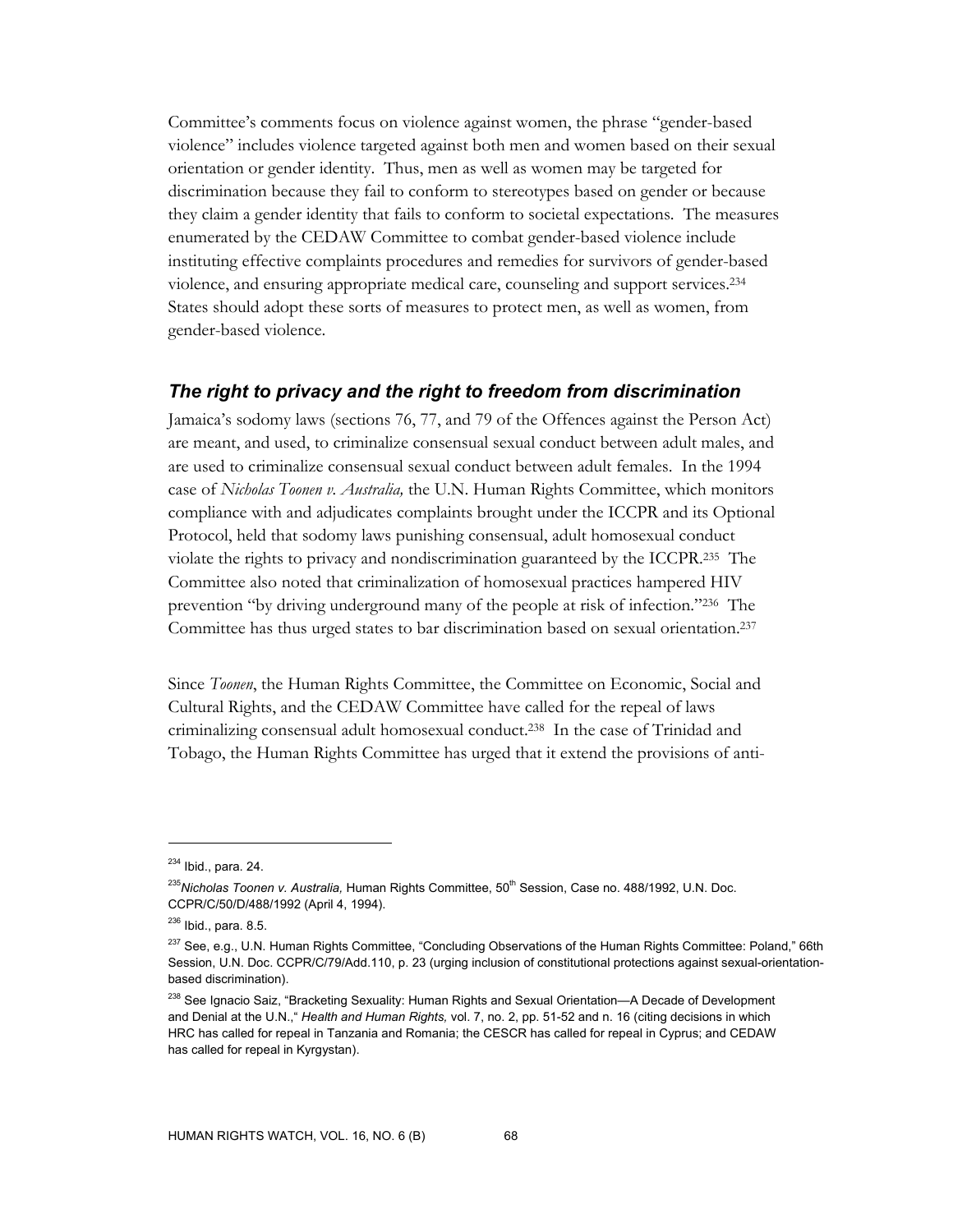discrimination legislation "to those suffering discrimination on grounds of age, sexual orientation, pregnancy or infection with HIV/AIDS."239

The U.N. Special Rapporteur on Extrajudicial, Summary, or Arbitrary Executions has observed that sodomy laws facilitate violence and human rights abuses against sexual minorities:

The Special Rapporteur further believes that criminalizing matters of sexual orientation increases the social stigmatization of members of sexual minorities, which in turn makes them more vulnerable to violence and human rights abuses, including violations of the right to life. Because of this stigmatization, violent acts directed against persons belonging to sexual minorities are also more likely to be committed in a climate of impunity.240

Human Rights Watch recognizes the freedom of all people to follow their conscience in deciding whether to support or oppose homosexuality or homosexual behavior. However, rigid stereotyping of roles for men and women can lead to significant abuse of people who do not conform to those stereotypes and contribute to gender-based violence. Jamaica's obligations under international law to protect against gender-based discrimination require that it take "all appropriate measures" to "modify the social and cultural patterns of conduct of men and women, with a view to achieving the elimination of prejudices and customary and all other practices which are based on the idea of the inferiority or the superiority of either of the sexes or on stereotyped roles for men and women."<sup>241</sup> Moral objections to nonconforming sexual orientation or gender identity are not an adequate basis to avoid this obligation.

The U.N. Commission on Human Rights, the main political body within the U.N. system charged with human rights matters, interprets article 26 of the ICCPR, which "prohibit[s] any discrimination and guarantee[s] all persons equal and effective protection against discrimination on any ground such as race, colour, sex, language,

<sup>&</sup>lt;sup>239</sup> Concluding Observations of the Human Rights Committee: Trinidad and Tobago," U.N. Doc. CCPR/CO/70/TTO, November 3, 2000, para. 11.

<sup>&</sup>lt;sup>240</sup> "Report of the Special Rapporteur on extrajudicial, summary or arbitrary executions," U.N. Doc. E/CN.4/1999/39, January 6, 1999, para. 77.

<sup>241</sup> CEDAW, article 5(a); see also CEDAW Committee, *General Recommendation 19* (noting importance of rejecting stereotyped roles for men because they contribution to gender-based violence).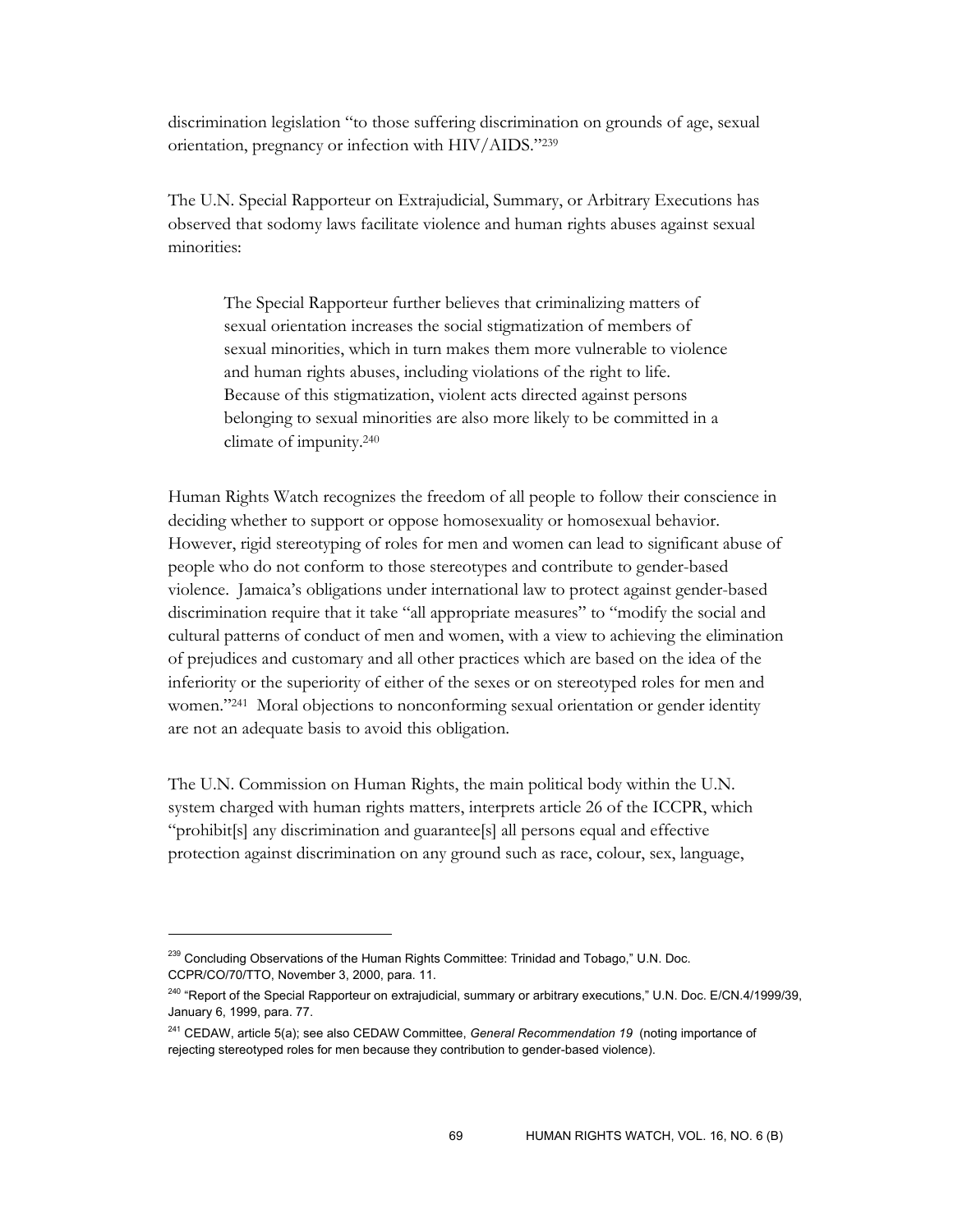religion, political or other opinion, national or social origin, property, birth or other status" as prohibiting discrimination based on HIV/AIDS.242

The non-binding U.N. International Guidelines on HIV/AIDS and Human Rights enjoin states to "enact or strengthen anti-discrimination and other protective laws that protect vulnerable groups, people living with HIV/AIDS and people with disabilities in the public and private sectors."243 The guidelines advise that the laws cover health care and access to transportation (among other areas), and note particular areas where discrimination is likely and merit legal protection, including: (1) protection from discriminatory acts, including "HIV/AIDS vilification" and vilification of people who engage in same sex relationships; and (2) protection of confidentiality of medical information, including HIV status, and other personal information, and the need for disciplinary and enforcement mechanisms in cases of breaches of confidentiality.244

International law proscribing discrimination extends to discrimination in provision of transportation based on sexual orientation and HIV/AIDS. The U.N. Human Rights Committee has found that prohibitions on discrimination place a broad mandate on states to remedy unequal treatment in all areas of life, finding that article 26 of the ICCPR "prohibits discrimination in law or in fact in any field regulated or protected by the public authorities."245 Jamaica is therefore responsible for providing protections against discrimination in transportation services (buses, taxis) subject to its regulation.

### *Freedom from arbitrary arrest and detention*

The ICCPR and the American Convention protect the right to liberty and security of the person and prohibit all arbitrary detention.246 The U.N. Working Group on Arbitrary Detention has affirmed that the detention of people solely on the basis of their sexual

<sup>&</sup>lt;sup>242</sup> ICCPR, article 26; Commission on Human Rights, "The Protection of Human Rights in the Context of Human Immunodeficiency Virus (HIV) and Acquired Immune Deficiency Syndrome (AIDS)," Resolution 1995/44, adopted without a vote, March 3, 1995.

 $243$  U.N., HIV/AIDS and Human Rights International Guidelines, Guideline 5.

 $244$  Ibid., paras. 30(a), (d), (h). The U.N. Guidelines specifically recommend that "an independent agency should be established to address breaches of confidentiality," and that "provision should be made for professional bodies to discipline cases of breaches of confidentiality as professional misconduct." Ibid., para. 30(c).

<sup>245</sup> Human Rights Committee, *General Comment 18: Nondiscrimination*, 37th Session, 1989, U.N. Doc. HRI/GEN/1/Rev.1, p. 26.

<sup>&</sup>lt;sup>246</sup> ICCPR, articles 9(1) and 9(3); American Convention, article 7. The U.N. Human Rights Committee, in its authoritative interpretation of the article 9 right to liberty and security, states that article 9(1) is "applicable to all deprivations of liberty, whether in criminal cases or in other cases such as, for example, mental illness, vagrancy, drug addiction, educational purposes, immigration control, etc." U.N. Human Rights Committee, *General Comment 8: Right to liberty and security of persons (Art. 9),* Sixteenth session, 30/06/82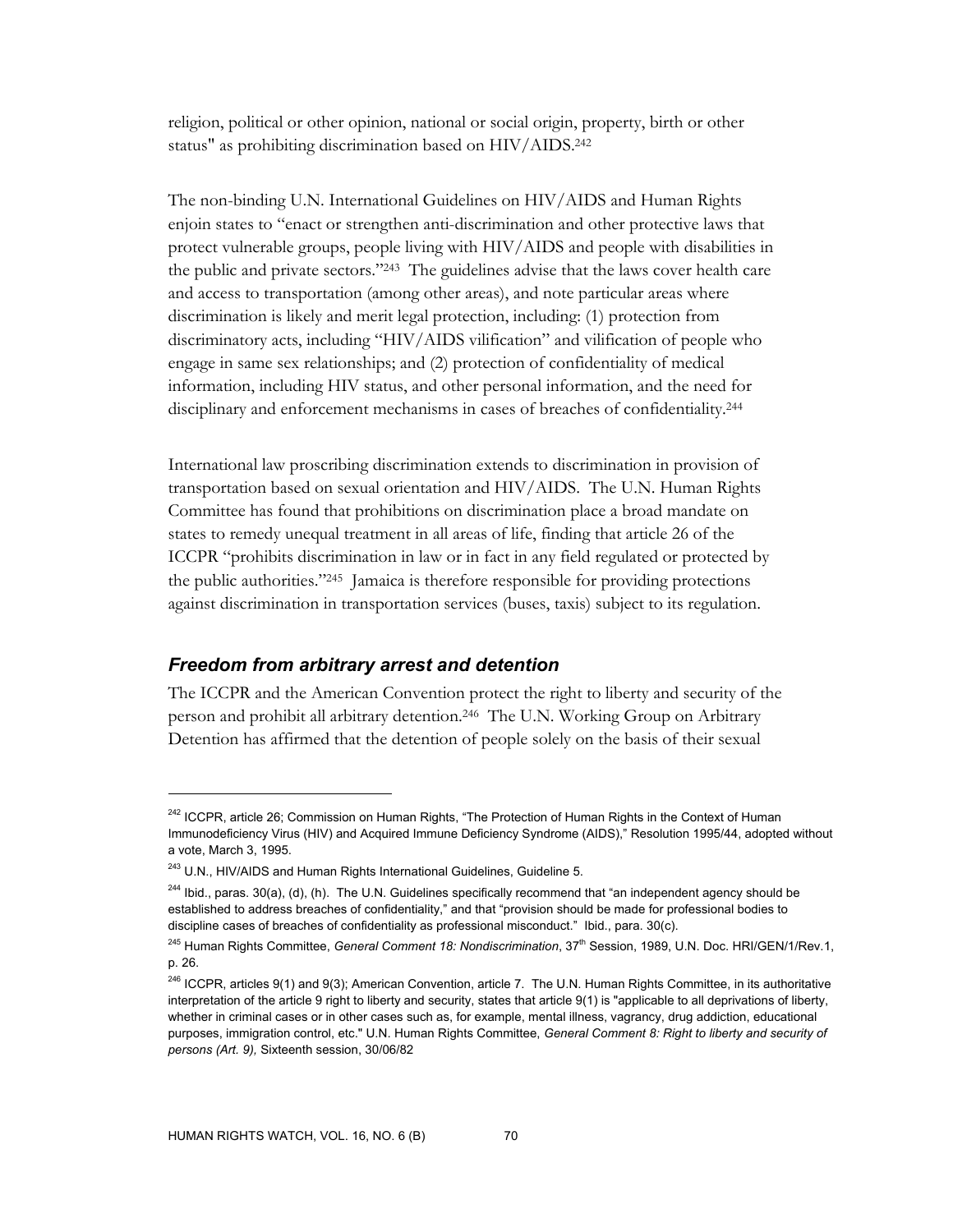orientation violates fundamental human rights.247 The ICCPR further provides an enforceable right to compensation for victims of unlawful arrest or detention.248 The protections of the ICCPR and the American Convention are violated when state agents arrest or detain people on the basis of their sexual orientation, their consensual sexual conduct with others of the same sex, or their association with homosexual men and women and with sex workers.

## *Freedom of association and assembly*

The ICCPR and the American Convention protect the rights of assembly and to freedom of association with others.<sup>249</sup> States violate these rights when police harass, arrest and otherwise abuse men who have sex with men, women who have sex with women, sex workers, and peer educators attempting to provide HIV/AIDS education and services to them. States also violate these rights when they promulgate laws that impede efforts by such people to organize to assert and defend their rights or hinder others from doing so on their behalf. In this respect, Jamaica's sodomy laws violate the rights to freedom of association and assembly.

Jamaica's failure to protect the rights of groups like the Jamaica Forum for Lesbians, All-Sexuals and Gays to safely convene has consequences for their ability to exercise other rights, as the U.N. has recognized. The U.N. General Assembly's Declaration on Human Rights Defenders has called attention to the role of the freedoms of association and assembly in the defense of all human rights.250 Indeed, the Special Representative of the U.N. Secretary General on Human Rights Defenders has called attention to the "greater risks… faced by defenders of the rights of certain groups as their work challenges social structures, traditional practices and interpretations of religious precepts that may have been used over long periods of time to condone and justify violation of the human rights of members of such groups. Of special importance will be… human rights groups and those who are active on issues of sexuality, especially sexual orientation."251

 $247$  U.N. Working Group on Arbitrary Detention, "Opinion no. 7/2002 (Egypt)", at 7 and 14-15.

<sup>&</sup>lt;sup>248</sup> ICCPR, article 9(5); see also American Convention, article 10 (providing right to compensation where sentenced by a final judgment through miscarriage of justice).

<sup>&</sup>lt;sup>249</sup> ICCPR, articles 21, 22(1); American Convention, articles 16, 17; see also Universal Declaration of Human Rights, article 20.

<sup>&</sup>lt;sup>250</sup> U.N. Declaration on the Rights and Responsibilities of Individuals, Groups, and Organs of Society to Promote and Protect Universally Recognized Human Rights and Fundamental Freedoms (U.N. General Assembly Resolution 53/144, March 8, 1999), article 5.

<sup>&</sup>lt;sup>251</sup> "Report of the Special Representative to the Secretary General on human rights defenders," U.N. Doc. E/CN.4/2001/94, para. 89(g).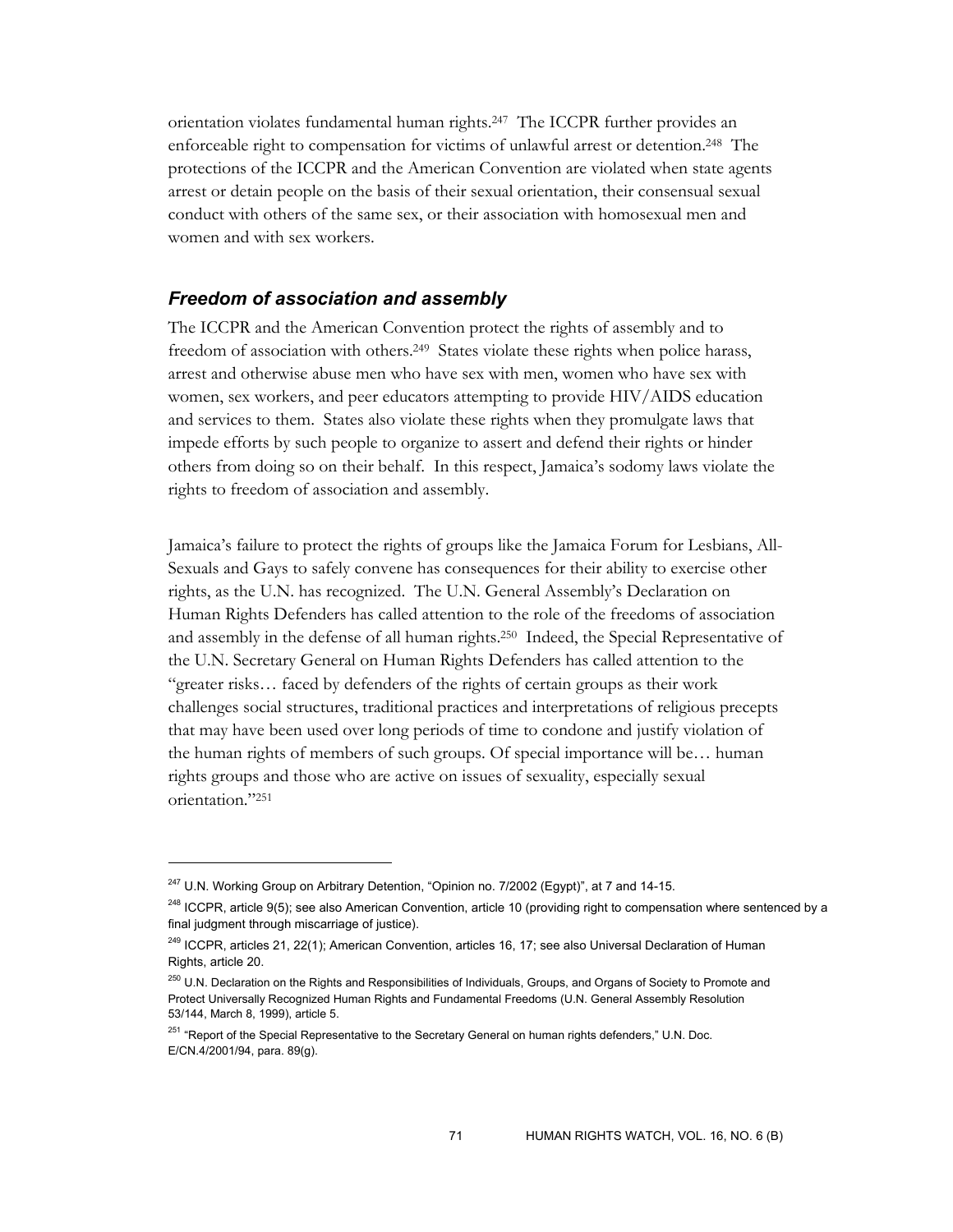# *The right to the highest attainable standard of health*

International law recognizes the human right to obtain life-saving health services without fear of punishment or discrimination. The International Covenant on Economic, Social and Cultural Rights (ICESCR) guarantees the right to the highest attainable standard of health without discrimination based on certain prohibited grounds (including sexual orientation and HIV status) and requires governments to take all necessary steps for the "prevention, treatment and control of epidemic . . . diseases.252 The Committee on Economic, Social and Cultural Rights has interpreted article 12 to require state parties to ensure access to information and services necessary for physical and mental health without discrimination based on HIV status and sexual orientation.253 According to the CESCR, article 12 of the ICESCR also requires states to take affirmative steps to promote health, including ensuring that third parties do not limit access to health-related information and services and refrain from conduct that limits people's capacity to protect their health.254

Laws and policies that "are likely to result in . . . unnecessary morbidity and preventable mortality" constitute specific violations of the right to health.255 Police interference with HIV prevention efforts and discriminatory access to health facilities and services are a blatant interference with the right to the highest attainable standard of health. Jamaica's failure to ensure that government and private actors do not interfere with the ability of men who have sex with men and women who have sex with women to receive health information and services and to protect confidential information about HIV status also violates the right to the highest attainable standard of health.256

Access to complete and accurate information about condoms and HIV/AIDS is recognized by article 19 of the ICCPR, which guarantees the "freedom to seek, receive

-

<sup>&</sup>lt;sup>252</sup> ICESCR, U.N. Doc. A/6316 (1966), articles 2(2), 12(1), 12(2)(c). Article 10 of the Additional Protocol to the American Convention on Human Rights in the Area of Economic, Social and Cultural Rights protects the right to health. Although Jamaica has not acceded to this convention, it does codify prevailing Organization of American States (OAS) standards. Jamaica's obligations under the American Convention require it to take measures toward progressive realization of such standards. See American Convention, article 26 (obligating state parties to adopt measures toward progressive realization of rights implicit in economic, social, educational, scientific and cultural standards set forth in the OAS Charter).

<sup>253</sup> Committee on Economic, Social and Cultural Rights, *General Comment 14: The Right to the Highest Attainable Standard of Health,* August 11, 2000, paras. 12, 18, 19, 30, 50, 54.

<sup>254</sup> Ibid., paras. 33, 50.

 $255$  Ibid., para. 50.

<sup>256</sup> *General Comment 14*, paras. 12, 16 and n. 8; see also Human Rights Watch, *Ignorance Only: HIV/AIDS, Human Rights and Federally Funded Abstinence-Only Programs in the United States. Texas: A Case Study,*  vol. 15, no. 5(g), September 2002, pp. 41-42.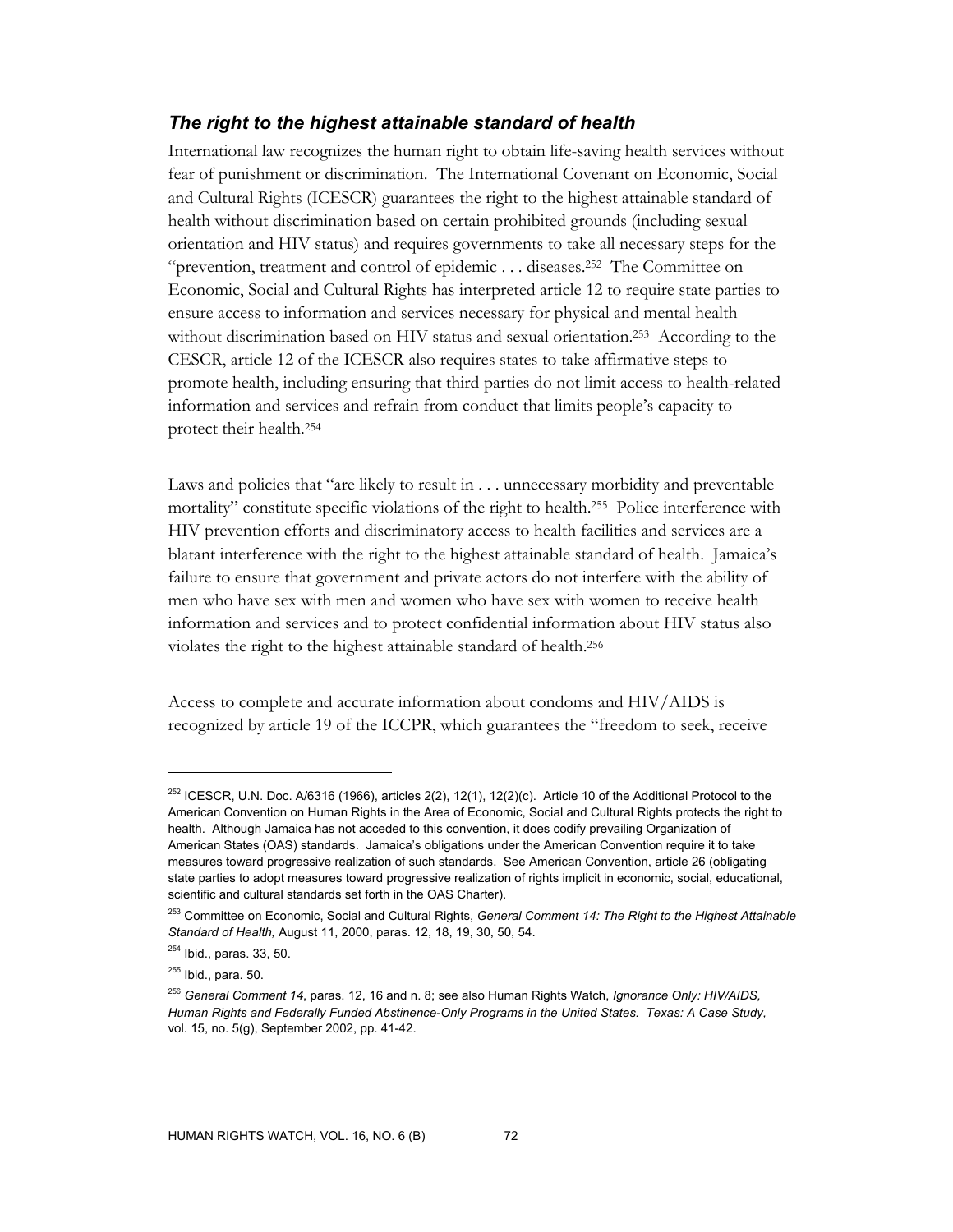and impart information of all kinds."257 Parties to the ICCPR are obliged not only to refrain from censoring information, but to take active measures to give effect to this right.258 The Committee on Economic, Social and Cultural Rights similarly stated that "information accessibility" is an essential element of the human right to health, noting that "education and access to information concerning the main health problems in the community, including methods of preventing and controlling them" are of "comparable priority" to the core obligations of the ICESCR.259

Access to HIV prevention services saves lives. Access to health care prevents people living with HIV/AIDS from unnecessary suffering and early death. The right to life is recognized by all major human rights treaties and, as interpreted by the U.N. Human Rights Committee, requires governments to take "positive measures" to increase life expectancy.260 These should include taking adequate steps to provide accessible information and services for HIV prevention, and ensuring access to medical treatment for people living with HIV/AIDS.

## **IX. CONCLUSION**

Jamaica is at a crossroads in its efforts to address its growing HIV/AIDS epidemic. The epidemic is spreading among the general population, and HIV/AIDS is on the increase. The Jamaican government—namely, the Ministry of Health's national HIV/AIDS program—has acknowledged that human rights abuses against marginalized populations at risk of HIV and against people living with HIV/AIDS are important factors driving the epidemic. Its national HIV/AIDS strategy has at its core protection of human rights and fundamental freedoms of people living with and at high risk of HIV/AIDS. And since 2002, the Jamaican government has received significant resources to put its national HIV/AIDS strategy into action, including by developing a legal framework to ensure human rights protections.

 $\ddot{\phantom{a}}$ 

 $257$  ICCPR, article 19(2).

<sup>&</sup>lt;sup>258</sup> See ICCPR, article 2(2), providing that "each State Party to the present Covenant undertakes to take the necessary steps, in accordance with its constitutional processes and with the provisions of the present Covenant, to adopt such laws or other measures as may be necessary to give effect to the rights recognized in the present Covenant." State responsibility to give effect to the right to information is further elaborated in S. Coliver, ed., *The Right to Know: Human Rights and access to reproductive health information* (Article 19 and University of Pennsylvania Press, 1995), pp. 45-47.

<sup>259</sup> Committee on Economic, Social and Cultural Rights (CESCR), *The right to the highest attainable standard of health*, para. 44(d).

<sup>&</sup>lt;sup>260</sup> Human Rights Committee (HRC), *The right to life: HRC General comment 6* (16<sup>th</sup> Sess., 1982), para. 5.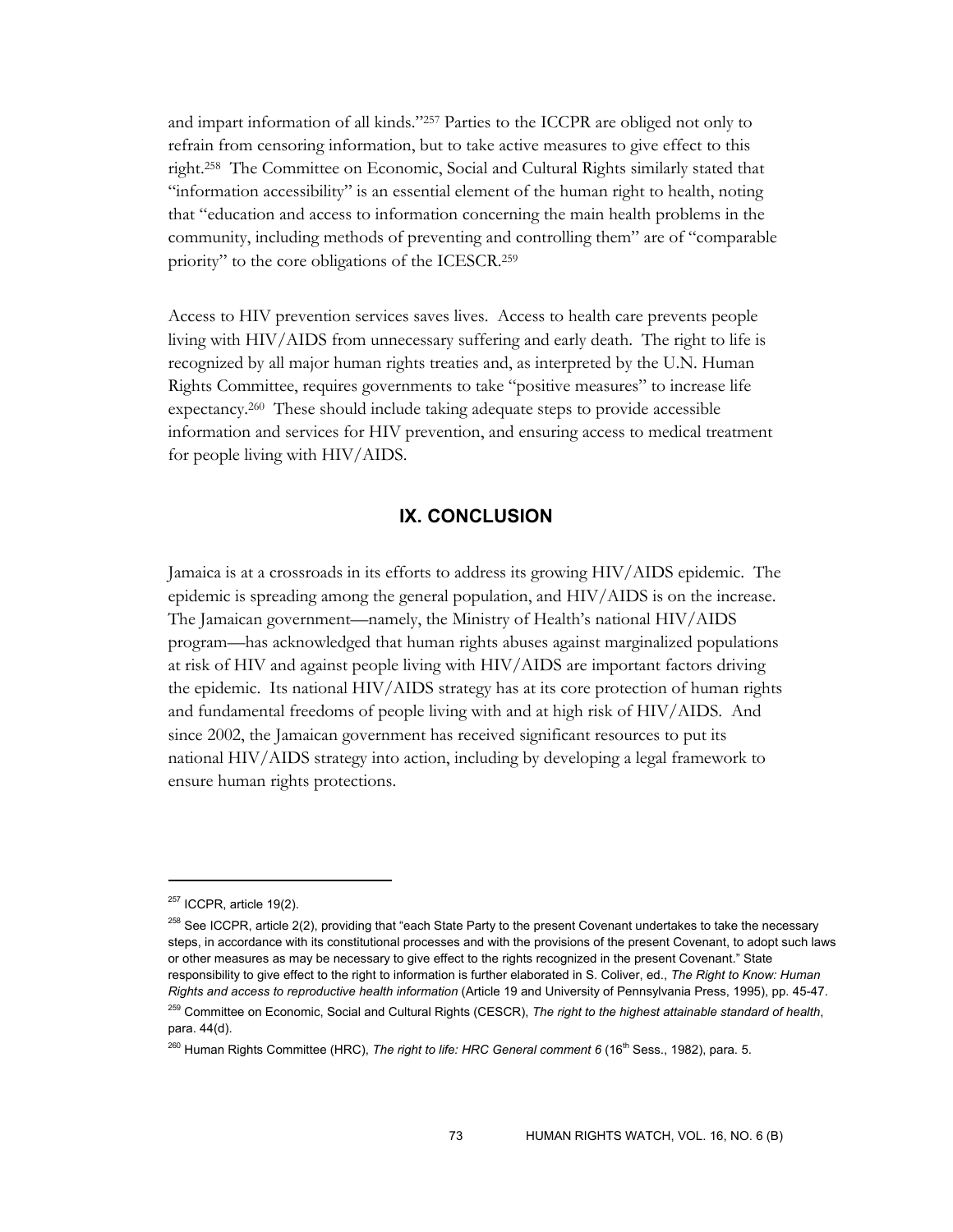But absent political leadership to end state-sponsored violence and discrimination against men who have sex with men, sex workers, and people living with HIV/AIDS and against peer educators working with them, Jamaica could miss an opportunity to reverse the course of its epidemic. Government leaders must act quickly and forcefully to combat widely-held prejudices that interfere with HIV/AIDS policy and undermine Jamaicans' human right to health. The Jamaican government must also join forces with regional efforts to reform discriminatory laws and policies that create the conditions in which the epidemic flourishes. If Jamaica fails to take such steps, its investment in fighting AIDS will be wasted. The cost will be immeasurable, and for many Jamaicans, the consequences will prove fatal.

## **Acknowledgments**

This report was written by Rebecca Schleifer, based on research conducted by Rebecca Schleifer of the HIV/AIDS and Human Rights Program and Scott Long of the Lesbian, Gay, Bisexual, and Transgender Rights Program at Human Rights Watch. It was reviewed by Joanne Csete, director of the HIV/AIDS Program; Scott Long, director, Lesbian, Gay, Bisexual, and Transgender Rights Program; Marianne Møllmann, Americas researcher for the Women's Rights Division; Daniel Wilkinson, researcher with the Americas Division; Dinah PoKempner, general counsel; and Widney Brown, deputy program director of Human Rights Watch. Production assistance was provided by Jennifer Nagle, Andrea Holley, Veronica Matushaj, and Fitzroy Hepkins.

A number of experts and nongovernmental organizations in Jamaica and elsewhere assisted with this research. Human Rights Watch gratefully acknowledges the Jamaica Forum of Lesbians, All-Sexuals and Gays and Jamaica AIDS Support for their invaluable assistance and courageous work.

We extend sincere thanks to everyone who shared their experiences with us and made this report possible, and regret that we cannot mention of all them by name.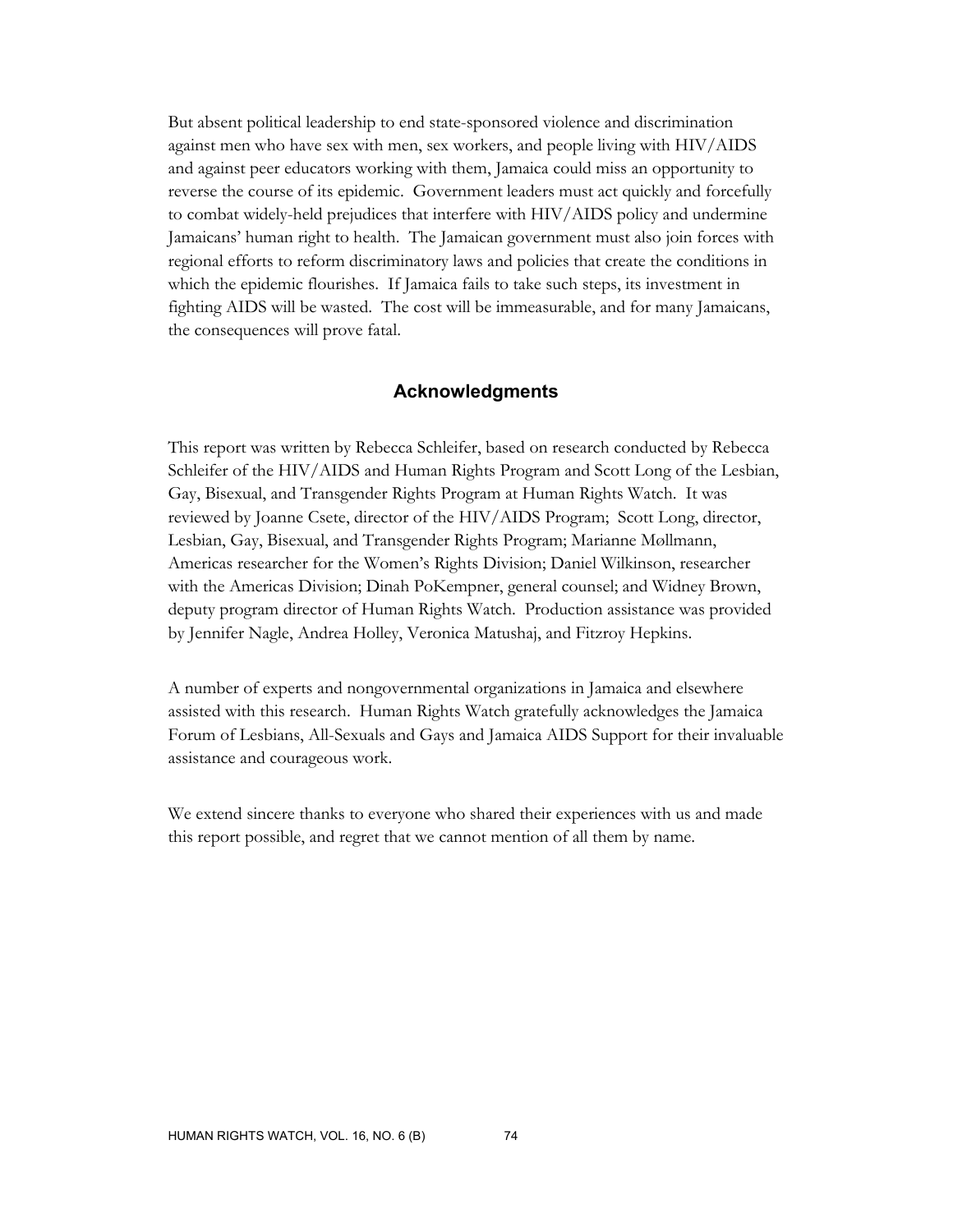## **Appendix**

Dancehall Songs Referred to in the Report

### **Boom Bye Bye261** by Buju Banton

| Werl iz in chobl                 | World is in trouble                   |
|----------------------------------|---------------------------------------|
| Enitaim Buju Banton com          | Anytime Buju Banton comes             |
| Battybwoy git op ahn ron         | Faggots get up and run                |
| A gonshat, mi hed bak            | A gunshot, vikes                      |
| Hie mi tel im nou, kruu, iz laik | Hear me tell him now, crew, it's like |

#### *Chorus:*

Boom, bai bai, iina battybwoy hed Boom, bye bye, in a faggot's head Ruud buai no promuot no naasi man Rude boys don't promote nasty men Dem hafi ded They have to die Boom, bai bai, iina battybwoy hed Boom, bye bye, in a faggot's head Ruud buai no promuot no naasi man Rude boys don't promote nasty men Dem hafi ded. They have to die.

Ahn a lie dong iina bed And are laying down in bed

Ahn ef i riili at And if it really hurts Yu nuo shi stil naa go fled. You know she still won't flee.

Pior batty bizniz dem lov Only bottom business they love Mi se uman iz di grietes ting I say woman is the greatest thing Gad eva put pan di lan God ever put on the land

Tuu man ichop ahn a robop Two men hitch up and are rubbing up Ogop uan aneda ahn a fiilop leg Hug up one another and feeling up legs Sen fi di matic ahn di Uzi instead Send for the automatic and the Uzi instead Shuut dem, no come ef wi shuut dem. Shoot them, don't come if we shoot them.

No waahn Jaki, gi dem Paal insted Don't want Jackie, give them Paul instead Dem no waahn di swiitnis bitwiin di leg They don't want the sweetness between the legs Gial ben dong bakwie ahn aksep di peg Girl bend down backwards and accept the peg

Som man stil no waahn di panti ried Some men still don't want the panty raid

<sup>&</sup>lt;sup>261</sup> Gun shot sounds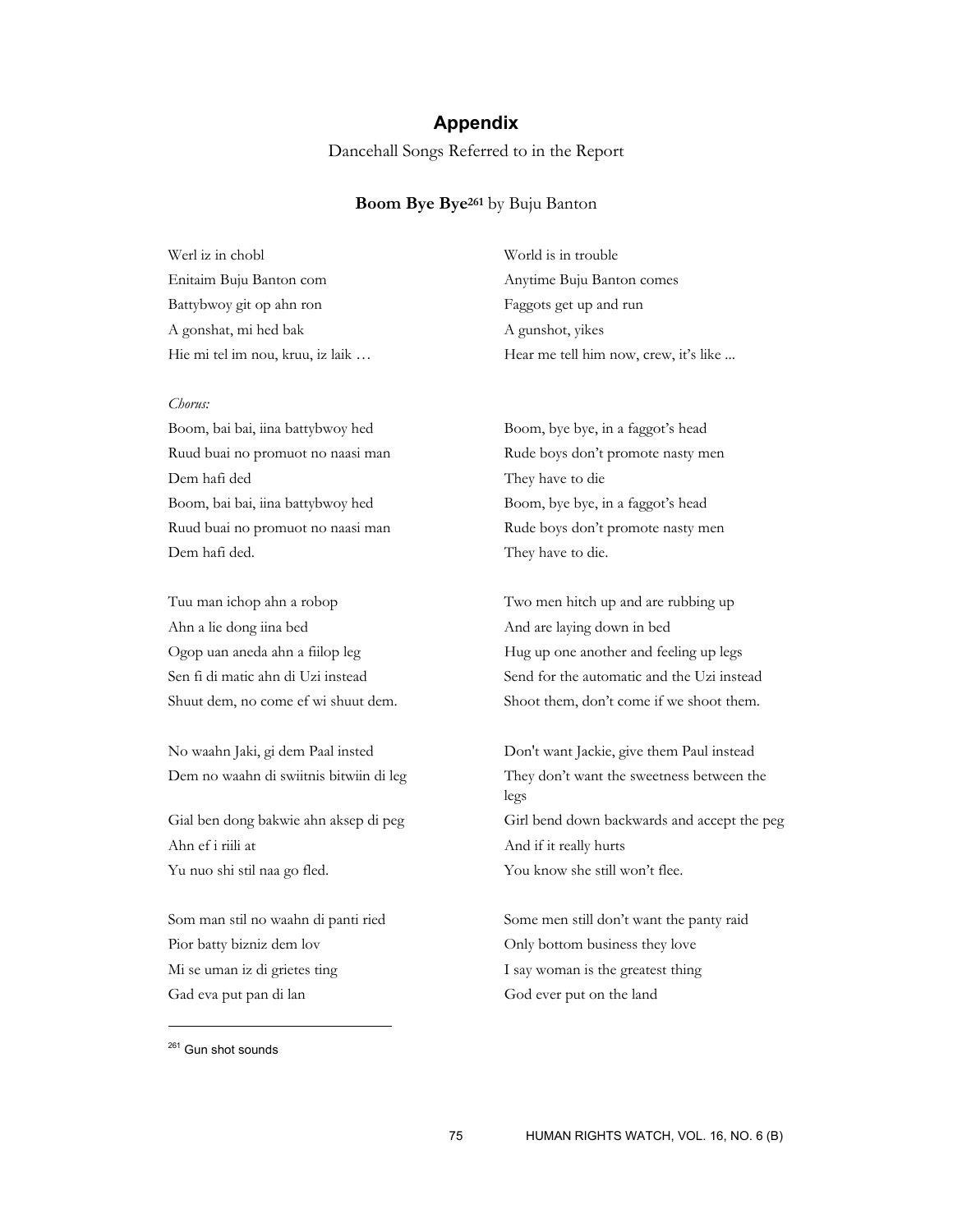Buju lovin dem fram hed dong to fut batam. Buju loving them from head down to feet.

Bot som man a tern roun But some men are turning around We dem get dat fram? Where do they get that from?

Com fi schrietn yu taak Come to straighten your talk Kaa mi se dis iz nat a baagin Because I say this is not a bargain Mi se dis iz nat a diil I say this is not a deal

Aal di Niuu Yaak kruu dem no promuot battyman All the New York crew don't promote faggots Jomp ahn daans, unu push op unu an Jump and dance, everyone put up your hands Aal di Bruklin gial dem no promuot battyman All the Brooklyn girls don't promote faggots Jomp ahn buogl ah wain yu batam Jump and bogle263 and gyrate your bottom Kianiedian gial dem no laik battyman Canadian girls don't like faggots Ef yu a no uan, yu hafi push up yu an. If you are not one, you have to put up your

Piita iz nat fa Janit, Piita iz fa Jan Peter is not for Janet, Peter is for John Suuzet iz nat fa Paal, Suuzet is fa An Suzette is not for Paul, Suzette is for Ann We di bomboclaat dem gat dat fram? Where the fuck do they get that from?

Ier com di DJ niem Buju Banton Here comes the DJ named Buju Banton Gai com nier wi den him skin mos piil Guy comes near us then his skin must peel<sup>262</sup> Bon im op bad laik a uol taia wiil. Burn him up bad like an old tyre wheel.

hand.

## **Chi Chi Man [Gay Man],** by TOK

| My Crew (My Crew) my dogs (my dogs)       | My crew (my people) my dogs (my<br>people)       |
|-------------------------------------------|--------------------------------------------------|
| Set rules (Set rules) set laws (set laws) | Set rules (Set rules) set laws (set<br>laws)     |
| We represent for di lords of yards        | We represent all the area dons [gang]<br>leaders |
| A gal alone a feel up my balls            | Only girls are allowed to feel up my<br>balls    |

#### *Chorus:*

<sup>&</sup>lt;sup>262</sup> In Jamaica, pouring acid on an individual is a common revenge tactic <sup>263</sup> A type of dance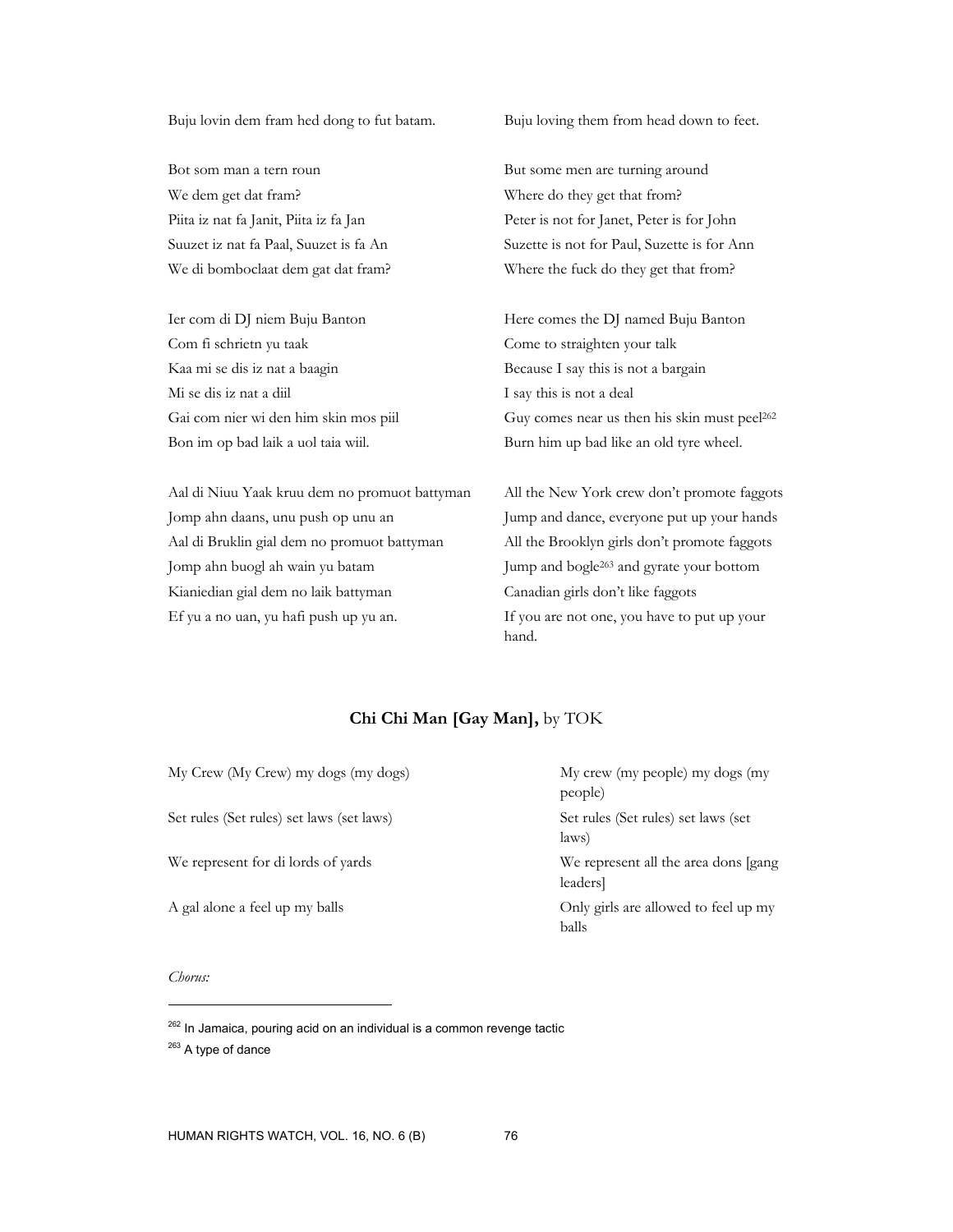From dem a par inna chi chi man car Once they get together in a gay

Blaze di fire mek we bun dem! (Bun dem!) Blaze the fire, let's burn them! (Burn

From dem a drink inna chi chi man bar Once they drink in a gay bar Blaze di fire mek we dun dem! (Dun dem!) Blaze the fire, let's burn them! (Kill

So mi go so, do yuh see weh I see? I'm looking on, do you see what I

Niggas when your doin that Niggas when you are doing that Nuff a dem a freak dem a carry all dem dutty act Lots of them are freaks, they bring

Thug nigga wanna bees nuff a dem a lick it back Thug nigga wannabees – lots of

It dem bring it to we, hold on nuff coppa a shot If they bring it to us, hold on lots of

Coppa shot rise up every calico go rat tat tat Bullets fly, take up every calico (gun)

Rat tat tat every chi chi man dem haffi get flat Rat-tat-tat every gay man will have to die

Get flat, mi and my niggas ago mek a pack Die, me and my niggas will make a

So mi go so la la la la la la la la la la la We are not part of us la la la la Nah go mek nuh chi chi man walk right a so Not going to let any gay men walk

From a bwoy a deep we ago dun dem right now Once a man takes cock we are going

Leff him whole family dem a blow wow Leave his whole family to cry I see it from far mi and dem nah go par I see it from far, I am not going to

A nuff a dem bwoy weh a smoke man cigar There are lots of those guys that

men's car them!) them!)

 see? all their dirty acts them take it (in the arse) bullets are going to fly and shoot rat-tat-tat

pact and the pact of the state of the state of the state of the state of the state of the state of the state of the state of the state of the state of the state of the state of the state of the state of the state of the st Chi chi man fi dead and dat's a fact. Gay men must die and that's a fact.

here where the contract of the contract of the contract of the contract of the contract of the contract of the contract of the contract of the contract of the contract of the contract of the contract of the contract of the to kill them right now mix with them suck cock Mi and dem coulda never inna one bar Me and them could never stay in the same bar Dem bwoy deh flex too bizarre. Those boys are just too weird.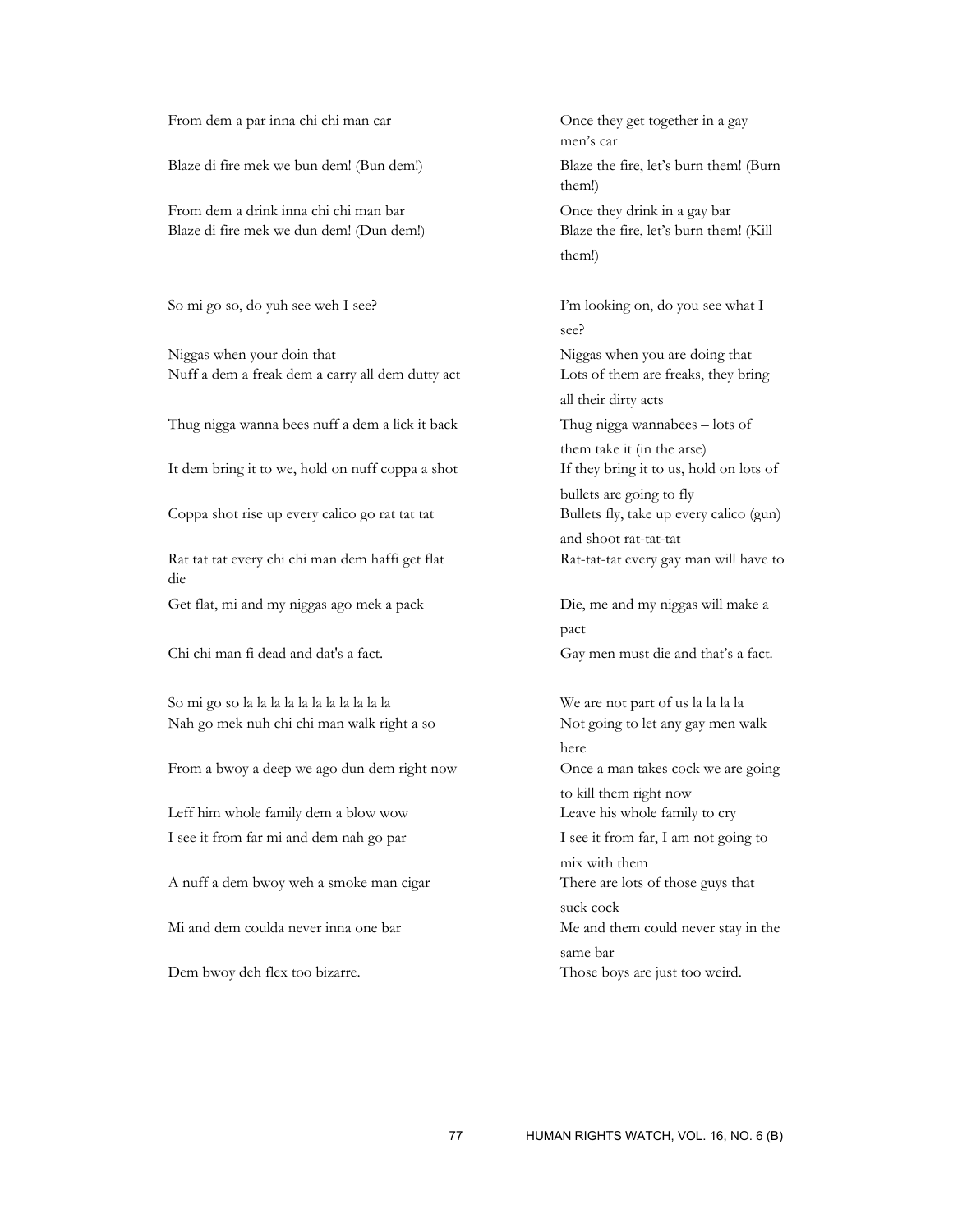# **Log On264** by Elephant Man

| Lag aan, ahn step pan chi chi man                      | Log on, and step on queer men                                |
|--------------------------------------------------------|--------------------------------------------------------------|
| Tep pan im laik a uol claat                            | Step on him like an old cloth                                |
| Daans wi a daans ahn a bon out aal friiki man          | We're dancing to burn out all freaky men                     |
| A daans wi a daans ahn a krosh out aal bingi man       | We're dancing to crush out all queer men                     |
| Du di waak, mek mi si di lait ahn di tuoch dem faas.   | Do the walk, show me your lighter and torch                  |
|                                                        | fast.                                                        |
| Chorus:                                                |                                                              |
| Lag aan, ahn tep pan chi chi man                       | Log on, and step on queer men                                |
| Lag aan, fram yu nuo se yu no iki man                  | Log on, once you know you're not an ickie                    |
|                                                        | man                                                          |
| Lag aan, ahn tep pan chi chi man                       | Log on, and step on queer men                                |
| Daans wi a daans ahn a bon out aa' friiki man.         | We're dancing to burn out all freaky men.                    |
| Bout baas? A huu da breda cuda a taak?                 | What boss? Who could that brother be talking<br>about?       |
| Gimi paas, yu no si a dis ya daans di piipl dem want?  | Excuse me, don't you see it's this dance the<br>people want? |
| Tep pan im laik a uol cleat                            | Step on him like an old cloth                                |
| A daans wi a daans ahn a crosh out dem                 | We're dancing to crush them out                              |
| Bon blaas yu skiear yu cia bos di niu daans            | Burn, blast, you're scared, you can do the new<br>dance      |
| Du di waak, mek mi si di lait ahn di tuoch dem faas    | Do the walk, show me your lighter and torch                  |
|                                                        | fast                                                         |
| Jerimi, com elp mi du di bran niu daans.               | Jeremy, come help me do the brand new                        |
|                                                        | dance.                                                       |
| Aa rait now, yu no si dem buai ya tek man fi fuul?     | All right now, don't you see these guys take us              |
|                                                        | for fools?                                                   |
| Kiaahn tek dem tu yu daansn skuul.                     | You can't take them to your dancing school                   |
| Gad a mi bakativ, miuzik a mi tuul                     | God is my support, music is my tool                          |
| Aal rait ya nou                                        | All right here now                                           |
| Yu no si di huol a di tapa <sup>265</sup> dem a dwiit? | Don't you see all the top people doing it?                   |

 $264$  A dance with foot motion as if squashing a cockroach - the lyrics boast about crushing gay men.

 $265$  Shortened form of tapanaaris, a term indicating persons of wealth, prestige